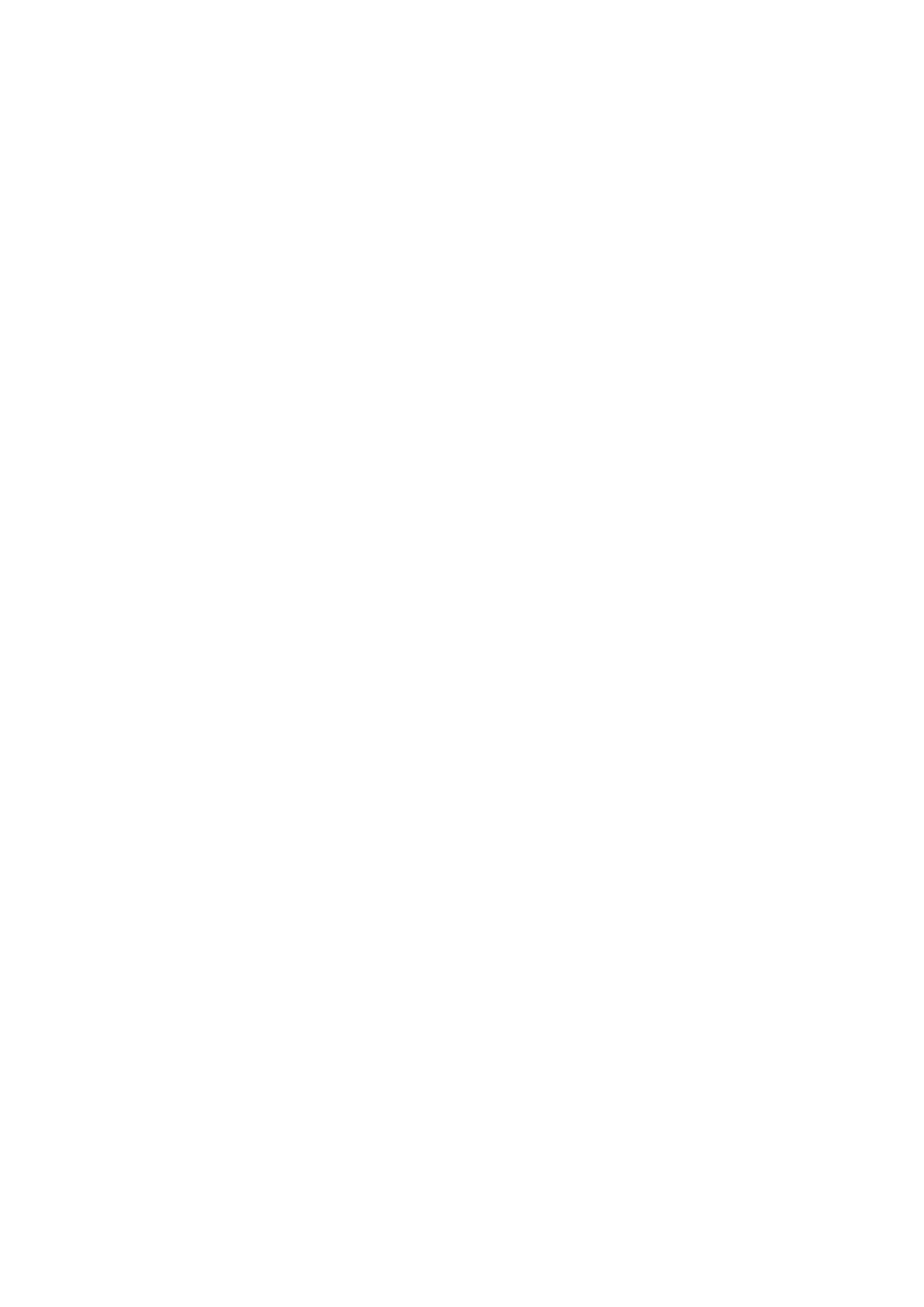#### Western Australia

# **Environmental Protection (Noise) Regulations 1997**

## **Contents**

# **Part 1 — Preliminary**

| 1.               | Citation                                            | 1  |
|------------------|-----------------------------------------------------|----|
| 2.               | Terms used                                          | 1  |
| 3.               | Regulations do not apply to certain noise emissions | 4  |
|                  | Part 2 — Allowable noise emissions                  |    |
|                  | Division $1$ — General provisions                   |    |
| $\overline{4}$ . | General effect of this Part                         | 6  |
| 5.               | Unreasonable noise                                  | 6  |
| 6.               | Regulation of noise from public places              | 7  |
| 7.               | Prescribed standard for noise emissions             | 7  |
| 8.               | Assigned levels                                     | 8  |
| 9.               | Intrusive or dominant noise characteristics         | 11 |
| 10.              | Non-conforming uses and changes of zoning           | 13 |
|                  | Division 2 — Various premises and activities        |    |
| 11.              | Airblast levels due to blasting                     | 16 |
| 12.              | Rural premises                                      | 19 |
| 13.              | <b>Construction sites</b>                           | 20 |
| 14A.             | Waste collection and other works                    | 24 |
| 14B.             | Ancillary measures: waste collection and other      |    |
|                  | works                                               | 28 |
| 14.              | Equipment used on residential premises              | 28 |
| 15.              | Bellringing and calls to worship                    | 29 |
|                  | Division $3$ — Motor sport venues                   |    |
| 16A.             | Terms used                                          | 32 |

As at 31 Mar 2022 Version 02-e0-00 Page i Published on www.legislation.wa.gov.au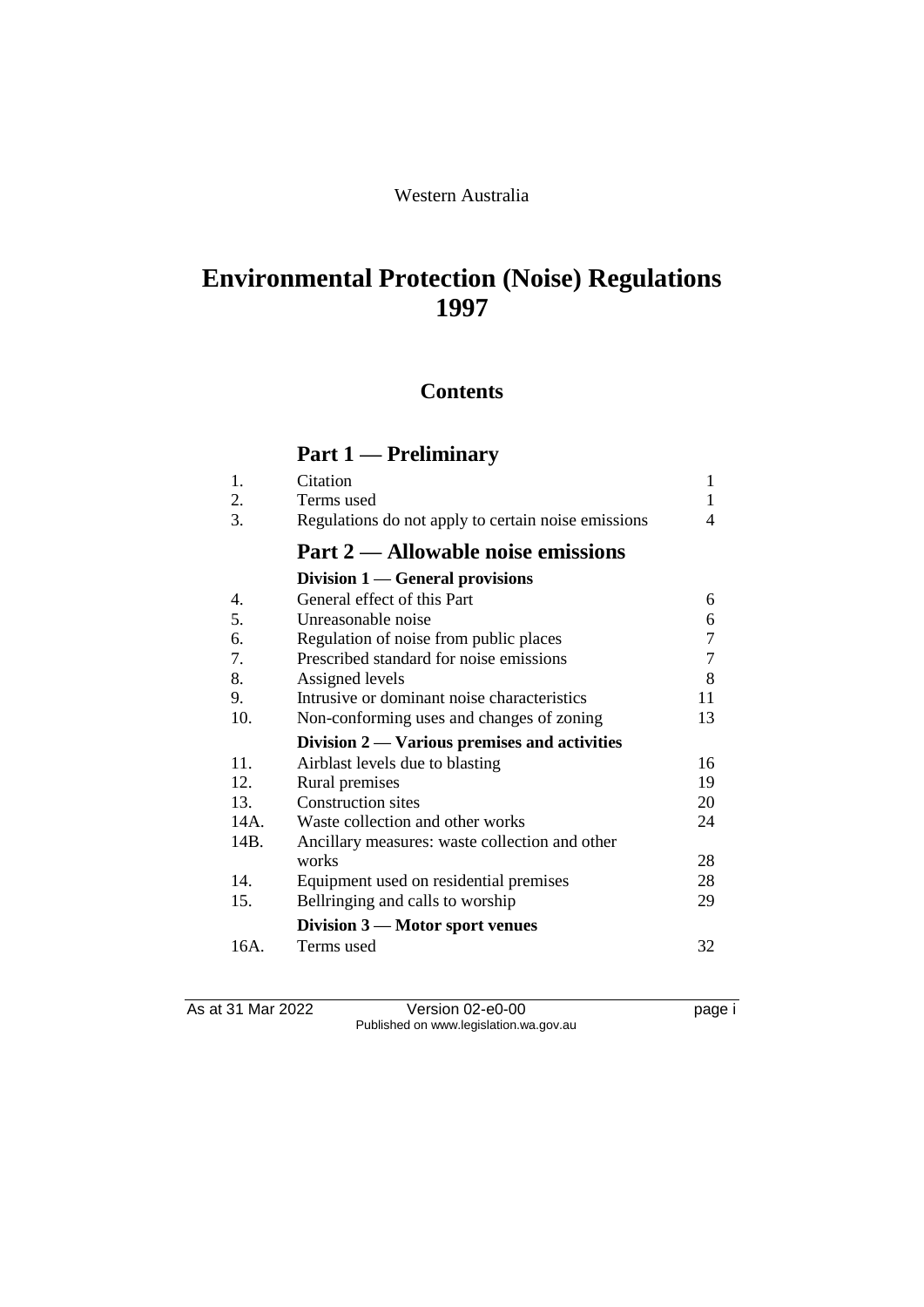| 16AA.   | Approval of noise management plan: motor sport<br>venue | 33                |
|---------|---------------------------------------------------------|-------------------|
| 16AB.   | Ancillary measures: motor sport venue                   | 36                |
| 16AC.   | Revocation of noise management plan for motor           |                   |
|         | sport venue                                             | 36                |
| 16AD.   | Notice of appellable decision                           | 37                |
| 16AE.   | Appeals against decisions in respect of noise           |                   |
|         | management plan for motor sport venue                   | 38                |
|         | Division 4 – Shooting venues                            |                   |
| 16B.    | Terms used                                              | 39                |
| 16BA.   | Approval of noise management plan: shooting             |                   |
|         | venue                                                   | 39                |
| 16BB.   | Ancillary measures: shooting venue                      | 42                |
| 16BC.   | Revocation of noise management plan for shooting        |                   |
|         | venue                                                   | 42                |
| 16BD.   | Notice of appellable decision                           | 44                |
| 16BE.   | Appeals against decisions in respect of noise           |                   |
|         | management plan for shooting venue                      | 44                |
|         | Division 5 — Community activities                       |                   |
| 16.     | Community noise                                         | 45                |
|         | Division 6 – Where standard cannot                      |                   |
|         | reasonably be met                                       |                   |
| 17.     | Approval to allow emission of noise to exceed or        |                   |
|         | vary from standard: application and referral            | 48                |
| 18A.    | Assessment by CEO                                       | 50                |
| 18B.    | Decision by Minister                                    | 52                |
| 18C.    | Notification of approval, amendment or revocation       | 52                |
| 18D.    | Ancillary conditions                                    | 52                |
| 18E.    | Amendment or revocation of approval                     | 53                |
| 18F.    | Effect of breach of condition or revocation of          |                   |
|         | approval                                                | 53                |
| 18G.    | Noise monitoring fees                                   | 54                |
| 18H.    | Appeals against decisions under this Division           | 54                |
| 18I.    | <b>Transitional provisions</b>                          | 56                |
|         | Division 7 - Sporting, cultural and                     |                   |
|         | entertainment events                                    |                   |
| 18J.    | Terms used                                              | 56                |
| 18.     | Approved sporting, cultural and entertainment           |                   |
|         | events                                                  | 57                |
| page ii | Version 02-e0-00                                        | As at 31 Mar 2022 |

Published on www.legislation.wa.gov.au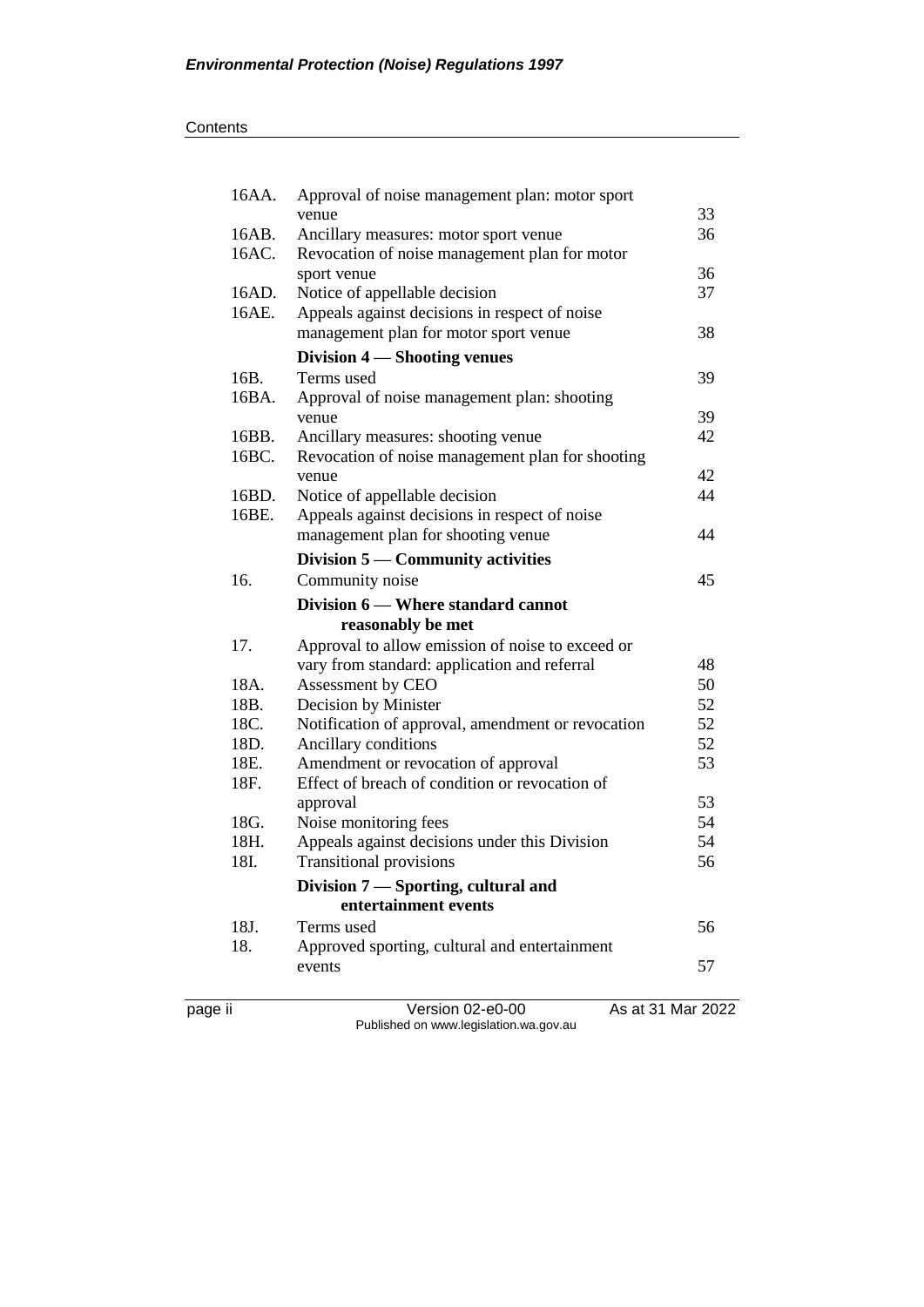| 19A.<br>19B. | Ancillary conditions: approved events<br>Approved venues for sporting, cultural or | 60 |  |
|--------------|------------------------------------------------------------------------------------|----|--|
|              | entertainment events                                                               | 61 |  |
| 19C.         | Ancillary conditions: venue approval                                               |    |  |
| 19D.         | Notifiable event at approved venue                                                 | 65 |  |
| 19E.         | Amendment or revocation of venue approval                                          | 67 |  |
| 19F.         | Notice of appellable decision                                                      | 67 |  |
| 19G.         | Appeals against decisions under this Division                                      | 68 |  |
|              | Part 3 — Noise measurement                                                         |    |  |
| 19.          | Place of measurement of noise                                                      | 70 |  |
| 20.          | Measurement of noise at premises                                                   | 71 |  |
| 21.          | Measurement of airblast levels                                                     | 71 |  |
| 22.          | Sound measuring equipment must comply with                                         |    |  |
|              | Schedule 4                                                                         | 72 |  |
| 23.          | Calibration results to be available                                                | 72 |  |
|              | Schedule 1 - Classification of                                                     |    |  |
|              | premises                                                                           |    |  |
|              | Schedule $2$ — Community noise                                                     |    |  |
|              | <b>Schedule 3 — Determination of</b>                                               |    |  |
|              | influencing factor on noise                                                        |    |  |
|              | sensitive premises                                                                 |    |  |
| 1.           | Terms used                                                                         | 78 |  |
| 2.           | Influencing factor                                                                 | 79 |  |
|              | Schedule 4 – Rules for sound                                                       |    |  |
|              | measuring equipment                                                                |    |  |
| 1.           | Sound measuring equipment                                                          | 83 |  |
| 2.           | Calibration of sound measuring equipment                                           | 83 |  |
| 3.           | Field performance checks                                                           | 85 |  |
| 4.           | Equipment used for measurement of airblast levels                                  | 85 |  |
|              | <b>Notes</b>                                                                       |    |  |
|              | Compilation table                                                                  | 87 |  |

As at 31 Mar 2022 Version 02-e0-00 page iii Published on www.legislation.wa.gov.au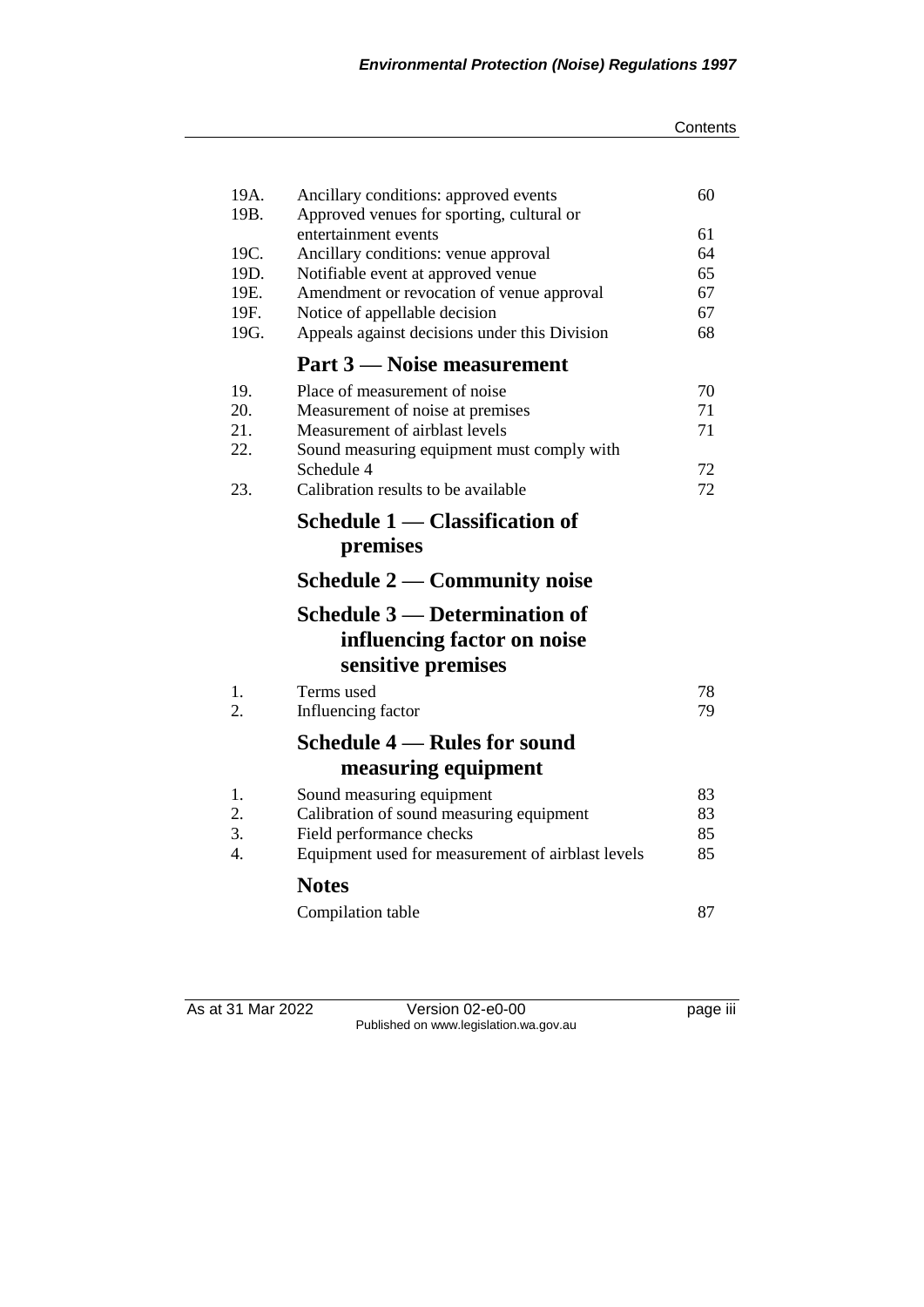**Contents** 

**Defined terms**

page iv Version 02-e0-00 As at 31 Mar 2022 Published on www.legislation.wa.gov.au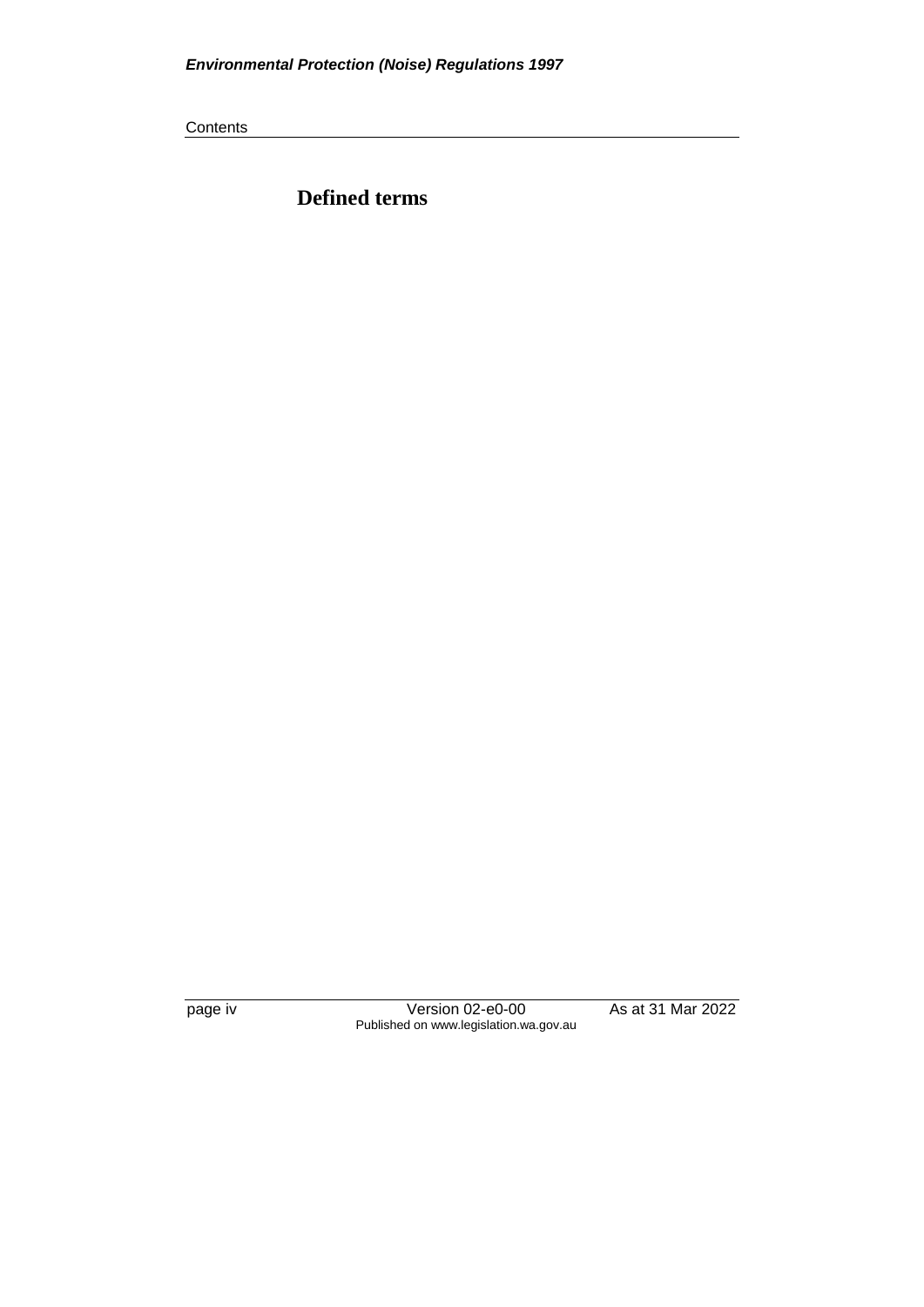Western Australia

Environmental Protection Act 1986

# **Environmental Protection (Noise) Regulations 1997**

## **Part 1 — Preliminary**

### **1. Citation**

These regulations may be cited as the *Environmental Protection (Noise) Regulations 1997*.

### **2. Terms used**

(1) In these regulations, unless the contrary intention appears —

*amusement structure* means equipment operated for hire or reward that provides entertainment or amusement through movement of the equipment, or part of the equipment, or when passengers travel on, around or along the equipment or move the equipment through self-powered motion;

*assigned level* means a noise level determined under regulation 8;

*blasting* means the use of explosive materials to fracture —

- (a) rock, coal and other minerals for later recovery; or
- (b) structural components or other items to facilitate removal from a site or for reuse;

As at 31 Mar 2022 Version 02-e0-00 Page 1 Published on www.legislation.wa.gov.au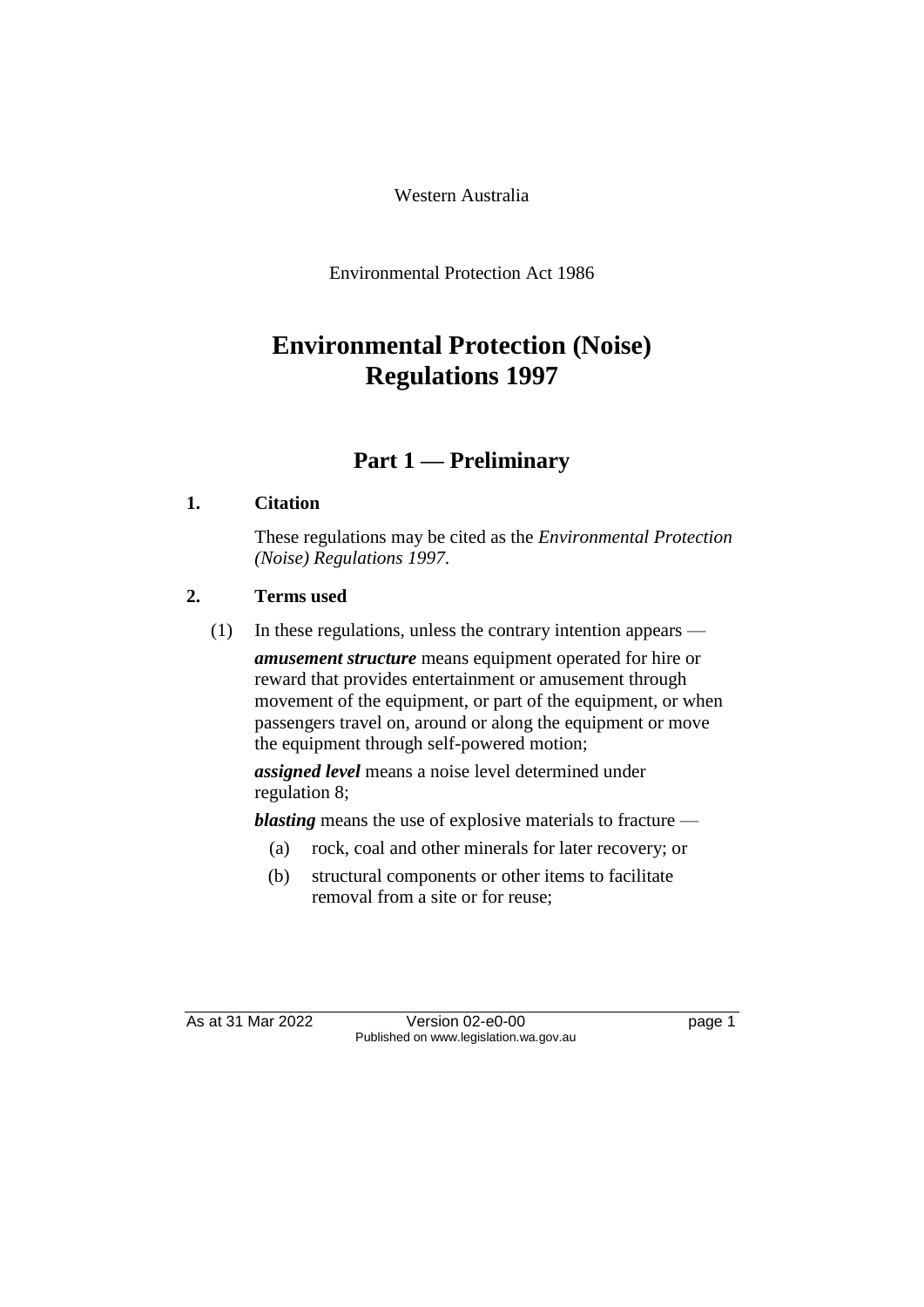#### **r. 2**

*caravan park or camping ground* means —

- (a) a caravan park or camping ground licensed or taken to be licensed under the *Caravan Parks and Camping Grounds Act 1995*; or
- (b) a caravan park or camping ground that is operated by a public sector body as defined in the *Public Sector Management Act 1994* section 3(1); or
- (c) a camping area as defined in the *Conservation and Land Management Regulations 2002* regulation 2;

*commercial premises* means premises —

- (a) referred to in Part B of Schedule 1; and
- (b) that are not premises, or part of premises, referred to in Part A of Schedule 1;

*industrial and utility premises* means premises referred to in Part A of Schedule 1;

*LA Slow* means the reading in decibels (dB) obtained using the "A" frequency weighting characteristic and the "S" time weighting characteristic, as specified in AS IEC 61672.1-2004 Electroacoustics-Sound level meters Part 1: Specifications, for class 1 and class 2 meters, with sound measuring equipment that complies with the requirements of Schedule 4;

*local government* means a local government within the meaning of the *Local Government Act 1995*;

*measured*, in relation to the measurement of a noise emission, means measured and adjusted in accordance with these regulations;

*mine operator* has the meaning given in the *Work Health and Safety (Mines) Regulations 2022* regulation 5C;

*noise sensitive premises* means premises that —

- (a) are referred to in Schedule 1 Part C; and
- (b) are not premises, or part of premises, referred to in Schedule 1 Part A or Part B;

page 2 Version 02-e0-00 As at 31 Mar 2022 Published on www.legislation.wa.gov.au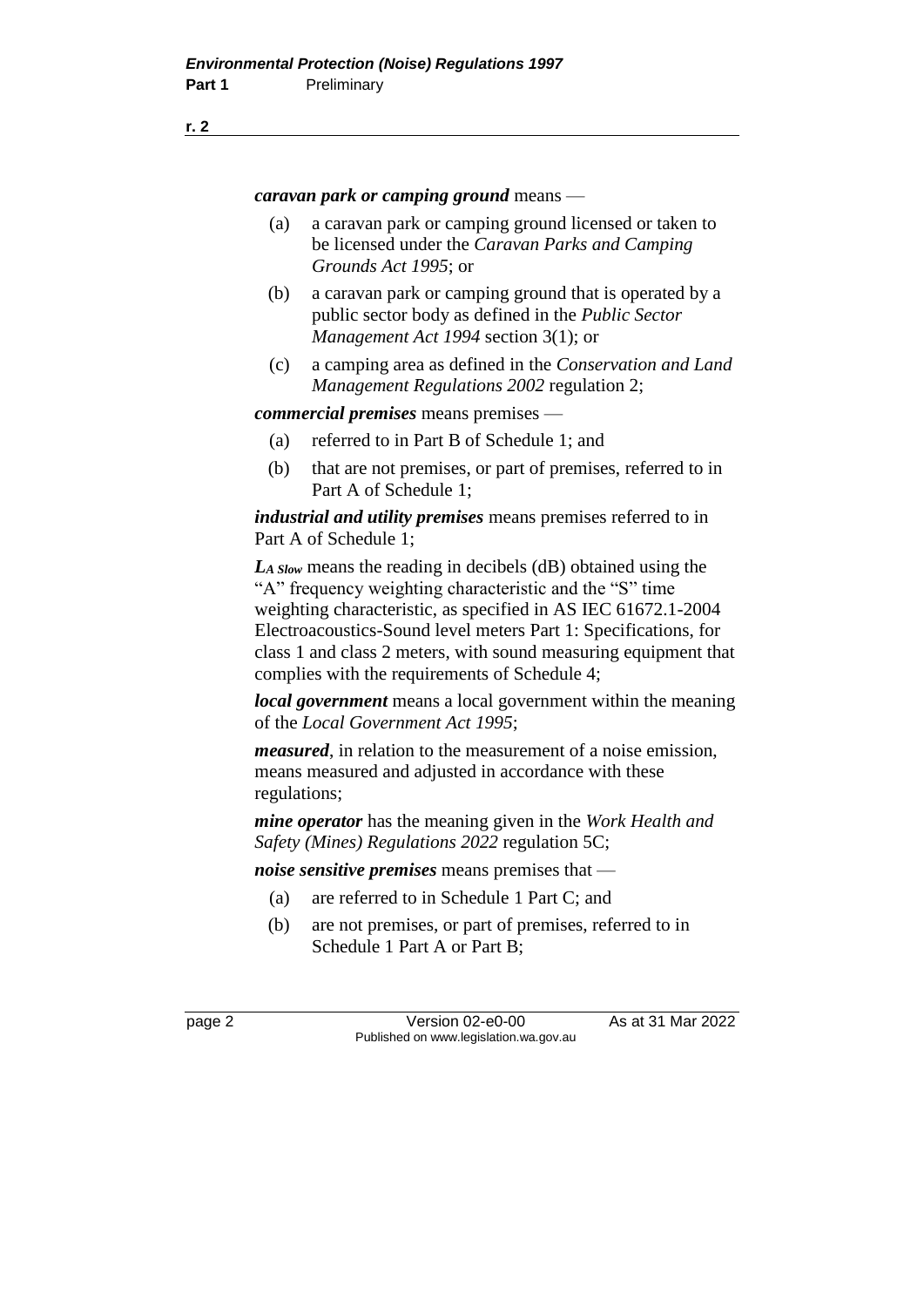*noise sensitive purpose*, in relation to a building, or part of a building, on noise sensitive premises, means —

- (a) a residential or accommodation purpose; or
- (b) a purpose set out in Schedule 1 Part C item 3;

*public holiday*, in relation to premises or a public place in any area means a public holiday under the *Public and Bank Holidays Act 1972* in that area or throughout the State;

*representative assessment period* means a period of time of not less than 15 minutes, and not exceeding 4 hours, determined by an inspector or authorised person to be appropriate for the assessment of a noise emission, having regard to the type and nature of the noise emission;

*rural premises* means premises used primarily for pastoral or agricultural purposes on land classified or zoned agricultural or rural use, or for rural lifestyle living, under a planning scheme as defined in the *Planning and Development Act 2005* section  $4(1)$ ;

*surface mining operations* means mining operations within the meaning of the *Work Health and Safety (Mines) Regulations 2022* that are not underground.

- (2) In these regulations
	- (a) AS or AS/NZS followed by a designation is a reference to an Australian Standard having that designation that is published by Standards Australia as amended from time to time, and includes a reference to an Australian Standard made in substitution for the standard specified in the regulation;
	- *[(b) deleted]*
		- (c) a reference to IEC followed by a designation is a reference to an International Electrotechnical Commission publication having that designation as amended from time to time and includes a reference to an International Electrotechnical Commission Standards

As at 31 Mar 2022 Version 02-e0-00 Page 3 Published on www.legislation.wa.gov.au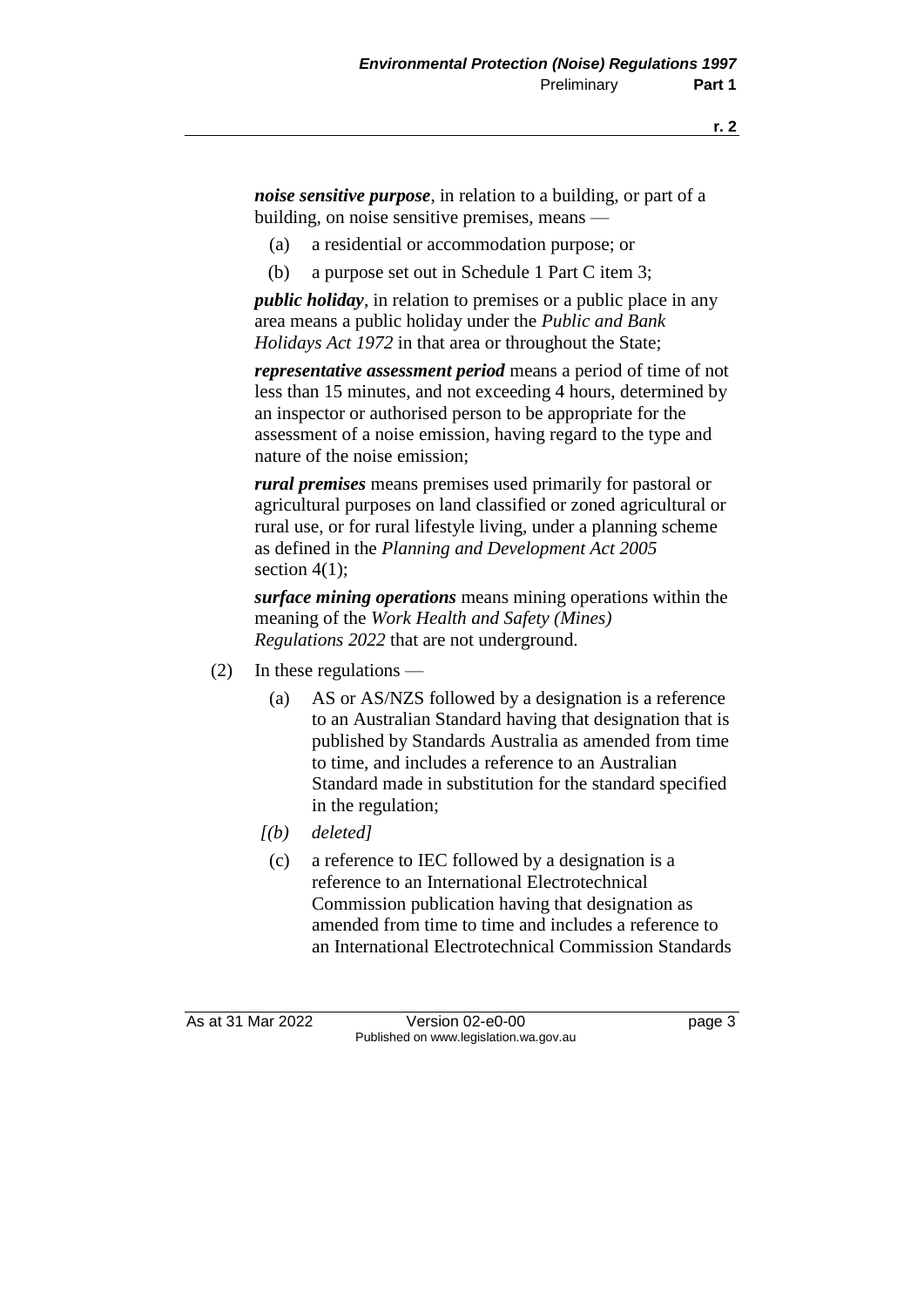#### **r. 3**

Publication made in substitution for the publication specified in the regulation.

*[Regulation 2 amended: Gazette 5 Dec 2013 p. 5647-9; SL 2022/25 r. 4.]*

#### **3. Regulations do not apply to certain noise emissions**

- (1) Nothing in these regulations applies to the following noise emissions —
	- (a) noise emissions from the propulsion and braking systems of motor vehicles operating on a road;
	- (b) noise emissions from a safety warning device, other than a reversing alarm, fitted to a motor vehicle operating on a road;
	- (c) noise emissions from trains or aircraft (other than model aircraft and trains operating on railways with a gauge of less than 70 cm);
	- (d) noise emissions from a safety warning device fitted to a train or vessel;
	- (e) noise emissions from an emergency vehicle as defined in the *Road Traffic Code 2000* regulation 3(1);
	- (f) noise emissions from the propulsion system or the movement through the water of a vessel operating in water other than water on private premises;
	- (g) noise emissions of any of the following kinds, but only if every reasonable and practicable measure has been taken to reduce the effect of the noise emission consistent with providing an audible warning to people —
		- (i) noise emissions from a device for warning pedestrians installed at a pedestrian crossing on a road;
		- (ii) noise emissions from a device for warning of the passage of a train installed at a level crossing;

page 4 Version 02-e0-00 As at 31 Mar 2022 Published on www.legislation.wa.gov.au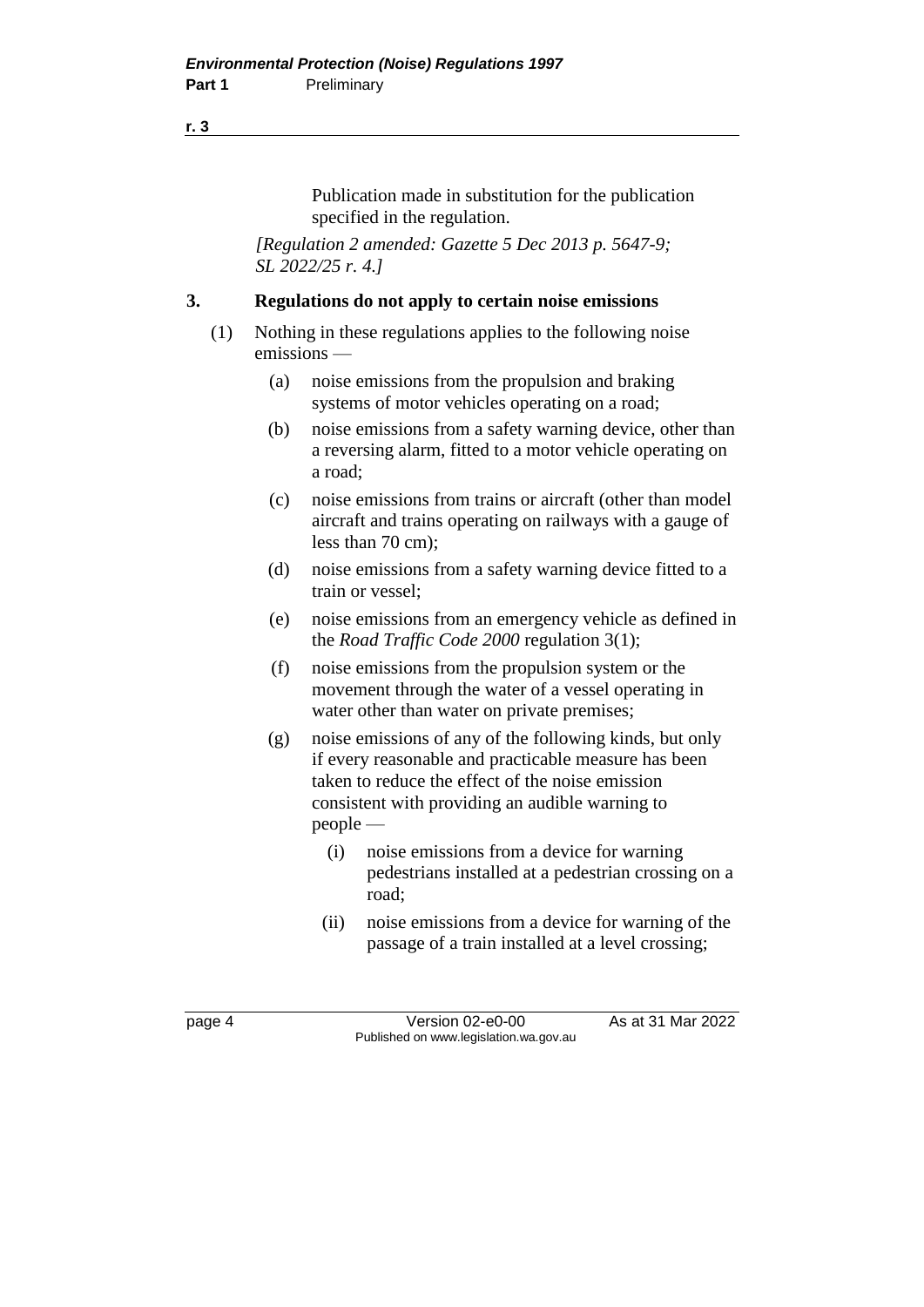- (iii) noise emissions from a safety warning device fitted to a building as a requirement of the Building Code as defined in the *Building Regulations 2012* regulation 3;
- (iv) noise emissions from an audible warning device installed at a mine for the purpose of giving a blast warning referred to in the *Work Health and Safety (Mines) Regulations 2022* to warn of a public nuisance or danger.
- (h) noise emissions from
	- (i) a reversing alarm fitted to a motor vehicle, mobile plant, or mining or earthmoving equipment; or
	- (ii) a startup or movement alarm fitted to plant,
	- $if -$
	- (iii) it is a requirement under another written law that such an alarm be fitted; and
	- (iv) it is not practicable to fit an alarm that complies with the written law under which it is required to be fitted and emits noise that complies with these regulations;
- (i) noise emissions from an engine, equipment, machinery or plant on a vessel while the vessel is in a port.
- (2) In subregulation  $(1)(i)$  —

#### *port* means —

- (a) a port as defined in the *Port Authorities Act 1999* section  $3(1)$ ; or
- (b) a port as defined in the *Shipping and Pilotage Act 1967* section 3.

*[Regulation 3 inserted: Gazette 5 Dec 2013 p. 5649-51; amended: SL 2022/25 r. 5.]*

As at 31 Mar 2022 Version 02-e0-00 Page 5 Published on www.legislation.wa.gov.au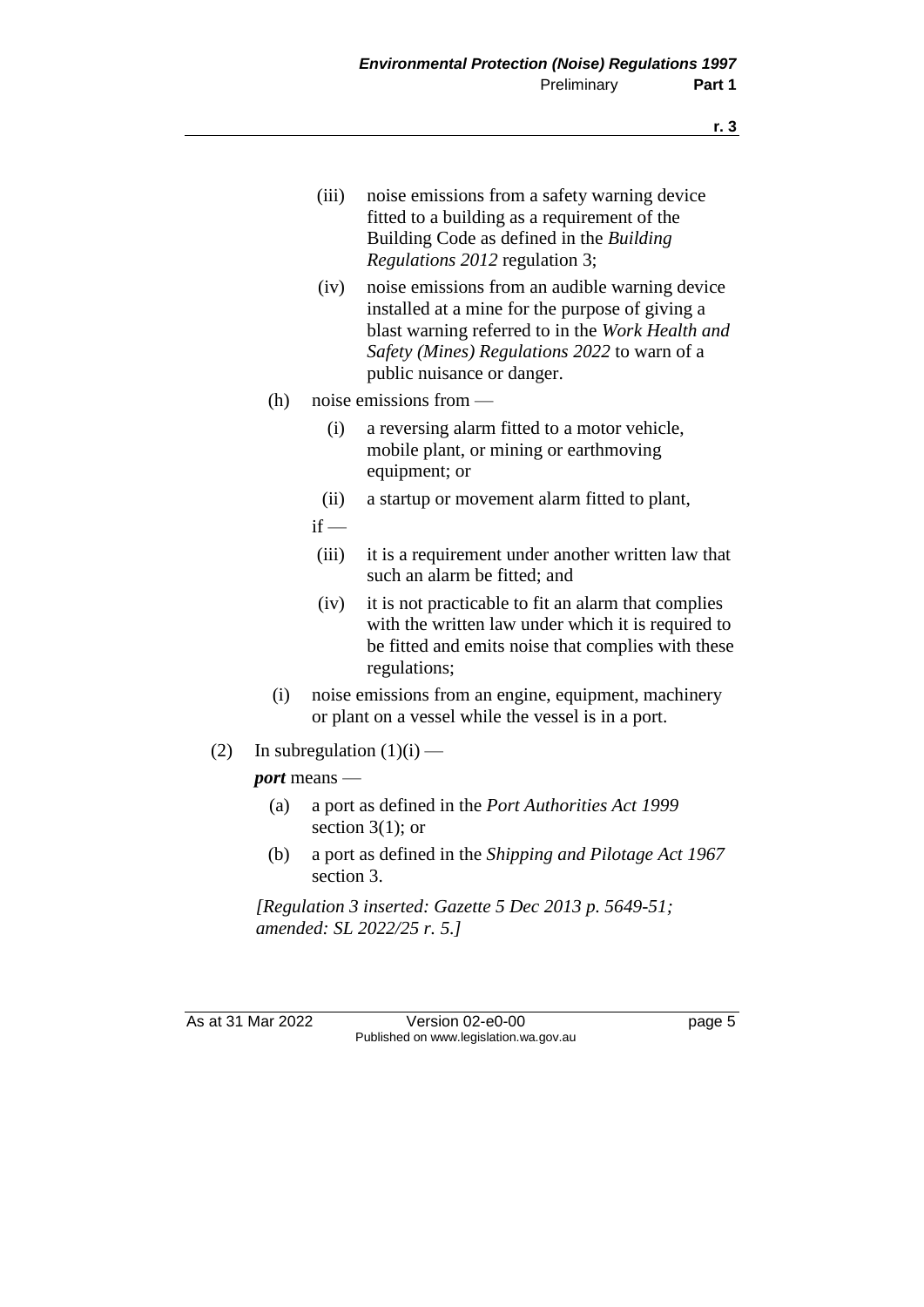## **Part 2 — Allowable noise emissions**

### **Division 1 — General provisions**

*[Heading inserted: Gazette 5 Dec 2013 p. 5651.]*

#### **4. General effect of this Part**

- (1) The requirements prescribed by regulations 7 and 11 for the emission of noise from premises are, subject to these regulations, prescribed standards for the purposes of sections 51, 59(1)(i), 60(3)(a), 62(3), 65 and 74A of the Act.
- (2) An emission of noise otherwise than in accordance with regulation 7 or 11 is, if either of those regulations apply to the emission, a prescribed alteration of the environment for the purposes of paragraph (c) of the definition of *pollution* in section 3A(1) of the Act.
- (3) Nothing in these regulations affects the application of section 49(4) or (5) of the Act.

*[Regulation 4 amended: Gazette 7 Nov 2000 p. 6143; 5 Dec 2013 p. 5652.]*

## **5. Unreasonable noise**

- (1) Without limiting section 3(3)(a) of the Act and subject to subregulation (2), noise emitted in contravention of a standard prescribed under regulation 7 or 11 is to be taken to be unreasonable.
- (2) Noise is not to be taken to be unreasonable under subregulation (1) if the person causing the noise emission shows that —
	- (a) by virtue of regulation 12, 13, 14A, 14, 15, 16AA(9), 16BA(9) or 16(3), regulation 7 does not apply to the noise emitted; or

page 6 Version 02-e0-00 As at 31 Mar 2022 Published on www.legislation.wa.gov.au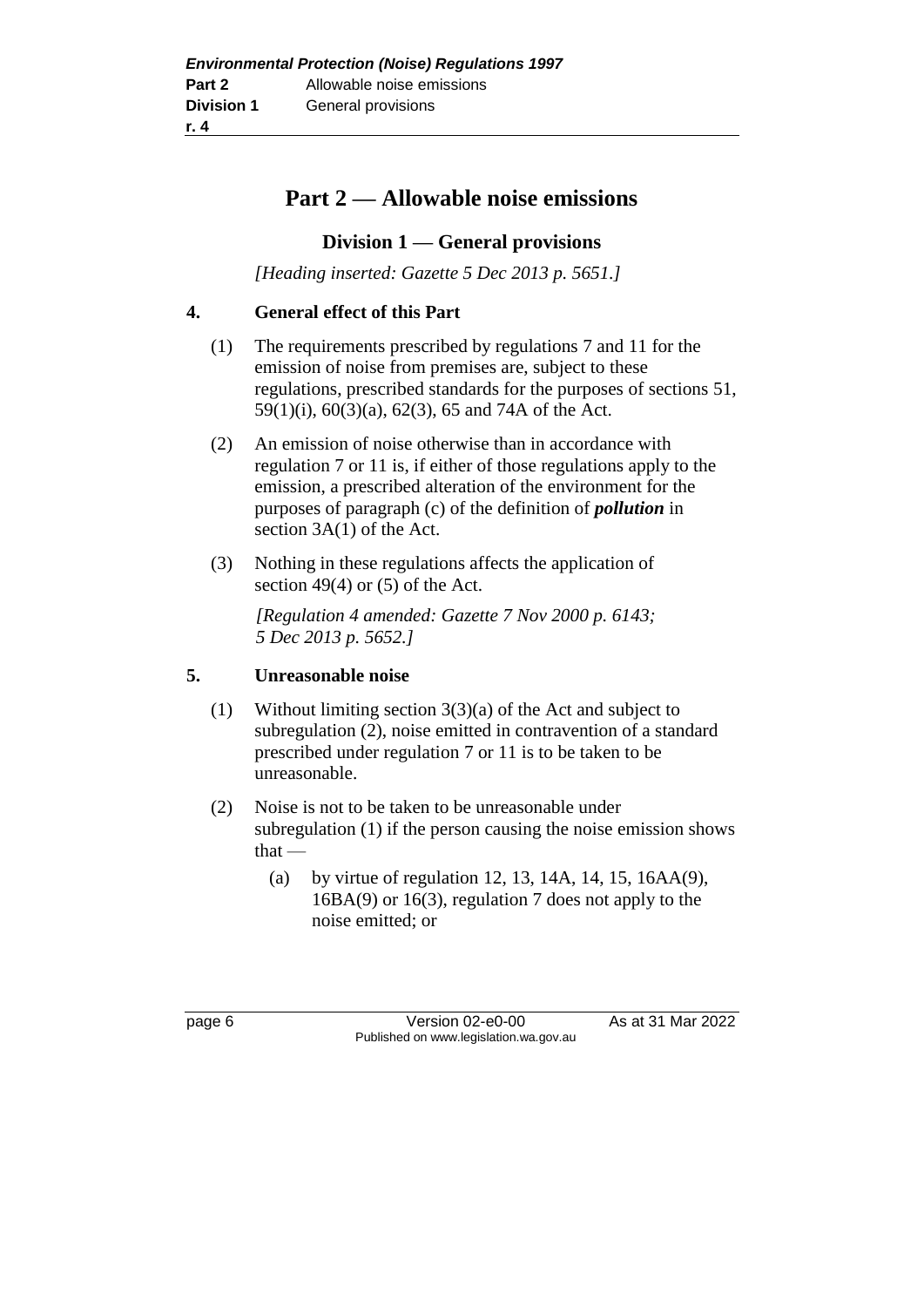(b) the noise is emitted in accordance with an approval granted under regulation 18B, 18 or 19B.

*[Regulation 5 inserted: Gazette 5 Dec 2013 p. 5652.]*

#### **6. Regulation of noise from public places**

- (1) The emission of noise from public places is regulated as follows under the power described in item 15 of Schedule 2 of the  $Act -$ 
	- (a) public places are to be treated as premises to which sections 51, 75, 79, 80, 81, 81A, 82, 90, 92, 93, 95 and 99 of the Act apply; and
	- (b) in respect of any particular emission of noise from a public place, the person who is causing or permitting that noise to be emitted is to be treated as the occupier of that public place for the purposes of sections 51, 75, 90, 92, 93 and 95 of the Act; and
	- (c) the requirements prescribed by regulations 7 and 11 for the emission of noise from public places are, subject to these regulations, prescribed standards for the purposes of section 51 as applied by this regulation.
- (2) A person must not fail to comply with section 51, 79, 80, 81 or 82 of the Act as applied by subregulation (1).

Penalty: \$5 000.

*[Regulation 6 amended: Gazette 11 Dec 1998 p. 6613; 7 Nov 2000 p. 6144; 5 Dec 2013 p. 5653.]*

#### **7. Prescribed standard for noise emissions**

- (1) Noise emitted from any premises or public place when received at other premises —
	- (a) must not cause, or significantly contribute to, a level of noise which exceeds the assigned level in respect of noise received at premises of that kind; and

As at 31 Mar 2022 Version 02-e0-00 Page 7 Published on www.legislation.wa.gov.au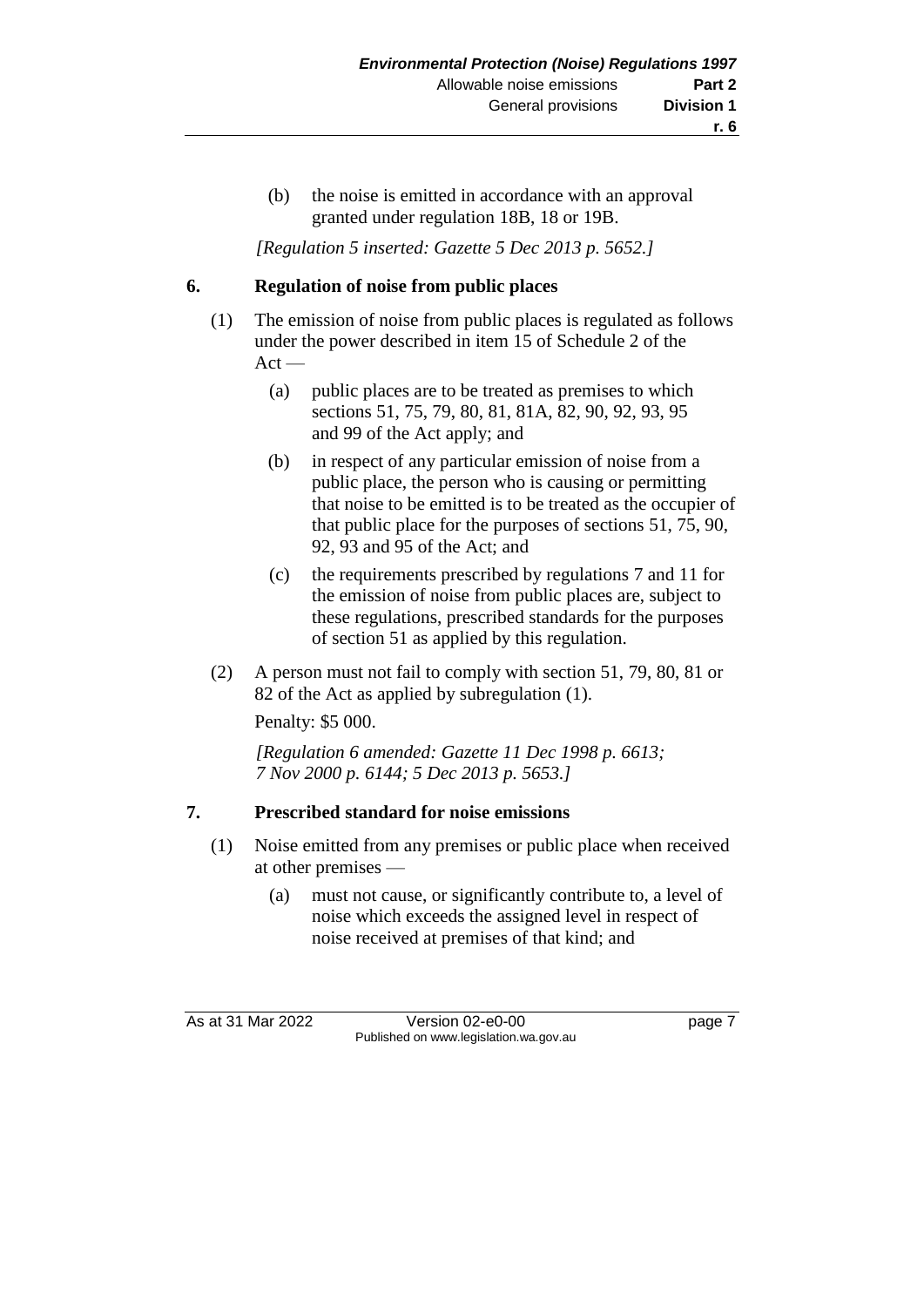- (b) must be free of
	- (i) tonality; and
	- (ii) impulsiveness; and
	- (iii) modulation,

when assessed under regulation 9.

- (2) For the purposes of subregulation  $(1)(a)$ , a noise emission is taken to *significantly contribute to* a level of noise if the noise emission as determined under subregulation (3) exceeds a value which is 5 dB below the assigned level at the point of reception.
- (3) A level of a noise emission may be determined by
	- (a) measurement at its point of reception when, to the extent practicable, other noises that would contribute to the measured noise level are not present; or
	- (b) calculation of the level at its point of reception based on measurement of the noise emission at a reference point determined by the inspector or authorised person to be a point where the relationship between the noise emission as measured at the reference point and at the point of reception can be established.

#### **8. Assigned levels**

 $(1)$  In this regulation —

*building* includes a camp, caravan, or park home, as those terms are defined in the *Caravan Parks and Camping Grounds Act 1995*, that is located —

- (a) in a caravan park or camping ground; or
- (b) on other land in accordance with an approval under the *Caravan Parks and Camping Grounds Regulations 1997* regulation  $11(2)$  or  $12(2)$ ,

but does not include a veranda, patio, pergola, balcony or other similar outdoor area;

page 8 **Version 02-e0-00** As at 31 Mar 2022 Published on www.legislation.wa.gov.au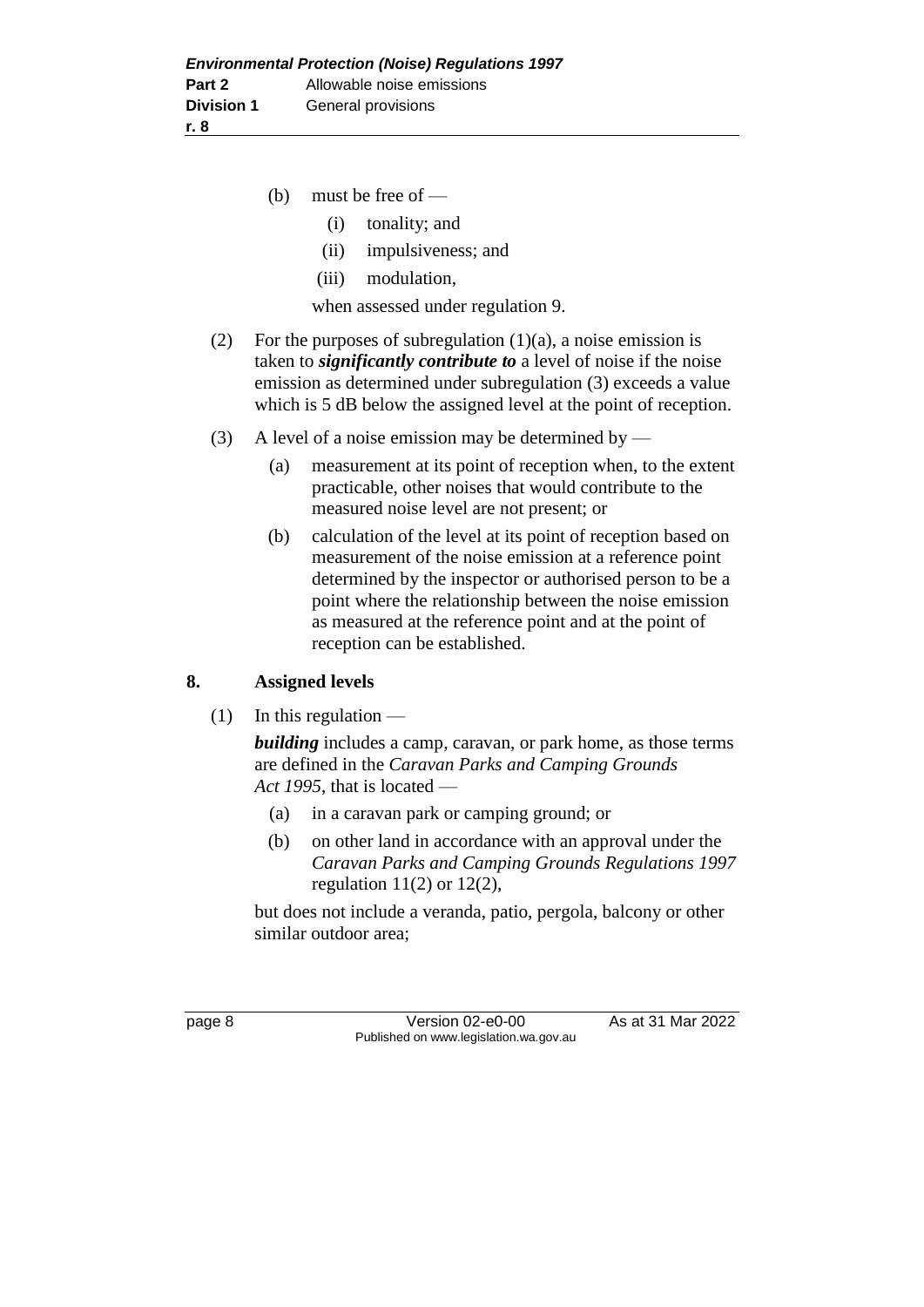*highly sensitive area* means that area (if any) of noise sensitive premises comprising —

- (a) a building, or a part of a building, on the premises that is used for a noise sensitive purpose; and
- (b) any other part of the premises within 15 m of that building or that part of the building;

*influencing factor*, in relation to noise received at noise sensitive premises, means the influencing factor determined under Schedule 3;

*Kwinana Industrial Area* means the area referred to in the *Environmental Protection (Kwinana) (Atmospheric Wastes) Policy Approval Order 1999* as Area A;

*LA 1 assigned level* means an assigned level which, measured as an LA Slow value, is not to be exceeded for more than 1% of the representative assessment period;

*LA 10 assigned level* means an assigned level which, measured as an LA Slow value, is not to be exceeded for more than 10% of the representative assessment period;

*LA max assigned level* means an assigned level which, measured as an LA Slow value, is not to be exceeded at any time.

- (2) For the purposes of paragraph (a) of the definition of *highly sensitive area* in subregulation (1), a building, or a part of a building, that is inhabited in contravention of the *Health (Miscellaneous Provisions) Act 1911* section 136 or 144, or any other enactment relating to the use of buildings for human habitation, is taken not to be used for a noise sensitive purpose.
- (3) The assigned level for all premises is to be determined by reference to Table 1.

As at 31 Mar 2022 Version 02-e0-00 Page 9 Published on www.legislation.wa.gov.au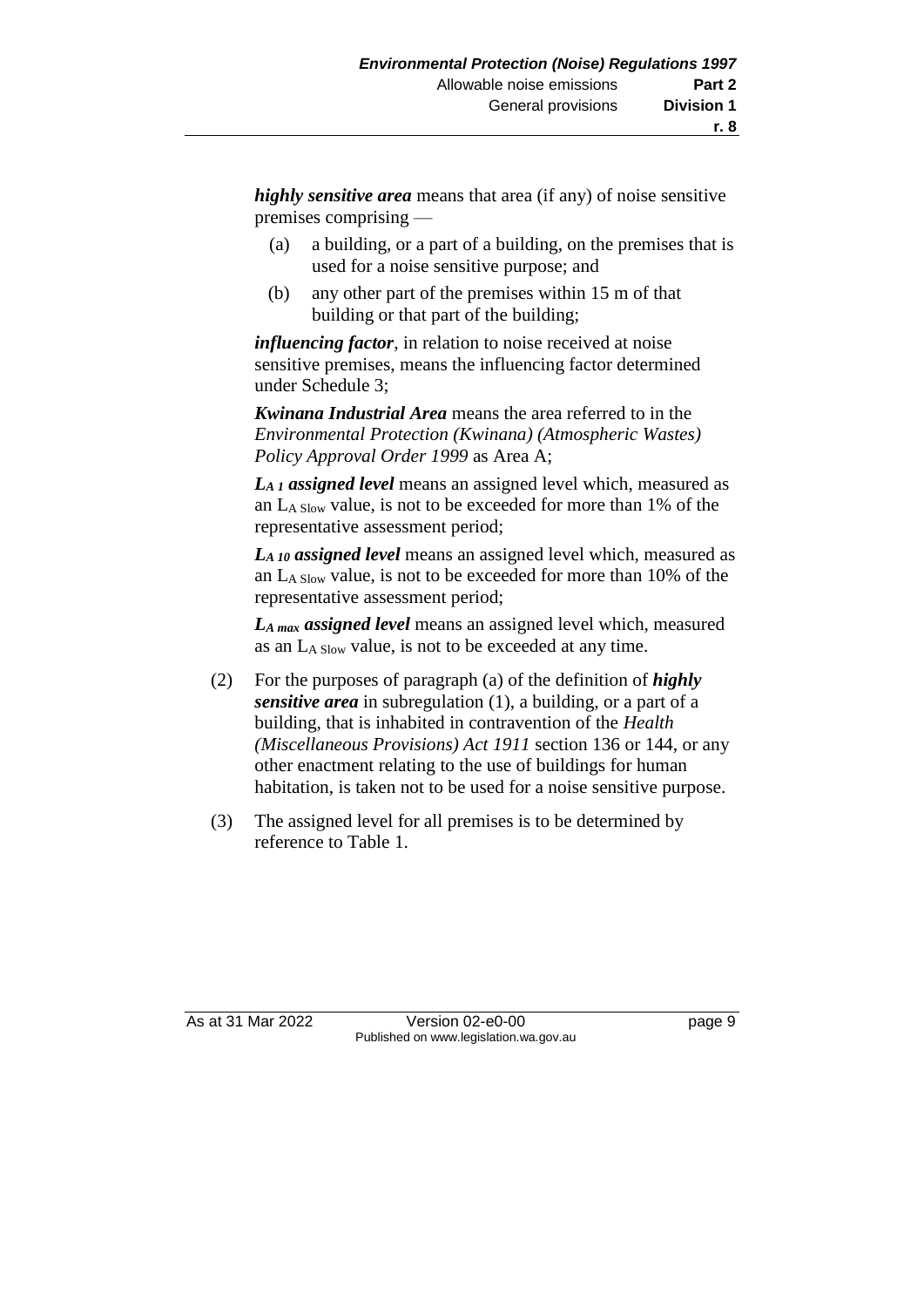|                                                                                                    |                                                                                                                                | 1 анс 1                         |                                 |                                 |
|----------------------------------------------------------------------------------------------------|--------------------------------------------------------------------------------------------------------------------------------|---------------------------------|---------------------------------|---------------------------------|
| <b>Type of premises</b>                                                                            | Time of<br>Assigned level (dB)                                                                                                 |                                 |                                 |                                 |
| receiving noise                                                                                    | day                                                                                                                            | $LA 10$                         | La 1                            | $L_A$ max                       |
| Noise sensitive<br>premises: highly<br>sensitive area                                              | $0700$ to<br>1900 hours<br>Monday to<br>Saturday                                                                               | $45 +$<br>influencing<br>factor | $55+$<br>influencing<br>factor  | $65+$<br>influencing<br>factor  |
|                                                                                                    | 0900 to<br>1900 hours<br>Sunday and<br>public<br>holidays                                                                      | $40 +$<br>influencing<br>factor | $50 +$<br>influencing<br>factor | $65+$<br>influencing<br>factor  |
|                                                                                                    | $1900$ to<br>2200 hours<br>all days                                                                                            | $40 +$<br>influencing<br>factor | $50+$<br>influencing<br>factor  | $55+$<br>influencing<br>factor  |
|                                                                                                    | 2200 hours<br>on any day<br>to<br>0700 hours<br>Monday to<br>Saturday<br>and<br>0900 hours<br>Sunday and<br>public<br>holidays | $35 +$<br>influencing<br>factor | $45 +$<br>influencing<br>factor | $55 +$<br>influencing<br>factor |
| Noise sensitive<br>premises: any<br>area other than<br>highly sensitive<br>area                    | All hours                                                                                                                      | 60                              | 75                              | 80                              |
| Commercial<br>premises                                                                             | All hours                                                                                                                      | 60                              | 75                              | 80                              |
| Industrial and<br>utility premises<br>other than those<br>in the Kwinana<br><b>Industrial Area</b> | All hours                                                                                                                      | 65                              | 80                              | 90                              |

| L<br>., |  |
|---------|--|
|---------|--|

page 10 Version 02-e0-00 As at 31 Mar 2022 Published on www.legislation.wa.gov.au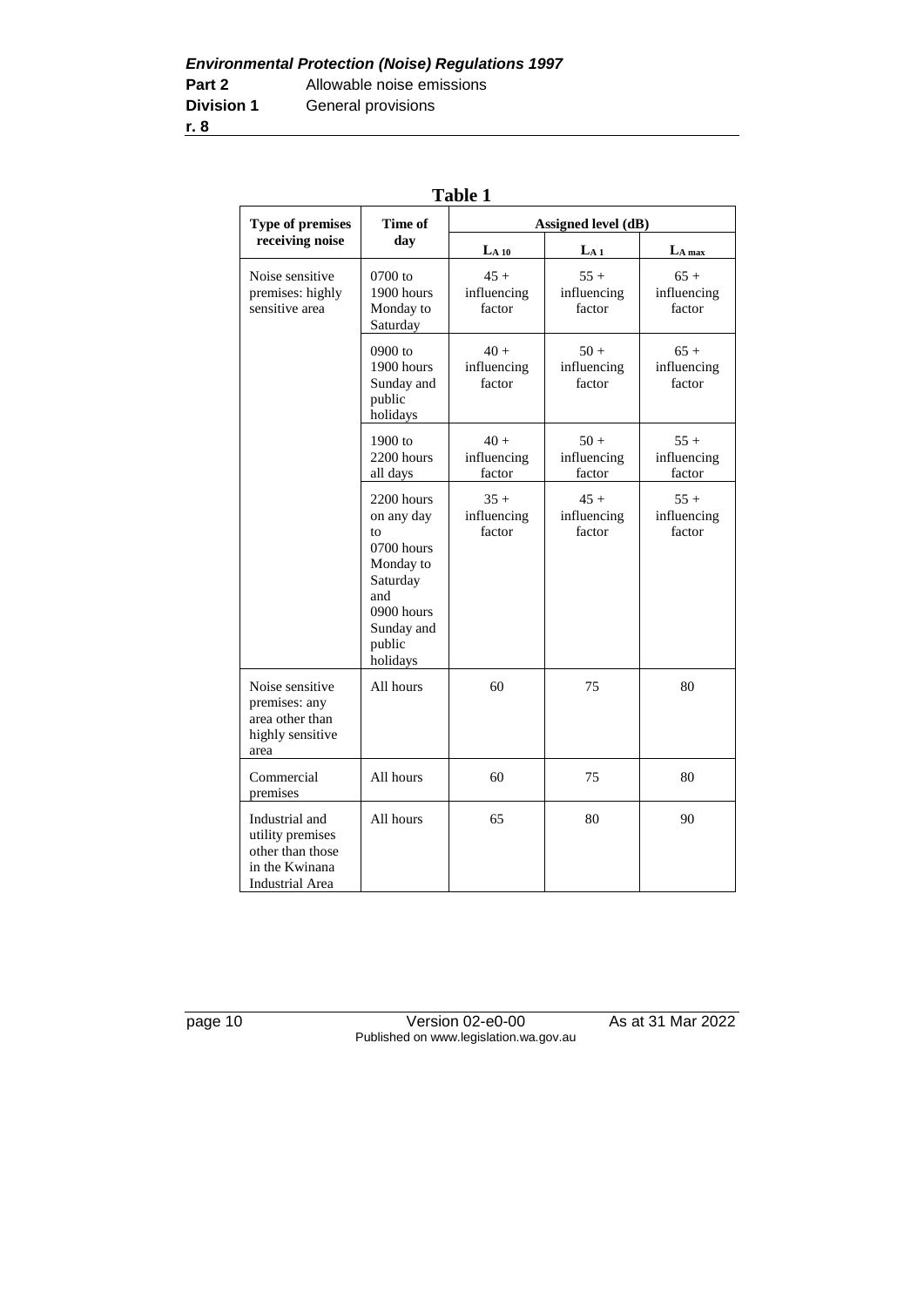| <b>Type of premises</b>                                                        | Time of<br>day | Assigned level (dB) |                |          |
|--------------------------------------------------------------------------------|----------------|---------------------|----------------|----------|
| receiving noise                                                                |                | $_{\rm La\,10}$     | $_{\rm La\,1}$ | $LA$ max |
| Industrial and<br>utility premises in<br>the Kwinana<br><b>Industrial Area</b> | All hours      | 75                  | 85             | 90       |

*[Regulation 8 inserted: Gazette 5 Dec 2013 p. 5653-6; amended: Gazette 10 Jan 2017 p. 196.]*

#### **9. Intrusive or dominant noise characteristics**

(1) In this regulation and in regulation  $7 -$ 

*impulsiveness* means a variation in the emission of a noise where the difference between  $L_A$  peak and  $L_A$  Slow max is more than 15 dB when determined for a single representative event;

*modulation* means a variation in the emission of noise that —

- (a) is more than  $3$  dB L<sub>A Fast</sub> or is more than  $3$  dB L<sub>A Fast</sub> in any one-third octave band; and
- (b) is present for at least 10% of the representative assessment period; and
- (c) is regular, cyclic and audible;

*tonality* means the presence in the noise emission of tonal characteristics where the difference between —

- (a) the A-weighted sound pressure level in any one-third octave band; and
- (b) the arithmetic average of the A-weighted sound pressure levels in the 2 adjacent one-third octave bands,

is greater than 3 dB when the sound pressure levels are determined as  $L_{Aeq,T}$  levels where the time period T is greater than 10% of the representative assessment period, or greater than 8 dB at any time when the sound pressure levels are determined as  $L_{A}$  Slow levels.

As at 31 Mar 2022 Version 02-e0-00 Page 11 Published on www.legislation.wa.gov.au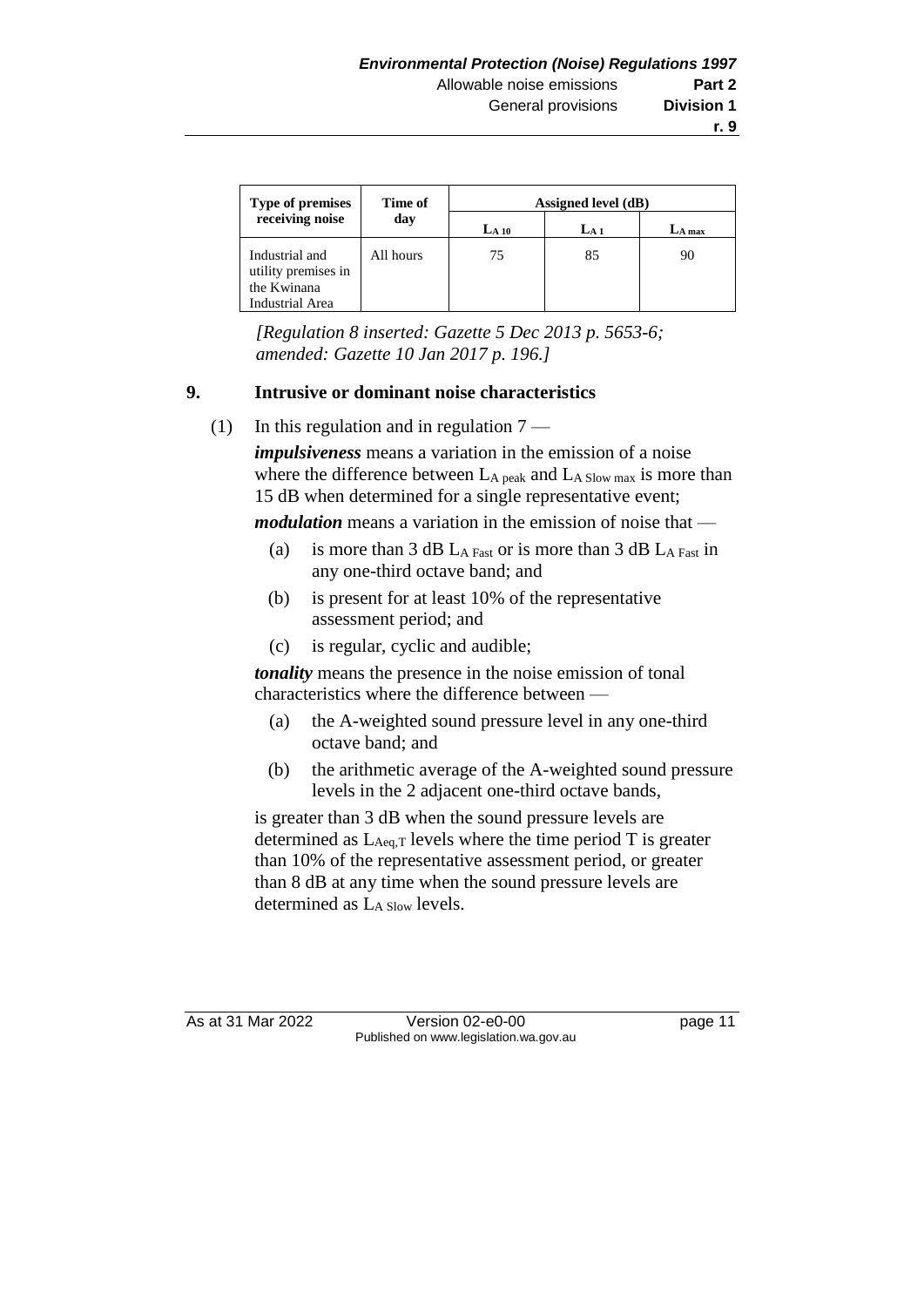#### (2) In subregulation  $(1)$  —

*LAeqT* means the equivalent continuous sound pressure level in decibels (dB) using the "A" frequency weighting characteristic, as specified in AS IEC 61672.1-2004 Electroacoustics-Sound level meters Part 1: Specifications, determined over measurement time period T with sound measuring equipment that complies with the requirements of Schedule 4;

*LA Fast* means the reading in decibels (dB) obtained using the "A" frequency weighting characteristic and the "F" time weighting characteristic, as specified in AS IEC 61672.1-2004 Electroacoustics-Sound level meters Part 1: Specifications, with sound measuring equipment that complies with the requirements of Schedule 4;

*LA peak* means the peak sound pressure level in decibels (dB) obtained using the "A" frequency weighting characteristic, as specified in AS IEC 61672.1-2004 Electroacoustics-Sound level meters Part 1: Specifications, with sound measuring equipment that complies with the requirements of Schedule 4;

*LA Slow max* means the maximum reading in decibels (dB) obtained using the "A" frequency weighting characteristic and the "S" time weighting characteristic, as specified in AS IEC 61672.1-2004 Electroacoustics-Sound level meters Part 1: Specifications, with sound measuring equipment that complies with the requirements of Schedule 4;

*one-third octave band* means a band of frequencies spanning one-third of an octave and having a centre frequency between 25 Hz and 20 000 Hz inclusive as incorporated in a filter that complies with the requirements of Schedule 4.

- (3) Noise is taken to be free of the characteristics of tonality, impulsiveness and modulation if —
	- (a) the characteristics cannot be reasonably and practicably removed by techniques other than attenuating the overall level of the noise emission; and
	- (b) the noise emission complies with the standard prescribed under regulation  $7(1)(a)$  after the adjustments in the

page 12 Version 02-e0-00 As at 31 Mar 2022 Published on www.legislation.wa.gov.au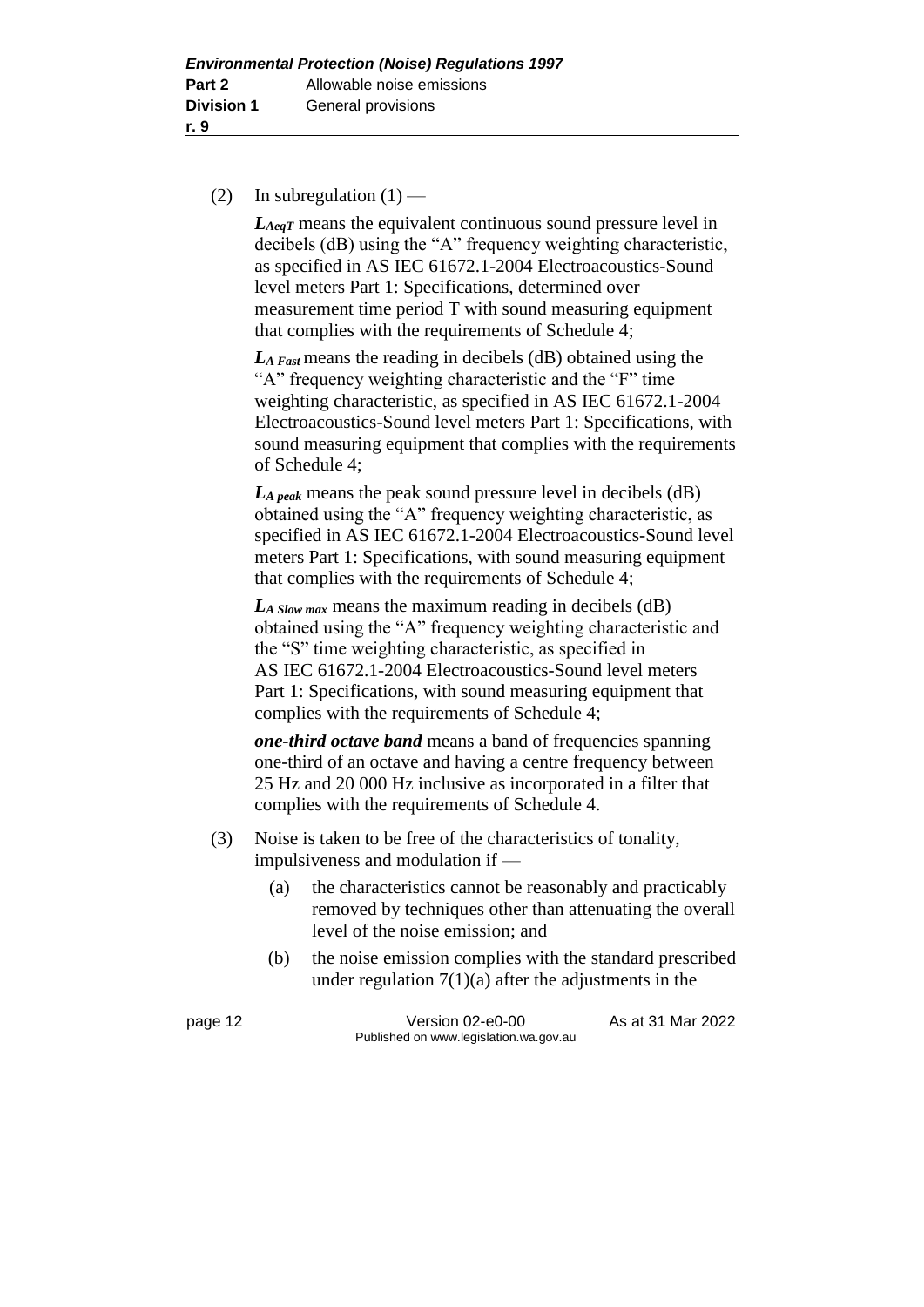table to this subregulation are made to the noise emission as measured at the point of reception.

#### **Table 2**

| Adjustment where noise emission is<br>not music. These adjustments are<br>cumulative to a maximum of 15 dB. |                                   |                                      | <b>Adjustment where noise</b><br>emission is music |                                      |
|-------------------------------------------------------------------------------------------------------------|-----------------------------------|--------------------------------------|----------------------------------------------------|--------------------------------------|
| Where tonality<br>is present                                                                                | Where<br>modulation<br>is present | Where<br>impulsiveness<br>is present | Where<br>impulsiveness<br>is not present           | Where<br>impulsiveness<br>is present |
| $+5$ dB                                                                                                     | $+5$ dB                           | $+10$ dB                             | $+10$ dB                                           | $+15$ dB                             |

*[Regulation 9 amended: Gazette 5 Dec 2013 p. 5656-7.]*

#### **10. Non-conforming uses and changes of zoning**

 $(1)$  In this regulation —

*non-conforming use* has the meaning given in the *Planning and Development Act 2005* section 172;

#### *planning scheme* means —

- (a) a planning scheme in force under the *Planning and Development Act 2005*; or
- (b) an approved redevelopment scheme in operation under the *Metropolitan Redevelopment Authority Act 2011*; or
- (c) the master plan in force under the *Hope Valley-Wattleup Redevelopment Act 2000*.
- (2) Subject to subregulation (4), the noise that may lawfully be emitted from premises used for a non-conforming use when received at any part of noise sensitive premises that is within 450 m of the first-mentioned premises is the same noise that could have been emitted and received in accordance with regulation 7 if the provisions of the planning scheme that caused the non-conforming use had not come into operation.
- (3) Subject to subregulation (4), if a planning scheme is amended with respect to any land after the coming into operation of these regulations, the noise that may be lawfully emitted from other

As at 31 Mar 2022 Version 02-e0-00 page 13 Published on www.legislation.wa.gov.au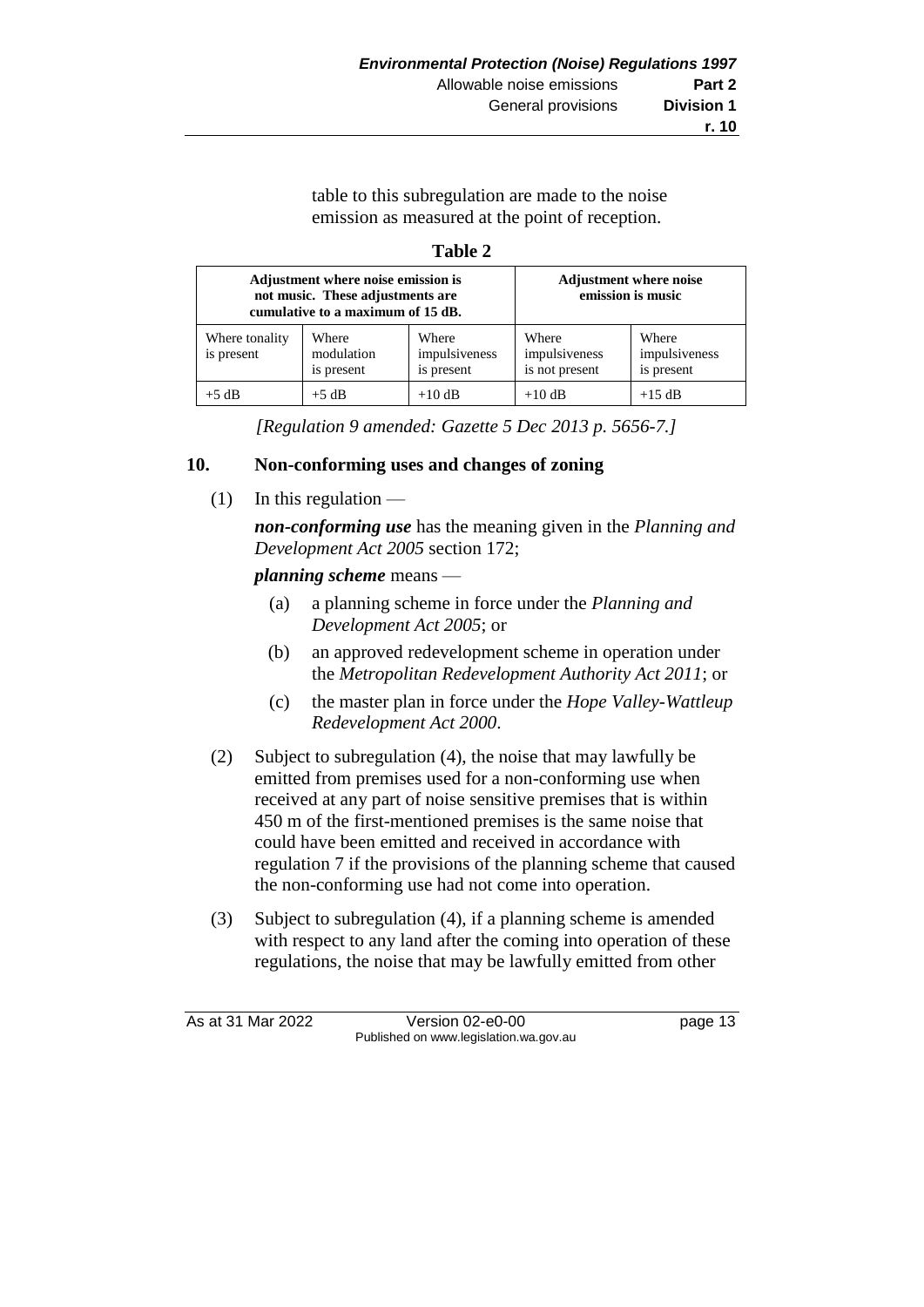premises (*emitting premises*) when received at any part of noise sensitive premises on the first-mentioned land that is within 450 m of the emitting premises is to be determined as if —

- (a) the premises receiving the noise are noise sensitive premises; but
- (b) for the purposes of Schedule 3, the land on which the premises are situated has the same use as would have been lawful immediately before the coming into operation of the amendment to the planning scheme.
- (4) Subregulations (2) and (3) do not apply to premises from which noise is emitted unless —
	- (a) an acknowledgment from the CEO issued under subregulation (8) has effect in relation to those premises; and
	- (b) the occupier of the premises displays a prominent sign visible from outside the premises from which the noise is emitted detailing the claim made under subregulation (5) and the acknowledgment of the CEO; and
	- (c) a copy of the claim, accompanying documents required under subregulation (6), and the CEO's acknowledgment of the claim have been lodged by the occupier of those premises with the local government for the area in which the premises are situated.
- (5) An occupier of premises from which noise is emitted may make a claim to the CEO for acknowledgment that —
	- (a) the premises are premises used for a non-conforming use; or
	- (b) the premises are premises
		- (i) from which noise emitted is received at premises on land in respect of which the planning scheme has been amended; and

page 14 Version 02-e0-00 As at 31 Mar 2022 Published on www.legislation.wa.gov.au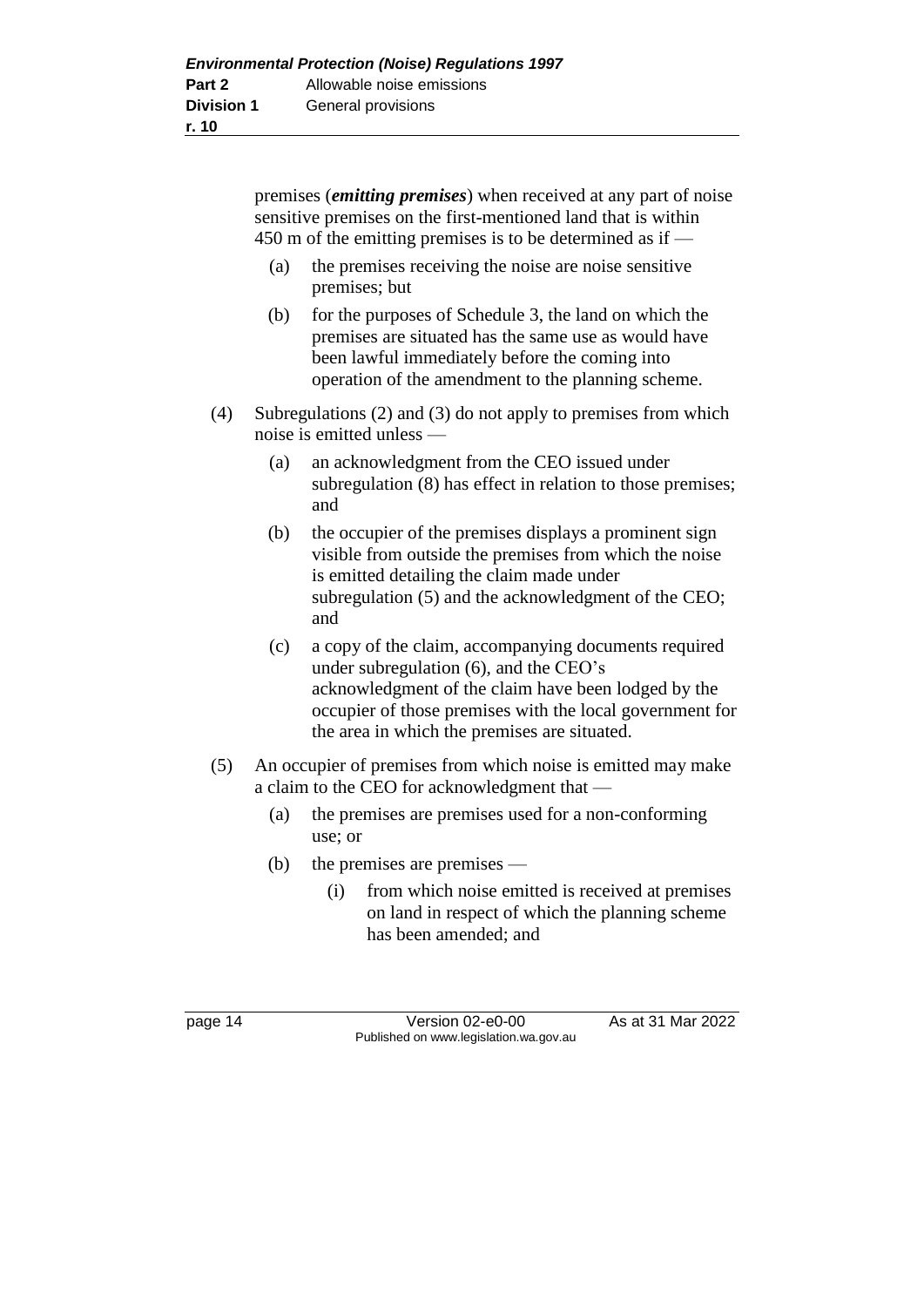- (ii) which have had the same use continuously since the coming into operation of the amendments to the planning scheme, as they had immediately before those amendments came into operation.
- (6) A claim under subregulation (5) is to be accompanied by
	- (a) a statutory declaration as to
		- (i) the planning scheme, if any, which applied to the premises immediately before the coming into operation of the provisions of the planning scheme that caused the non-conforming use; or
		- (ii) the planning scheme which applied to the premises receiving the noise immediately before the scheme was amended,

as the case requires; and

- (b) a statutory declaration as to
	- (i) the planning scheme that caused the non-conforming use, or the amendments to the planning scheme referred to in paragraph (a)(ii), as the case requires; and
	- (ii) if the claim is for acknowledgment that the premises are premises of a kind referred to in subregulation  $(5)(b)$ , the use of those premises immediately before they became premises of that kind, and since becoming such premises;
	- and
- (c) copies of the relevant planning schemes referred to in paragraphs (a) and (b).
- (7) The statutory declarations referred to in subregulation (6)(a) and (b) may be made by the occupier of the premises or by any other person who has the relevant knowledge.
- (8) The CEO is to give the occupier of premises written acknowledgment of any claim made in accordance with this regulation.

As at 31 Mar 2022 Version 02-e0-00 Page 15 Published on www.legislation.wa.gov.au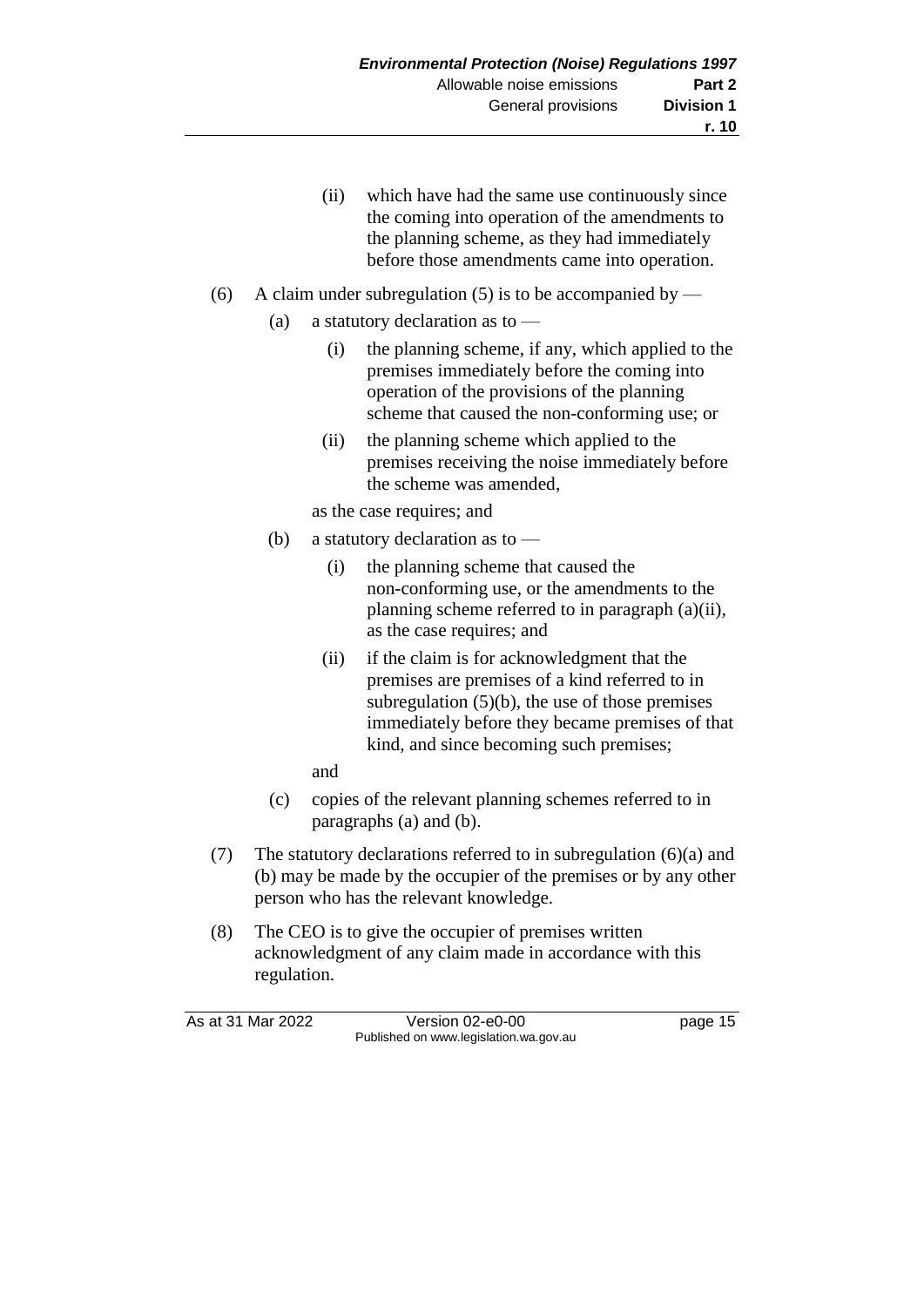- (9) The CEO may revoke an acknowledgment at any time if the CEO becomes aware that the use of the premises in respect of which the acknowledgment was given has changed or that the acknowledgment was given on the basis of incomplete or incorrect information.
- (10) Any claim acknowledged by the CEO, accompanying documentation required under subregulation (6) and the CEO's acknowledgment are to be available for public inspection during normal office hours at the public reading room of the Department.
- (11) Any acknowledgment from the Authority under subregulation (8) issued before the coming into operation of the *Environmental Protection (Noise) Amendment Regulations 2013* regulation 12 has effect as if it were an acknowledgment from the CEO.

*[Regulation 10 amended: Gazette 5 Dec 2013 p. 5657-9.]*

### **Division 2 — Various premises and activities**

*[Heading inserted: Gazette 5 Dec 2013 p. 5659.]*

#### **11. Airblast levels due to blasting**

 $(1)$  In this regulation —

*airblast level* means a noise level resulting from blasting;

*blaster*, in relation to blasting on any premises or public place, means —

- (a) in the case of premises the occupier of the premises; or
- (b) in the case of a public place the person who under regulation  $6(1)(b)$  is to be treated as the occupier of the public place;

*building* has the meaning given in regulation 8(1);

*LZ peak* means the peak sound pressure level in decibels (dB) obtained using the "Z" frequency weighting characteristic as

page 16 Version 02-e0-00 As at 31 Mar 2022 Published on www.legislation.wa.gov.au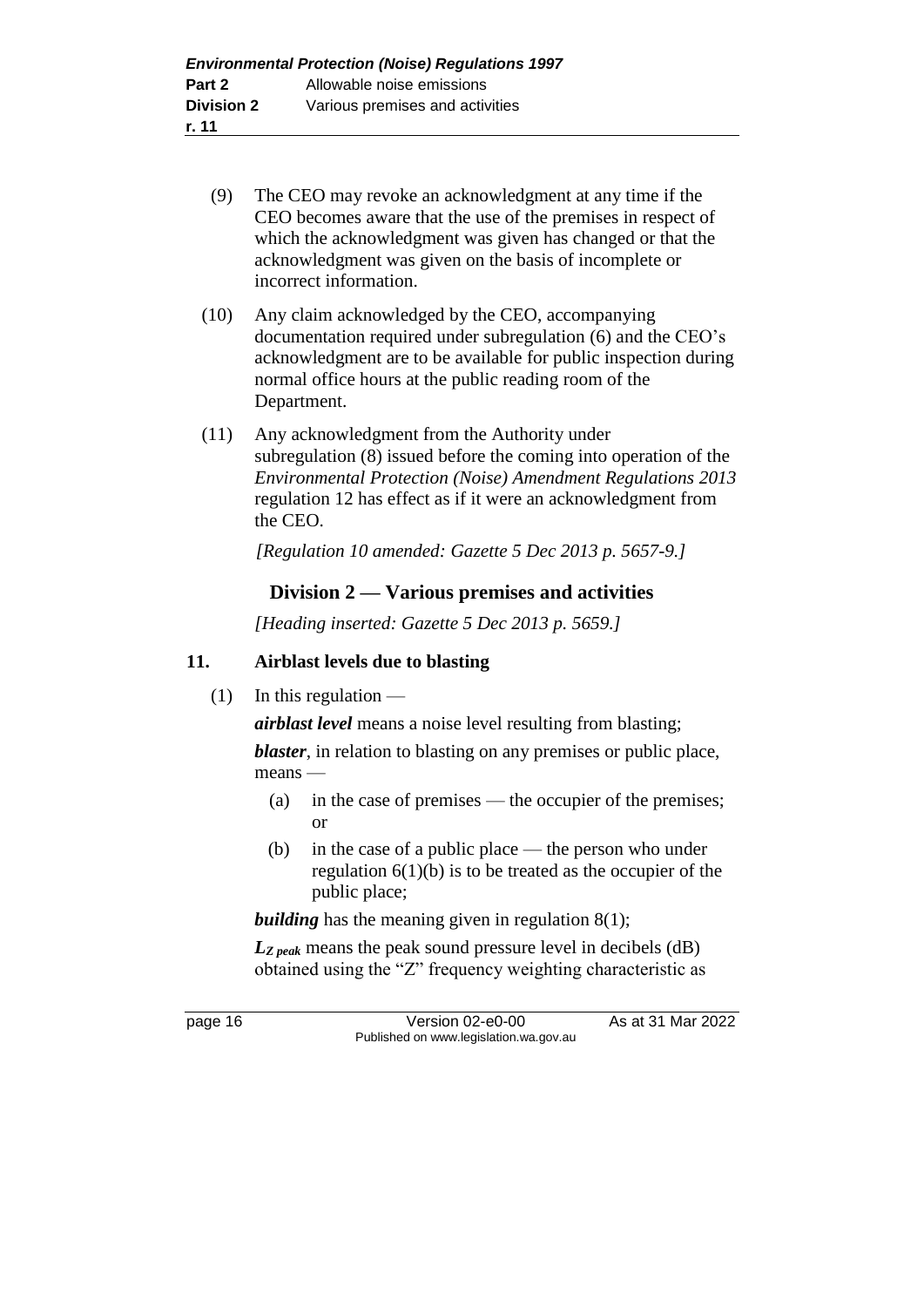specified in AS IEC 61672.1-2004 Electroacoustics-Sound level meters Part 1: Specifications, with sound measuring equipment that complies with the requirements of Schedule 4;

*sensitive site*, in relation to noise sensitive premises, means —

- (a) a building, or a part of a building, on the premises that is used for a noise sensitive purpose; or
- (b) any other location on the premises within 30 m of that building or that part of the building.
- (2) For the purposes of paragraph (a) of the definition of *sensitive site* in subregulation (1), a building, or a part of a building, that is inhabited in contravention of the *Health (Miscellaneous Provisions) Act 1911* section 136 or 144, or any other enactment relating to the use of buildings for human habitation, is taken not to be used for a noise sensitive purpose.
- (3) The provisions of this regulation have effect in relation to airblast levels in place of regulation 7.
- (4) Subject to subregulation (5), no airblast level resulting from blasting on any premises or public place, when received at any other premises between 0700 hours and 1800 hours on any day, may exceed —
	- (a) for an airblast level received at noise sensitive premises —
		- (i) when received at a sensitive site 120 dB Lz peak; or
		- (ii) when received at a location other than a sensitive site — 125 dB  $L_{Z\text{ peak}}$ ;

or

- (b) for an airblast level received at any other premises 125 dB LZ peak.
- (5) The levels specified in subregulation (4) do not apply in respect of an airblast level when received at premises, or a part of premises, on which the blaster believes on reasonable grounds no person is present at the time of the blast.

| As at 31 Mar 2022 | Version 02-e0-00                       | page 17 |
|-------------------|----------------------------------------|---------|
|                   | Published on www.legislation.wa.gov.au |         |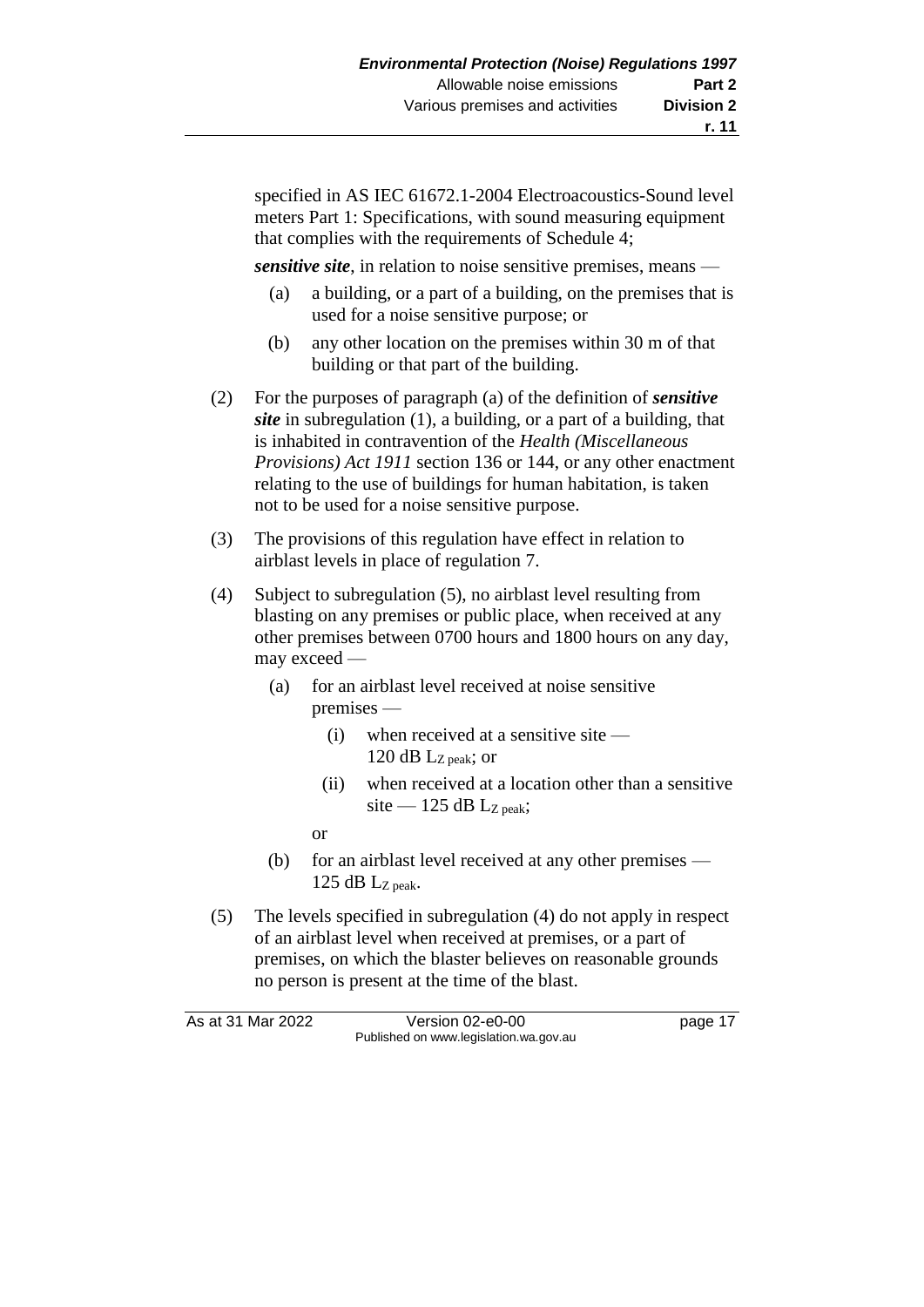- (6) Despite subregulation (4), airblast levels for 9 in any 10 consecutive blasts (regardless of the interval between each blast), when received at any other single premises between 0700 hours and 1800 hours on any day, must not exceed —
	- (a) for airblast levels received at noise sensitive premises
		- (i) when received at a sensitive site 115 dB  $L_{Z\text{ peak}}$ ; or
		- (ii) when received at a location other than a sensitive site — 120 dB  $L_{Z \text{ peak}}$ ;

or

- (b) for airblast levels received at any other premises 120 dB  $L_{Z\,peak}$ .
- (7) For the purposes of subregulation (6), an airblast level for a blast that would, but for this subregulation, exceed a level specified in subregulation  $(6)(a)(i)$  or (ii) or (b) is taken not to exceed that level when received at premises, or a part of premises, on which the blaster believes on reasonable grounds no person is present at the time of the blast.
- (8) Subject to subregulation (9), no airblast level resulting from blasting on any premises or public place, when received at other premises outside the periods between 0700 hours and 1800 hours on any day, may exceed 90 dB LZ peak except where that blasting is carried out —
	- (a) as part of surface mining operations for the purposes of removing obstructions in crushers, or making workings safe, or for firing misfired holes; and
	- (b) with the consent in each case of the mine operator.
- (9) The level specified in subregulation (8) does not apply in respect of an airblast level when received at premises, or a part of premises, on which the blaster believes on reasonable grounds no person is present at the time of the blast.

page 18 Version 02-e0-00 As at 31 Mar 2022 Published on www.legislation.wa.gov.au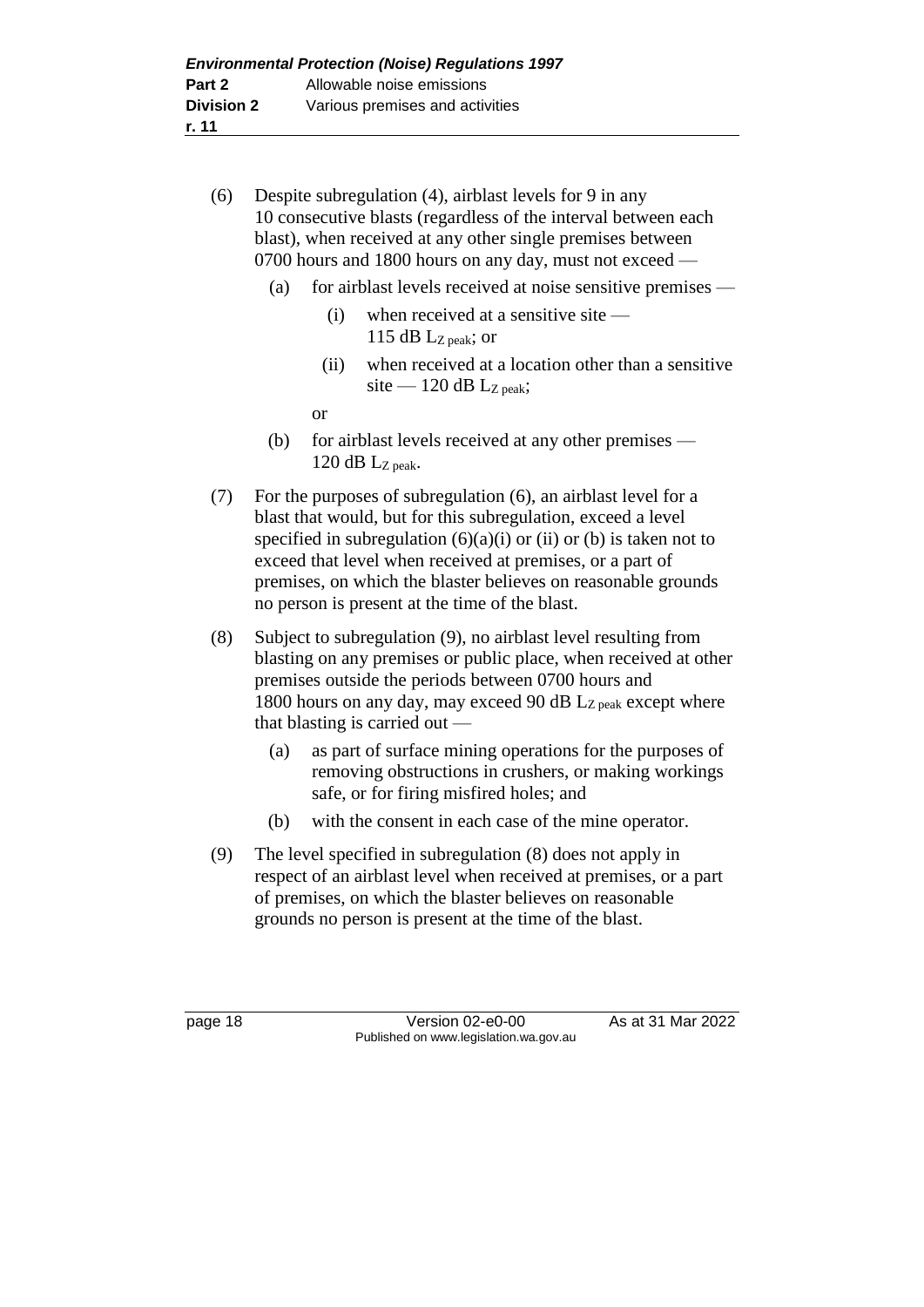- (10) Where blasting is carried out as described in subregulation (8)(a) and (b) outside the periods between 0700 hours and 1800 hours on any day —
	- (a) the blasting is taken to be carried out between 0700 hours and 1800 hours; and
	- (b) subregulations  $(4)$ ,  $(5)$ ,  $(6)$  and  $(7)$  apply accordingly.
- (11) For the purposes of this regulation, an airblast level may be determined by —
	- (a) measurement at its point of reception when, to the extent practicable, other noises that would contribute to the measured airblast level are not present; or
	- (b) calculation of the airblast level at its point of reception based on measurement of the airblast level at a reference point determined by the inspector or authorised person to be a point where the relationship between the airblast level as measured at the reference point and at the point of reception can be established.

*[Regulation 11 inserted: Gazette 5 Dec 2013 p. 5659-63; amended: Gazette 10 Jan 2017 p. 196; SL 2022/25 r. 6.]*

## **12. Rural premises**

 $(1)$  In this regulation —

*farming vehicle* means a motor vehicle which is used for, or in association with, soil preparation and cultivation, land drainage and water management, crop seeding and planting, crop spraying and fertilisation, pest management, produce harvesting or stock management.

- (2) This regulation does not apply to noise emitted from a farming vehicle —
	- (a) on premises used for intensive animal husbandry, poultry farming or dog kennels; or
	- (b) used for pumping water for crop or pasture irrigation, stock watering or land drainage.

As at 31 Mar 2022 Version 02-e0-00 page 19 Published on www.legislation.wa.gov.au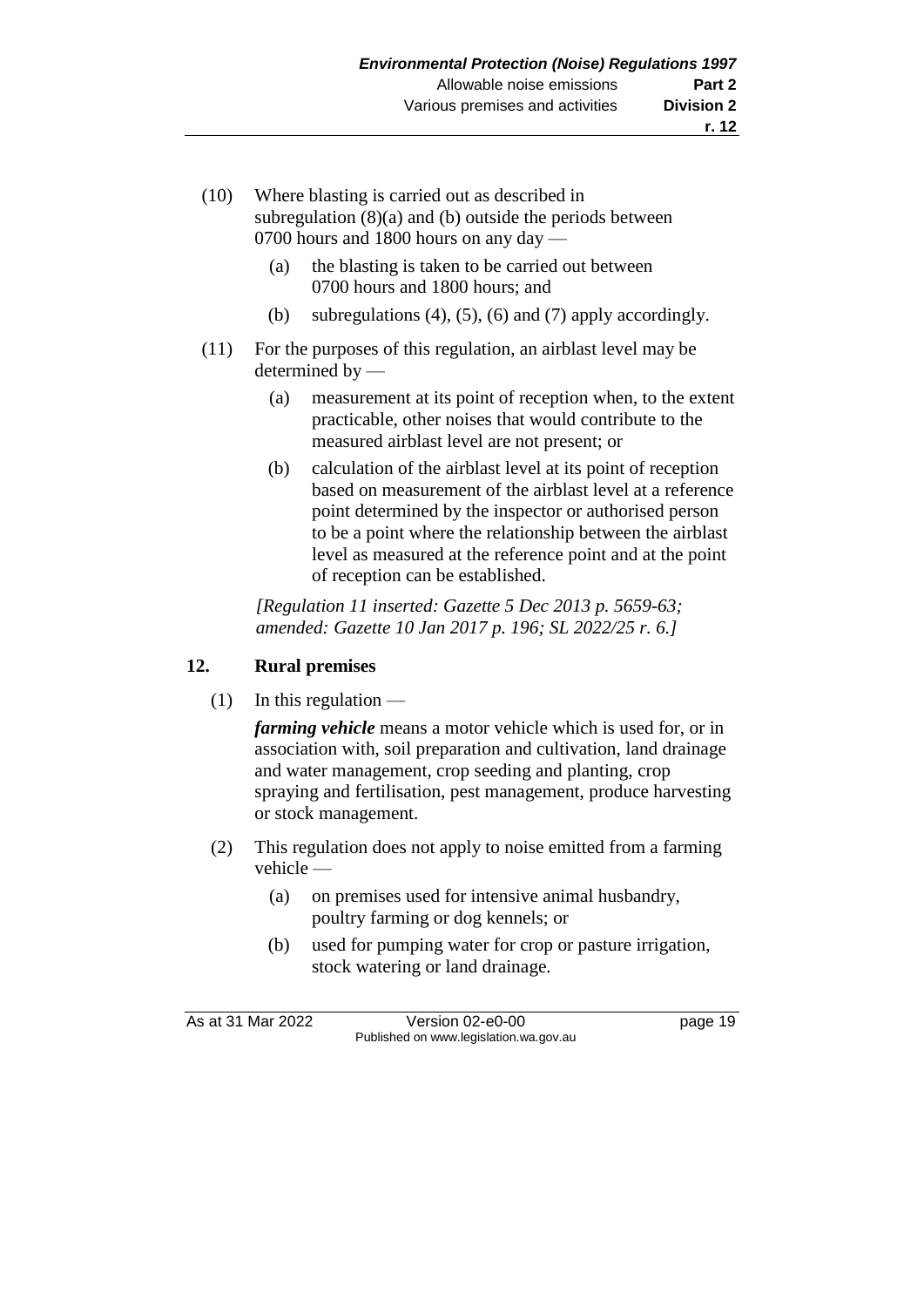- (3) Regulation 7 does not apply to noise emitted from a farming vehicle on rural premises at any time between sunrise and sunset if the farming vehicle complies with subregulation (5).
- (4) Regulation 7 does not apply to noise emitted from a farming vehicle on rural premises at any time between sunset and sunrise  $if -$ 
	- (a) the farming vehicle complies with subregulation (5); and
	- (b) the occupier of the premises shows that it was reasonably necessary for the vehicle to be operated at that time and not between sunrise and sunset.
- (5) A farming vehicle complies with this subregulation if the occupier of the premises shows that the vehicle, including its noise reduction system, has been maintained to a reasonable standard.

*[Regulation 12 amended: Gazette 5 Dec 2013 p. 5663.]*

## **13. Construction sites**

 $(1)$  In this regulation —

*ancillary measure* means a measure designated to be an ancillary measure under subregulation (7);

*construction site* means premises or a public place on which the sole or principal activity is the carrying out of construction work;

*construction work* means —

- (a) the construction, erection, installation, alteration, repair, maintenance, cleaning, painting, renewal, removal, excavation, dismantling or demolition of, or addition to, any building or structure, or any work in connection with any of these things, that is done at or adjacent to the place where the building or structure is located; or
- (b) work on which a hoisting appliance or any scaffold or shoring is used; or

page 20 Version 02-e0-00 As at 31 Mar 2022 Published on www.legislation.wa.gov.au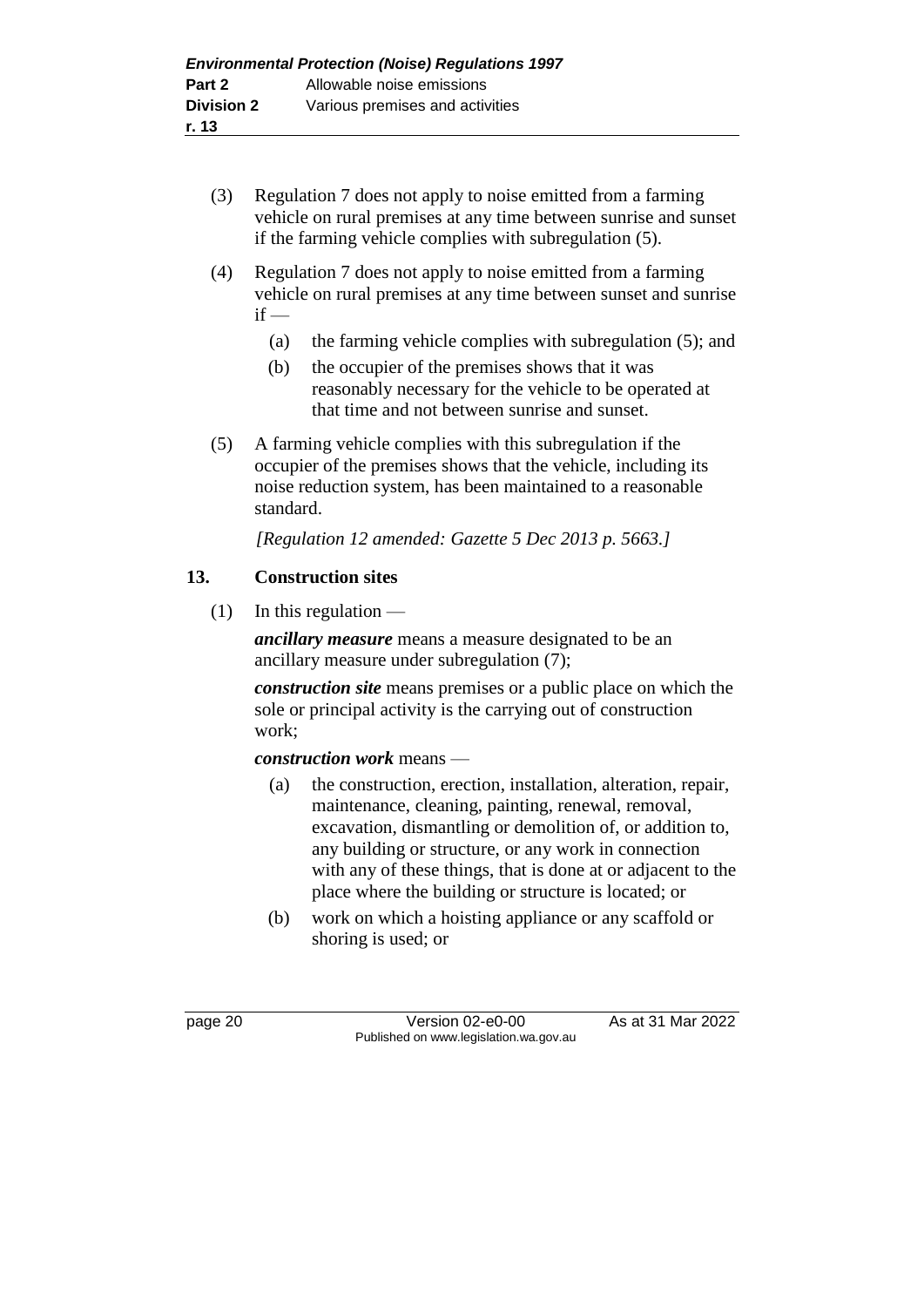- (c) work in driving or extracting piles, sheet piles or trench sheet; or
- (d) work in laying any pipe or work in lining pipe that is done at or adjacent to the place where the pipe is laid or to be laid; or
- (e) work in sinking or lining or altering, repairing, maintaining, renewing, removing, or dismantling a well or borehole; or
- (f) reclamation or site works including road works and earth works; or
- (g) the removal or reinstatement of vegetation or topsoil for the purpose of or in relation to a mining operation; or
- (h) tunnelling.
- (2) Regulation 7 does not apply to noise emitted from a construction site as a result of construction work carried out between 0700 hours and 1900 hours on any day which is not a Sunday or public holiday if the occupier of the premises or public place, shows that —
	- (a) the construction work was carried out in accordance with control of environmental noise practices set out in section 4 of AS 2436-2010 Guide to noise and vibration control on construction, maintenance and demolition sites; and
	- (b) the equipment used on the premises was the quietest reasonably available; and
	- (c) if the occupier was required to prepare a noise management plan under subregulation (4) in respect of the construction site —
		- (i) the noise management plan was prepared and given in accordance with the requirement, and approved by the CEO; and
		- (ii) the construction work was carried out in accordance with the noise management plan, excluding any ancillary measure;

As at 31 Mar 2022 Version 02-e0-00 page 21 Published on www.legislation.wa.gov.au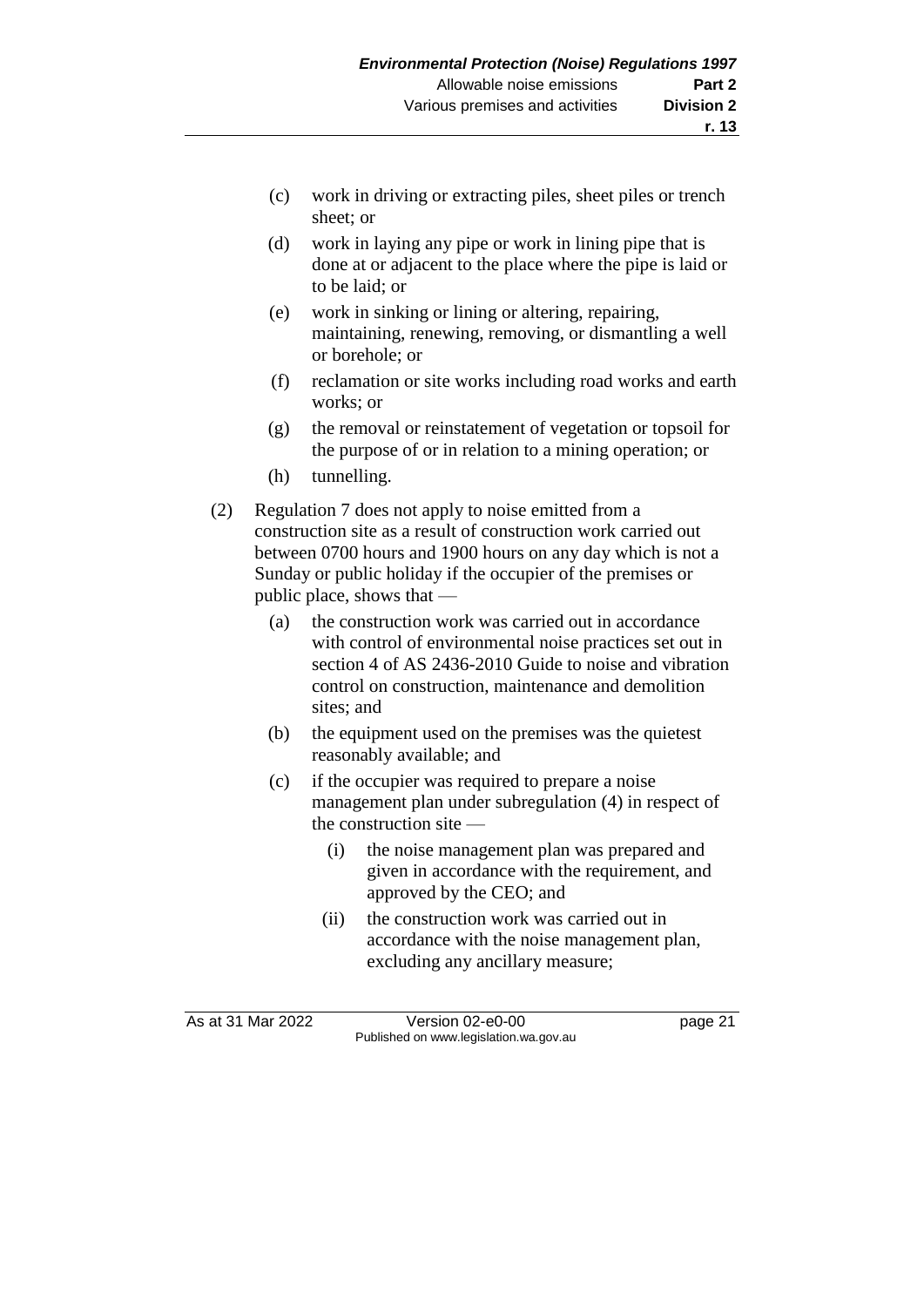and

- (d) if the occupier was required to prepare a noise management plan under subregulation  $(5A)(a)$  or  $(b)$  —
	- (i) the noise management plan was prepared and given in accordance with the requirement, and approved by the CEO; and
	- (ii) the construction work was carried out in accordance with the noise management plan, excluding any ancillary measure.
- (3) Regulation 7 does not apply to noise emitted from a construction site as a result of construction work carried out other than between the hours specified in subregulation (2) if the occupier of the construction site shows that —
	- (a) the construction work was carried out in accordance with control of environmental noise practices set out in section 4 of AS 2436-2010 Guide to noise and vibration control on construction, maintenance and demolition sites; and
	- (b) the equipment used on the premises was the quietest reasonably available; and
	- (c) the construction work was carried out in accordance with a noise management plan, excluding any ancillary measure, in respect of the construction site —
		- (i) prepared and given to the CEO not later than 7 days before the construction work commenced; and
		- (ii) approved by the CEO;

and

(d) at least 24 hours before the construction work commenced, the occupier of the construction site gave written notice of the proposed construction work to the occupiers of all premises at which noise emissions received were likely to fail to comply with the standard prescribed under regulation 7; and

page 22 Version 02-e0-00 As at 31 Mar 2022 Published on www.legislation.wa.gov.au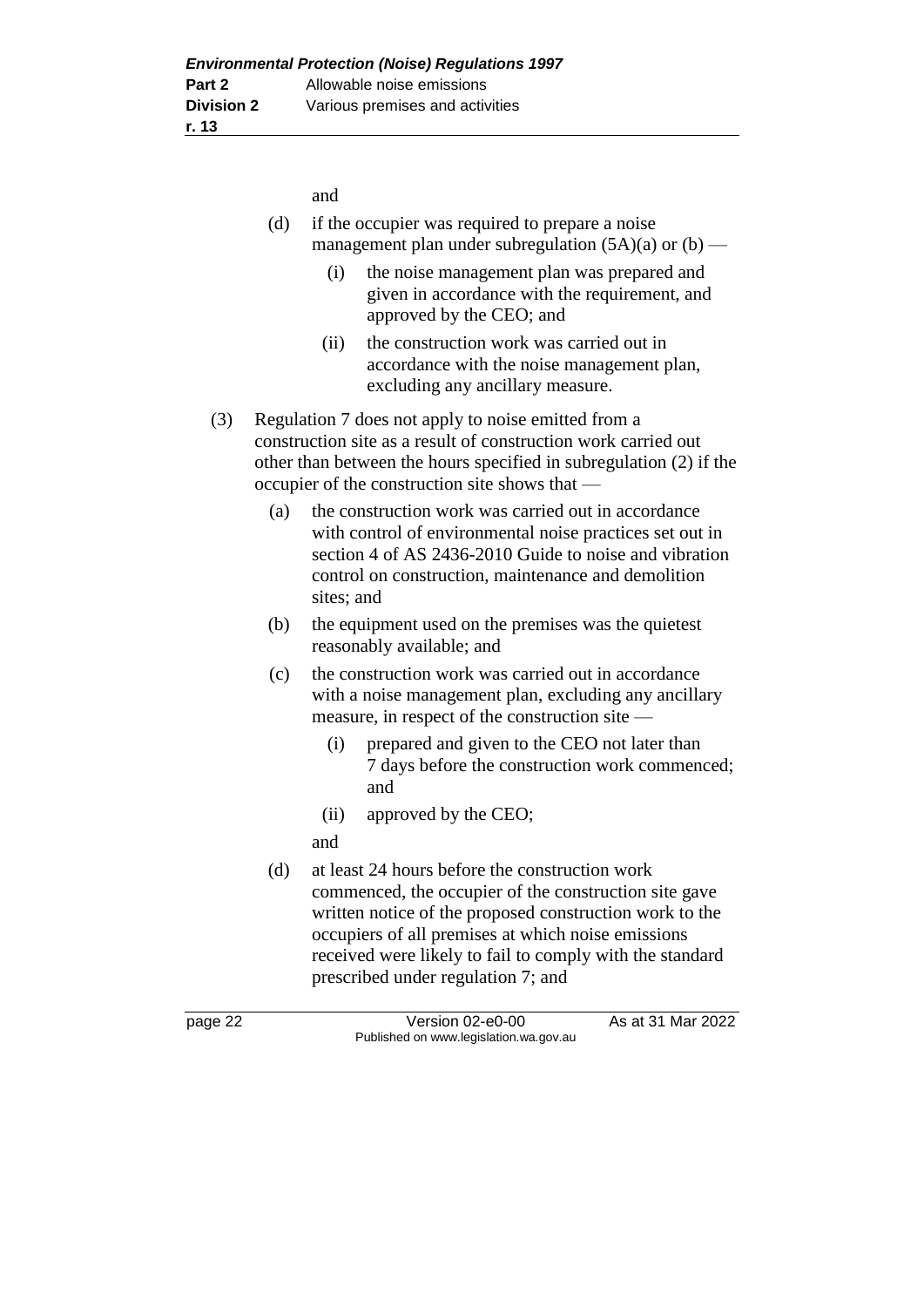- (e) it was reasonably necessary for the construction work to be carried out at that time.
- (4) The CEO may require an occupier of a construction site on which it is proposed to carry out construction work to prepare a noise management plan in respect of the premises.
- (5A) The CEO may require an occupier of a construction site on which construction work is being carried out to prepare a noise management plan in respect of —
	- (a) the premises or a part of the premises specified in the requirement; or
	- (b) a type of construction work being carried out on the construction site and specified in the requirement.
	- (5) An occupier required to prepare a noise management plan under subregulation (4) or (5A) must provide the CEO, or another person specified in the notice, with a copy of the plan within the period specified in the notice of requirement.
	- (6) A noise management plan prepared under subregulation  $(3)(c)$ , (4) or (5A) is to include, but is not limited to —
		- (a) details of, and reasons for, construction work on the construction site; and
		- (b) details of, and the duration of, activities on the construction site likely to result in noise emissions that fail to comply with the standard prescribed under regulation 7; and
		- (c) predictions of noise emissions on the construction site; and
		- (d) details of measures to be implemented to control noise (including vibration) emissions; and
		- (e) procedures to be adopted for monitoring noise (including vibration) emissions; and
		- (f) complaint response procedures to be adopted.

As at 31 Mar 2022 Version 02-e0-00 Page 23 Published on www.legislation.wa.gov.au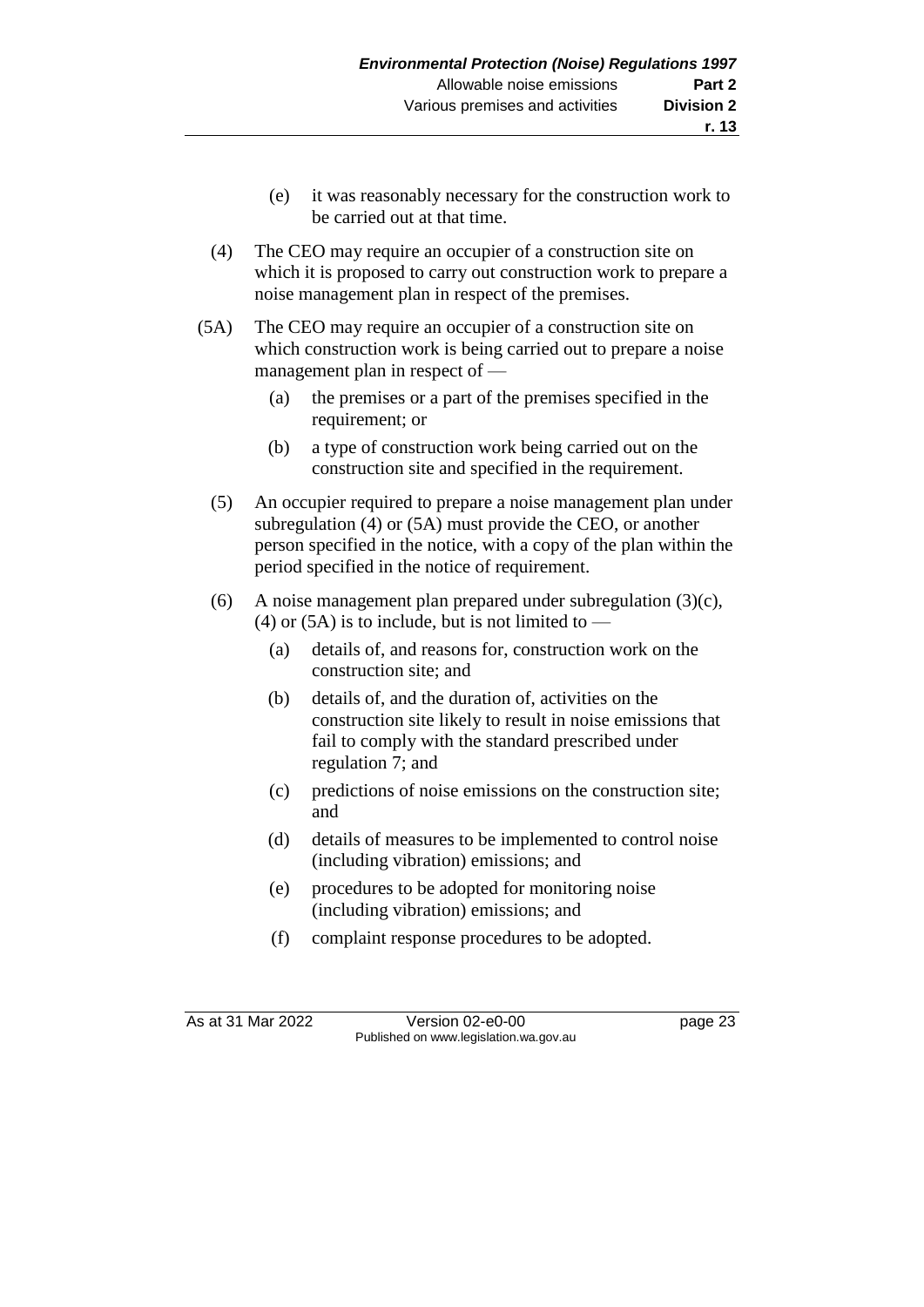- (7) The CEO may, by written notice given to an occupier who provides the CEO with a noise management plan under this regulation, designate a measure in the plan to be an ancillary measure if the measure does not directly influence the level, duration or time of day of a noise emission.
- (8) An occupier of a construction site must ensure that any ancillary measure relating to the site is implemented.

Penalty for an offence under subregulation (8): a fine of \$5 000.

*[Regulation 13 amended: Gazette 5 Dec 2013 p. 5663-7.]*

#### **14A. Waste collection and other works**

 $(1)$  In this regulation —

*ancillary measure* means a measure designated to be an ancillary measure under regulation 14B;

*class 1 works* means specified works carried out between —

- (a) 0700 hours and 1900 hours on any day that is not a Sunday or a public holiday; or
- (b) 0900 hours and 1900 hours on a Sunday or public holiday;

*class 2 works* means specified works carried out otherwise than between the hours specified in the definition of *class 1 works*  paragraphs (a) and (b);

*specified works* means —

- (a) the collection of waste; or
- (b) the cleaning of a road or the drains for a road; or
- (c) the cleaning of public places, including footpaths, cycle paths, car parks and beaches; or
- (d) the maintenance of road verges and public open space (including the collection of rubbish and the planting, trimming, watering or removal of trees); or

page 24 Version 02-e0-00 As at 31 Mar 2022 Published on www.legislation.wa.gov.au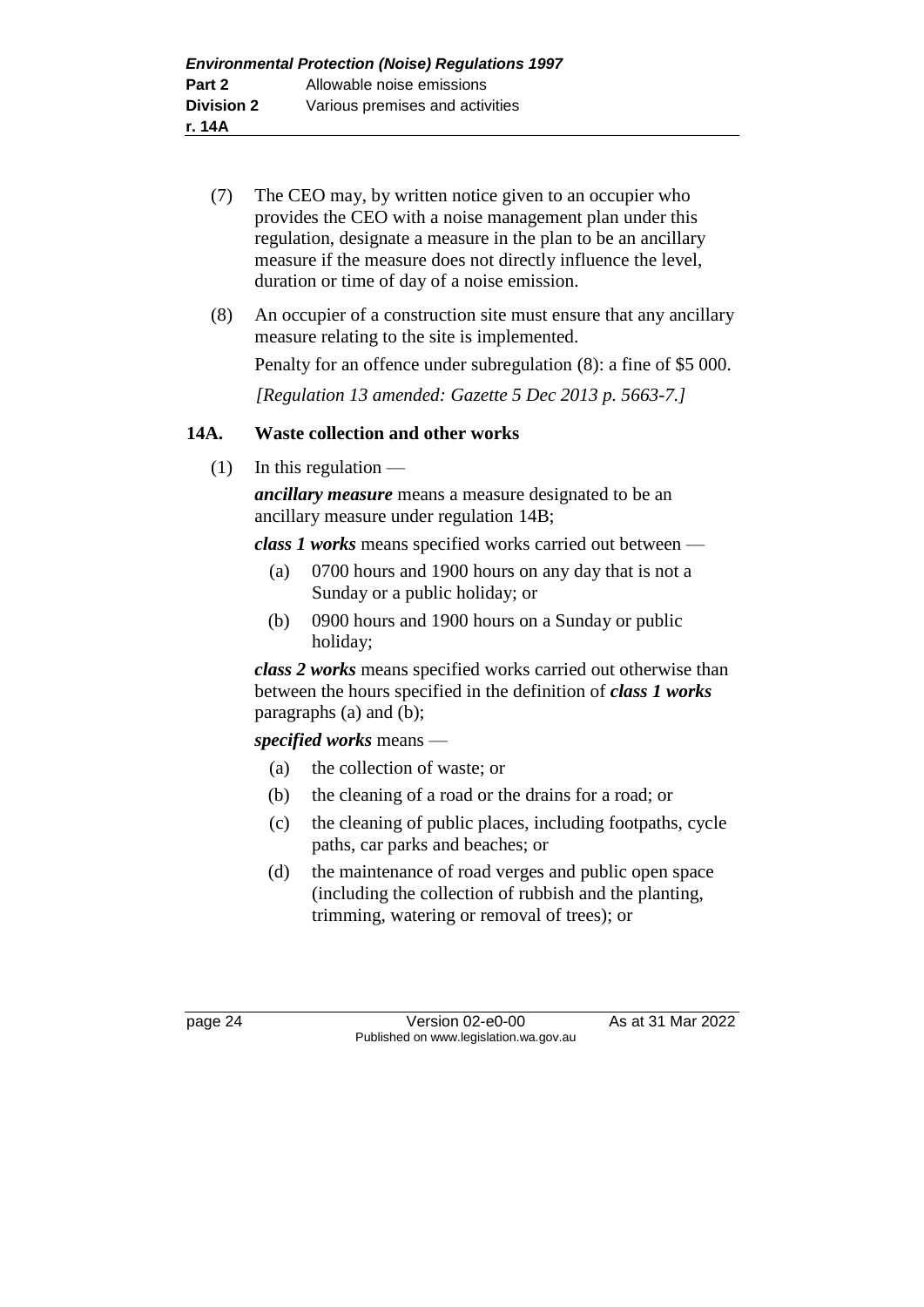- (e) the periodic collection of household items or other things placed on street verges by residents for the purpose of such a collection; or
- (f) activities associated with hazard or emergency management;

*waste* means waste from domestic or commercial sources and includes —

- (a) putrescible waste; and
- (b) non-putrescible waste; and
- (c) recyclable materials.
- (2) Regulation 7 does not apply to noise emitted in the course of carrying out class 1 works if —
	- (a) the works are carried out in the quietest reasonable and practicable manner; and
	- (b) the equipment used to carry out the works is the quietest reasonably available; and
	- (c) in a case where a person has been required to prepare a noise management plan under subregulation (4) in relation to the works —
		- (i) the noise management plan has been prepared and submitted in accordance with the requirement, and approved in writing by the CEO; and
		- (ii) the works are carried out in accordance with the noise management plan, excluding any ancillary measure.
- (3) Regulation 7 does not apply to noise emitted in the course of carrying out class 2 works if the works are carried out in accordance with a noise management plan, excluding any ancillary measure, for class 2 works approved in writing by the CEO.

As at 31 Mar 2022 Version 02-e0-00 Page 25 Published on www.legislation.wa.gov.au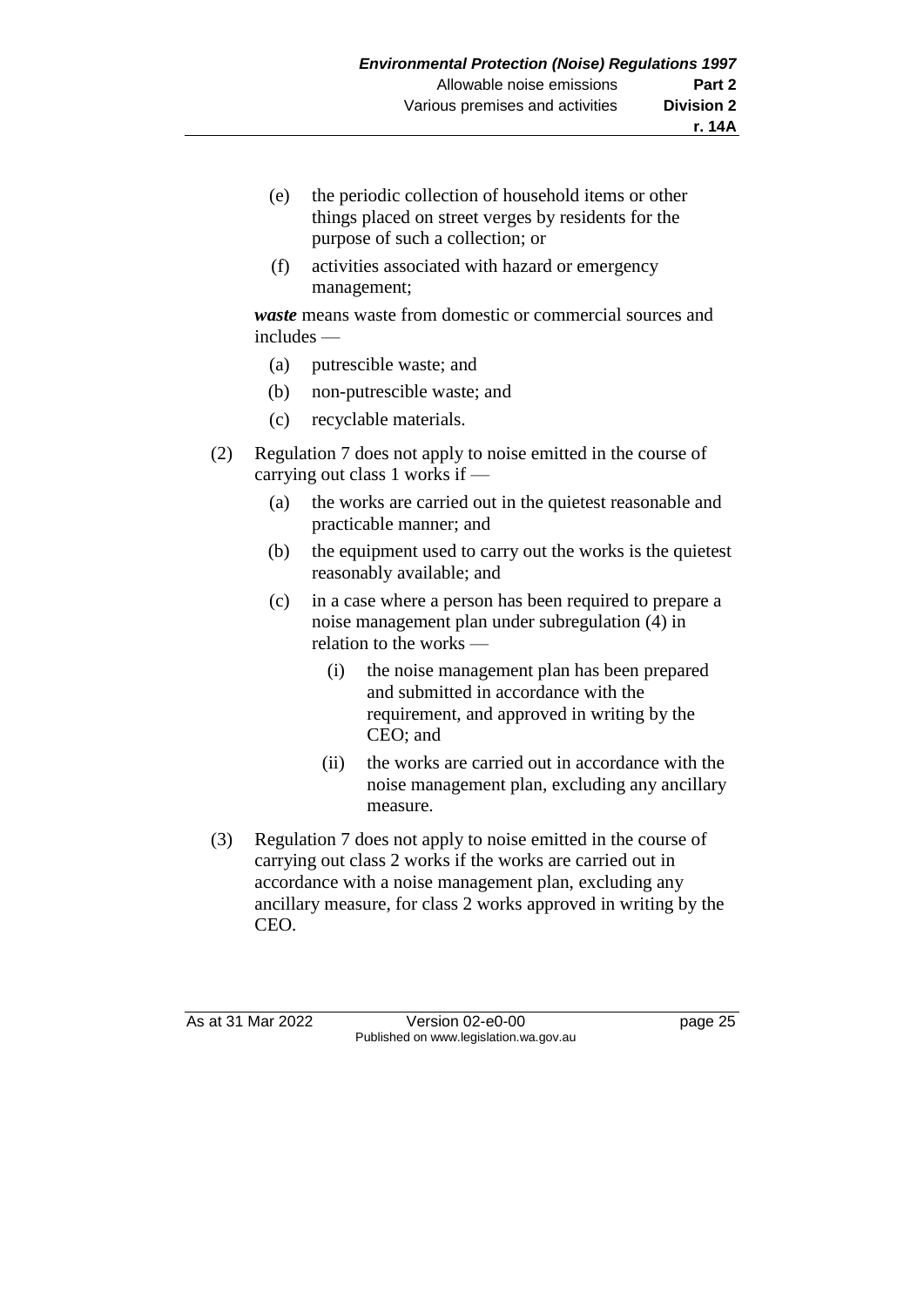- (4) The CEO may by written notice require a person who carries out class 1 works —
	- (a) to prepare a noise management plan; and
	- (b) within the time specified in the notice, to submit the plan to the CEO, or another person specified in the notice, for the approval of the CEO.
- (5) A noise management plan for class 1 works is to include
	- (a) details of vehicle or equipment evaluation and purchase policies adopted to select, on a reasonable and practicable basis, the quietest vehicle or equipment available; and
	- (b) measures to be adopted to minimise noise emissions resulting from carrying out the works; and
	- (c) a description of the specified works to be carried out during the times of day to which the class relates; and
	- (d) operator training programmes; and
	- (e) community information on the manner in which the specified works will be carried out; and
	- (f) a complaints response procedure.
- (6) A noise management plan for class 2 works is to include, but is not limited to —
	- (a) details of vehicle or equipment evaluation and purchase policies adopted to select, on a reasonable and practicable basis, the quietest vehicle or equipment available; and
	- (b) measures to be adopted to minimise noise emissions resulting from carrying out the works; and
	- (c) justification for carrying out the works during the times of day to which the class relates; and
	- (d) a description of the specified works to be carried out during the times of day to which the class relates; and
	- (e) operator training programmes; and

page 26 Version 02-e0-00 As at 31 Mar 2022 Published on www.legislation.wa.gov.au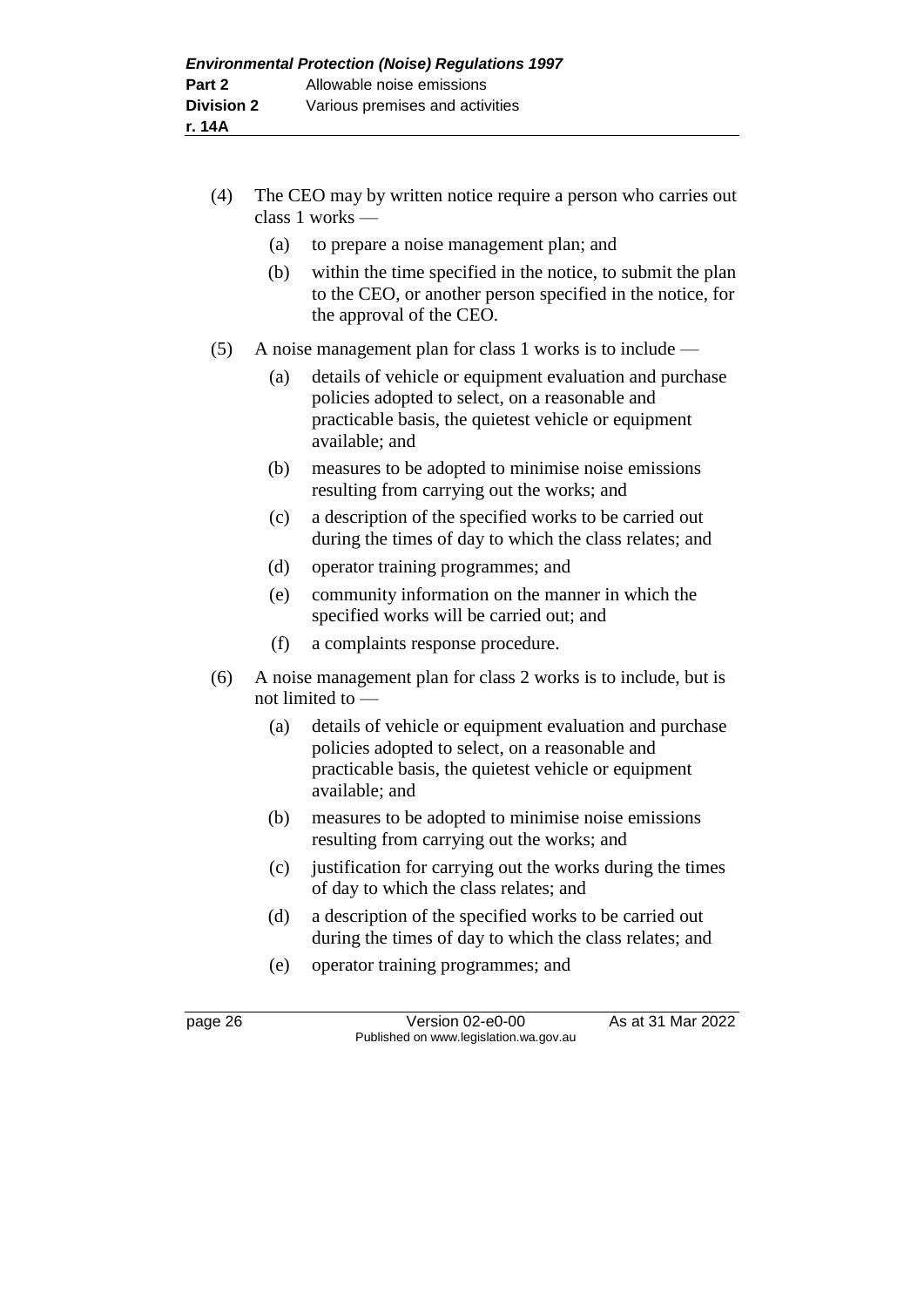- (f) community information on the manner in which the specified works will be carried out; and
- (g) a complaints response procedure.
- (7) An application by a person, other than a local government, for the approval of a noise management plan under subregulation (3) is to be accompanied by an application fee of \$500, but the CEO may, in his or her discretion, waive or reduce the fee.
- (8) Before approving a noise management plan under subregulation (3) or (4), the CEO must —
	- (a) if the plan was submitted by a local government, require the local government to give local public notice, as defined in the *Local Government Act 1995* section 1.7, of the plan; or
	- (b) if the plan was submitted by a person other than a local government, require the person to publish notice of the plan at least once in a newspaper circulating generally throughout the district where the plan will have effect.
- (9) A notice under subregulation (8) must specify the following
	- (a) the purpose and effect of the noise management plan;
	- (b) the places at which the noise management plan may be inspected or obtained;
	- (c) the period (being not less than 30 days after the notice is published in a newspaper) within which submissions about the plan may be made to the CEO.
- (10) After considering any submissions made under subregulation  $(9)(c)$ , the CEO may —
	- (a) approve the noise management plan as proposed; or
	- (b) approve a noise management plan that is not significantly different from what was proposed; or

As at 31 Mar 2022 Version 02-e0-00 page 27 Published on www.legislation.wa.gov.au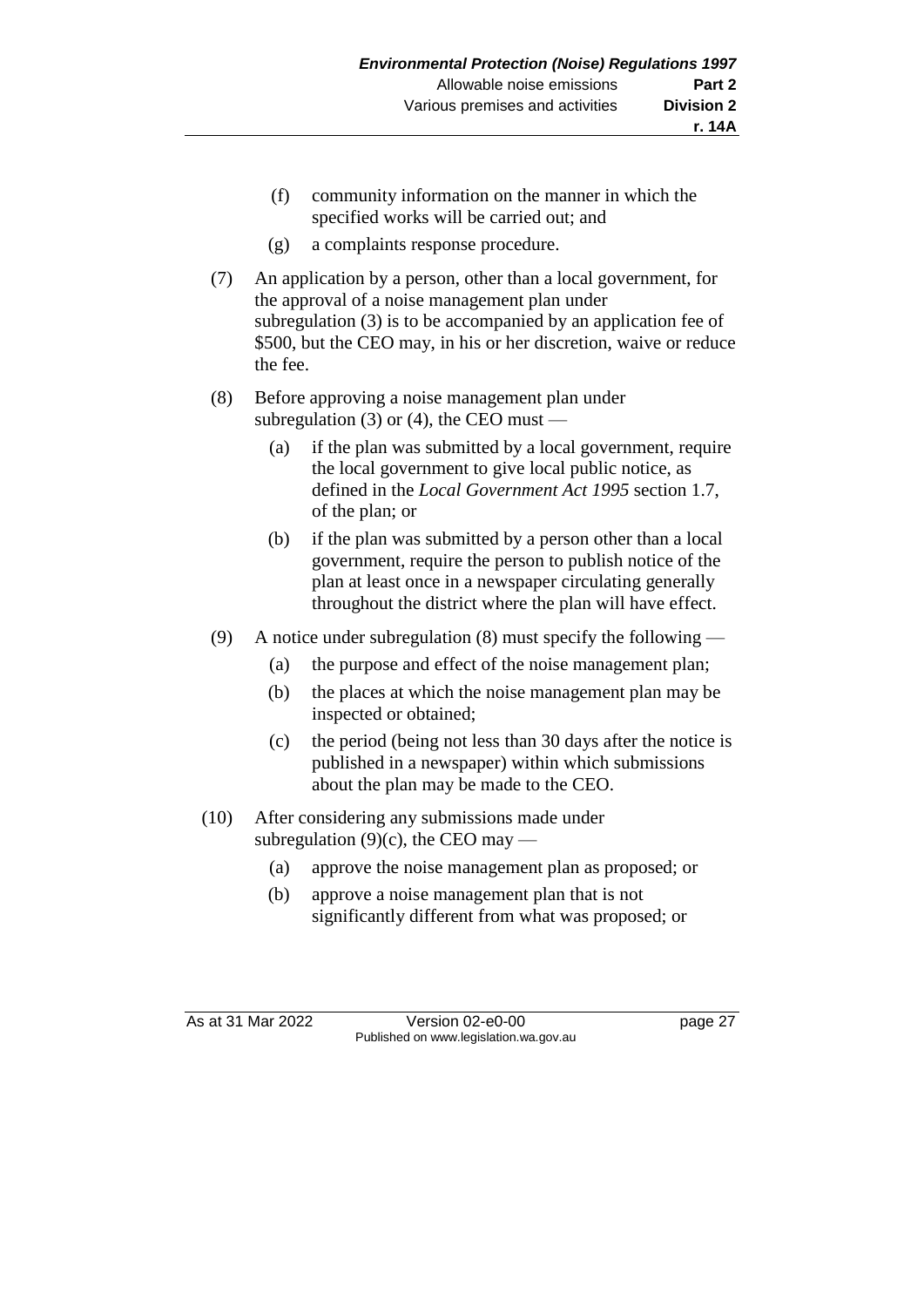- (c) refuse to approve the noise management plan as proposed and require a new plan to be prepared and submitted for approval.
- (11) A noise management plan for class 1 works or class 2 works expires —
	- (a) 3 years after the day on which it is approved by the CEO; or
	- (b) on such other day, not more than 3 years after the day on which it is approved by the CEO, as the CEO specifies in the approval of the plan.

*[Regulation 14A inserted: Gazette 5 Dec 2013 p. 5667-72.]*

#### **14B. Ancillary measures: waste collection and other works**

- (1) The CEO may, by written notice to a person who submits a noise management plan under regulation 14A, designate a measure in the plan to be an ancillary measure if the measure does not directly influence the level, duration or time of day of a noise emission.
- (2) A person who carries out class 1 works or class 2 works, as those terms are defined in regulation 14A, must ensure that any ancillary measure relating to the works is implemented.

Penalty: a fine of \$5 000.

*[Regulation 14B inserted: Gazette 5 Dec 2013 p. 5672.]*

#### **14. Equipment used on residential premises**

#### $(1)$  In this regulation —

*specified equipment* means any item of equipment which requires the constant presence of an operator for normal use.

- (2) Regulation 7 does not apply to noise emitted from residential premises from the use of specified equipment on any day if —
	- (a) the specified equipment is used in a reasonable manner; and

page 28 Version 02-e0-00 As at 31 Mar 2022 Published on www.legislation.wa.gov.au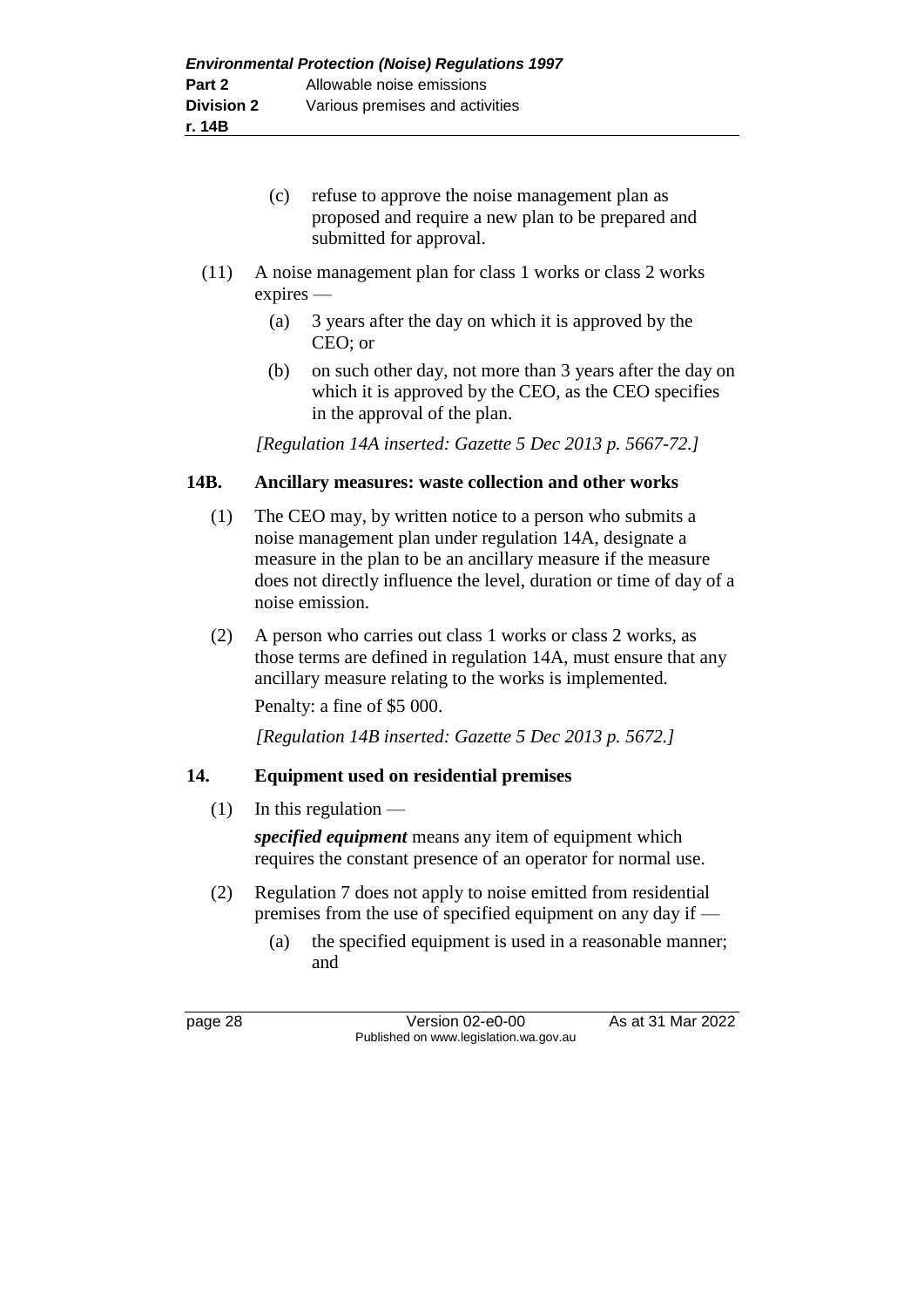- (b) the specified equipment has not been used
	- (i) in the case of equipment other than a musical instrument, for more than 2 hours since the beginning of the relevant day; or
	- (ii) in the case of a musical instrument, for more than one hour since the beginning of the relevant day;

and

- (c) the noise resulting from the use of that specified equipment on those premises, having regard to the duration of the noise emission, the frequency of similar noise emissions from those premises and the purpose for which the equipment is used, does not unreasonably interfere with the health, welfare, convenience, comfort or amenity of an occupier of premises receiving the noise; and
- (d) the specified equipment is used
	- (i) between 0700 hours and 1900 hours on Monday to Saturday inclusive; or
	- (ii) between 0900 hours and 1900 hours on a Sunday or public holiday.

#### **15. Bellringing and calls to worship**

 $(1)$  In this regulation —

*amplified call to worship* means a call or invitation to worship (including the ringing of a single bell or a set of bells) which is amplified or reproduced by the use of electronic amplification equipment;

*bellringing* means the ringing of a set of bells, where not amplified by electronic amplification equipment;

*other call to worship* means any call or invitation to worship (including the ringing of a single bell) other than bellringing or an amplified call to worship.

As at 31 Mar 2022 Version 02-e0-00 page 29 Published on www.legislation.wa.gov.au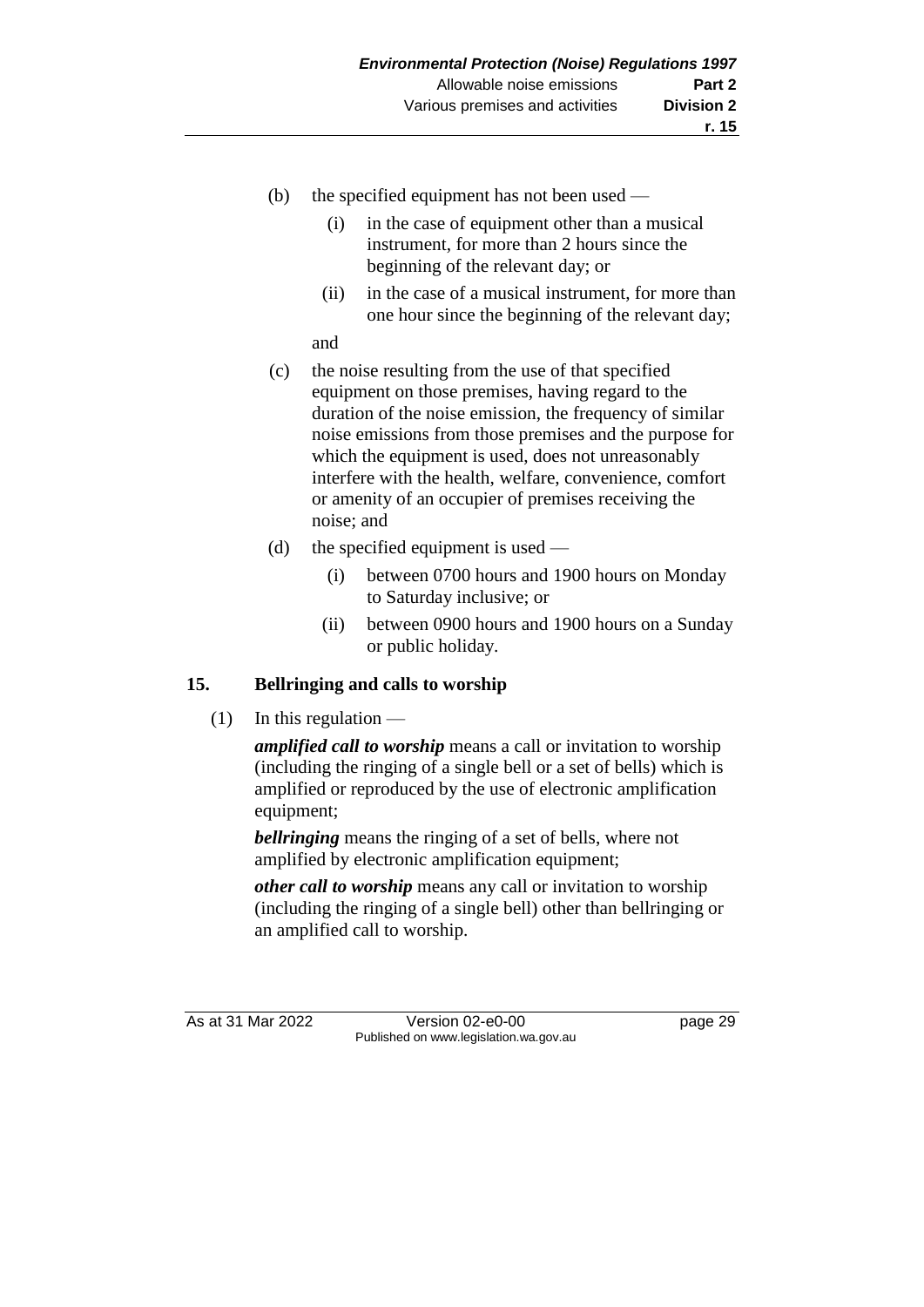- (2) Regulation 7 does not apply to noise emitted from premises or a public place, other than premises used exclusively as residential premises, where the noise results from —
	- (a) bellringing using equipment, which was used for bellringing on those premises at any time during the year before 29 December 1995; or
	- (b) bellringing, other than that referred to in paragraph (a), if the conditions prescribed in subregulation (3) are complied with; or
	- (c) an amplified call to worship, if the conditions prescribed in subregulation (3) are complied with; or
	- (d) any other call to worship, if the conditions prescribed in subregulation (3) are complied with.
- (3) The following conditions are prescribed for the purposes of subregulation  $(2)(b)$ ,  $(c)$  and  $(d)$  —
	- (a) the call to worship is to be made only on the premises or public place where the worship is to take place;
	- (b) the premises or public place on which the worship is to take place is to be on land which is referred to in section 6.26(2)(d), (e) or (f) of the *Local Government Act 1995*;
	- (c) where the noise emission measured under subregulation (4) exceeds 55 dB  $L_{A}$  Slow as a result of bellringing or an amplified call to worship then —
		- (i) bellringing or the amplified call to worship is to be conducted only between 0800 hours and 1900 hours on Monday to Friday inclusive, or between 0900 hours and 1900 hours on Saturdays, Sundays and public holidays; and
		- (ii) bellringing or the amplified call to worship is to last no more than 10 minutes on each occasion that it takes place; and

page 30 Version 02-e0-00 As at 31 Mar 2022 Published on www.legislation.wa.gov.au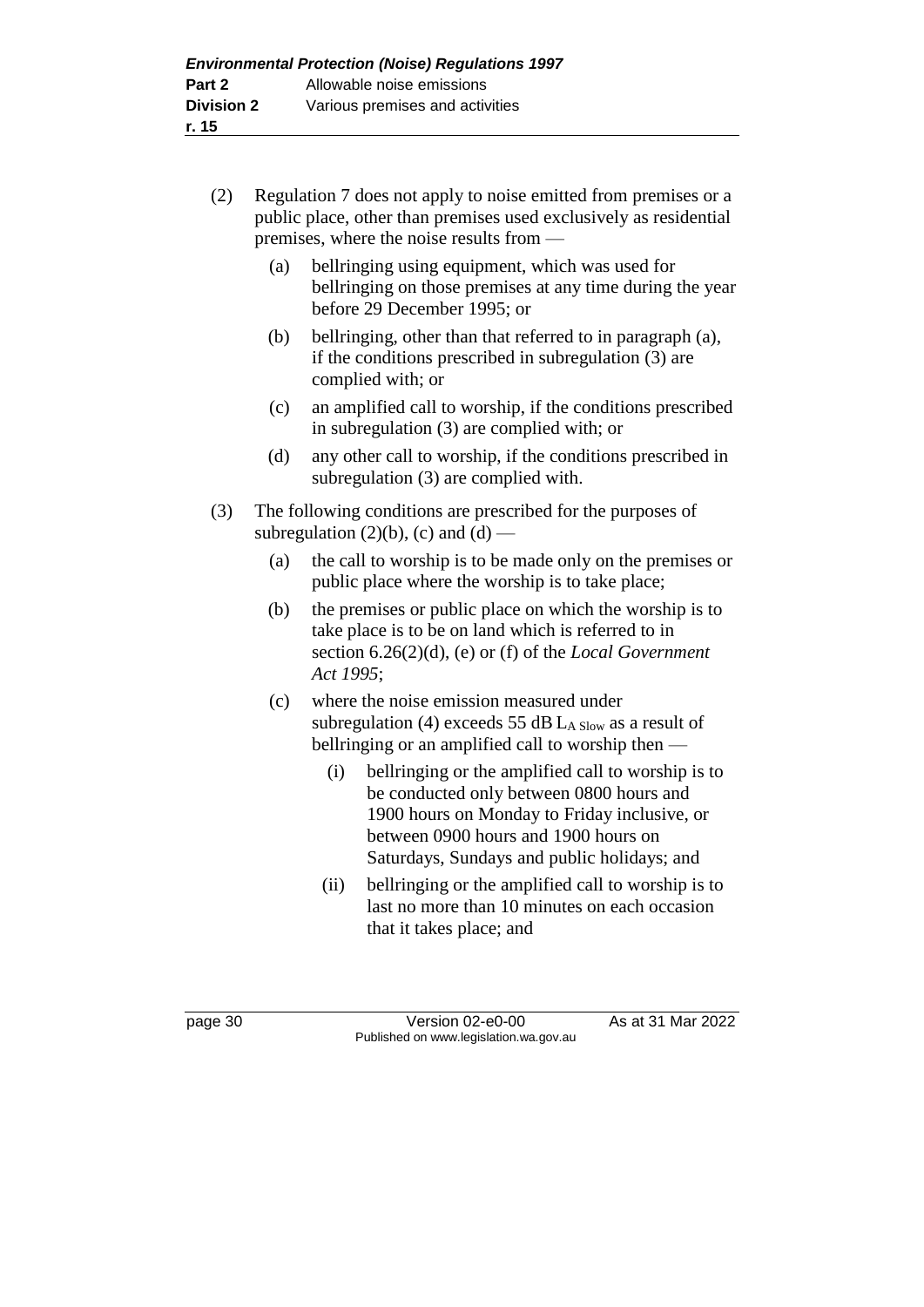- (iii) bellringing or the amplified call to worship is not to take place on more than 2 occasions on the one day; and
- (iv) bellringing or the amplified call to worship is not to take place on more than 12 occasions in any period of 2 months; and
- (v) bellringing or the amplified call to worship is not to take place on more than 8 occasions in any one month; and
- (vi) if so requested by the CEO, a log is to be kept recording details of the date, time and duration of all bellringing or amplified calls to worship made.
- (4) For the purposes of this regulation, the noise emission is to  $be$  —
	- (a) measured on any premises other than
		- (i) the premises on which the bellringing or amplified call to worship was made; or
		- (ii) premises which are owned or occupied by the same person or persons as the premises on which the bellringing or amplified call to worship was made; or
		- (iii) premises that are not noise-sensitive premises; and
	- (b) measured as the average maximum of the  $L_{A \text{ Slow}}$ readings; and
	- (c) representative of the highest such noise emission recorded on the premises when the bell tower (where applicable) is in its open condition.

*[Regulation 15 amended: Gazette 7 Nov 2000 p. 6144; 5 Dec 2013 p. 5672.]*

As at 31 Mar 2022 Version 02-e0-00 page 31 Published on www.legislation.wa.gov.au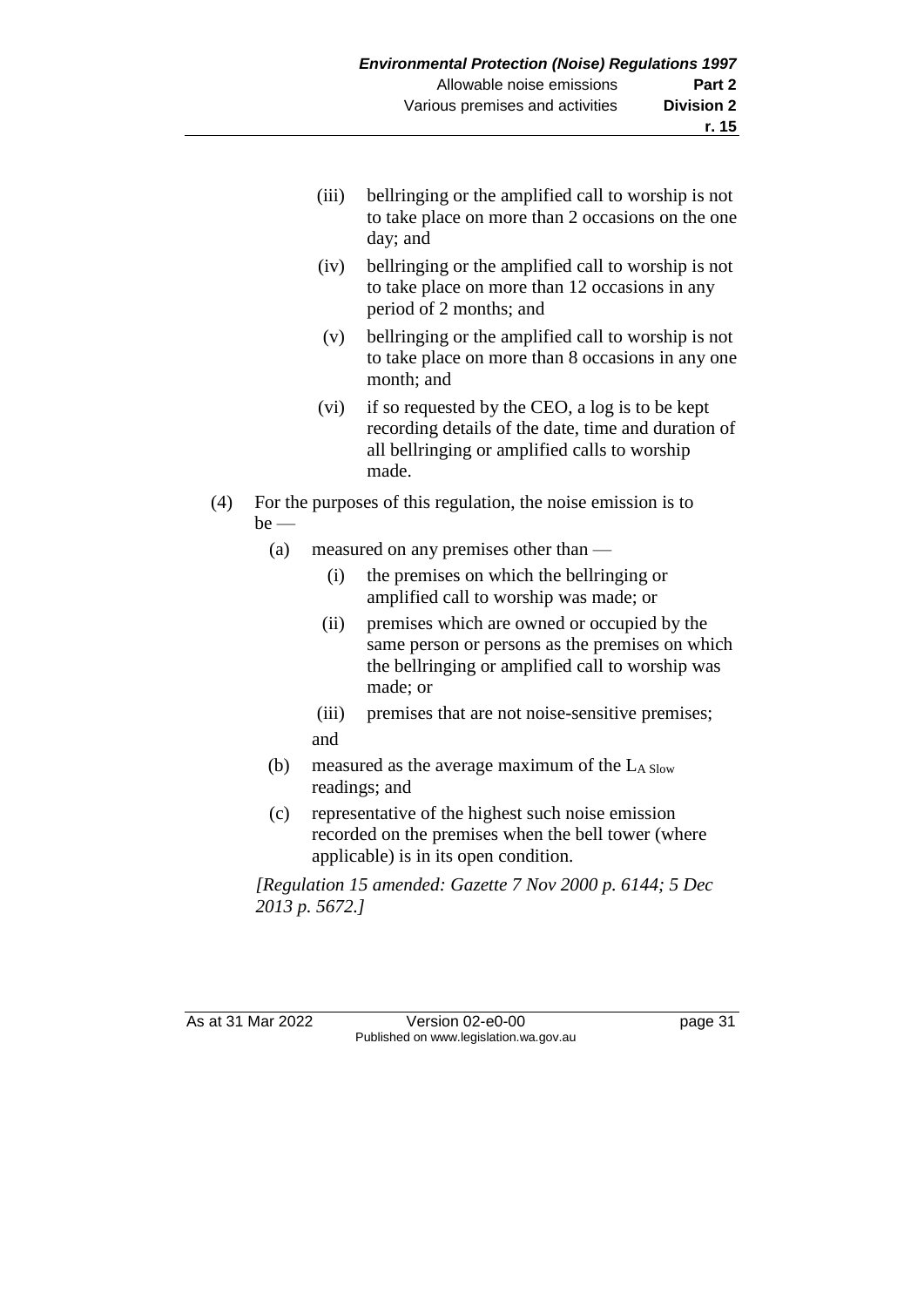# **Division 3 — Motor sport venues**

*[Heading inserted: Gazette 5 Dec 2013 p. 5673.]*

#### **16A. Terms used**

In this Division —

*ancillary measure* means a measure designated to be an ancillary measure under regulation 16AB(1);

*approved noise management plan* means a noise management plan approved under regulation 16AA, as amended from time to time, that has effect;

*motor sport organisation* means any of the following organisations —

- (a) Australian National Drag Racing Association;
- (b) Australian Power Boat Racing Association;
- (c) Confederation of Australian Motor Sport Limited;
- (d) Motorcycling Australia;
- (e) Motorcycling Western Australia;
- (f) National Association of Drag Racing Inc.;
- (g) National Association of Speedway Racing;
- (h) Western Australian Speedway Commission;
- (i) any other motor sport organisation approved by the CEO for the purposes of this regulation;

*motor sport venue* means premises approved or recognised by a motor sport organisation as premises at which racing activities may be conducted;

*racing activity* means racing of motor vehicles or motor vessels conducted as part of a competition day, practice or training session, exhibition run, trial, test, entertainment event, promotion or other similar activity.

*[Regulation 16A inserted: Gazette 5 Dec 2013 p. 5673-4.]*

page 32 Version 02-e0-00 As at 31 Mar 2022 Published on www.legislation.wa.gov.au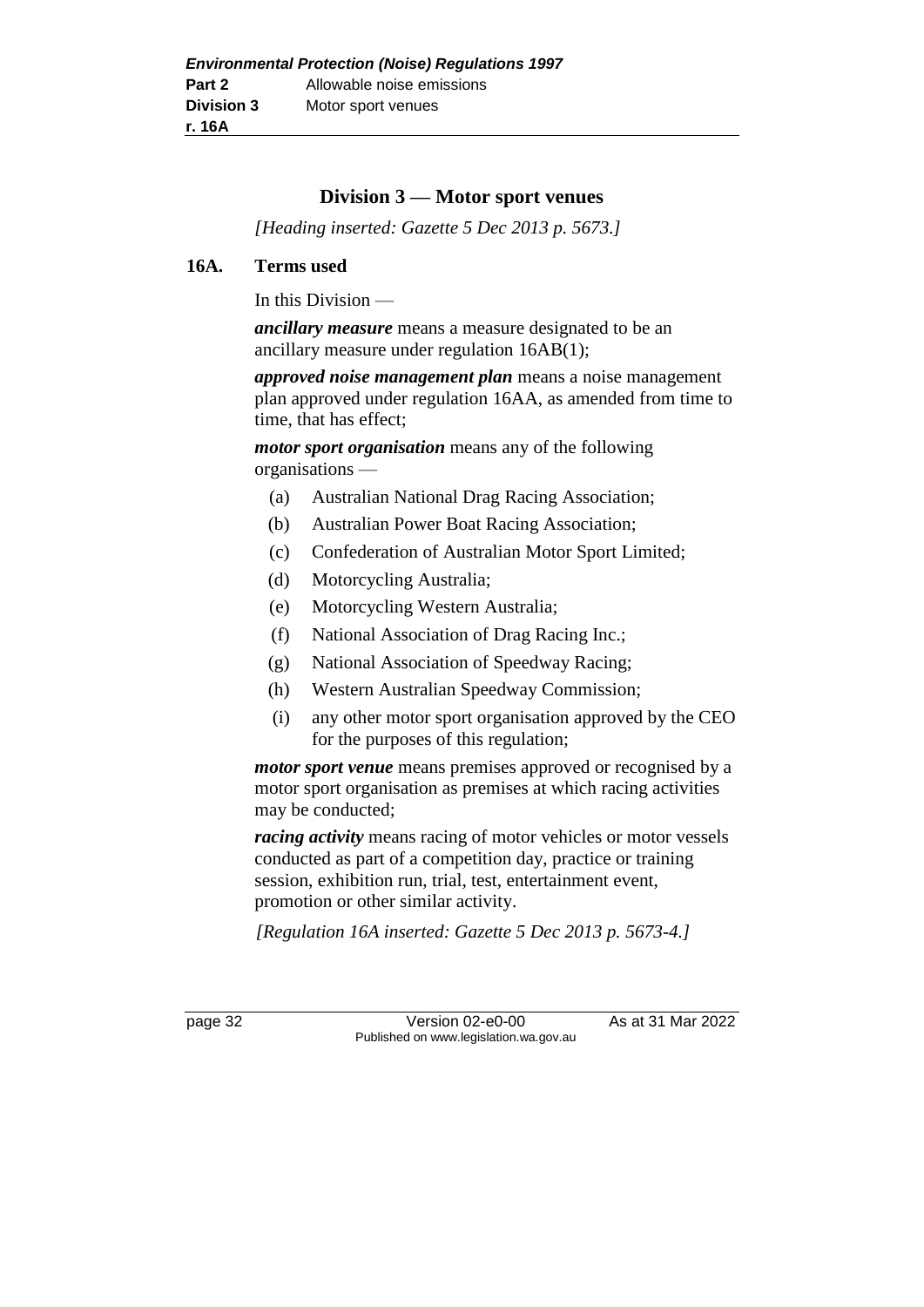#### **16AA. Approval of noise management plan: motor sport venue**

- (1) The occupier of a motor sport venue may apply to the CEO for approval of —
	- (a) a noise management plan for the venue; or
	- (b) an amendment of an approved noise management plan for the venue.
- (2) An application for approval under subregulation (1) is to be accompanied by an application fee of \$500, but the CEO may, in his or her discretion, waive or reduce the fee.
- (3) The CEO may, in writing
	- (a) if the application is for the approval of a noise management plan — approve, or refuse to approve, the noise management plan for the motor sport venue; or
	- (b) if the application is for an amendment of an approved noise management plan — approve, or refuse to approve, the amendment.
- (4) Before making a decision under subregulation (3) the CEO
	- (a) must give the following a reasonable opportunity to make a submission on whether or not the plan or amendment should be approved —
		- (i) the occupier of any noise sensitive premises within 1 km of the motor sport venue;
		- (ii) the local government of each district in which noise emissions received from the venue are likely to fail to comply with the standard prescribed under regulation 7;

and

(b) may give any other person the CEO considers appropriate in the circumstances a reasonable opportunity to make a submission on whether or not the plan or amendment should be approved.

As at 31 Mar 2022 Version 02-e0-00 page 33 Published on www.legislation.wa.gov.au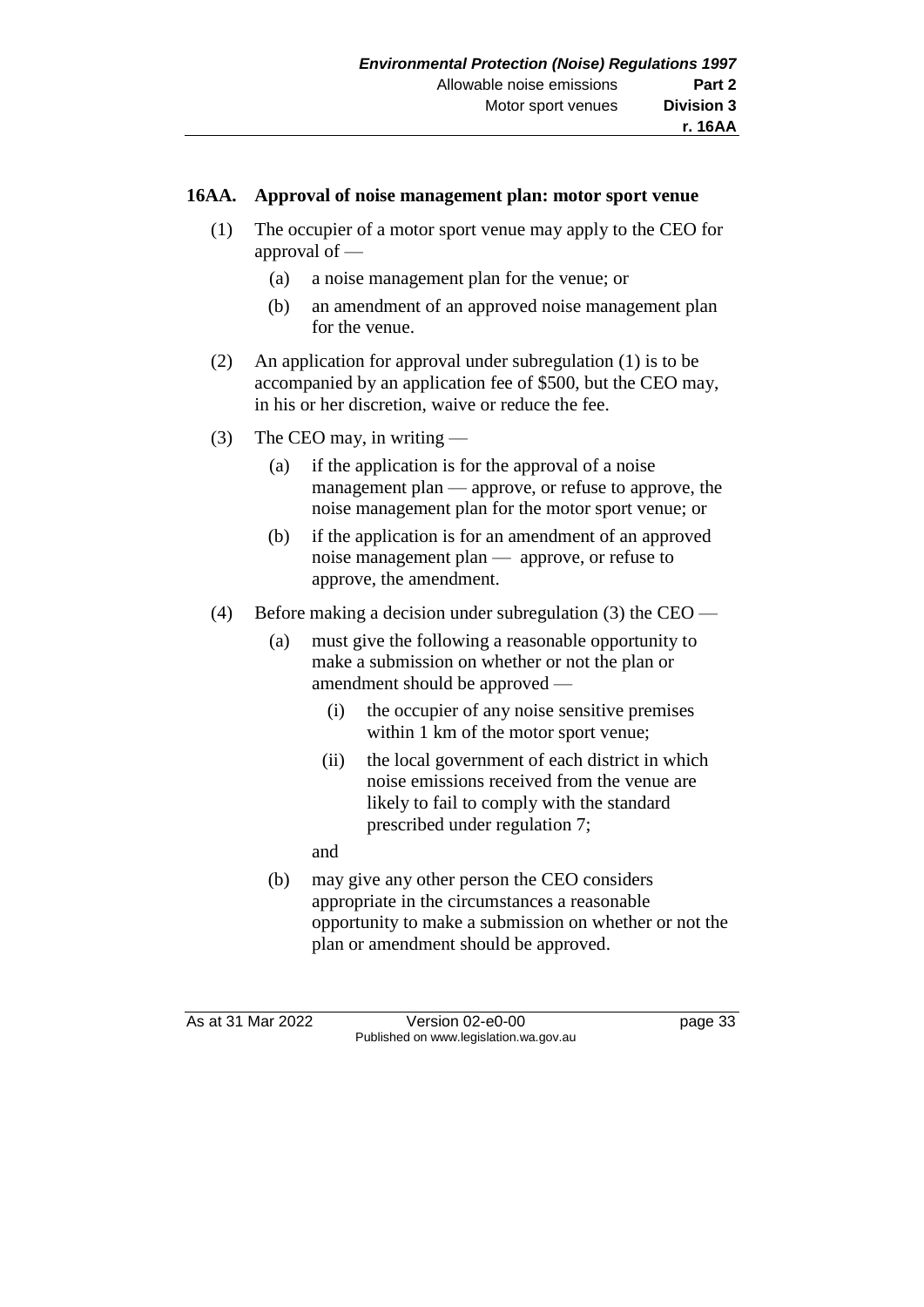- (5) An approval of a noise management plan under subregulation  $(3)$  —
	- (a) may be granted subject to conditions imposed by the CEO; and
	- (b) subject to subregulation (6) and regulation 16AC, has effect for the period specified in the approval.

(6) If the occupier of a motor sport venue for which an approved noise management plan (the *current plan*) has effect applies for approval of a new noise management plan for the venue not later than 3 months before the current plan would, apart from this regulation, cease to have effect (the *expiry day*), the current plan is taken to continue in effect from the expiry day until —

- (a) if the CEO approves the new noise management plan the day on which the new plan has effect; or
- $(b)$  if
	- (i) the CEO refuses to approve the new noise management plan; and
	- (ii) at the end of the period within which an appeal against the decision may be lodged under regulation 16AE, no appeal has been lodged,
	- the day after that period ends; or
- $(c)$  if
	- (i) the CEO refuses to approve the new noise management plan; and
	- (ii) an appeal is lodged under regulation 16AE against the decision to refuse to approve the new noise management plan,

the day the appeal is concluded.

- (7) The CEO must not approve a noise management plan for a motor sport venue unless the plan —
	- (a) contains a map (current at the time of the application) showing the motor sport venue, including the area where motor vehicles or motor vessels are raced or prepared

page 34 Version 02-e0-00 As at 31 Mar 2022 Published on www.legislation.wa.gov.au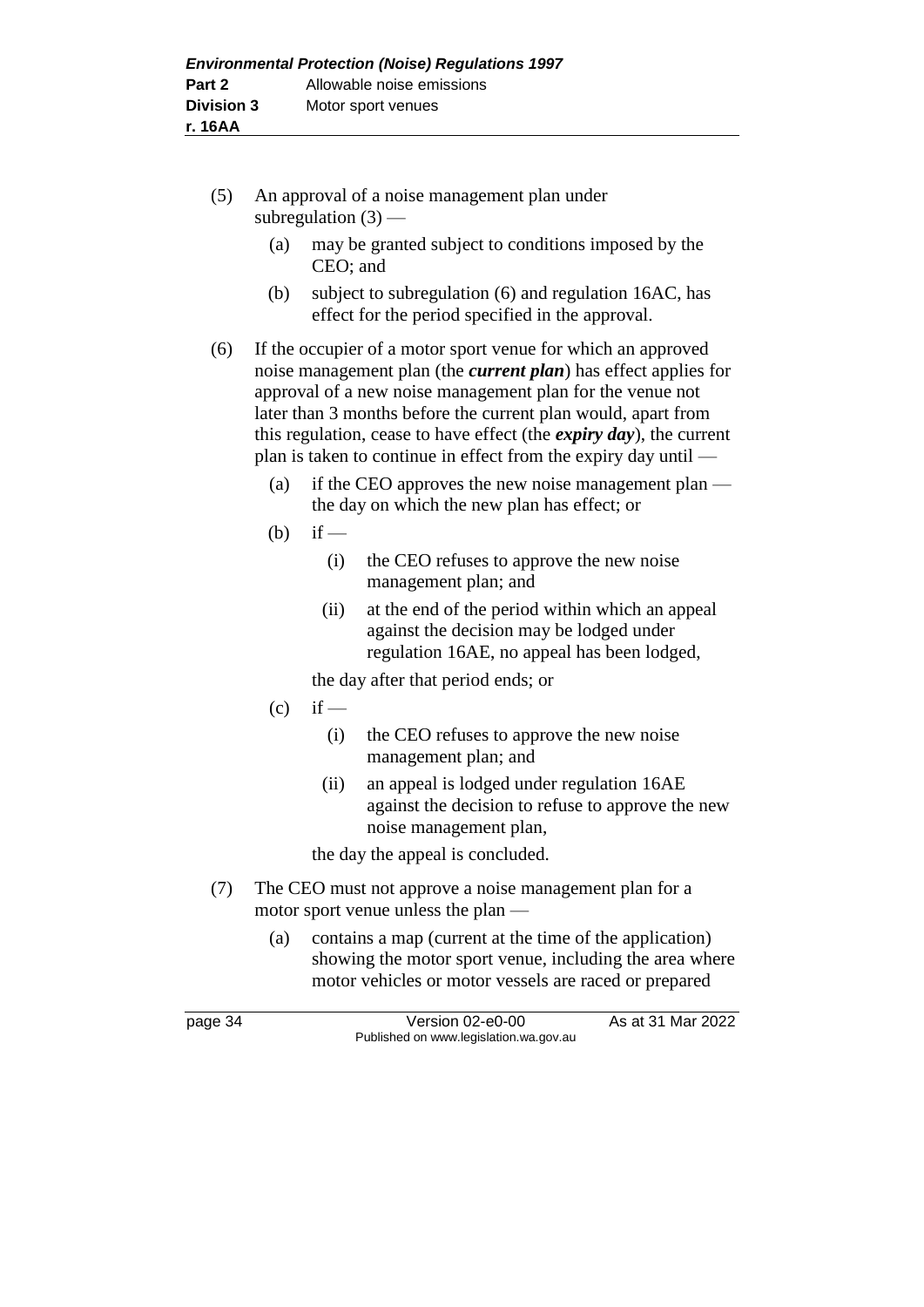for racing and car parks used by competitors in races at and visitors to the venue; and

- (b) contains a description of the types of racing activities that can reasonably be expected to be conducted at the venue and classes of vehicles or vessels that can reasonably be expected to race at the venue; and
- (c) sets out limitations on the racing activities to be conducted and the times during which racing activities may be conducted; and
- (d) contains details of reasonable and practicable measures to be implemented to control noise emissions from the venue during the conduct of a racing activity at the venue; and
- (e) contains details of when and the manner in which notice of racing activities at the venue is to be published or distributed to members of the public; and
- (f) specifies the persons who will be responsible for implementing the approved noise management plan and sets out each person's responsibilities; and
- (g) contains a complaint response procedure.
- (8) For the purposes of subregulation  $(7)(f)$ , the plan may
	- (a) specify a person by name; or
	- (b) specify a particular officer, or the holder of a particular office, by reference to the title of the office concerned.
- (9) Regulation 7 does not apply to noise emitted from a motor sport venue during the conduct of a racing activity at the venue if the racing activity is conducted in accordance with an approved noise management plan, excluding any ancillary measure, for the venue.

*[Regulation 16AA inserted: Gazette 5 Dec 2013 p. 5674-7.]*

As at 31 Mar 2022 Version 02-e0-00 page 35 Published on www.legislation.wa.gov.au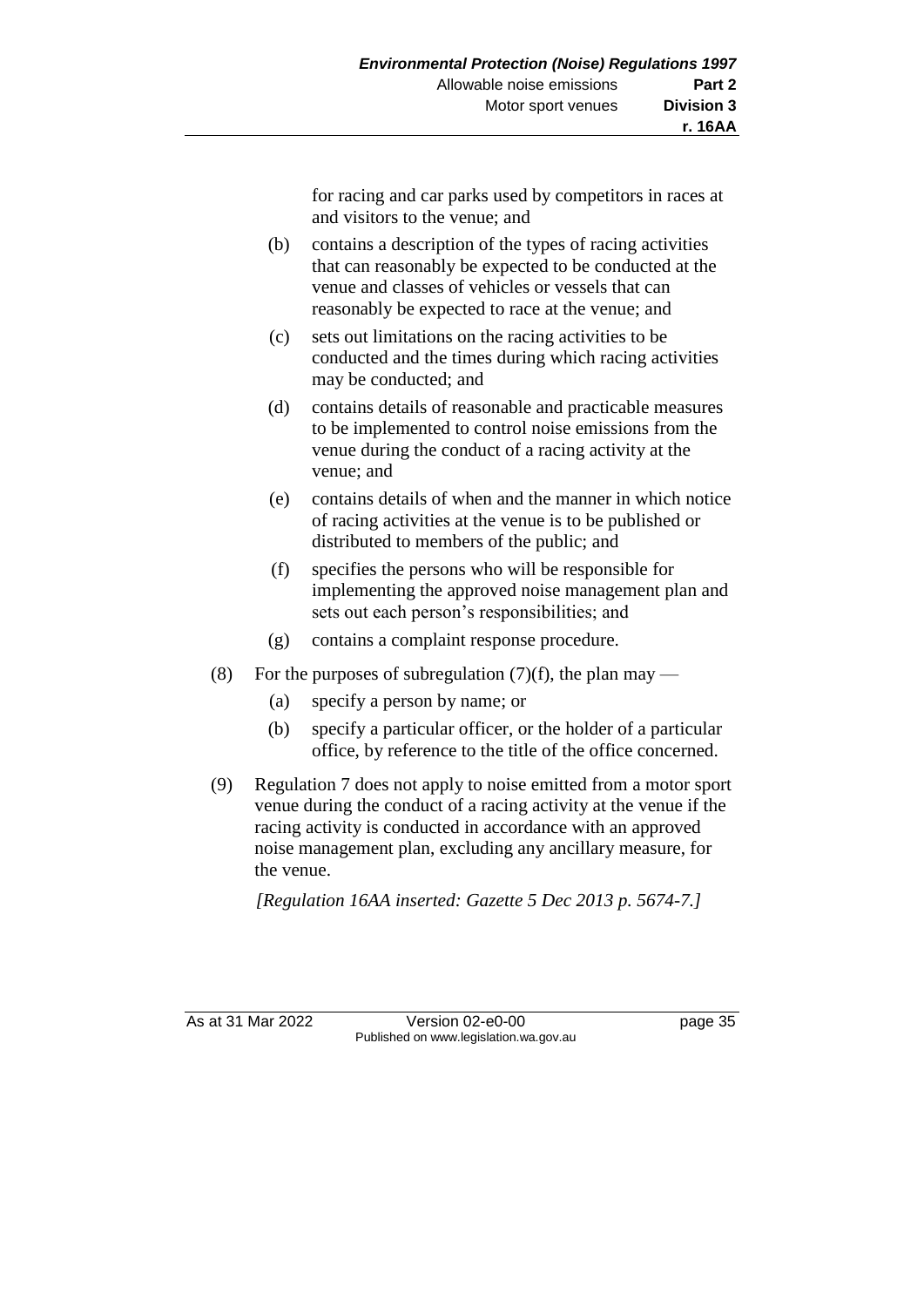#### **16AB. Ancillary measures: motor sport venue**

- (1) If the CEO approves or amends a noise management plan under regulation 16AA, the CEO may, by written notice given to the person whose plan was approved or amended, designate a measure in the plan to be an ancillary measure if the measure does not directly influence the level, duration or time of day of a noise emission.
- (2) An occupier of a motor sport venue must ensure that any ancillary measure relating to the venue is implemented. Penalty: a fine of \$5 000.

*[Regulation 16AB inserted: Gazette 5 Dec 2013 p. 5677.]*

# **16AC. Revocation of noise management plan for motor sport venue**

- (1) An approved noise management plan for a motor sport venue ceases to have effect if approval of the plan is revoked under this regulation.
- (2) The CEO may revoke the approval of a noise management plan for a motor sport venue by written notice given to the occupier of the venue.
- (3) The grounds for revocation of a noise management plan for a motor sport venue are that the CEO is satisfied that —
	- (a) there has been a breach of a measure, other than an ancillary measure, in the plan; or
	- (b) there has been a breach of a condition imposed by the CEO under regulation 16AA(5)(a); or
	- (c) information contained in the plan, or contained in or supporting the application for approval of the plan, was false or misleading in a material respect; or
	- (d) the noise emissions from the venue have increased during the period the noise management plan has been in effect.

page 36 Version 02-e0-00 As at 31 Mar 2022 Published on www.legislation.wa.gov.au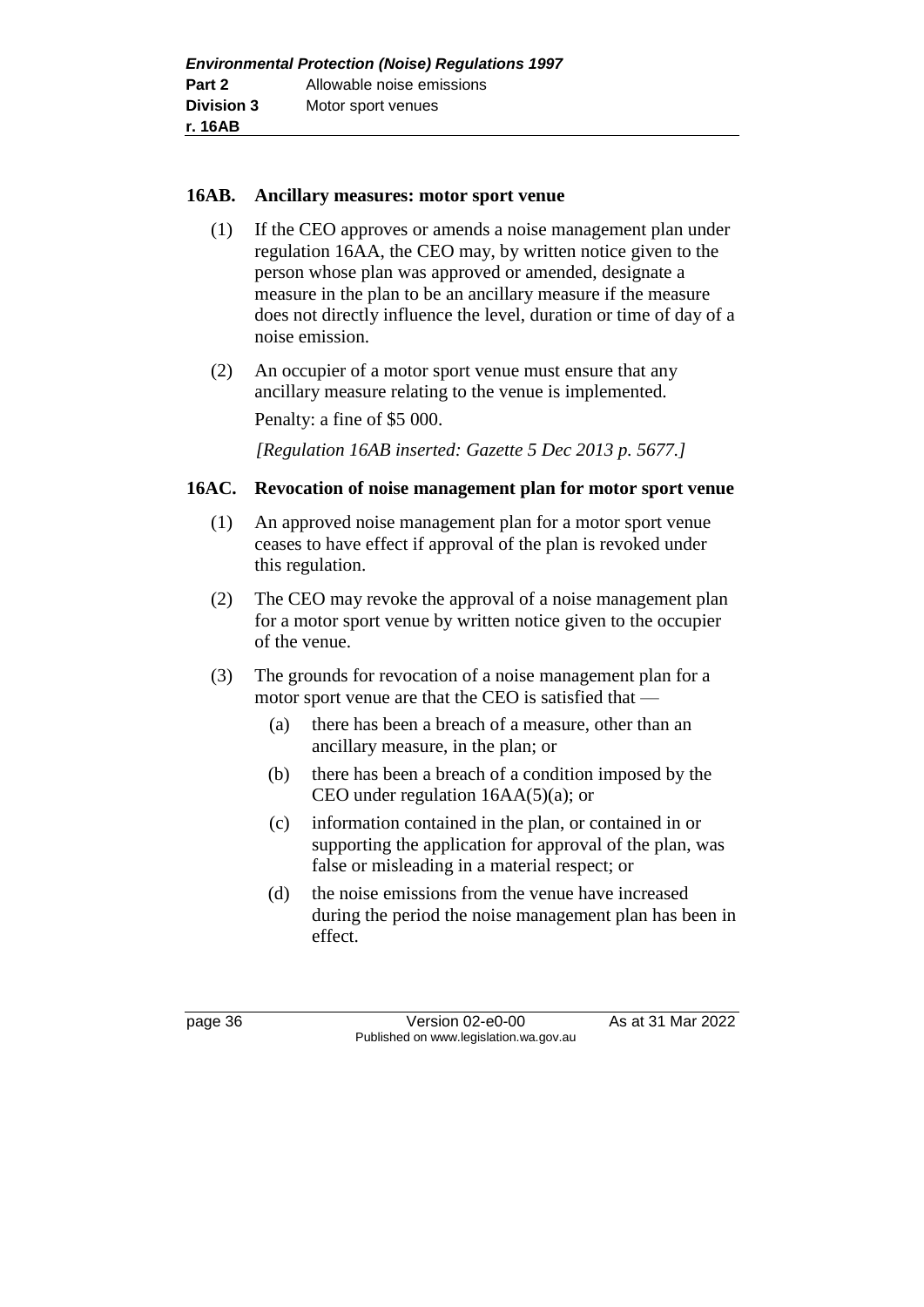- (4) The CEO, before exercising the power of revocation under subregulation  $(2)$ , must —
	- (a) give the occupier of the motor sport venue a reasonable opportunity to show cause in writing why that power should not be exercised; and
	- (b) give the persons referred to in regulation  $16AA(4)(a)$  a reasonable opportunity to make a submission on whether or not that power should be exercised.
- (5) An opportunity is not a reasonable opportunity for the purposes of subregulation (4) unless the relevant person is informed of the right to show cause or make a submission under that subregulation not less than 90 days before the day on which the CEO exercises the power in question.

*[Regulation 16AC inserted: Gazette 5 Dec 2013 p. 5678-9.]*

# **16AD. Notice of appellable decision**

 $(1)$  In this regulation —

*appellable decision* has the meaning given in regulation 16AE(1).

- $(2)$  The CEO
	- (a) must give a written notice of an appellable decision in respect of a noise management plan for a motor sport venue to the occupier of the motor sport venue; and
	- (b) may give written notice of the appellable decision to such other persons as the CEO thinks fit; and
	- (c) must cause notice, and such particulars as the CEO thinks fit, of the appellable decision to be published in the *Gazette*.

*[Regulation 16AD inserted: Gazette 5 Dec 2013 p. 5679.]*

As at 31 Mar 2022 Version 02-e0-00 page 37 Published on www.legislation.wa.gov.au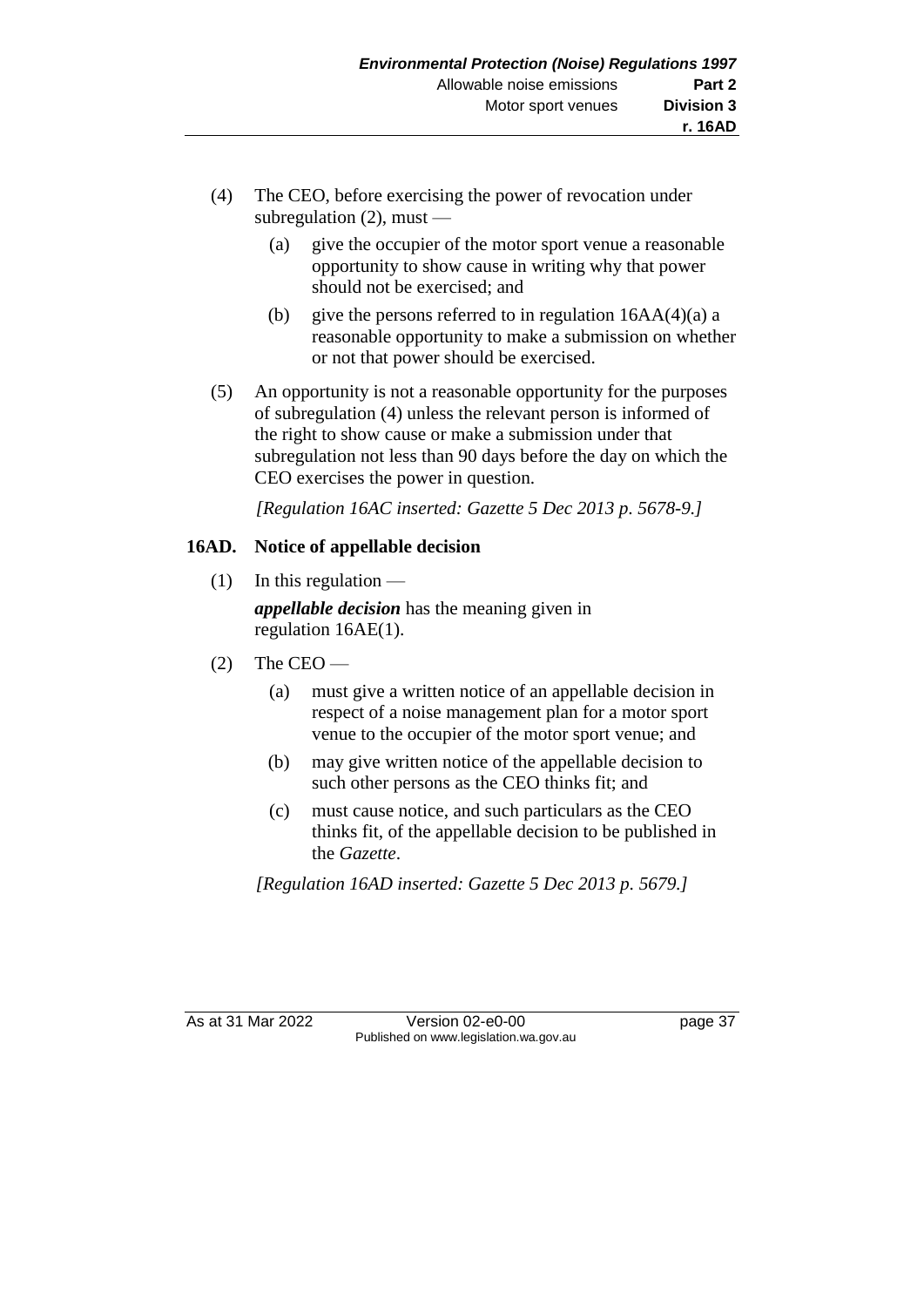#### **16AE. Appeals against decisions in respect of noise management plan for motor sport venue**

- (1) A person aggrieved by any of the following decisions (an *appellable decision*) of the CEO may lodge with the Minister an appeal in writing setting out the grounds of that appeal —
	- (a) the approval of a noise management plan for a motor sport venue;
	- (b) the refusal to approve a noise management plan for a motor sport venue;
	- (c) the approval of an amendment to an approved noise management plan for a motor sport venue;
	- (d) the refusal to approve an amendment to an approved noise management plan for a motor sport venue;
	- (e) the imposition of a condition on the approval of a noise management plan for a motor sport venue;
	- (f) the specification under regulation  $16AA(5)$  of a period as the period for which the approval of a noise management plan for a motor sport venue has effect;
	- (g) the revocation of the approval of a noise management plan.
- (2) The appeal must be lodged within 21 days of publication of notice of the decision under regulation 16AD(2)(c).
- (3) Pending the determination of an appeal lodged under subregulation  $(1)(a)$ ,  $(b)$  or  $(f)$ , the decision against which that appeal is lodged continues to have effect.
- (4) Pending the determination of an appeal lodged under subregulation  $(1)(c)$ ,  $(d)$ ,  $(e)$  or  $(g)$  the decision is to be taken not to have been made.
- (5) Sections 105 to 110 of the Act apply to an appeal lodged under subregulation (1) as if that appeal were an appeal referred to in section 102(1) of the Act.

*[Regulation 16AE inserted: Gazette 5 Dec 2013 p. 5679-80.]*

page 38 Version 02-e0-00 As at 31 Mar 2022 Published on www.legislation.wa.gov.au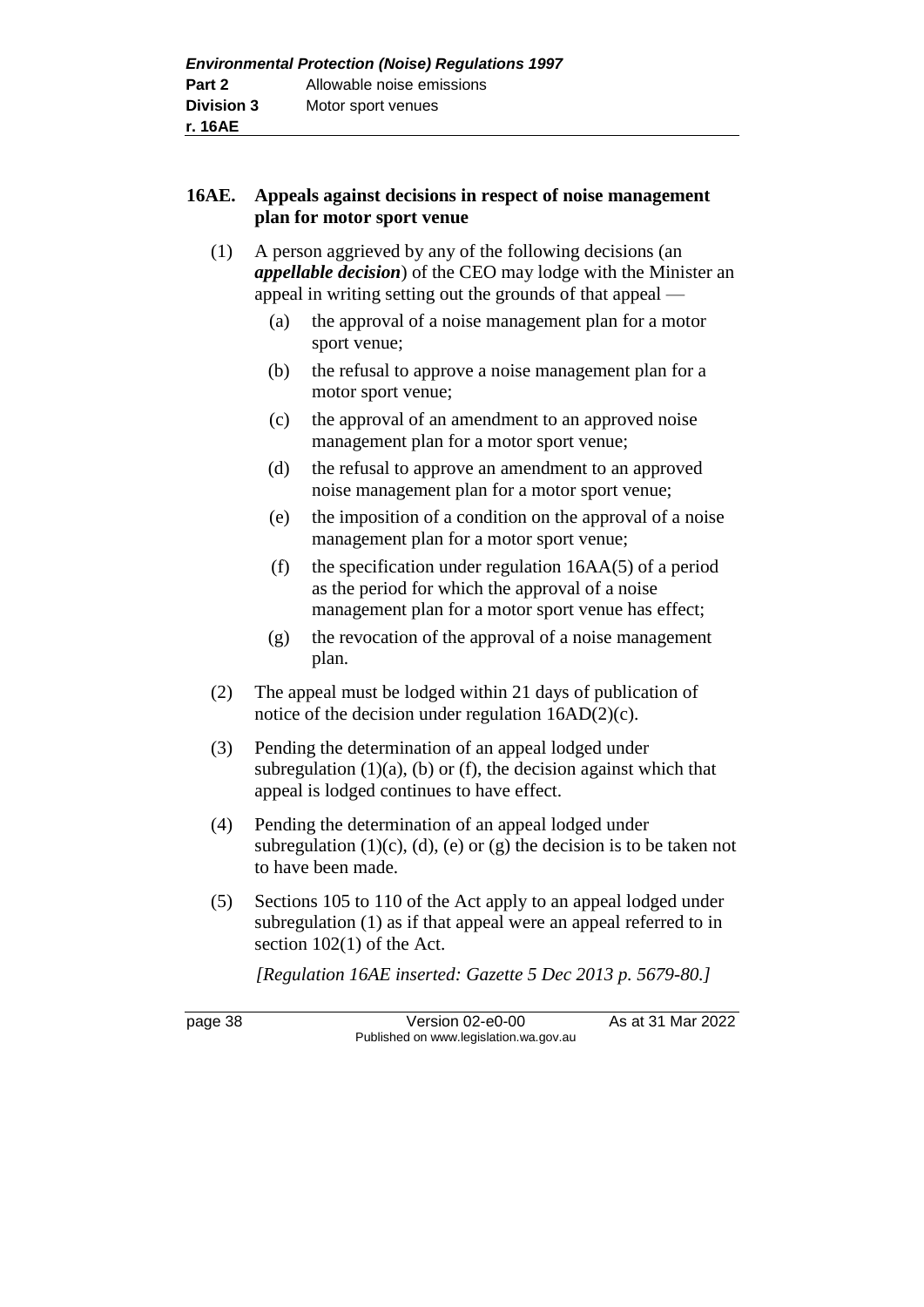# **Division 4 — Shooting venues**

*[Heading inserted: Gazette 5 Dec 2013 p. 5681.]*

#### **16B. Terms used**

In this Division —

*ancillary measure* means a measure designated to be an ancillary measure under regulation 16BB(1);

*approved noise management plan* means a noise management plan approved under regulation 16BA, as amended from time to time, that has effect;

*shooting activity* means shooting conducted as part of a competition day, practice or training session, exhibition, trial, test, entertainment event, promotion or other similar activity;

*shooting venue* means premises that are a range approved under the *Firearms Act 1973*.

*[Regulation 16B inserted: Gazette 5 Dec 2013 p. 5681.]*

#### **16BA. Approval of noise management plan: shooting venue**

- (1) The occupier of a shooting venue may apply to the CEO for approval of —
	- (a) a noise management plan for the venue; or
	- (b) an amendment of an approved noise management plan for the venue.
- (2) An application for approval under subregulation (1) is to be accompanied by an application fee of \$500, but the CEO may, in his or her discretion, waive or reduce the fee.
- (3) The CEO may, in writing
	- (a) if the application is for the approval of a noise management plan — approve, or refuse to approve, the noise management plan for the shooting venue; or

As at 31 Mar 2022 Version 02-e0-00 page 39 Published on www.legislation.wa.gov.au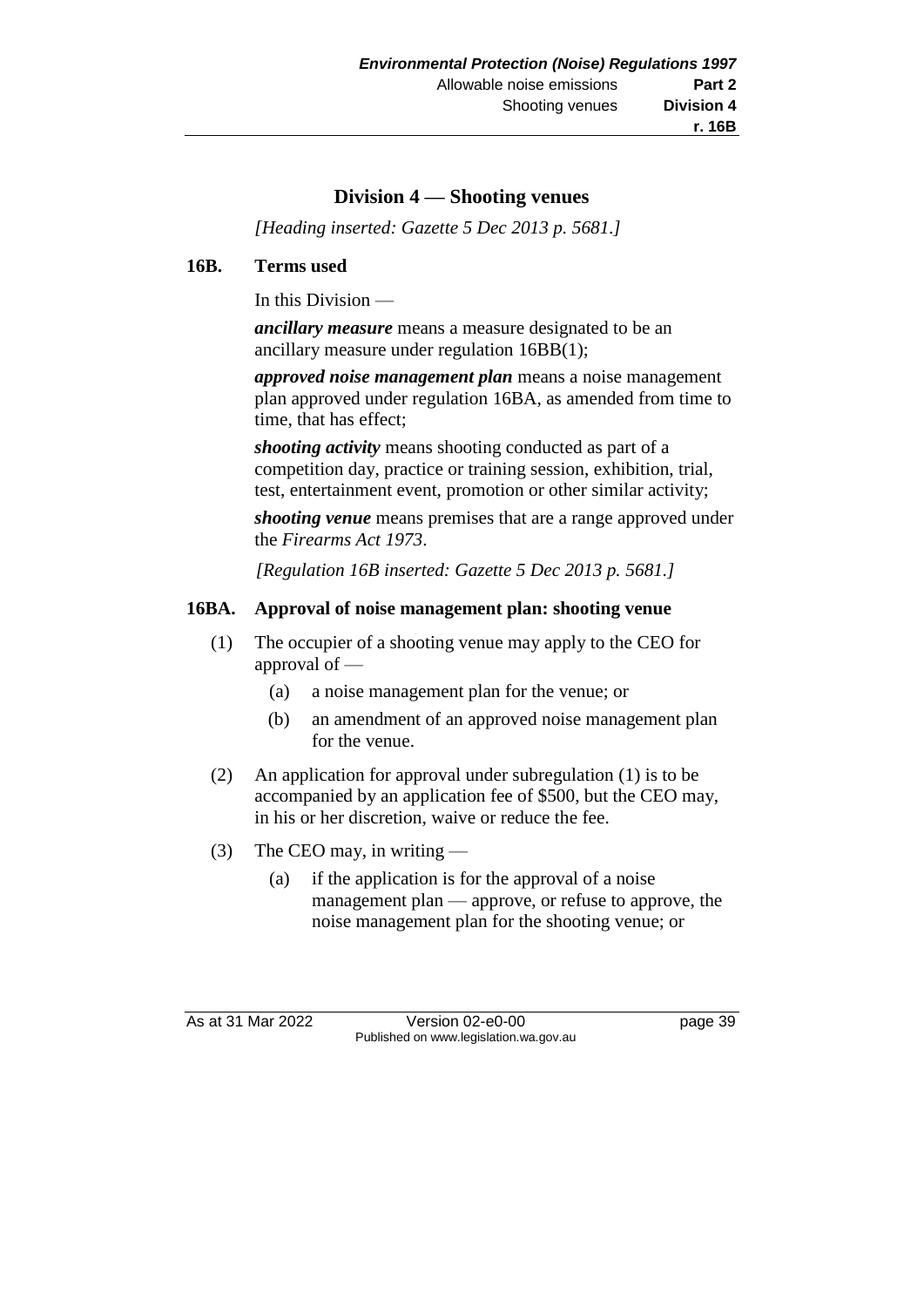- (b) if the application is for an amendment of an approved noise management plan, approve, or refuse to approve, the amendment.
- (4) Before making a decision under subregulation (3) the CEO
	- (a) must give the following a reasonable opportunity to make a submission on whether or not the plan or amendment should be approved —
		- (i) the occupier of any noise sensitive premises within 1 km of the shooting venue;
		- (ii) the local government of each district in which noise emissions received from the venue are likely to fail to comply with the standard prescribed under regulation 7;

and

- (b) may give any other person the CEO considers appropriate in the circumstances a reasonable opportunity to make a submission on whether or not the plan or amendment should be approved.
- (5) An approval of a noise management plan under subregulation  $(3)$  -
	- (a) may be granted subject to conditions imposed by the CEO; and
	- (b) subject to subregulation (6) and regulation 16BC, has effect for the period specified in the approval.
- (6) If the occupier of a shooting venue for which an approved noise management plan (the *current plan*) has effect applies for approval of a new noise management plan for the venue not later than 3 months before the current plan would, apart from this regulation, cease to have effect (the *expiry day*), the current plan is taken to continue in effect from the expiry day until —
	- (a) if the CEO approves the new noise management plan the day on which the new plan has effect; or

page 40 Version 02-e0-00 As at 31 Mar 2022 Published on www.legislation.wa.gov.au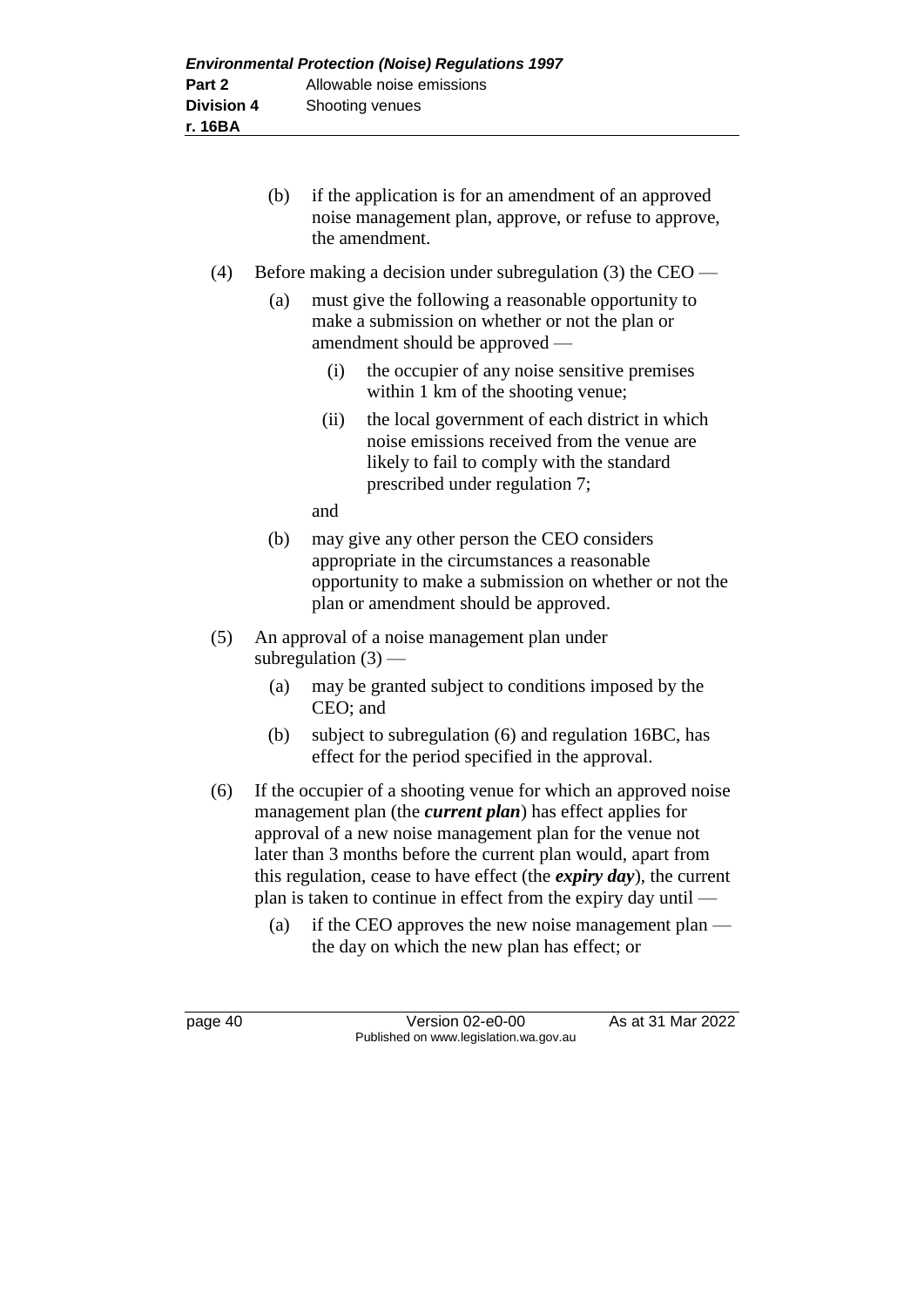- $(b)$  if
	- (i) the CEO refuses to approve the new noise management plan; and
	- (ii) at the end of the period within which an appeal against the decision may be lodged under regulation 16BE, no appeal has been lodged,

the day after that period ends; or

- $(c)$  if
	- (i) the CEO refuses to approve the new noise management plan; and
	- (ii) an appeal is lodged under regulation 16BE against the decision to refuse to approve the new noise management plan,

the day the appeal is concluded.

- (7) The CEO must not approve a noise management plan for a shooting venue unless the plan —
	- (a) contains a map (current at the time of the application) showing the shooting venue, including all shooting ranges and buildings within the venue; and
	- (b) contains a description of the types of shooting disciplines that can reasonably be expected to be conducted on each range at the venue; and
	- (c) sets out limitations on shooting activities to be conducted at the venue and the times during which shooting activities may be conducted; and
	- (d) contains details of reasonable and practicable measures to be implemented to control noise emissions at the venue during a shooting activity at the venue; and
	- (e) contains details of when and the manner in which notice of shooting activities at the venue is to be published or distributed to members of the public; and

As at 31 Mar 2022 Version 02-e0-00 page 41 Published on www.legislation.wa.gov.au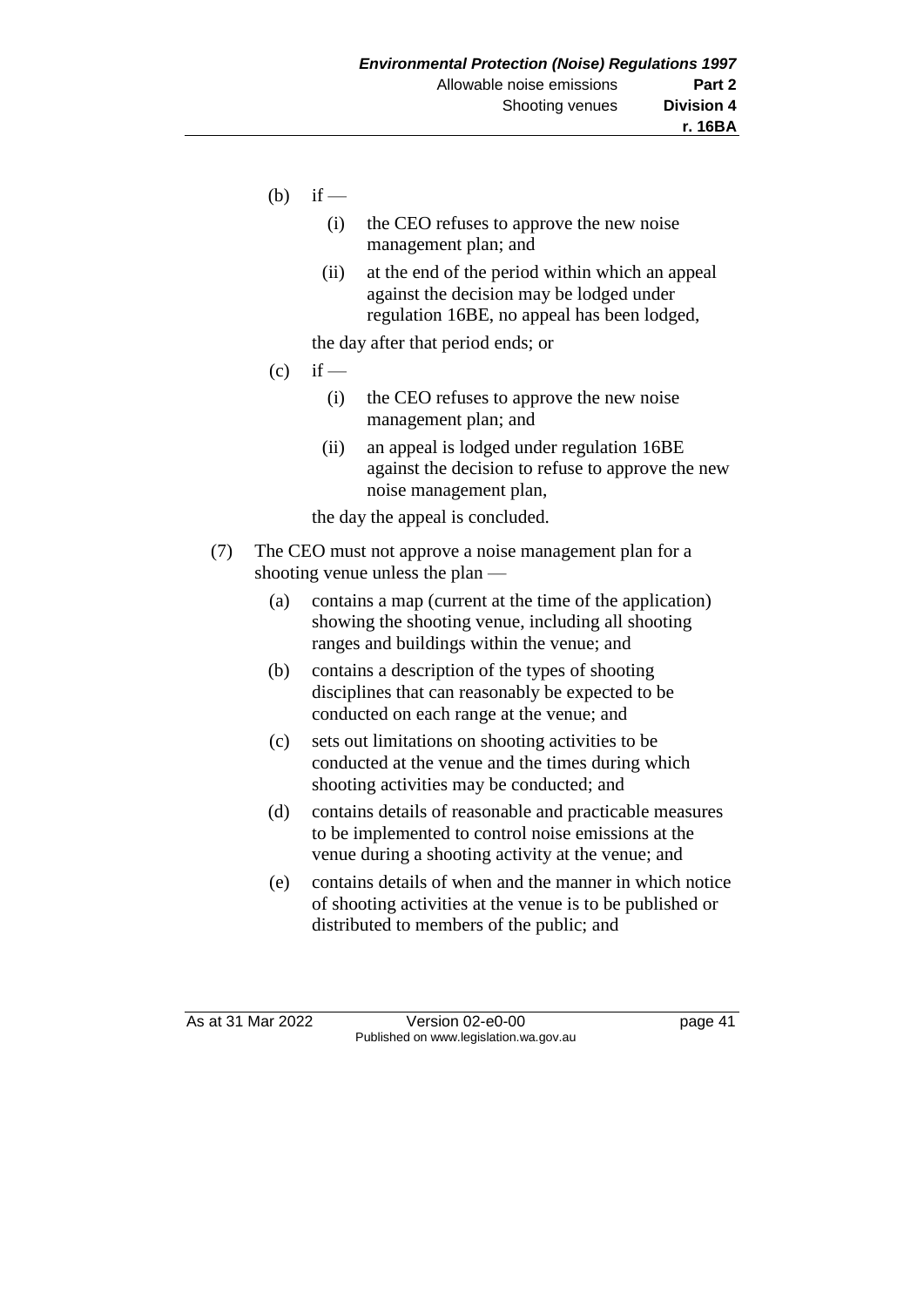- (f) specifies the persons who will be responsible for implementing the approved noise management plan and sets out each person's responsibilities; and
- (g) contains a complaint response procedure.
- (8) For the purposes of subregulation  $(7)(f)$ , the plan may
	- (a) specify a person by name; or
	- (b) specify a particular officer, or the holder of a particular office, by reference to the title of the office concerned.
- (9) Regulation 7 does not apply to noise emitted from a shooting venue during the conduct of a shooting activity at the venue if the shooting activity is conducted in accordance with an approved noise management plan, excluding any ancillary measure, for the venue.

*[Regulation 16BA inserted: Gazette 5 Dec 2013 p. 5681-4.]*

#### **16BB. Ancillary measures: shooting venue**

- (1) If the CEO approves or amends a noise management plan under regulation 16BA, the CEO may, by written notice given to the person whose plan was approved or amended, designate a measure in the plan to be an ancillary measure if the measure does not directly influence the level, duration or time of day of a noise emission.
- (2) An occupier of a shooting venue must ensure that any ancillary measure relating to the venue is implemented. Penalty: a fine of \$5 000.

*[Regulation 16BB inserted: Gazette 5 Dec 2013 p. 5684-5.]*

# **16BC. Revocation of noise management plan for shooting venue**

(1) An approved noise management plan for a shooting venue ceases to have effect if approval of the plan is revoked under this regulation.

page 42 Version 02-e0-00 As at 31 Mar 2022 Published on www.legislation.wa.gov.au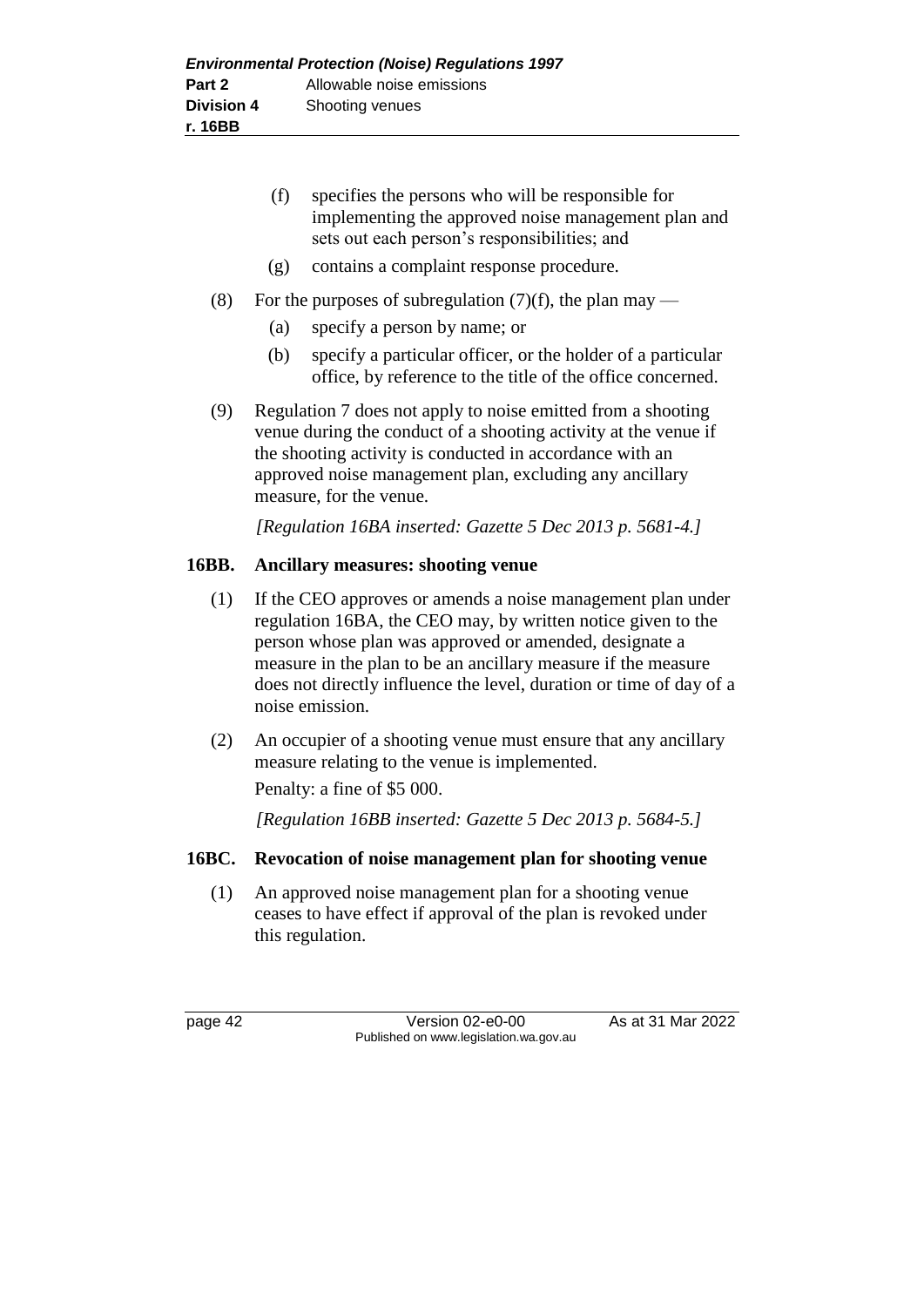- (2) The CEO may revoke the approval of a noise management plan for a shooting venue by written notice given to the occupier of the venue.
- (3) The grounds for revocation of a noise management plan for a shooting venue are that the CEO is satisfied that —
	- (a) there has been a breach of a measure, other than an ancillary measure, in the plan; or
	- (b) there has been a breach of a condition imposed by the CEO under regulation 16BA(5)(a); or
	- (c) information contained in the plan, or contained in or supporting the application for approval of the plan, was false or misleading in a material respect; or
	- (d) the noise emissions from the venue have increased during the period the noise management plan has been in effect.
- (4) The CEO, before exercising the power of revocation under subregulation  $(2)$ , must –
	- (a) give the occupier of the shooting venue a reasonable opportunity to show cause in writing why that power should not be exercised; and
	- (b) give the persons referred to in regulation  $16BA(4)(a)$  a reasonable opportunity to make a submission on whether or not that power should be exercised.
- (5) An opportunity is not a reasonable opportunity for the purposes of subregulation (4) unless the relevant person is informed of the right to show cause or make a submission under that subregulation not less than 90 days before the day on which the CEO exercises the power in question.

*[Regulation 16BC inserted: Gazette 5 Dec 2013 p. 5685-6.]*

As at 31 Mar 2022 Version 02-e0-00 page 43 Published on www.legislation.wa.gov.au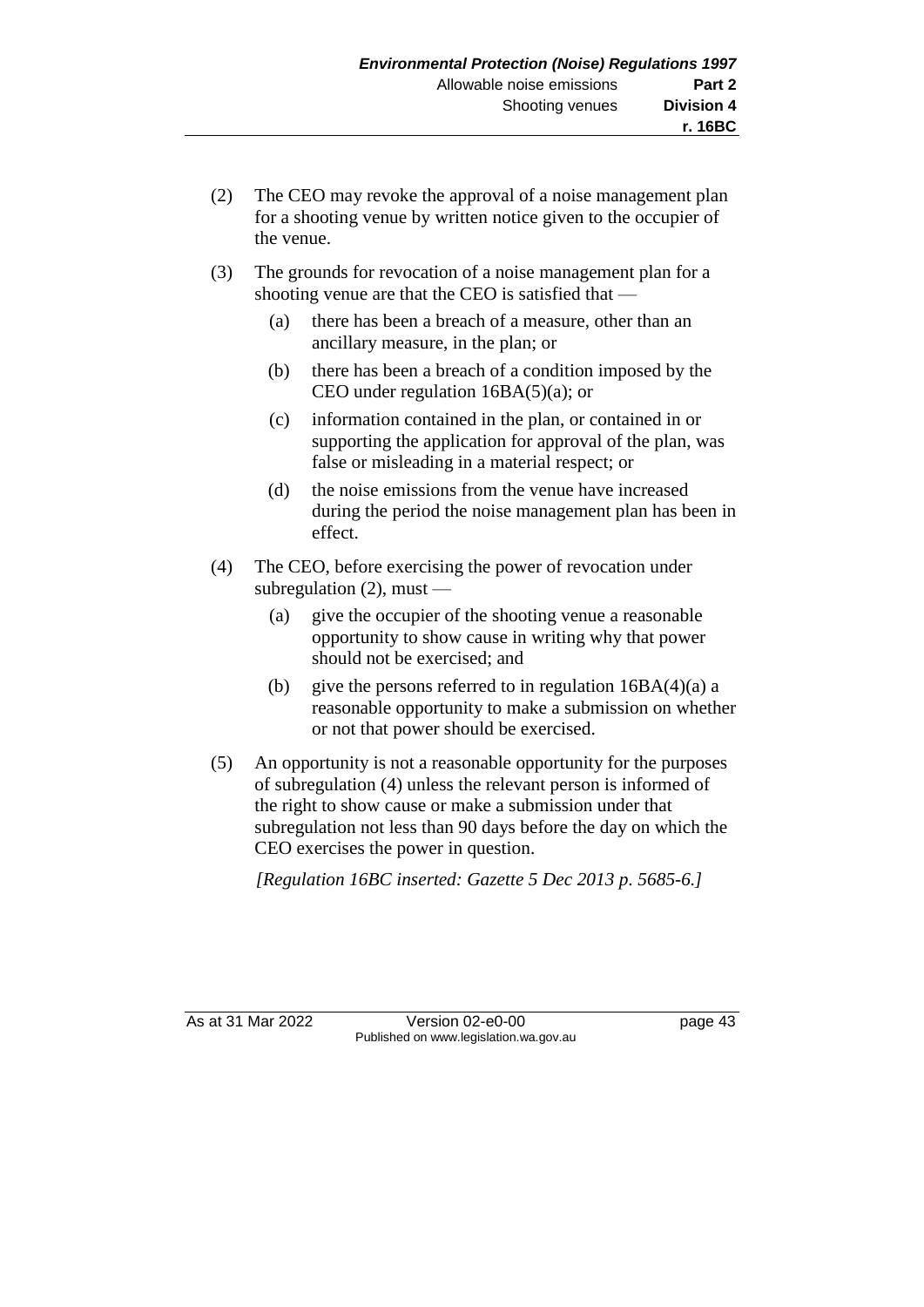#### **16BD. Notice of appellable decision**

 $(1)$  In this regulation —

*appellable decision* has the meaning given in regulation 16BE(1).

- $(2)$  The CEO
	- (a) must give a written notice of an appellable decision in respect of a noise management plan for a shooting venue to the occupier of the shooting venue; and
	- (b) may give written notice of the appellable decision to such other persons as the CEO thinks fit; and
	- (c) must cause notice, and such particulars as the CEO thinks fit, of the appellable decision to be published in the *Gazette*.

*[Regulation 16BD inserted: Gazette 5 Dec 2013 p. 5686.]*

#### **16BE. Appeals against decisions in respect of noise management plan for shooting venue**

- (1) A person aggrieved by any of the following decisions (an *appellable decision*) of the CEO may lodge with the Minister an appeal in writing setting out the grounds of that appeal —
	- (a) the approval of a noise management plan for a shooting venue;
	- (b) the refusal to approve a noise management plan for a shooting venue;
	- (c) the approval of an amendment to an approved noise management plan for a shooting venue;
	- (d) the refusal to approve an amendment to an approved noise management plan for a shooting venue;
	- (e) the imposition of a condition on the approval of a noise management plan for a shooting venue;
	- (f) the specification under regulation 16BA(5) of a period as the period for which the approval has effect;

page 44 Version 02-e0-00 As at 31 Mar 2022 Published on www.legislation.wa.gov.au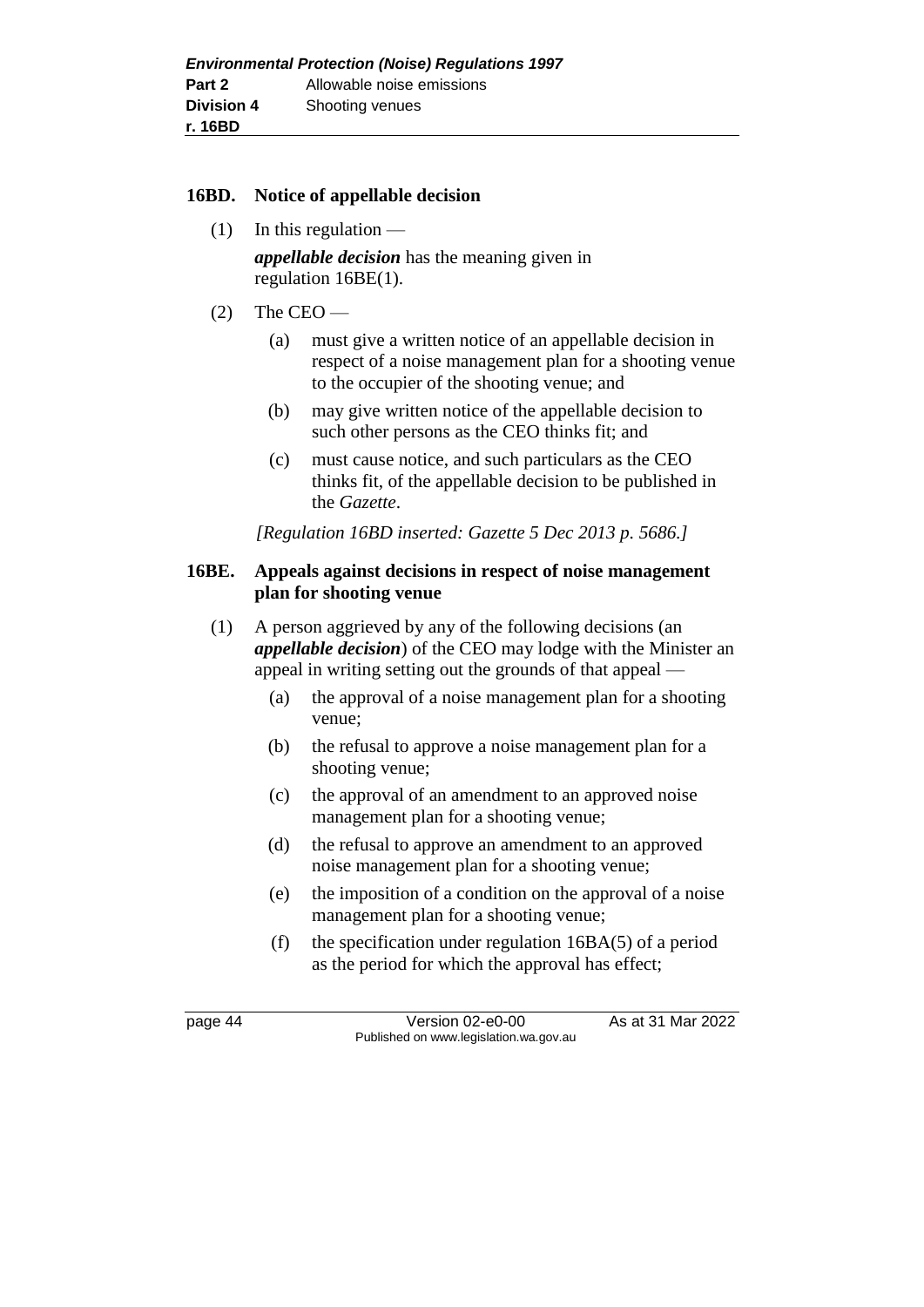- (g) the revocation of the approval of a noise management plan for a shooting venue.
- (2) The appeal must be lodged within 21 days of publication of notice of the decision under regulation 16BD(2)(c).
- (3) Pending the determination of an appeal lodged under subregulation  $(1)(a)$ ,  $(b)$  or  $(f)$ , the decision against which that appeal is lodged continues to have effect.
- (4) Pending the determination of an appeal lodged under subregulation  $(1)(c)$ ,  $(d)$ ,  $(e)$  or  $(g)$ , the decision is to be taken not to have been made.
- (5) Sections 105 to 110 of the Act apply to an appeal lodged under subregulation (1) as if that appeal were an appeal referred to in section 102(1) of the Act.

*[Regulation 16BE inserted: Gazette 5 Dec 2013 p. 5687-8; amended: Gazette 16 May 2014 p. 1539.]*

# **Division 5 — Community activities**

*[Heading inserted: Gazette 5 Dec 2013 p. 5688.]*

# **16. Community noise**

 $(1)$  In this regulation —

*community noise* means a noise of a type listed in Schedule 2; *noise control notice* means a notice under subregulation (4).

- (2) Nothing in this regulation
	- (a) affects the application of regulations 5 and 15 and sections 79 to 81A of the Act; or
	- (b) applies to noise emitted in accordance with an approval granted under regulation 18B or 18.
- (3) Regulation 7 does not apply to community noise.

As at 31 Mar 2022 Version 02-e0-00 Page 45 Published on www.legislation.wa.gov.au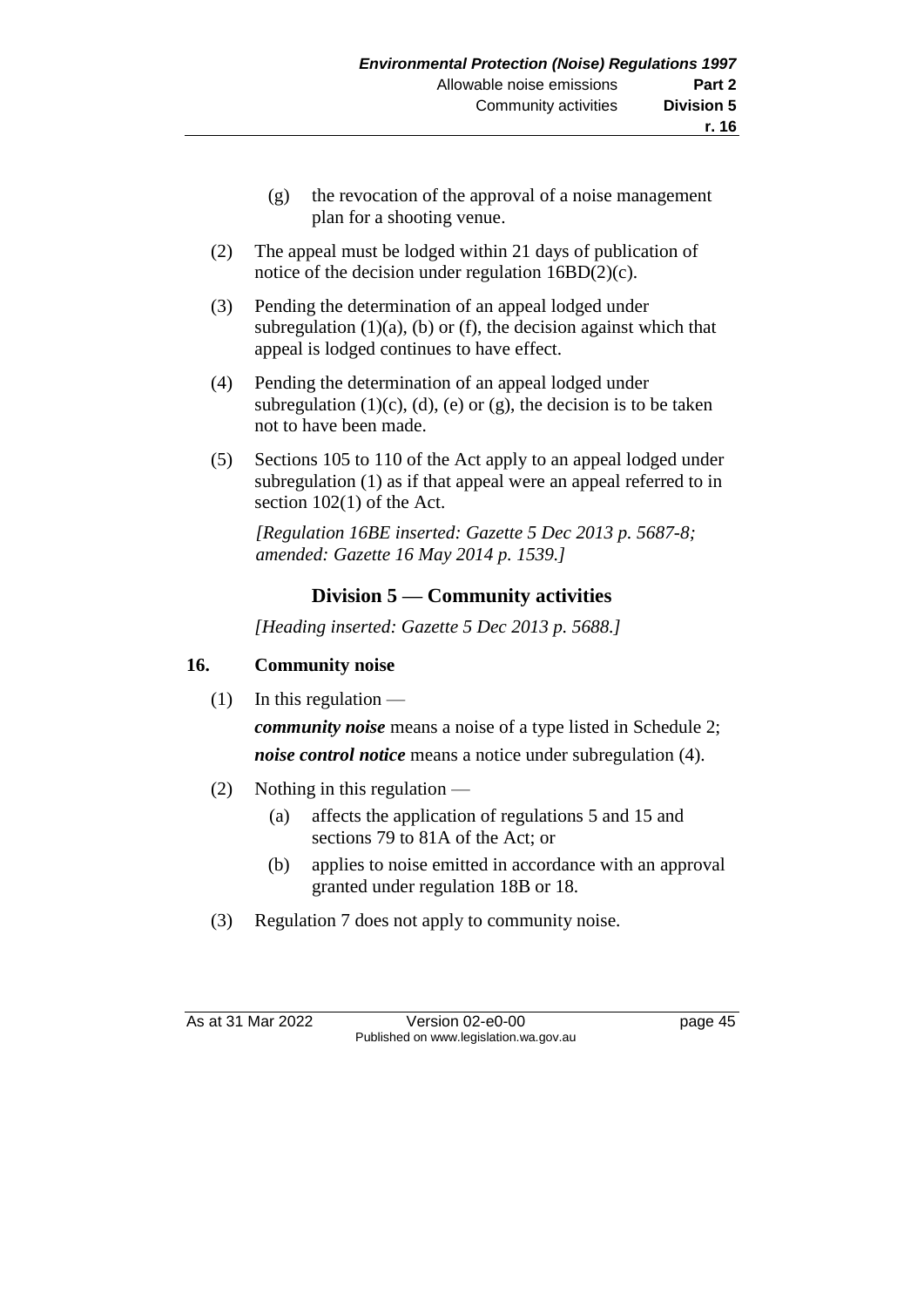- (4) If the CEO is satisfied that
	- (a) a type of community noise has increased, or has increased its effect on the environment, since the coming into operation of these regulations; or
	- (b) a type of community noise has, or is likely to have, a detrimental effect on the environment that exceeds the benefit to the community of the activity that gives rise to that noise,

the CEO may cause to be served on the owner or the occupier, or on both the owner and the occupier, of the premises or public place a noise control notice in respect of the community noise.

- (5) A noise control notice
	- (a) is to specify the reason for which it is served; and
	- (b) may include a requirement that any person bound by it is to take such measures as —
		- (i) the CEO considers necessary to control or abate the emission of noise to which the noise control notice relates; and
		- (ii) are specified in the noise control notice,

within such period, or at such times, as are specified in the noise control notice; and

- (c) may include a direction that any person bound by it is to make one of the following applications, as specified in the direction —
	- (i) an application under regulation 17 for approval to allow the emission of noise to exceed or vary from the standard prescribed under regulation 7;
	- (ii) an application under regulation 18 for approval to conduct an event that is likely to result in the emission of noise in contravention of the standard prescribed under regulation 7.
- (6) The measures required under a noise control notice by the CEO may include a requirement that the person on whom a noise

page 46 Version 02-e0-00 As at 31 Mar 2022 Published on www.legislation.wa.gov.au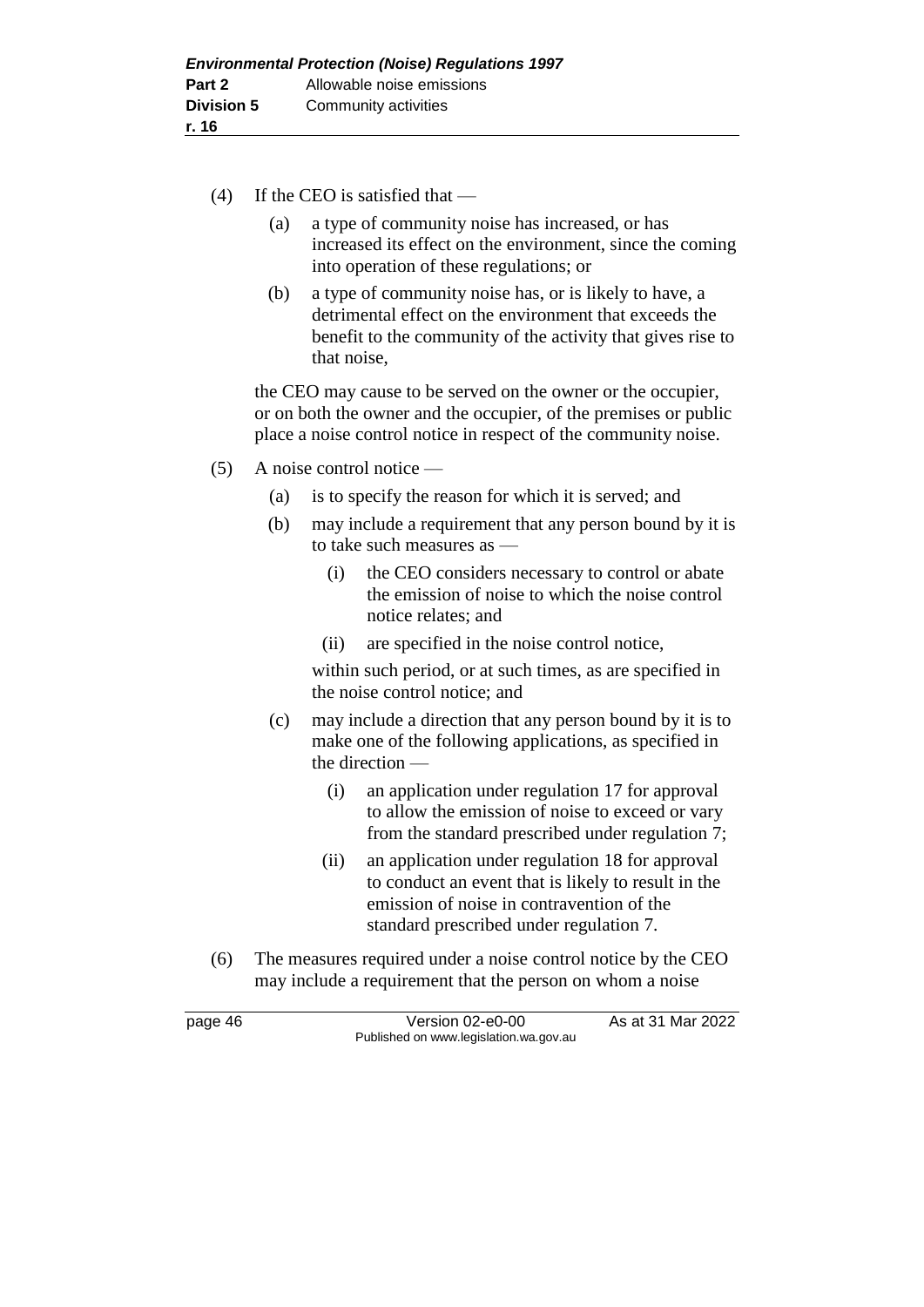control notice is served is to prepare a noise management plan specifying —

- (a) the levels of noise emissions specified in the notice from the premises; and
- (b) strategies the person bound by the notice will adopt to manage the noise emissions.
- (7) A noise control notice, while it is in force, binds each owner or occupier on whom it is served.
- $(8)$  If
	- (a) a person bound by a noise control notice fails to comply with a requirement of the notice; or
	- (ba) a person bound by a noise control notice who has prepared a noise management plan under subregulation  $(6)$  —
		- (i) allows an emission of noise to exceed the level of noise emission specified in the plan; or
		- (ii) does not follow the strategies specified in the plan;
		- or
	- (b) the Minister refuses to grant an application for approval made pursuant to a direction under subregulation (5)(c),
	- then
		- (c) the emission of noise to which the notice or refusal relates ceases to be community noise for the purposes of this regulation; and
		- (d) regulation 7 applies to that emission of noise.
- (9) The CEO may by written notice served on every person bound by a noise control notice revoke the notice or amend it —
	- (a) by extending the period within which a requirement contained in the notice is to be complied with if the CEO is satisfied that the circumstances of the case justify such an extension;

As at 31 Mar 2022 Version 02-e0-00 page 47 Published on www.legislation.wa.gov.au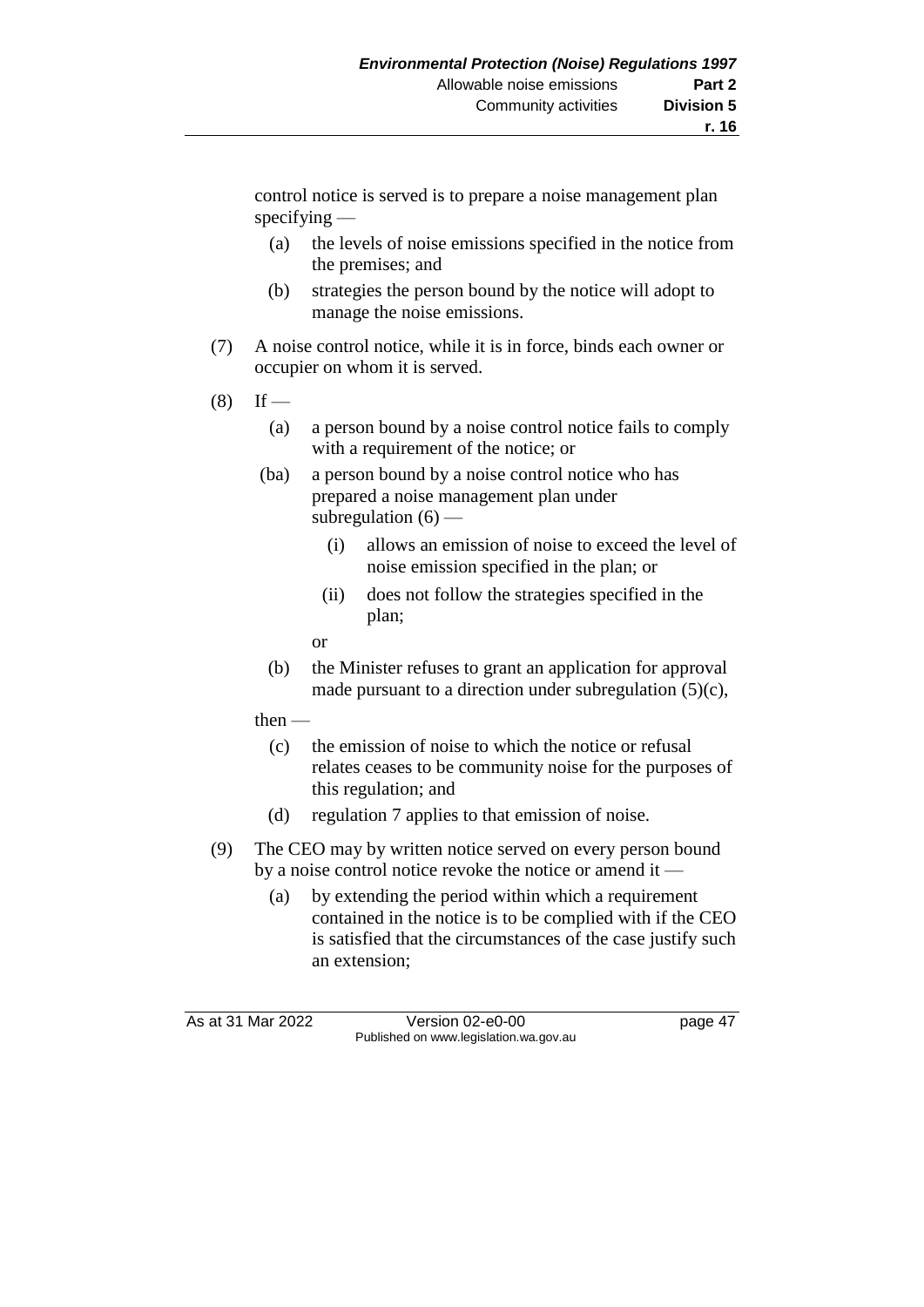- (b) by revoking or amending any requirement included in the notice.
- (10) The CEO, before exercising in respect of a person, the power of amendment under subregulation (9)(b), is to afford the person a reasonable opportunity to show cause in writing why that power should not be exercised in respect of that person.
- (11) An opportunity is not a reasonable opportunity within the meaning of subregulation (10) unless the relevant person is informed of the right to show cause under that subregulation not less than 21 days before the day on which the CEO exercises the power in question.
- (12) A person who is aggrieved by
	- (a) a requirement under subregulation (5)(b) included in a noise control notice served on that person; or
	- (b) an amendment included in a notice served on that person under subregulation (9),

may within 14 days of that service lodge with the Minister an appeal in writing setting out the grounds of that appeal.

(13) Sections 105 to 110 of the Act apply to an appeal lodged under subregulation (12) as if the appeal were an appeal referred to in section 103 of the Act.

*[Regulation 16 amended: Gazette 5 Dec 2013 p. 5688-91.]*

# **Division 6 — Where standard cannot reasonably be met**

*[Heading inserted: Gazette 5 Dec 2013 p. 5691.]*

#### **17. Approval to allow emission of noise to exceed or vary from standard: application and referral**

- (1) If a person is of the opinion that  $-$ 
	- (a) the person cannot reasonably or practicably comply with a standard prescribed under these regulations; or
	- (b) that a proposal of that person will not be reasonably or practicably capable of complying with that standard,

page 48 Version 02-e0-00 As at 31 Mar 2022 Published on www.legislation.wa.gov.au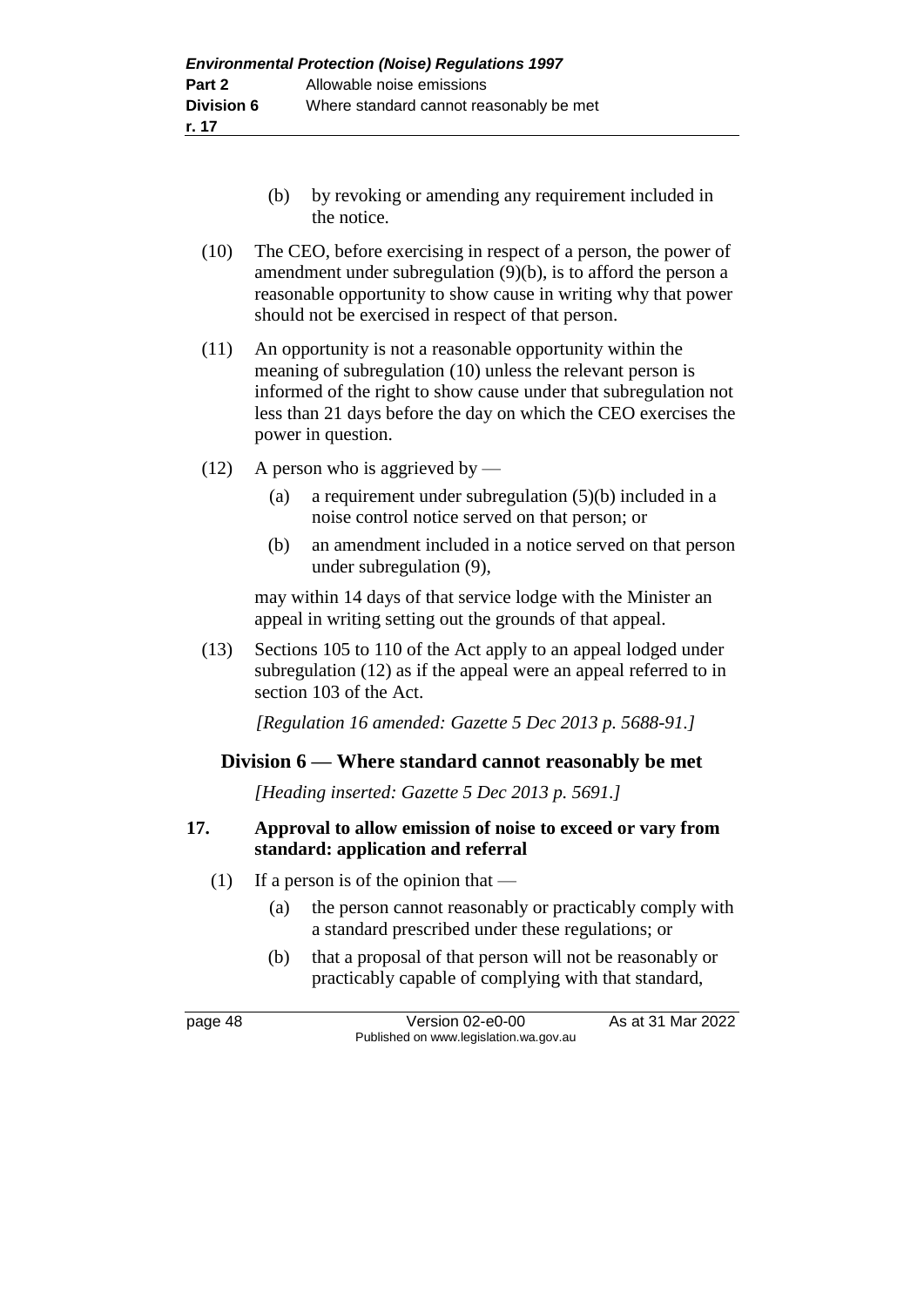that person may apply to the Minister for approval to allow the emission of noise in that case to exceed or vary from the standard.

- (2) The Minister must refer the application to the Authority for assessment if —
	- (a) the application relates to a proposal mentioned in subregulation  $(1)(b)$ ; and
	- (b) the Authority
		- (i) has made a public record of  $-$ 
			- (I) the proposal under section 39 of the Act setting out that the proposal is to be assessed under Part IV of the Act; or
			- (II) a request in relation to the proposal under section 46(1) of the Act;

and

- (ii) has not prepared and given a report on the outcome of its assessment of the proposal under section 44 of the Act or a report on the inquiry under section 46(6) of the Act.
- (3) If subregulation (2) does not apply, the Minister must refer the application to the CEO for assessment.
- (4) If the Authority in the course of assessing a proposal under Part IV of the Act, or carrying out an inquiry under section 46(3) of the Act, forms the opinion that the proposal is not reasonably or practicably capable of complying with a standard prescribed under these regulations, the Authority may make a determination that the proponent is taken to have made an application under subregulation (1) that has been referred to the Authority under subregulation (2).
- (5) The report of the Authority under section 44 of the Act on a proposal mentioned in subregulation (1)(b) or (4), or under section 46 of the Act on an inquiry mentioned in

As at 31 Mar 2022 Version 02-e0-00 page 49 Published on www.legislation.wa.gov.au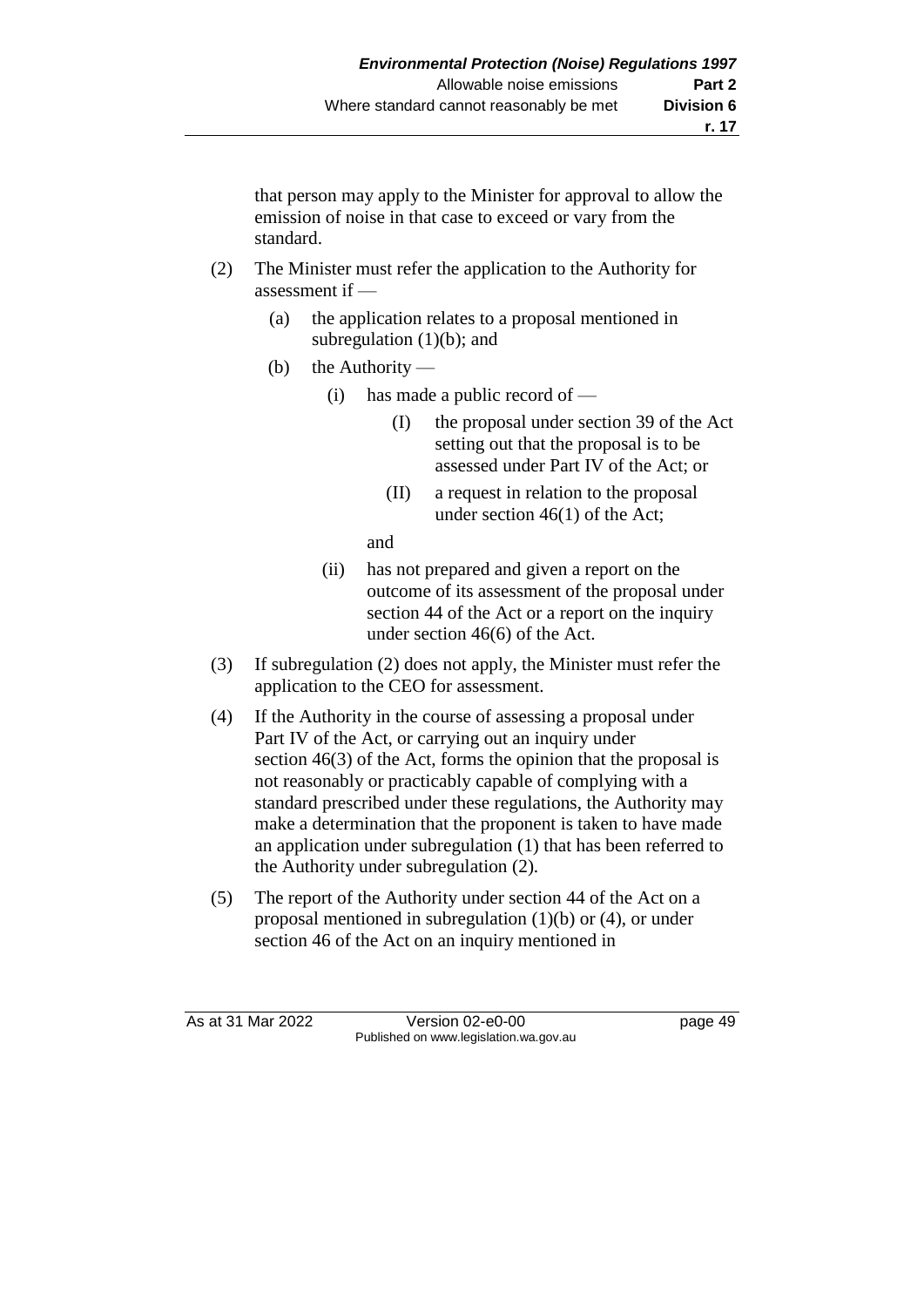subregulation  $(1)(b)$  or  $(4)$ , is taken to also be the report of the Authority for the purposes of regulation 18B.

*[Regulation 17 inserted: Gazette 5 Dec 2013 p. 5691-3.]*

# **18A. Assessment by CEO**

- (1) When an application is referred to the CEO under regulation 17(3), the CEO may —
	- (a) advise the Minister that the CEO considers that the application should not be assessed because —
		- (i) the emission of noise in that case will not exceed or vary from a standard prescribed under these regulations; or
		- (ii) the emission of noise is reasonably and practicably capable of complying with a standard prescribed under these regulations; or
		- (iii) an approval to allow the emission of noise to exceed or vary from the standard is not an appropriate means of regulating the emission of noise;
		- or
	- (b) if the CEO does not consider that any of the circumstances mentioned in paragraph (a) apply and considers that the emission of noise exceeds or will exceed or vary from a standard prescribed under these regulations —
		- (i) inform the Minister and the applicant; and
		- (ii) assess the application and report to the Minister.
- (2) In the case of an application in respect of which the CEO provides advice under subregulation  $(1)(a)$ , the Minister may —
	- (a) direct the CEO to assess the application under subregulation  $(1)(b)(ii)$ ; or
	- (b) inform the applicant that the application will not be assessed.

page 50 Version 02-e0-00 As at 31 Mar 2022 Published on www.legislation.wa.gov.au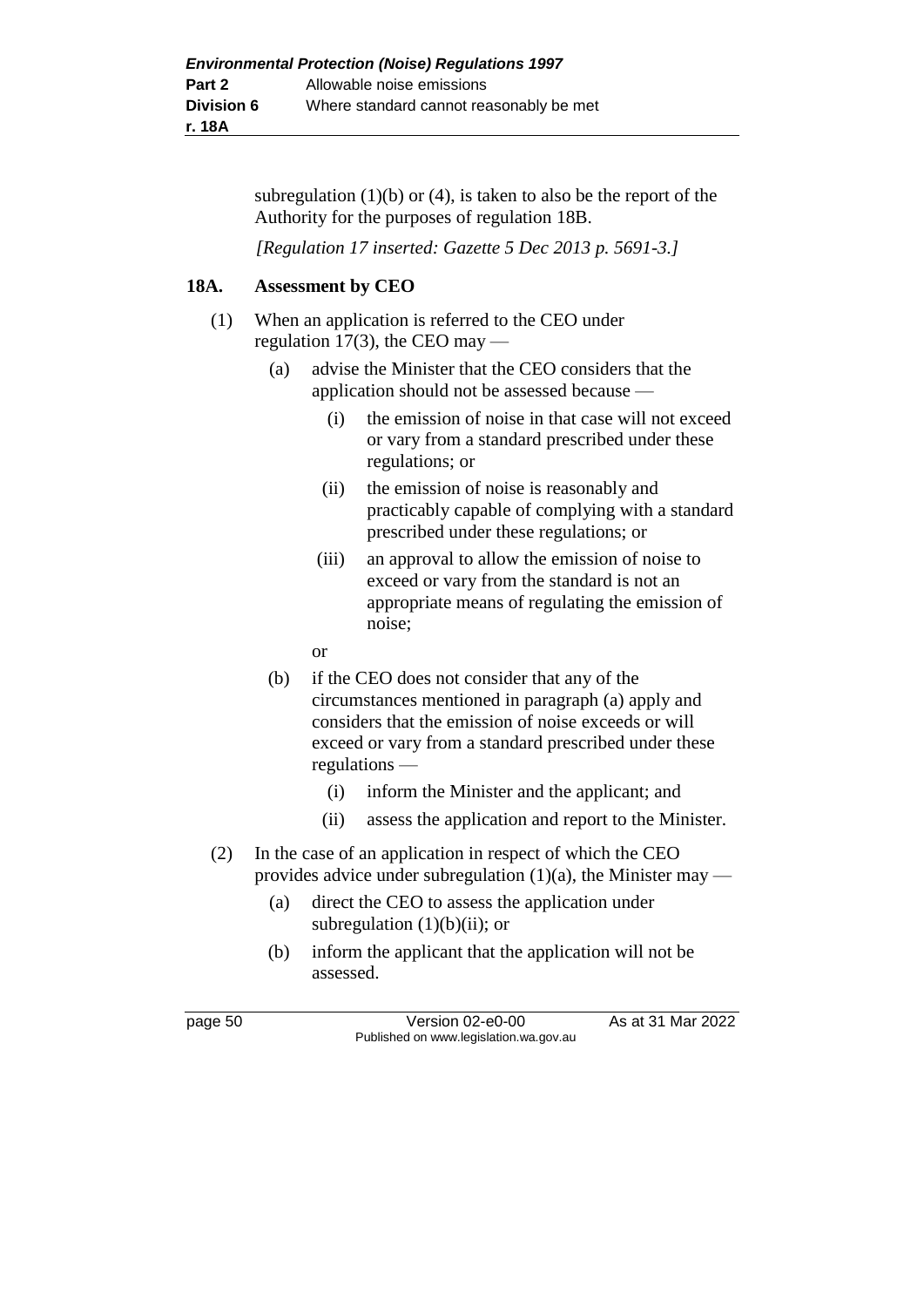- (3) The CEO may, for the purposes of assessing an application under subregulation  $(1)(b)(ii)$ , require the applicant to provide the CEO with such information as is specified in the requirement.
- (4) The CEO may end the assessment of an application if the applicant has failed to comply with a requirement under subregulation (3) within such period as the CEO considers to be reasonable in the circumstances.
- (5) Subject to any direction given under subregulation (9), the CEO is to determine the form, content, timing and procedure of any assessment undertaken under this regulation.
- (6) After a determination is made under subregulation (5), the CEO is to estimate the cost of conducting the assessment.
- (7) The fee payable for conducting an assessment is
	- (a) an amount equal to the cost estimated under subregulation (6); or
	- (b) if that amount exceeds \$100 000, \$100 000.
- (8) The fee must be paid before the assessment of the application commences.
- (9) The Minister may, during or after the assessment by the CEO of an application referred to the CEO, and after consulting the CEO, direct the CEO to assess or re-assess, as the case requires, the application more fully or more publicly or both in accordance with that direction, and the CEO must comply with the direction.

*[Regulation 18A inserted: Gazette 5 Dec 2013 p. 5693-5.]*

As at 31 Mar 2022 Version 02-e0-00 page 51 Published on www.legislation.wa.gov.au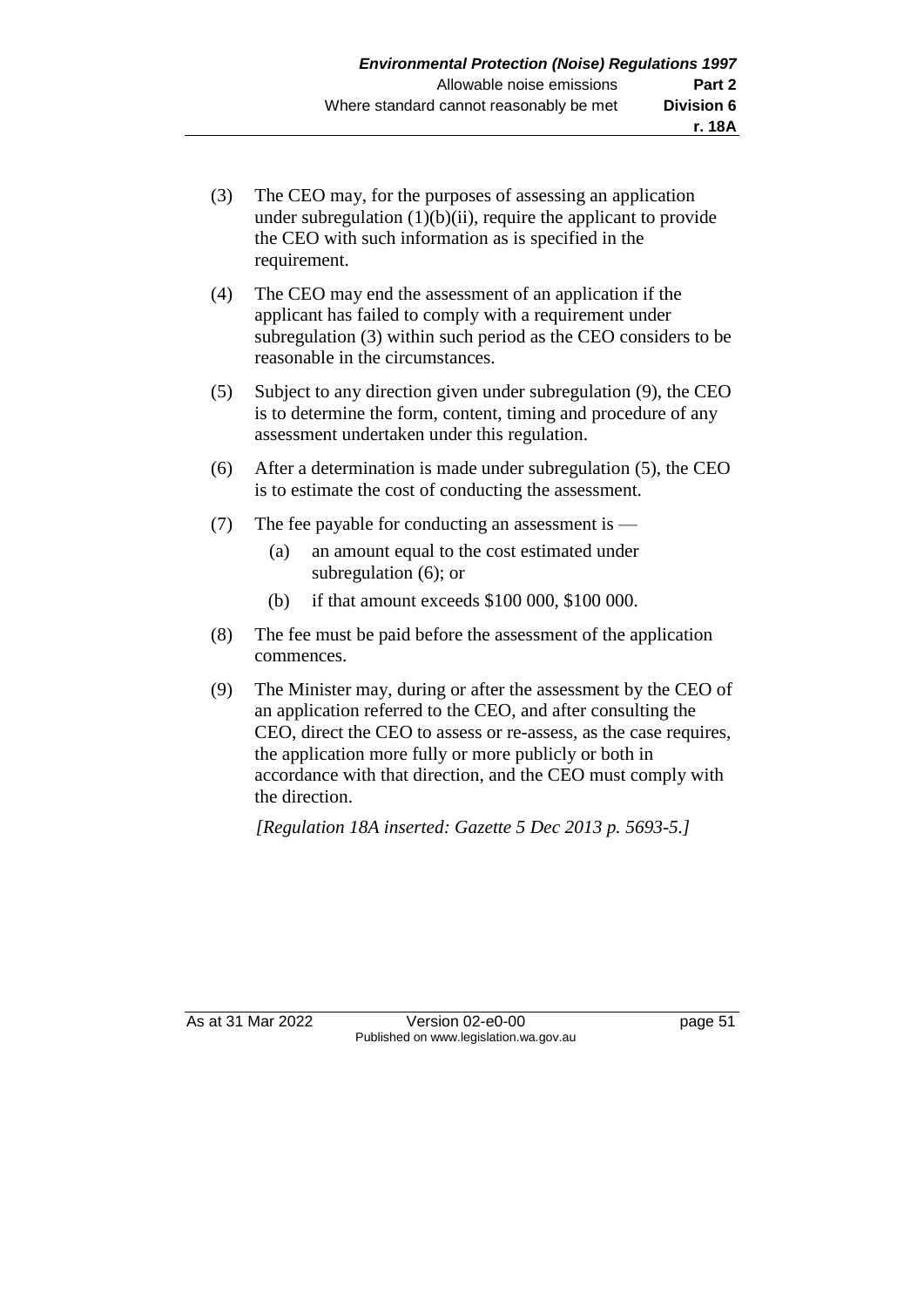#### **18B. Decision by Minister**

- (1) After receiving the report of the Authority or the CEO in relation to an application for approval under regulation 17, the Minister may grant, or may refuse to grant, the approval.
- (2) An approval under subregulation (1) may be made
	- (a) to have effect for a specified time; and
	- (b) subject to any condition.
- (3) Despite any other of these regulations, an approval under subregulation (1) has effect according to its terms.

*[Regulation 18B inserted: Gazette 5 Dec 2013 p. 5695.]*

#### **18C. Notification of approval, amendment or revocation**

Notice of an approval under regulation 18B(1), and any amendment or revocation of an approval under regulation 18E(3), is to be published in the *Gazette*.

*[Regulation 18C inserted: Gazette 5 Dec 2013 p. 5695.]*

# **18D. Ancillary conditions**

- (1) If an approval under regulation 18B(1) is made subject to a condition, the CEO may, by written notice given to the person to whom the approval was given, designate the condition as an ancillary condition (an *ancillary condition*) if the condition does not directly influence the level, duration or time of day of a noise emission.
- (2) A person to whom an approval under regulation 18B(1) is given must ensure that an ancillary condition relating to the approval is implemented.

Penalty: a fine of \$5 000.

*[Regulation 18D inserted: Gazette 5 Dec 2013 p. 5695.]*

page 52 Version 02-e0-00 As at 31 Mar 2022 Published on www.legislation.wa.gov.au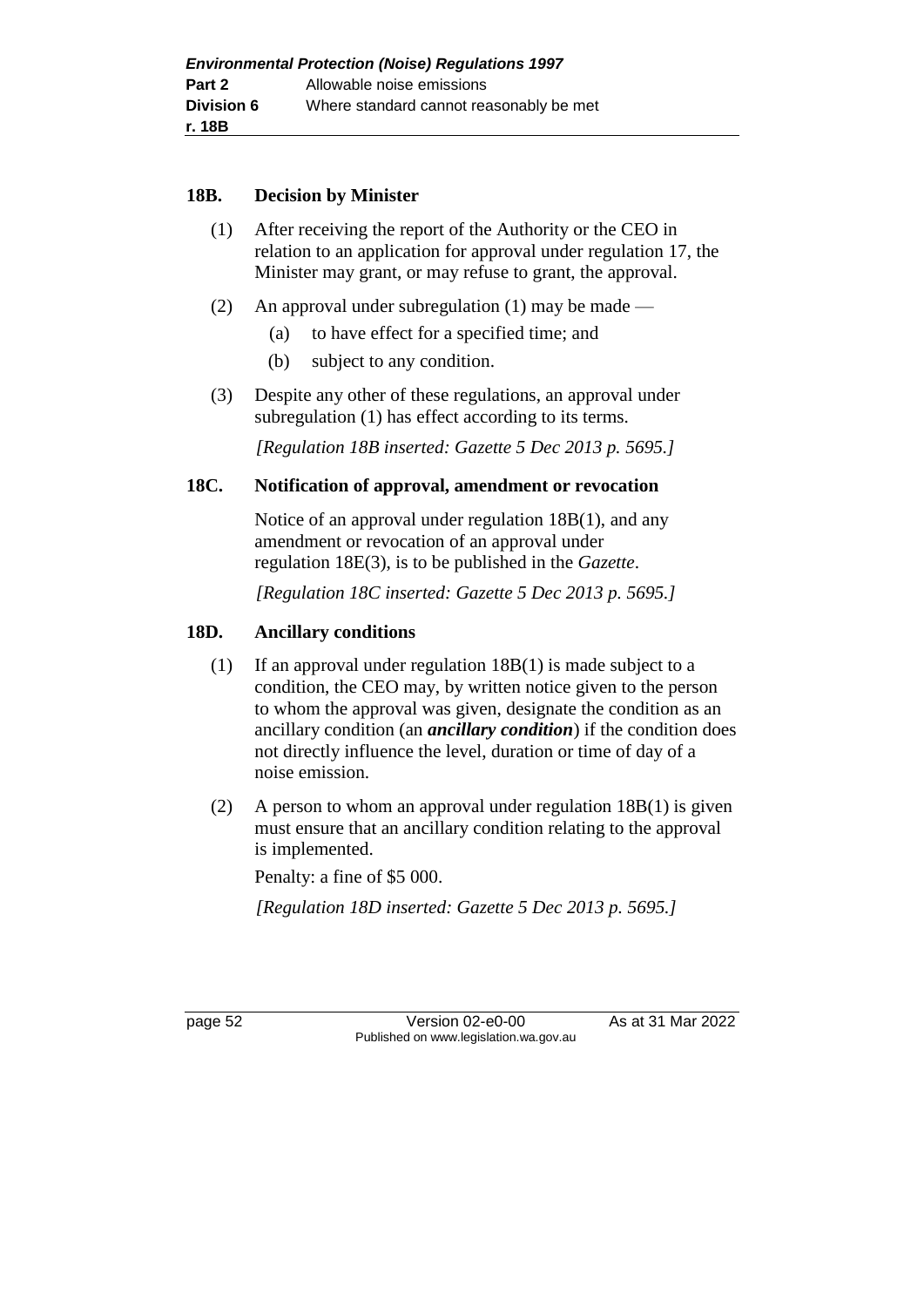### **18E. Amendment or revocation of approval**

- (1) The Minister may, if the Minister considers that any approval under regulation 18B(1) should be amended or revoked, request the CEO to inquire into and report on the proposed amendment or revocation and for that purpose regulation 18A(3) to (5) applies as if the proposed amendment or revocation were an application referred to the CEO under regulation 17(3).
- (2) If the holder of an approval under regulation 18B(1) applies to the Minister to amend the approval, regulation 18A applies as if the proposed amendment were an application referred to the CEO under regulation 17(3).
- (3) After receiving the report of the CEO on the proposed amendment or revocation the Minister may amend or refuse to amend, or may revoke, the approval.

*[Regulation 18E inserted: Gazette 5 Dec 2013 p. 5696.]*

# **18F. Effect of breach of condition or revocation of approval**

- (1) If a condition, other than a condition designated as an ancillary condition under regulation 18D, subject to which an approval under regulation  $18B(1)$  is given is breached —
	- (a) the approval is suspended and of no effect for so long as the breach continues; and
	- (b) the standards prescribed under these regulations apply to the emission of noise to which the approval applied.
- (2) If an approval is revoked under regulation 18E
	- (a) the approval ceases to have effect; and
	- (b) the standards prescribed under these regulations apply to the emission of noise to which the approval applied.

*[Regulation 18F inserted: Gazette 5 Dec 2013 p. 5696.]*

As at 31 Mar 2022 Version 02-e0-00 page 53 Published on www.legislation.wa.gov.au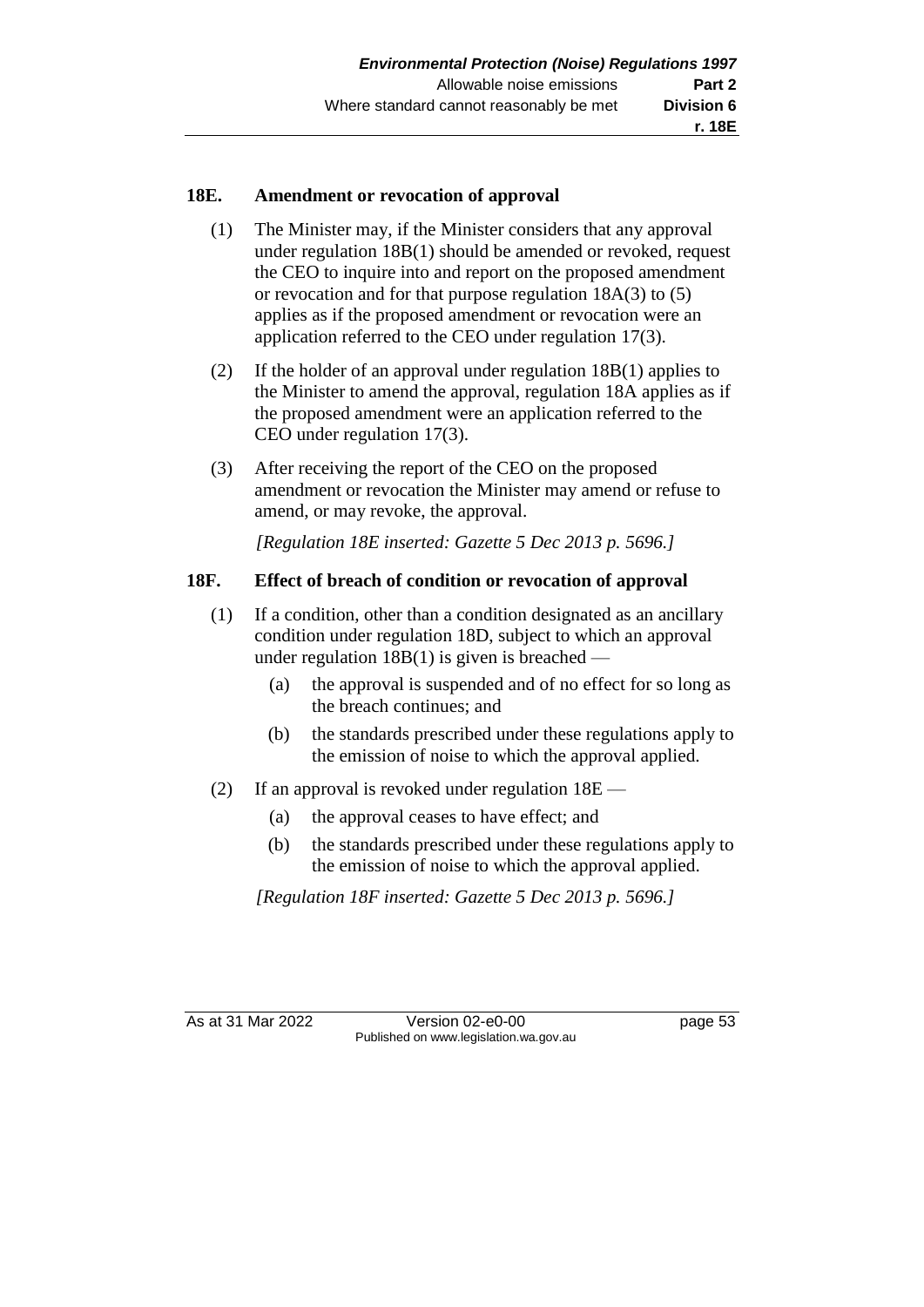#### **18G. Noise monitoring fees**

- (1) A person granted an approval under regulation 18B(1) must pay the CEO an annual noise monitoring fee of \$5 000 (reduced pro rata if the approval is for a part of the year) —
	- (a) within one month after the day on which notice of the approval is published under regulation 18C; and
	- (b) before each anniversary of the day on which notice of the approval is published under regulation 18C while the approval has effect.
- (2) If a fee is not paid under subregulation (1) within 2 weeks of
	- (a) the end of the period referred to in subregulation  $(1)(a)$ ; or
	- (b) the anniversary date referred to in subregulation  $(1)(b)$ ,

the approval is suspended and of no effect until the fee is paid, and the standards prescribed under these regulations apply to the emission of noise to which the approval applied.

(3) The CEO may waive or reduce, in whole or in part, a fee payable under this regulation.

*[Regulation 18G inserted: Gazette 5 Dec 2013 p. 5697.]*

#### **18H. Appeals against decisions under this Division**

- (1) A person aggrieved by any of the following decisions of the Minister may lodge with the Minister an appeal in writing setting out the grounds of the appeal —
	- (a) in the case of an application referred to the CEO under regulation 17(3) — the grant of approval under regulation 18B(1);
	- (b) the imposition of a condition on an approval under regulation 18B(2) (including specifying the period for which an approval has effect);
	- (c) the amendment of an approval under regulation 18E(3);
	- (d) the revocation of an approval under regulation 18E(3).

page 54 Version 02-e0-00 As at 31 Mar 2022 Published on www.legislation.wa.gov.au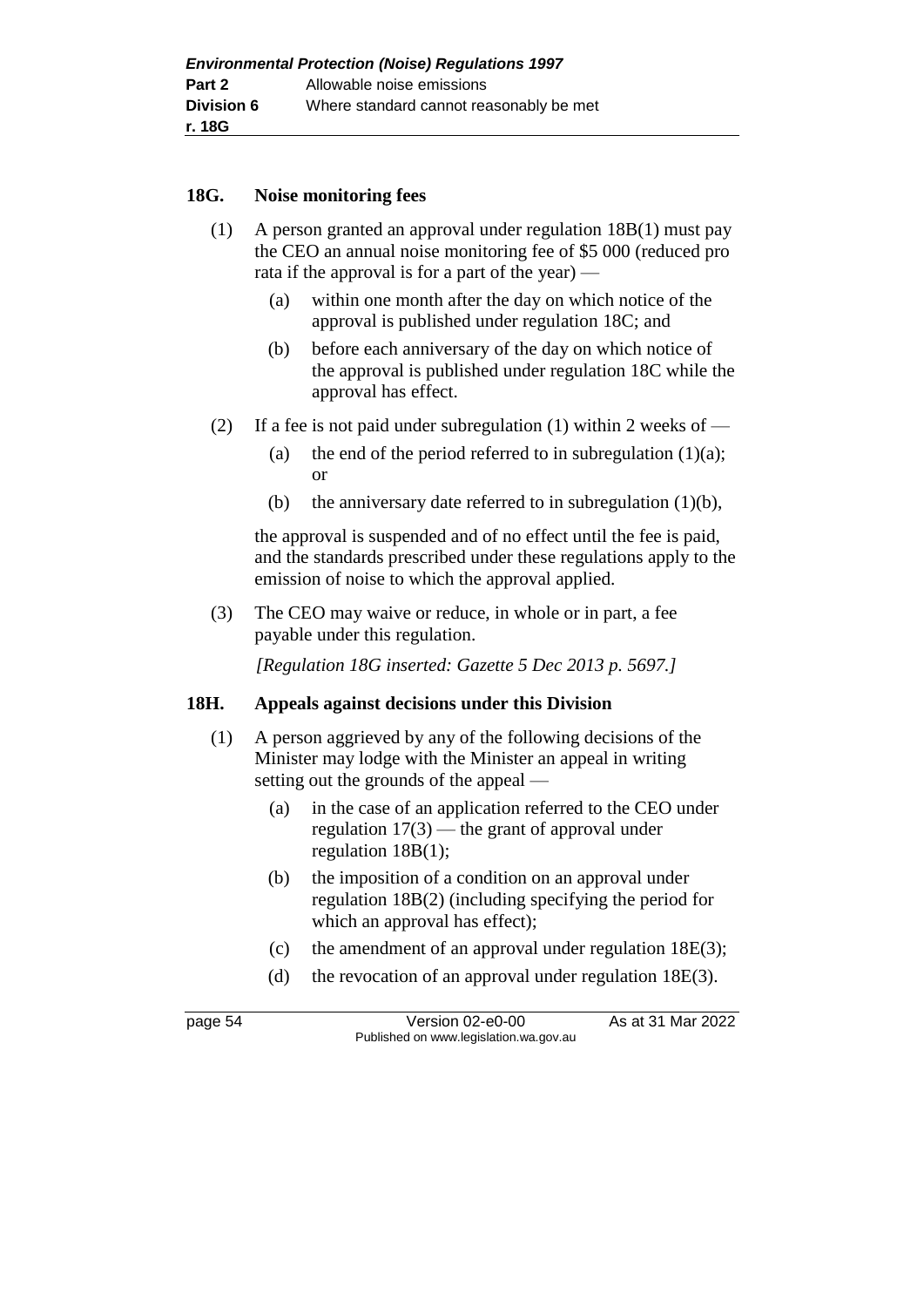- (2) An applicant for approval under regulation 17(1) who is aggrieved by either of the following decisions of the Minister may lodge with the Minister an appeal in writing setting out the grounds of the appeal —
	- (a) the refusal under regulation 18A(2) to assess the application;
	- (b) the refusal under regulation 18B(1) to grant the approval.
- (3) The holder of an approval under regulation 18B(1) who is aggrieved by the decision of the Minister under regulation 18E(3) to refuse to amend the approval may lodge with the Minister an appeal in writing setting out the grounds of the appeal.
- (4) The appeal must be lodged
	- (a) in the case of an appeal referred to in subregulation (2) or  $(3)$  — within 21 days of the applicant being notified of the decision;
	- (b) otherwise within 21 days of publication of notice of the decision under regulation 18C.
- (5) Pending the determination of an appeal lodged under subregulation  $(1)(a)$  or  $(b)$ ,  $(2)$  or  $(3)$ , the decision against which that appeal is lodged continues to have effect.
- (6) Pending the determination of an appeal lodged under subregulation  $(1)(c)$  or  $(d)$ , the decision is to be taken not to have been made.
- (7) Sections 105 to 110 of the Act apply to an appeal lodged under subregulation  $(1)$ ,  $(2)$  or  $(3)$  as if that appeal were an appeal referred to in section 102(1) of the Act.

*[Regulation 18H inserted: Gazette 5 Dec 2013 p. 5697-9.]*

As at 31 Mar 2022 Version 02-e0-00 page 55 Published on www.legislation.wa.gov.au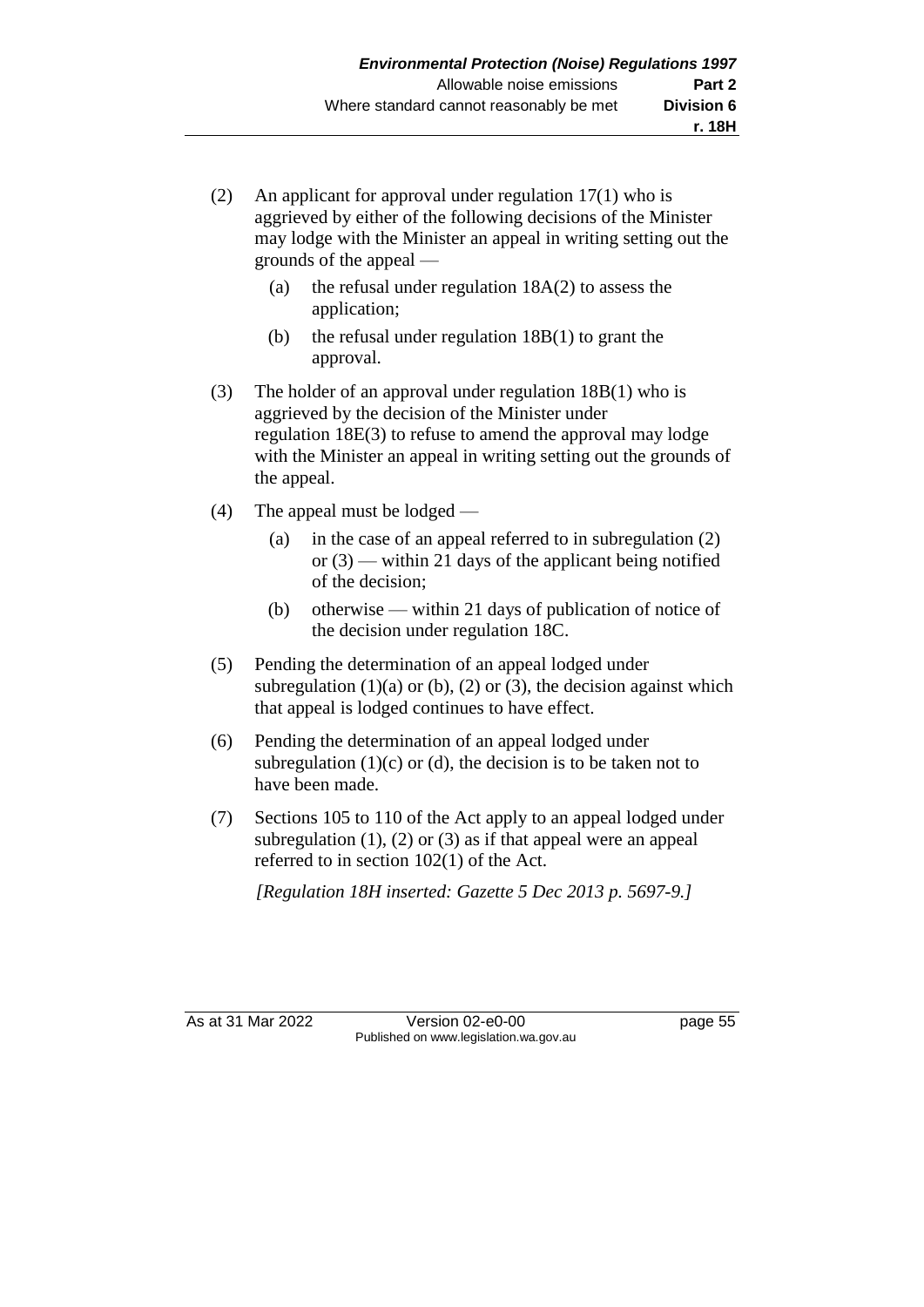# **18I. Transitional provisions**

 $(1)$  In this regulation —

*amending provision* means the *Environmental Protection (Noise) Amendment Regulations 2013* regulation 23;

*former regulation 17* means regulation 17 as in force immediately before the coming into operation of the amending provision.

- (2) An application made under former regulation 17 that has not been referred under that regulation is to be taken to be an application made under regulation 17(1) as inserted by the amending provision.
- (3) Subregulations (3) to (8) and (11) of former regulation 17 continue to apply in relation to an application made under former regulation 17 that has been referred to the Authority but in respect of which a decision has not been made by the Minister as if the amending provision had not come into operation.
- (4) Regulations  $5(2)(b)$ ,  $16(2)(b)$  and 18D to 18G apply in relation to any approval granted under former regulation 17 as if the approval were granted under regulation 18B.
- (5) Subregulations (13) and (14) of former regulation 17 continue to apply in relation to a decision made under former regulation 17.

*[Regulation 18I inserted: Gazette 5 Dec 2013 p. 5699.]*

# **Division 7 — Sporting, cultural and entertainment events**

*[Heading inserted: Gazette 5 Dec 2013 p. 5700.]*

# **18J. Terms used**

In this Division —

*approved event* means an event approved under regulation 18(3);

page 56 Version 02-e0-00 As at 31 Mar 2022 Published on www.legislation.wa.gov.au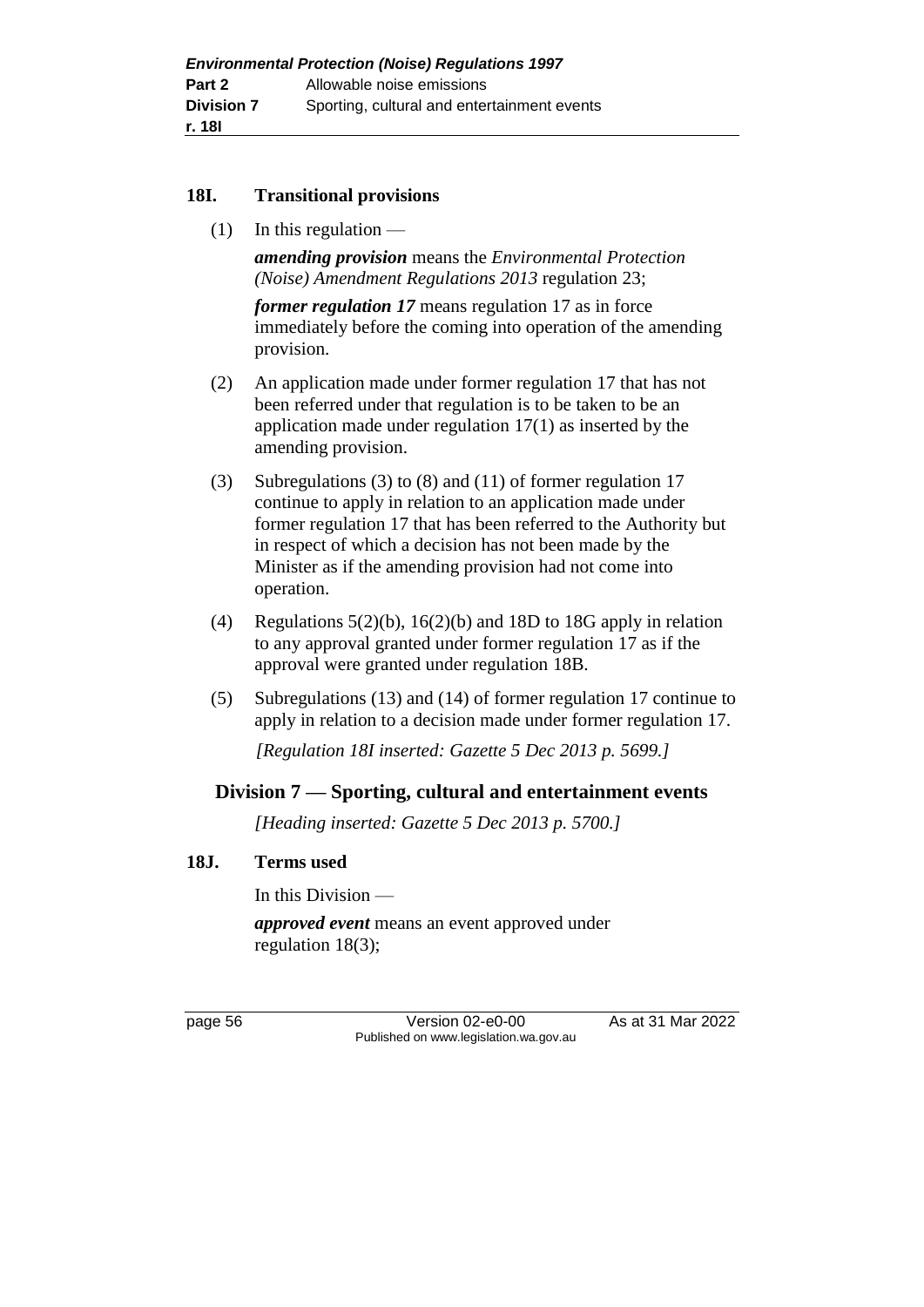*approved venue* means a venue approved under regulation 19B(7);

*venue* means any premises or public place;

*venue approval* means an approval granted under regulation 19B(7), as amended from time to time, that has effect.

*[Regulation 18J inserted: Gazette 5 Dec 2013 p. 5700.]*

# **18. Approved sporting, cultural and entertainment events**

 $(1)$  In this regulation —

*ancillary condition* means a condition designated as an ancillary condition under regulation 19A(1);

*noise* means noise associated directly with an approved event and does not include noise normally emitted from a venue (such as noise from plant, pumps and machinery) when it is not being used for the purposes of an approved event.

- (2) Despite any other regulation in this Part
	- (a) an approval under subregulation (3) has effect according to its terms; and
	- (b) except to the extent that the regulation is applied as a condition under subregulation (3), regulation 7 does not apply to noise resulting from an approved event.
- (3) Where the CEO is satisfied that a proposed sporting, cultural or entertainment event that is to be open to the public —
	- (a) is likely to result in the emission of noise in contravention of the standard prescribed under regulation 7; and
	- (b) would lose its character or usefulness if it were required to comply with that standard,

the CEO may approve the event, subject to such conditions as the CEO thinks fit, for the purposes of this regulation.

As at 31 Mar 2022 Version 02-e0-00 page 57 Published on www.legislation.wa.gov.au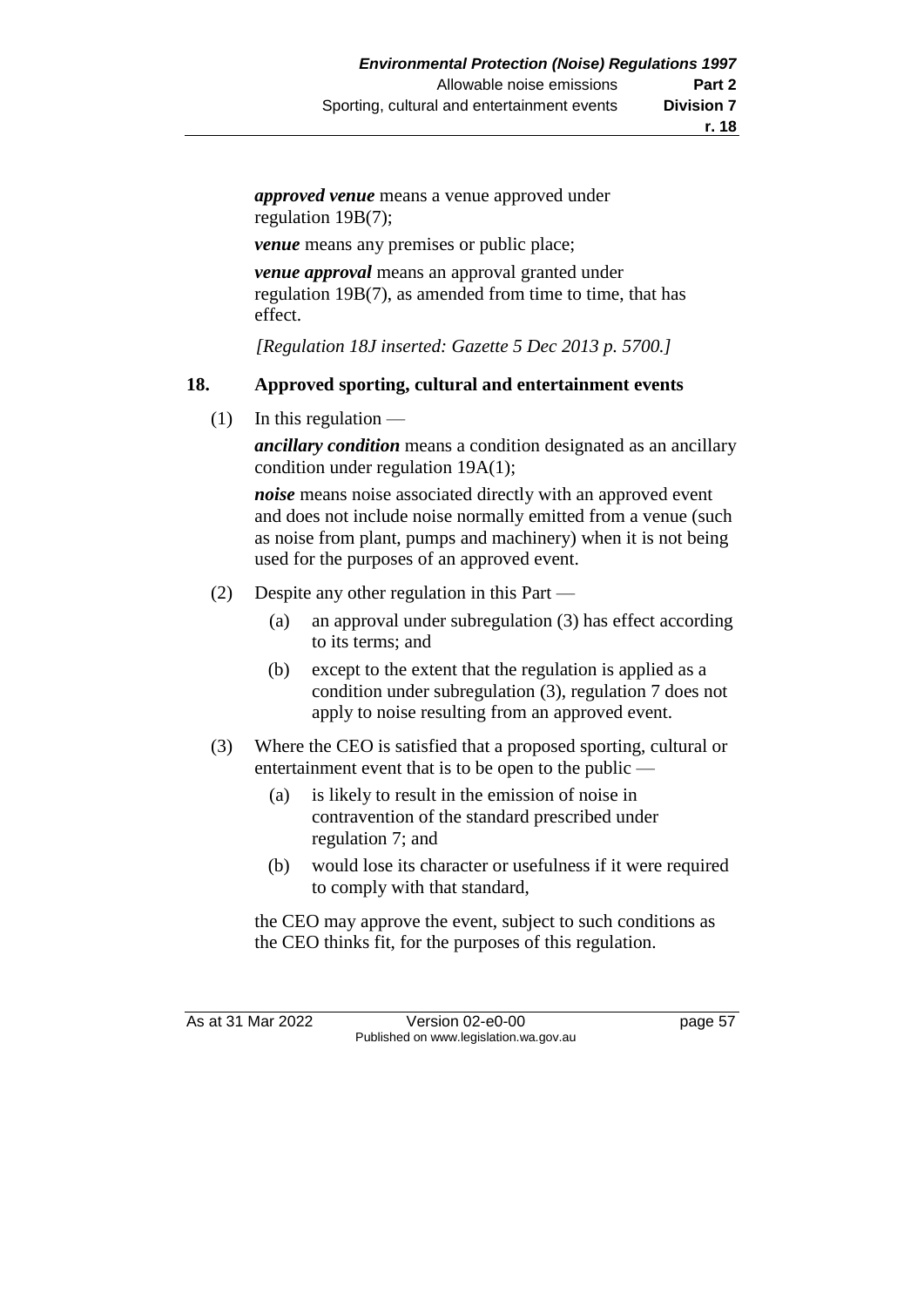- (4) If a condition, other than an ancillary condition, imposed on an approved event under subregulation (3) or (8) is breached —
	- (a) the event ceases to be an approved event; and
	- (b) regulation 7 has effect in relation to that event.
- (5) An approval under subregulation (3) may extend to a practice or rehearsal or sound system test relating to an event even though the practice, rehearsal or sound system test is not open to the public.
- (6) An application for approval under subregulation (3) is to be
	- (a) made not later than 60 days before the event to which the application relates is proposed to commence; and
	- (b) accompanied by an application fee of \$1 000.
- (7A) Despite subregulation (6)(a), an application may be made between 59 and 21 days before the event to which the application relates is proposed to commence if, in addition to the application fee, the application is accompanied by a late fee equal to one quarter of the application fee.
- (7B) Despite subregulation (6)(a), an application may be made less than 21 days before the event to which the application relates is proposed to commence if —
	- (a) the CEO is satisfied that there are exceptional circumstances for the application not being made earlier than within that period; and
	- (b) in addition to the application fee, the application is accompanied by a late fee equal to one quarter of the application fee.
	- (7) Conditions imposed under subregulation (3) may
		- (a) limit the duration of practice and rehearsal sessions, sound system tests and the event; and
		- (b) specify starting and completion times for practice and rehearsal sessions, sound system tests and the event; and

page 58 Version 02-e0-00 As at 31 Mar 2022 Published on www.legislation.wa.gov.au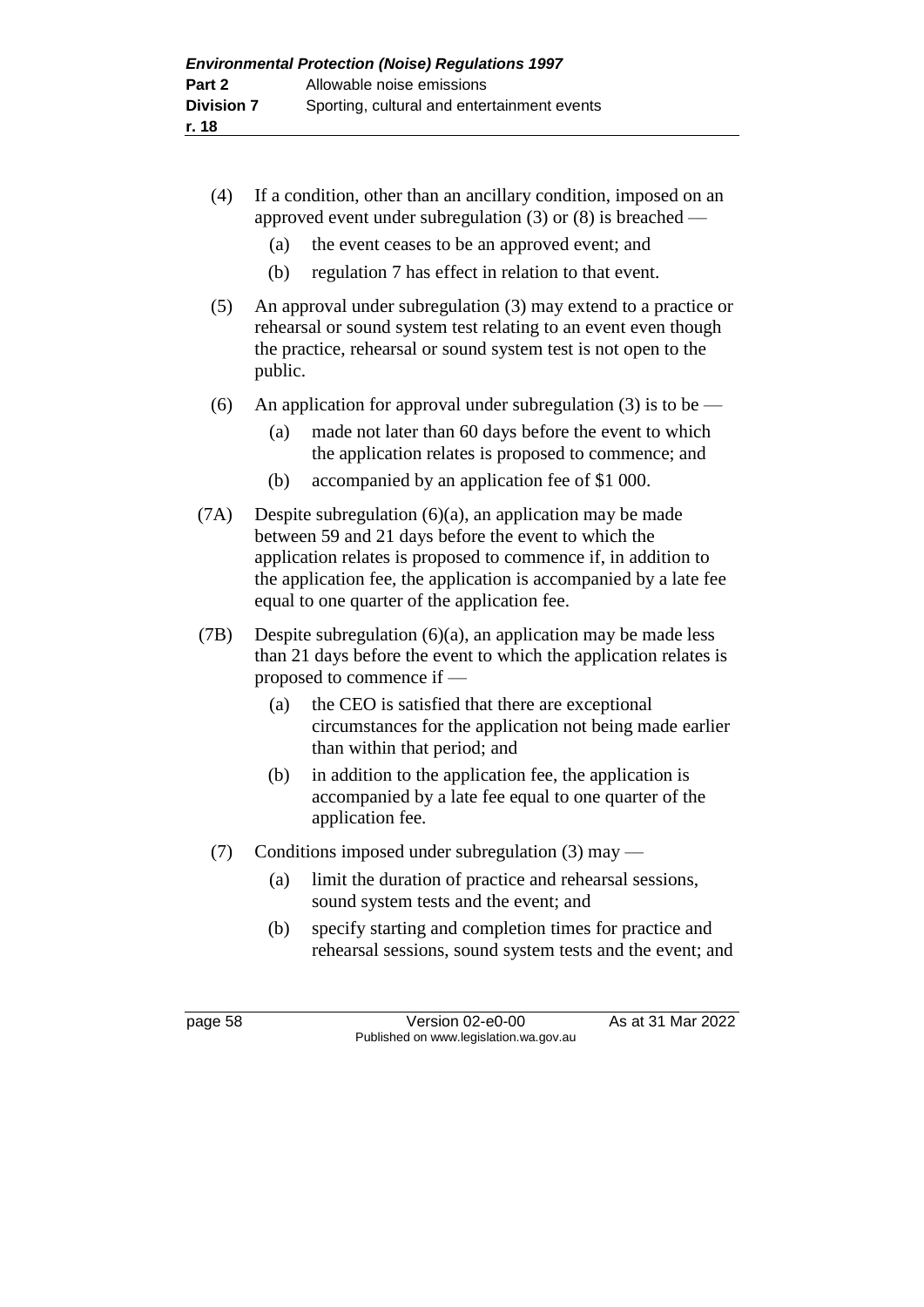- (c) specify times when facilities such as stages, temporary seating and lighting towers can be erected and dismantled; and
- (d) specify any other requirements, including maximum allowable noise levels, considered necessary to maintain the impact of noise emissions on other premises at an acceptable level.
- (8) It is a condition imposed on the conduct of an approved event that, if the CEO determines that noise received as a result of the event —
	- (a) at any noise sensitive premises is likely to exceed 65 dB LA Slow between 0700 hours and 1900 hours on any day or 60 dB LA Slow between 1900 hours on any day and 0700 hours on the following day; or
	- (b) at any other premises is likely to exceed 75 dB  $L_{A}$  Slow at any time,

the person to whom the approval is granted is to pay to the CEO, within the time specified by the CEO, a noise monitoring fee specified by the CEO.

- (9) The CEO may amend any condition to which an approved event is subject, but must before doing so —
	- (a) give to the person responsible for the conduct of the event at least 14 days' notice of the proposed amendment to enable the person to make written representations on the proposal; and
	- (b) where the condition was determined under subregulation (13), obtain the approval of the Minister.
- (10) A person to whom notice of a proposal is given under subregulation (9)(a) may by written agreement accept the proposal and waive the period of notice.
- (11) The CEO is not to approve the holding of more than 2 approved events in or at a particular venue in any period of 12 consecutive months unless the CEO is satisfied that the majority of

As at 31 Mar 2022 Version 02-e0-00 page 59 Published on www.legislation.wa.gov.au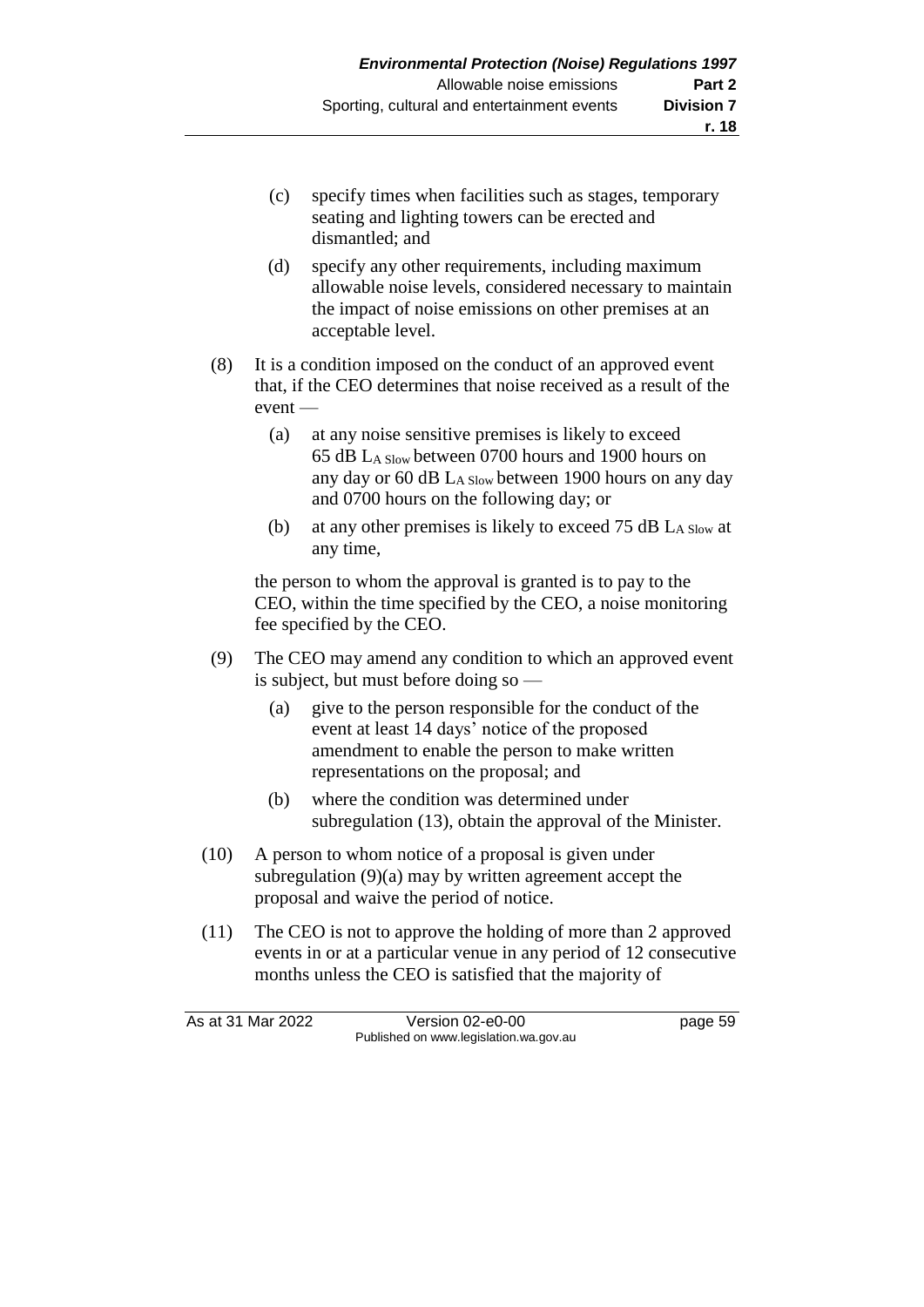occupiers on whom the noise emissions will impact have no objection to the holding of the additional events.

- (12) An approval must not be granted unless
	- (a) the chief executive officer of the local government (the *local government CEO*) of each district in which noise emissions received from the event are likely to fail to comply with the standard prescribed under regulation 7 has no objection to the proposed conditions applicable to the approval; or
	- (b) if there is such an objection, the objection has been resolved under subregulation (13).
- (13) An objection of a local government CEO may be resolved by
	- (a) the CEO and the local government CEO agreeing on the conditions applicable to the approval; or
	- (b) if an agreement cannot be reached, the Minister determining the conditions after receiving the advice of the CEO.
- (14) The CEO may, if satisfied that the noise from approved events held at any 2 or more venues affects generally the same noise sensitive premises, determine that those venues are to be treated as a single venue for the purposes of subregulation (3) in which case subregulation (11) applies to those venues as if they were one venue.
- (15) Despite subregulation (6)(b), the CEO may, in his or her discretion, waive or reduce the application fee payable under subregulation (6).

*[Regulation 18 amended: Gazette 5 Dec 2013 p. 5700-4.]*

# **19A. Ancillary conditions: approved events**

(1) If an approval under regulation 18(3) is made subject to a condition, the CEO may, by written notice given to the person who applied for approval of the event, designate the condition

page 60 Version 02-e0-00 As at 31 Mar 2022 Published on www.legislation.wa.gov.au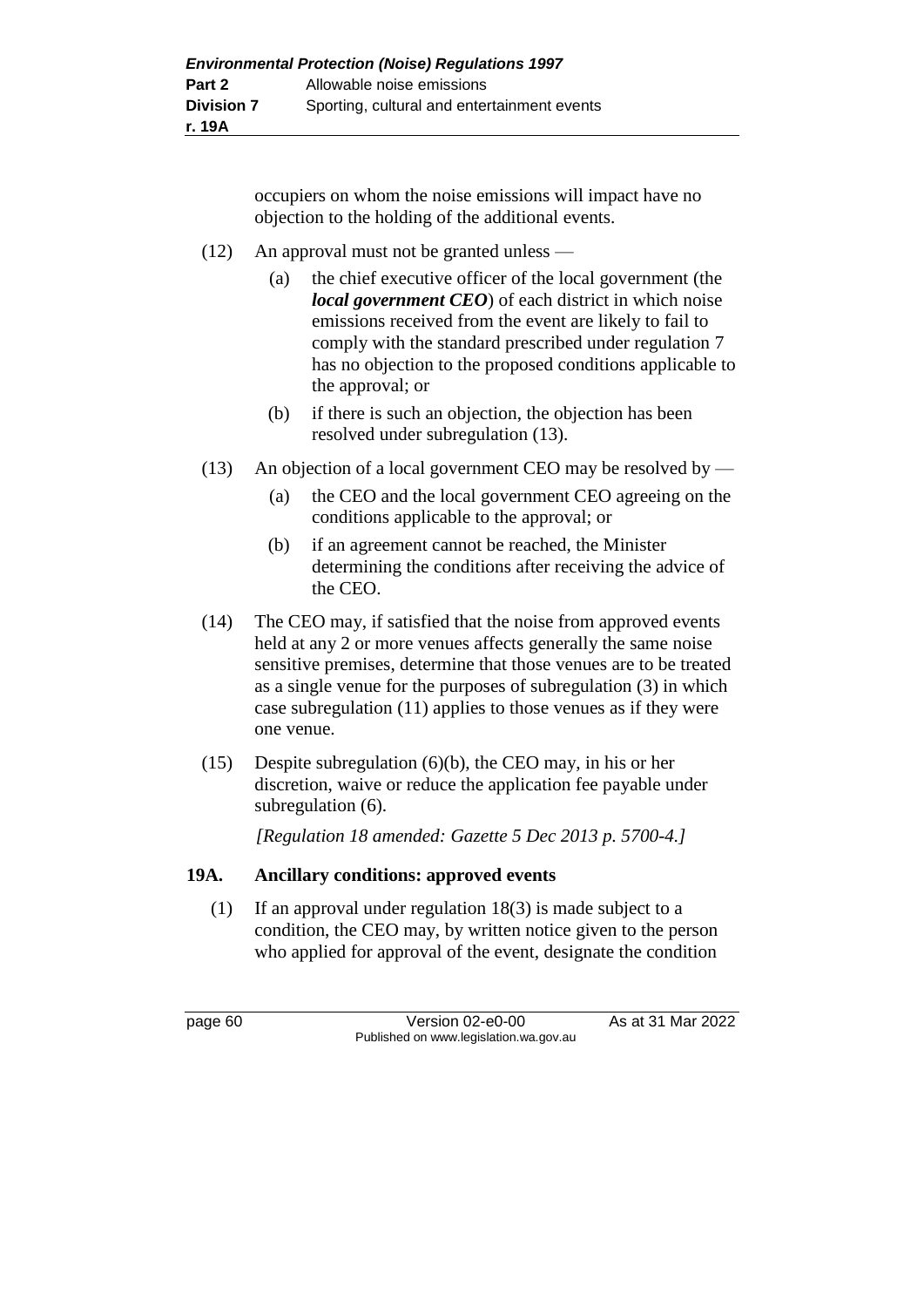as an ancillary condition if the condition does not directly influence the level, duration or time of day of a noise emission.

(2) A person who holds an approved event at a venue must ensure that any ancillary condition relating to the event is implemented. Penalty: a fine of \$5 000.

*[Regulation 19A inserted: Gazette 5 Dec 2013 p. 5704.]*

#### **19B. Approved venues for sporting, cultural or entertainment events**

 $(1)$  In this regulation —

*notifiable event* means a sporting, cultural or entertainment event that —

- (a) is open to the public; and
- (b) is likely to result in noise emissions, other than community noise, that do not comply with the standard prescribed under regulation 7; and
- (c) is not an approved event or an event for which application for approval under regulation 18 has been made.
- (2) The occupier of a venue may apply to the CEO for
	- (a) approval of the venue as a venue at which a number of notifiable events may be held during a period specified in the approval; or
	- (b) an amendment of a venue approval (other than an amendment of the period of the approval).
- (3) After the application is made, the CEO is to estimate the cost of assessing and processing the application.
- (4) The fee payable for assessing and processing the application  $is -$ 
	- (a) an amount equal to the cost estimated under subregulation (3); or

As at 31 Mar 2022 Version 02-e0-00 page 61 Published on www.legislation.wa.gov.au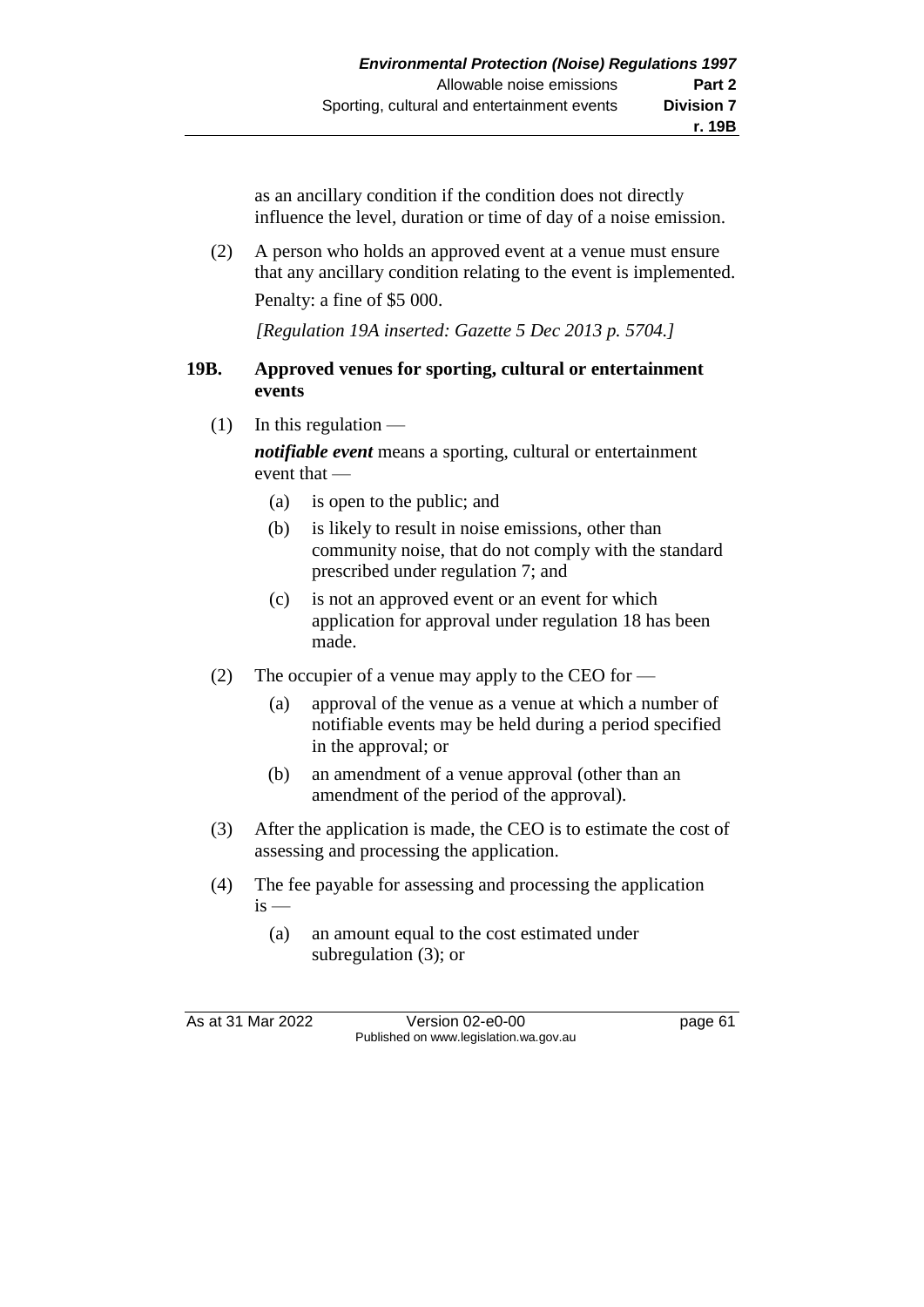- (b) if that amount exceeds \$15 000, \$15 000.
- (5) The fee for assessing and processing the application must be paid by the applicant before assessment of the application commences.
- (6) The CEO may require an applicant to carry out such surveys and provide such other information as the CEO may specify in writing to the applicant before the CEO makes a decision under subregulation (7).
- (7) The CEO may, in writing
	- (a) if the application is for the approval of a venue  $$ approve, or refuse to approve, the venue;
	- (b) if the application is for an amendment of a venue approval — make, or refuse to make, the amendment.
- (8) Before making a decision under subregulation (7) the CEO
	- (a) must give the following a reasonable opportunity to make a submission on whether or not the venue should be approved or the amendment should be made —
		- (i) the Chief Health Officer;
		- (ii) the Director of Liquor Licensing;
		- (iii) the occupier of any noise sensitive premises within 1 km of the venue;
		- (iv) the local government of each district in which noise emissions received from the venue are likely to fail to comply with the standard prescribed under regulation 7;
		- and
	- (b) may give any other person the CEO considers appropriate in the circumstances a reasonable opportunity to make a submission on whether or not the venue should be approved or the amendment should be made.

page 62 Version 02-e0-00 As at 31 Mar 2022 Published on www.legislation.wa.gov.au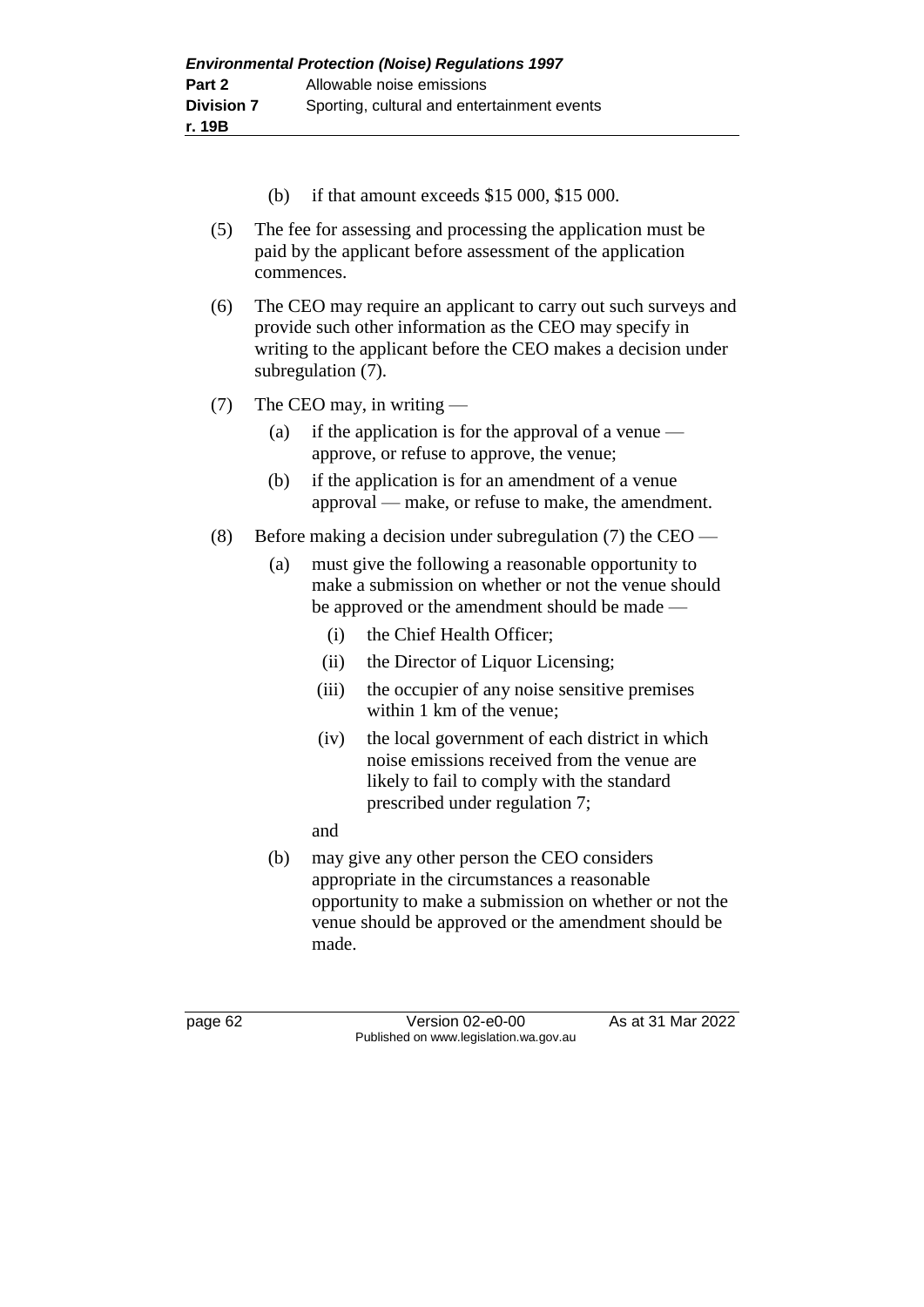- (9) A venue approval
	- (a) is subject to such conditions as the CEO thinks fit or is required to impose under subregulation (12) and sets out in the approval; and
	- (b) subject to subregulation (11) and regulation 19E, has effect for the period specified in the approval.
- (10) Without limiting subregulation (7), an amendment may vary a condition of a venue approval or impose a new condition on a venue approval.
- (11) If the occupier of a venue for which a venue approval (the *current approval*) has effect applies for a new approval of the venue not later than 3 months before the current approval would, apart from this regulation, cease to have effect (the *expiry day*), the current approval is taken to continue in effect from the expiry day until —
	- (a) if the CEO grants a new approval the day on which the new approval has effect; or
	- $(b)$  if
		- (i) the CEO refuses to grant a new approval; and
		- (ii) at the end of the period within which an appeal against the decision may be lodged under regulation 19G, no appeal has been lodged,

the day after that period ends; or

- $(c)$  if
	- (i) the CEO refuses to grant a new approval; and
	- (ii) an appeal is lodged under regulation 19G against the decision to refuse to grant a new approval,

the day the appeal is concluded.

- (12) The CEO must not approve a venue under subregulation (7) unless the conditions imposed on the approval —
	- (a) specify the maximum number and type of notifiable events that may be held at the venue during a period specified in the approval; and

As at 31 Mar 2022 Version 02-e0-00 Page 63 Published on www.legislation.wa.gov.au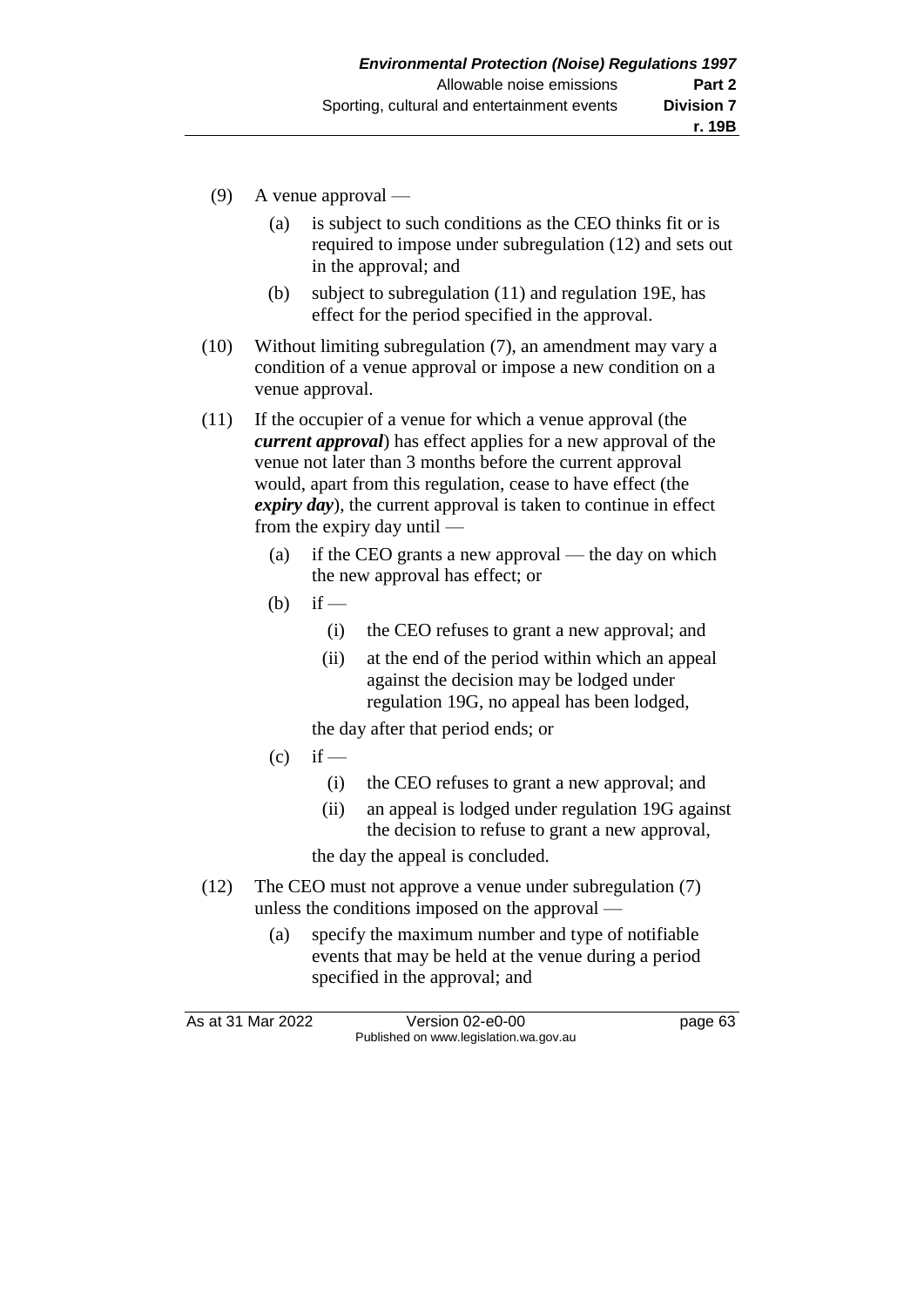| (b) | specify the earliest time at which a notifiable event held |
|-----|------------------------------------------------------------|
|     | at the venue may begin and the latest time at which a      |
|     | notifiable event may end; and                              |

- (c) specify the maximum duration of a notifiable event held at the venue; and
- (d) specify the maximum allowable noise level of a notifiable event held at the venue; and
- (e) specify the manner in which occupiers affected by noise emissions from a notifiable event at the venue are to be advised that the event is to be held at the venue; and
- (f) specify the manner in which complaints from members of the public about noise emissions from a notifiable event at the venue are to be managed; and
- (g) provide for the manner in which community consultation is to be conducted by the applicant for approval of the venue.

*[Regulation 19B inserted: Gazette 5 Dec 2013 p. 5704-8; amended: Gazette 10 Jan 2017 p. 196.]*

# **19C. Ancillary conditions: venue approval**

- (1) The CEO may in a venue approval designate a condition imposed on the venue approval under regulation 19B(12)(e), (f) or (g) as an ancillary condition.
- (2) In the case of a condition imposed on a venue approval under regulation 19B(12)(e) or (f) and designated as an ancillary condition under subregulation (1), each of the following must ensure the condition is implemented —
	- (a) the occupier of the venue;
	- (b) a person who holds an event at the venue.

Penalty: a fine of \$5 000.

(3) In the case of a condition imposed on a venue approval under regulation  $19B(12)(g)$  and designated as an ancillary condition

page 64 Version 02-e0-00 As at 31 Mar 2022 Published on www.legislation.wa.gov.au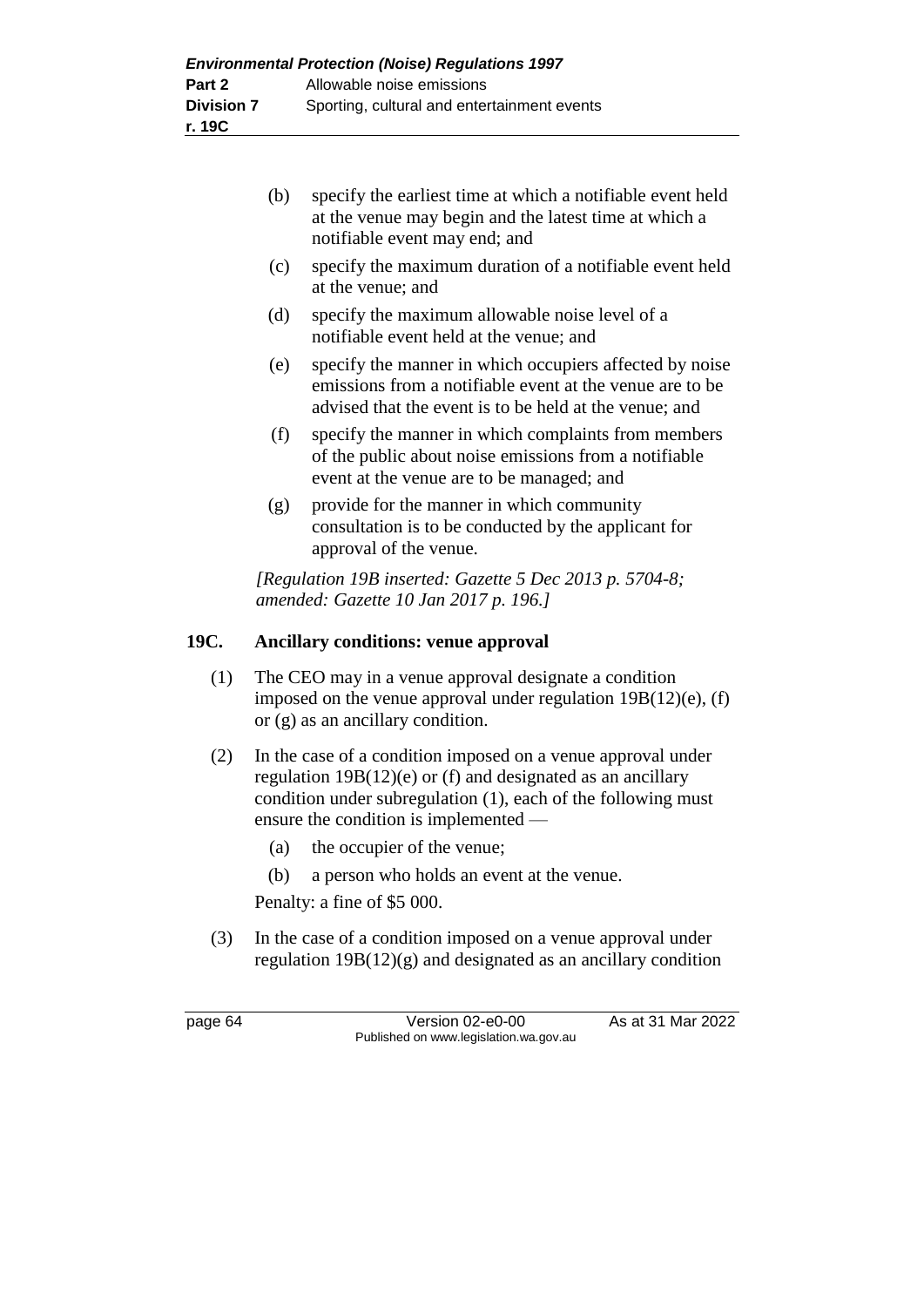under subregulation (1), the occupier of the venue must ensure the condition is implemented.

Penalty: a fine of \$5 000.

*[Regulation 19C inserted: Gazette 5 Dec 2013 p. 5708-9.]*

### **19D. Notifiable event at approved venue**

(1) A person who proposes to hold an event at an approved venue that is a notifiable event of a type specified in the conditions of approval of the venue under regulation 19B(12)(a) must give the CEO notice of the event in accordance with this regulation.

Penalty: a fine of \$5 000.

- (2) A notice under subregulation  $(1)$  must
	- (a) be in a form approved by the CEO; and
	- (b) be given not later than 60 days before the event is proposed to commence; and
	- (c) give details of the event including the date, starting time and ending time of the event.
- (3) Despite subregulation (2)(b), a notice may be given between 59 days and 21 days before the event to which the notice relates is proposed to commence if the notice is accompanied by a late fee of \$500.
- (4) Despite subregulation (2)(b), notice may be given less than 21 days before the event to which the notice relates is proposed to commence if —
	- (a) the CEO is satisfied that there are exceptional circumstances for the notice not being given earlier than within that period; and
	- (b) the notice is accompanied by a late fee of \$500.
- (5) The CEO may, by written notice given to a person who gives notice under subregulation (1), impose in relation to the notifiable event an ancillary condition that does not directly influence the level, duration or time of day of a noise emission.

As at 31 Mar 2022 Version 02-e0-00 page 65 Published on www.legislation.wa.gov.au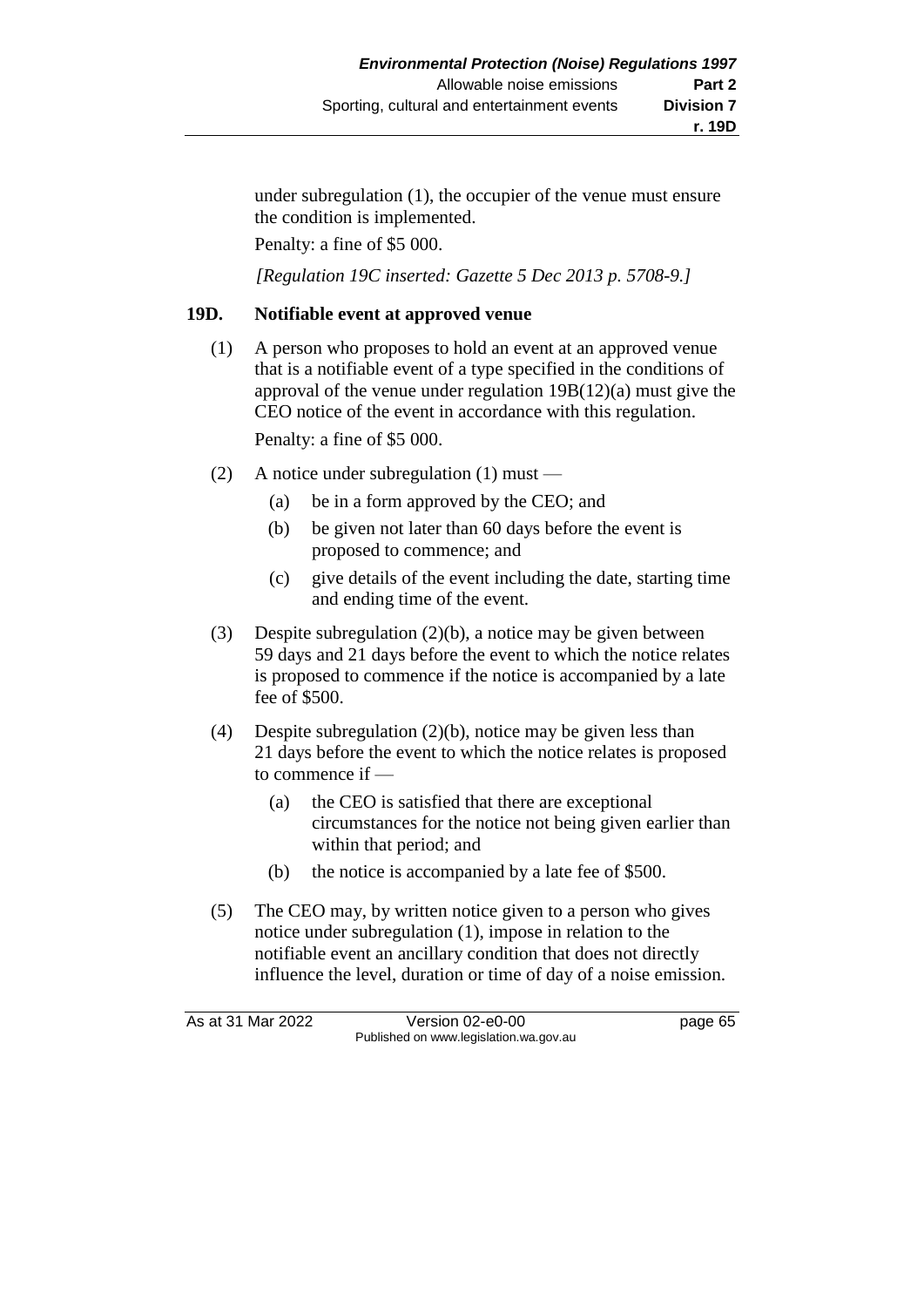- (6) If a notifiable event in respect of which notice has been given under subregulation (1) is held at an approved venue —
	- (a) the event is subject to the conditions imposed under regulation 19B(9)(a) that apply to a notifiable event held at the venue; and
	- (b) the event is subject to the ancillary conditions imposed under subregulation (5); and
	- (c) regulation 7 does not apply to noise resulting from the event at the venue.

(7) If, at an approved venue during a notifiable event in respect of which notice has been given under this regulation, a condition imposed on the approval of the venue under regulation 19B(9)(a) (other than a condition designated as an ancillary condition under regulation  $19C(1)$ ) is breached —

- (a) subregulation  $(6)(c)$  ceases to apply in relation to noise resulting from the event at the venue; and
- (b) regulation 7 has effect in relation to that event.
- (8) A person who gives the CEO a notice of a notifiable event under subregulation (1) must pay to the CEO, within the time specified by the CEO, any noise monitoring fee specified by the CEO for that event.
- (9) If a fee is not paid under subregulation (8) before the day on which the notifiable event is to be held at the venue, the venue is not an approved venue for the purpose of that event.
- (10) A person who gives the CEO notice of a notifiable event under subregulation (1) must ensure that an ancillary condition imposed under subregulation (5) in relation to the event is implemented.
	- Penalty for an offence under subregulation (10): a fine of \$5 000.

*[Regulation 19D inserted: Gazette 5 Dec 2013 p. 5709-11.]*

page 66 Version 02-e0-00 As at 31 Mar 2022 Published on www.legislation.wa.gov.au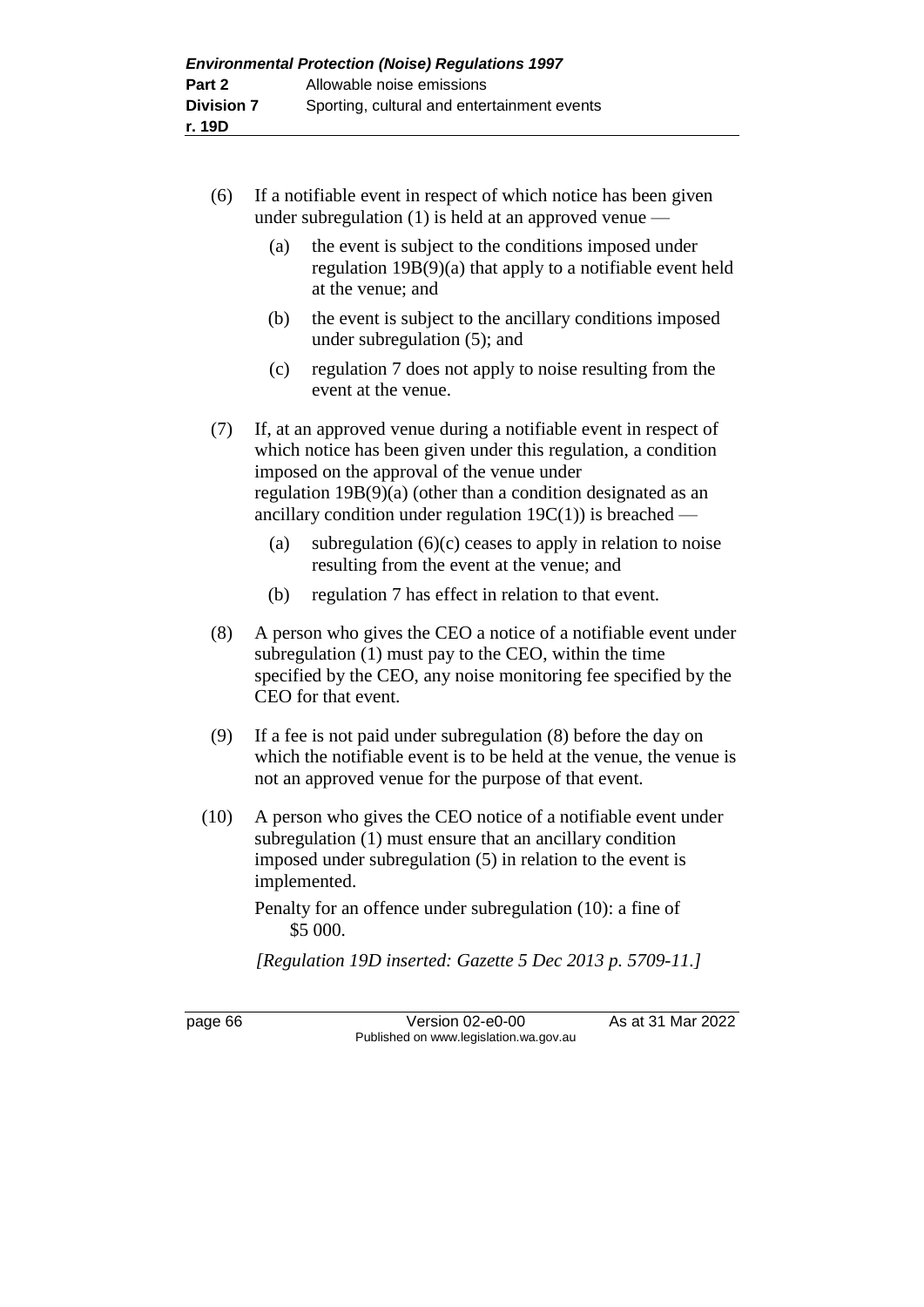## **19E. Amendment or revocation of venue approval**

- (1) The CEO may, on his or her own initiative, amend a venue approval if the CEO is satisfied that there is reasonable cause for the amendment.
- (2) The CEO may, on his or her own initiative, revoke a venue approval if the CEO is satisfied that —
	- (a) there has been a breach of a condition imposed by the CEO under regulation 19B(9)(a); or
	- (b) information contained in or supporting the application for approval of the venue was false or misleading in a material respect.
- (3) A venue approval ceases to have effect if it is revoked under this regulation.
- (4) The CEO, before exercising the power of amendment under subregulation (1) or revocation under subregulation (2), must —
	- (a) give the occupier of the venue a reasonable opportunity to show cause in writing why that power should not be exercised; and
	- (b) give the persons referred to in regulation  $19B(8)(a)$  a reasonable opportunity to make a submission on whether or not that power should be exercised.
- (5) An opportunity is not a reasonable opportunity for the purposes of subregulation (4) unless the relevant person is informed of the right to show cause or make a submission under that subregulation not less than 90 days before the day on which the CEO exercises the power in question.

*[Regulation 19E inserted: Gazette 5 Dec 2013 p. 5711-12.]*

## **19F. Notice of appellable decision**

 $(1)$  In this regulation —

*appellable decision* has the meaning given in regulation 19G.

As at 31 Mar 2022 Version 02-e0-00 page 67 Published on www.legislation.wa.gov.au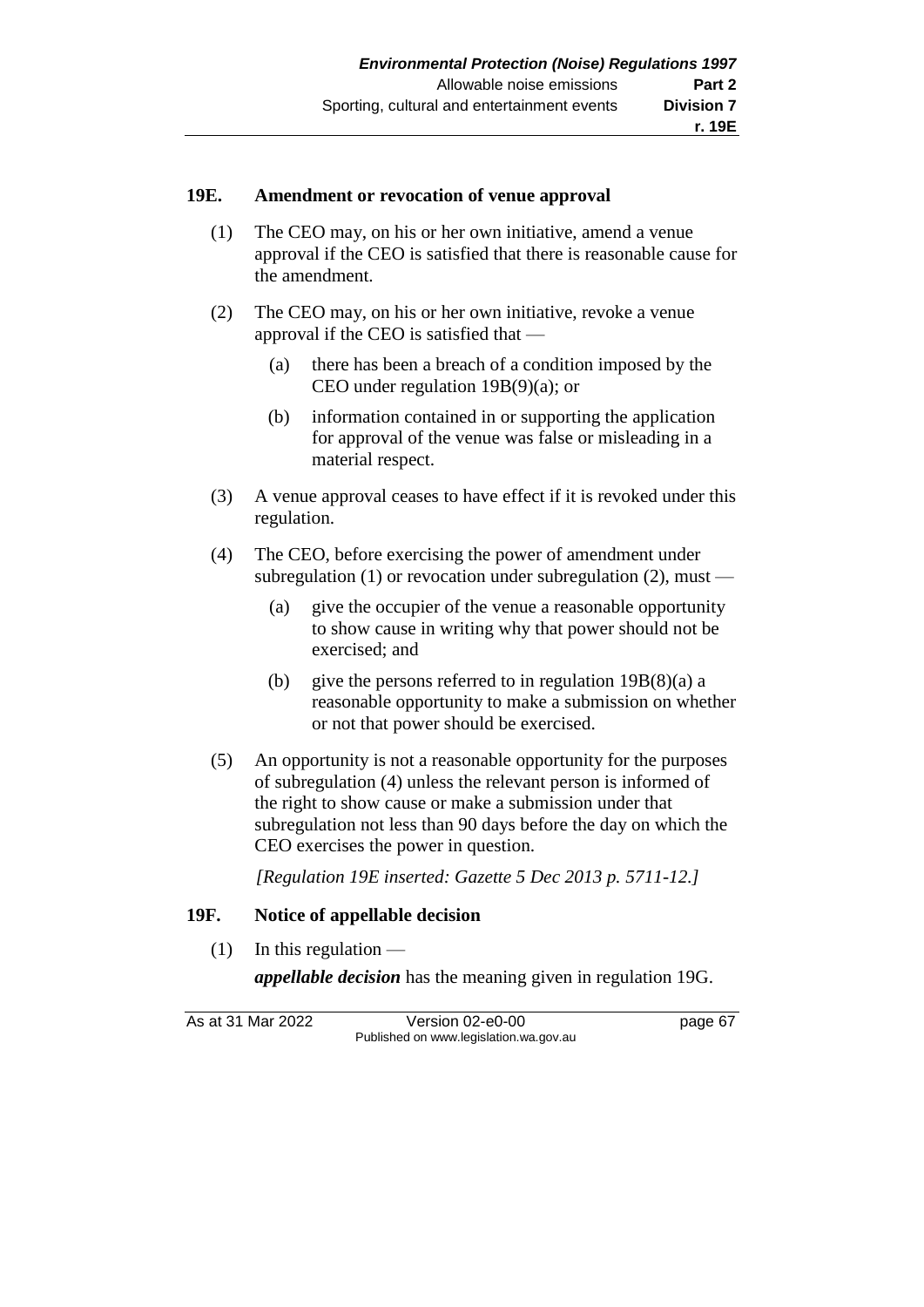- $(2)$  The CEO
	- (a) must give a written notice of an appellable decision to the occupier of the relevant venue; and
	- (b) may give written notice of the appellable decision to such other persons as the CEO thinks fit; and
	- (c) must cause notice, and such particulars as the CEO thinks fit, of the appellable decision to be published in the *Gazette*.

*[Regulation 19F inserted: Gazette 5 Dec 2013 p. 5712.]*

# **19G. Appeals against decisions under this Division**

- (1) A person aggrieved by any of the following decisions (an *appellable decision*) of the CEO may lodge with the Minister an appeal in writing setting out the grounds of that appeal —
	- (a) the approval of a venue under regulation  $19B(7)(a)$ ;
	- (b) the refusal to approve a venue under regulation 19B(7)(a);
	- (c) the imposition of a condition on an approval under regulation 19B(9)(a);
	- (d) the specification under regulation 19B(9)(b) of a period as the period for which the approval has effect;
	- (e) the amendment of an approval under regulation 19B(7)(b);
	- (f) the refusal to amend an approval under regulation 19B(7)(b);
	- (g) the amendment of an approval under regulation  $19E(1)$ ;
	- (h) the revocation of an approval under regulation 19E(2).
- (2) The appeal must be lodged within 21 days of publication of notice of the decision under regulation 19F(2)(c).
- (3) Pending the determination of an appeal lodged under subregulation  $(1)(a)$ ,  $(b)$ ,  $(c)$  or  $(d)$ , the decision against which that appeal is lodged continues to have effect.

page 68 Version 02-e0-00 As at 31 Mar 2022 Published on www.legislation.wa.gov.au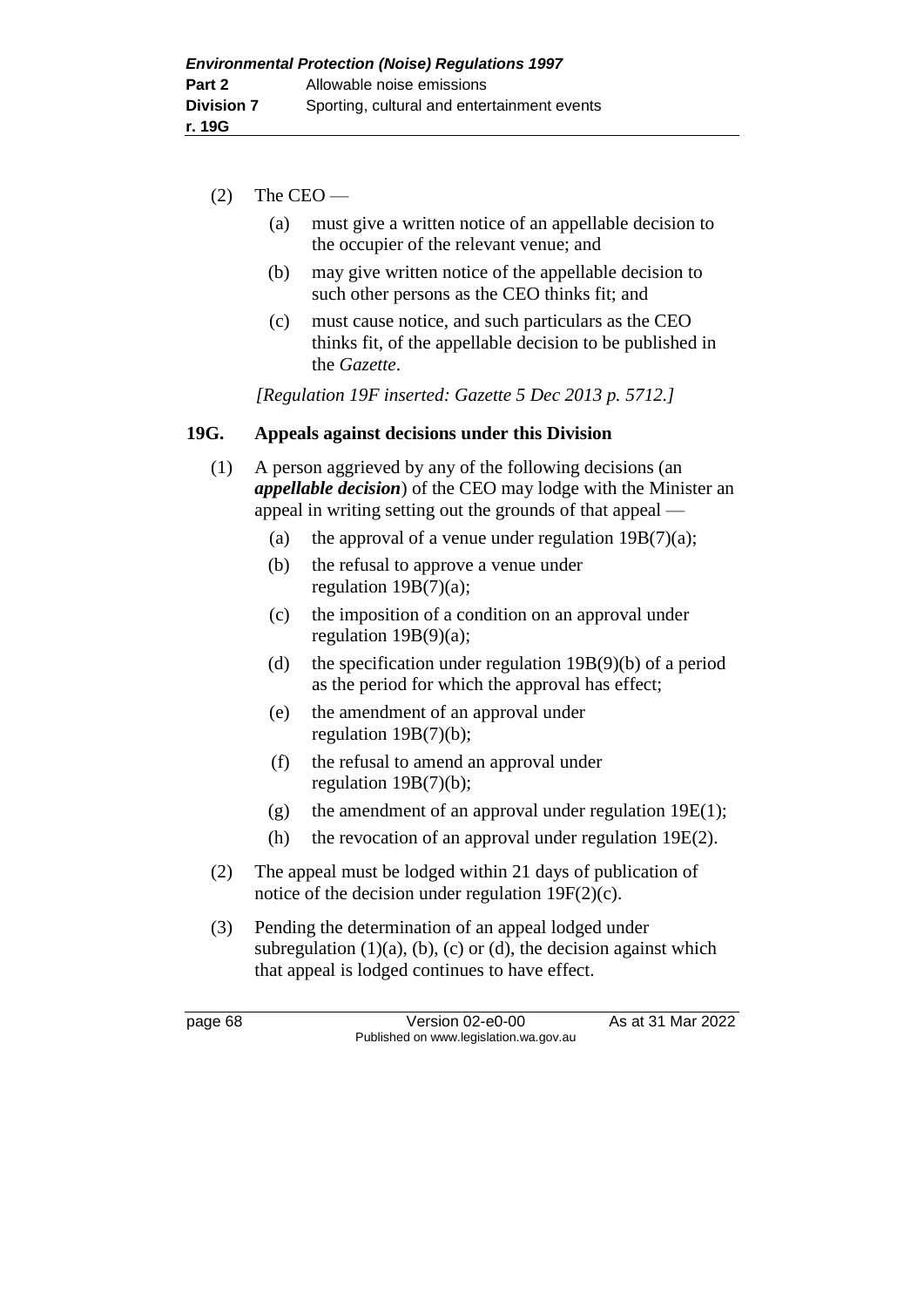- (4) Pending the determination of an appeal lodged under subregulation (1)(e), (f), (g) or (h) the decision is to be taken not to have been made.
- (5) Sections 105 to 110 of the Act apply to an appeal lodged under subregulation (1) as if that appeal were an appeal referred to in section 102(1) of the Act.

*[Regulation 19G inserted: Gazette 5 Dec 2013 p. 5712-13.]*

As at 31 Mar 2022 Version 02-e0-00 Page 69 Published on www.legislation.wa.gov.au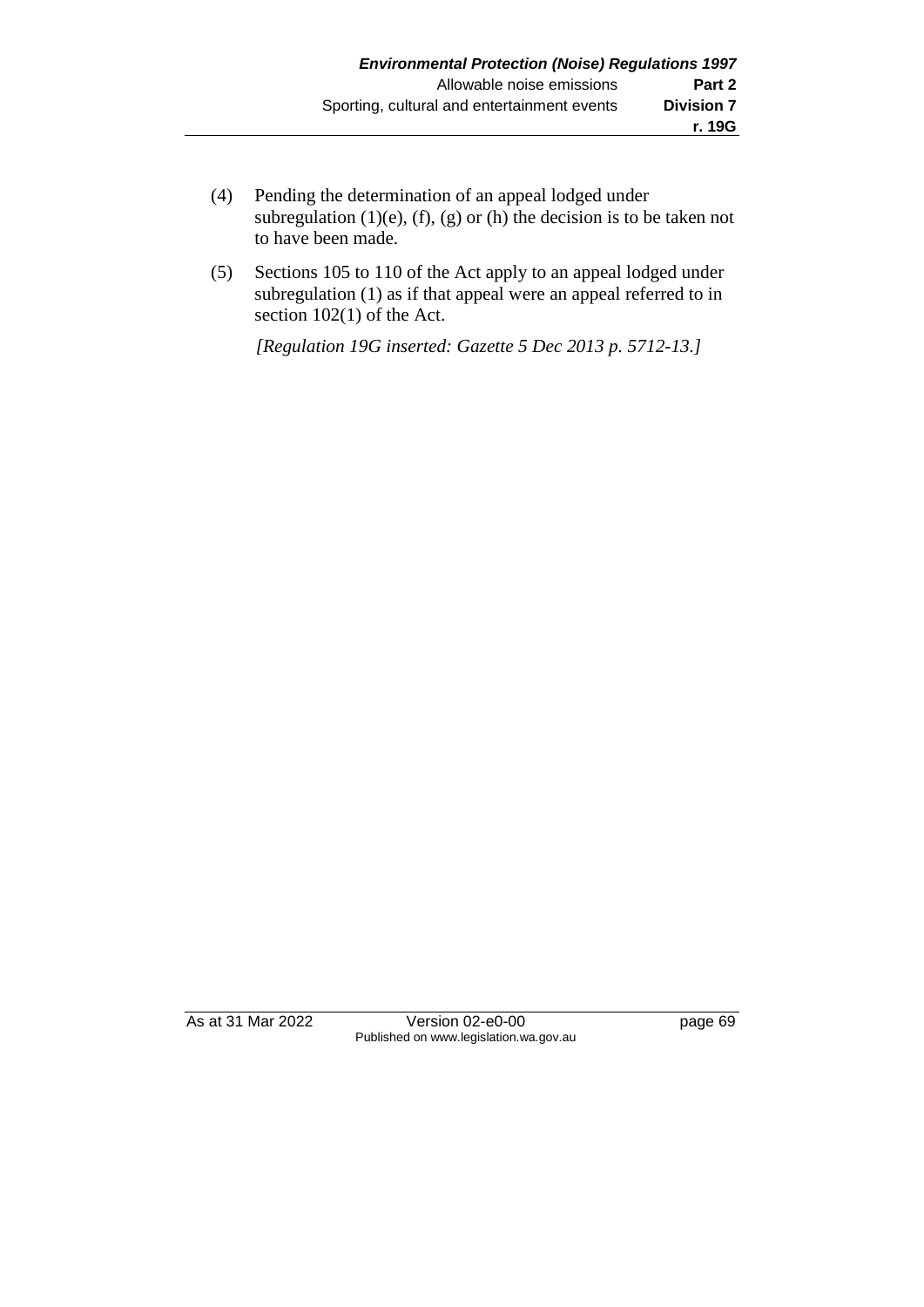**r. 19**

# **Part 3 — Noise measurement**

# **19. Place of measurement of noise**

 $(1)$  In this regulation —

*boundary*, in relation to premises, means the apparent or reputed boundary of the premises.

- (2) For the purposes of Part 2, unless otherwise provided in regulation 21, measurement of noise on premises must be made —
	- (a) if the premises comprise a building or buildings and surrounding land, within the boundary of the surrounding land, but is not to be made inside a building unless —
		- (i) the use of the building is directly associated with the type of premises receiving the noise; and
		- (ii) the building is of a type of construction that is typical of buildings so used;
	- (b) where the premises comprise a building or part of a building without surrounding land, inside the premises;
	- (c) where the premises receiving the noise comprise part of a building and the noise is being emitted from another part of that building, inside the part of the building which is receiving the noise;
	- (d) where the premises receiving the noise comprise a building which shares a common wall with another building and the noise is being emitted from the second-mentioned building, inside the building which is receiving the noise.
- (3) Where premises comprise a caravan park or camping ground, measurement of noise must not be made inside a caravan, camp or park home within the meaning of those terms under the *Caravan Parks and Camping Grounds Act 1995*.

page 70 Version 02-e0-00 As at 31 Mar 2022 Published on www.legislation.wa.gov.au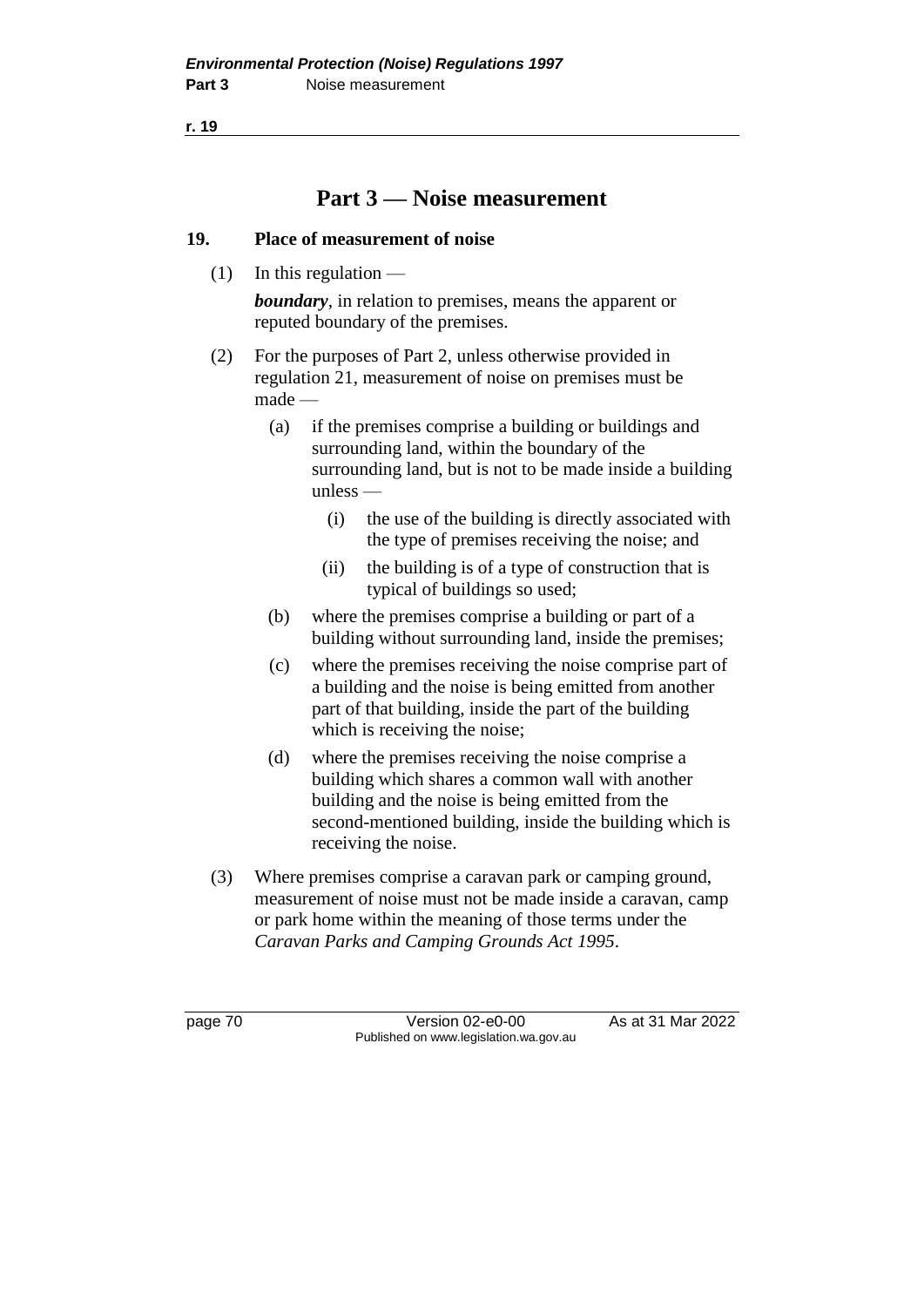- (4) Where a measurement is made inside a building
	- (a) external windows and doors must be shut and the measurement must be adjusted by adding 15 dB; or
	- (b) external windows and doors must be open and the measurement must be adjusted by adding 10 dB.

## **20. Measurement of noise at premises**

- (1) This regulation does not apply to the measurement of airblast levels.
- (2) Noise measurement must be made with the measuring microphone located at least 1.2 m above the ground or floor plane.
- (3) Outdoor noise measurements should be made with the measuring microphone located at least 3 m from any substantial sound reflecting surface (other than the ground plane).
- (4) If it is not practicable to comply with subregulation (3), the microphone must be located as far as practicable from substantial sound reflecting surfaces (other than the ground plane).
- (5) If noise measurements are made indoors, the measurement position must be at least 1 m from any open external window or door.

## **21. Measurement of airblast levels**

- (1) For the purposes of regulation 11, measurement of airblast levels must be made outside or, if it is not possible to make a measurement outside on a particular premises, outside at a location as close as practicable to the premises.
- (2) Airblast level measurements must be made with the measuring microphone located 1.2 m to 1.6 m above the ground plane.

As at 31 Mar 2022 Version 02-e0-00 page 71 Published on www.legislation.wa.gov.au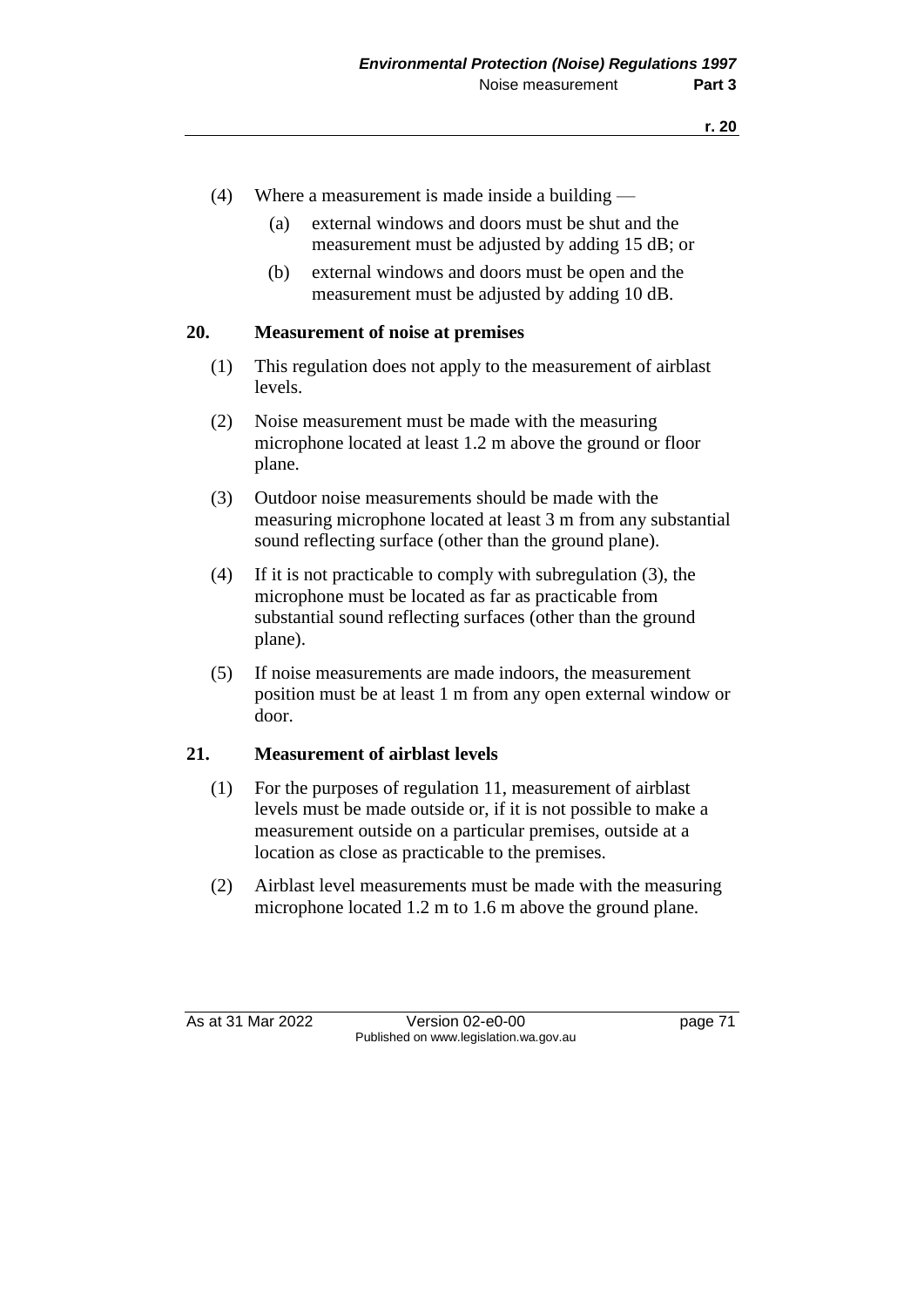(3) Airblast level measurements must be made with the measuring microphone located at least 5 m from any substantial sound reflecting surface (other than the ground plane).

## **22. Sound measuring equipment must comply with Schedule 4**

- (1) Measurement and assessment of noise emissions for the purposes of these regulations must be made with sound measuring equipment that is calibrated in accordance with and otherwise complies with Schedule 4.
- (2) Sound measuring equipment for which a certificate has been issued under Schedule 4 clause 2(2) within the 2 year period immediately preceding the date of its use is taken to have been calibrated in accordance with Schedule 4.

*[Regulation 22 inserted: Gazette 5 Dec 2013 p. 5713-14.]*

# **23. Calibration results to be available**

The owner or person in control of a calibration laboratory  $must -$ 

- (a) retain complete details of all calibration measurements undertaken, and all calibration results obtained, under Schedule 4 for a period of not less than 3 years from the date of calibration; and
- (b) at the CEO's written request make those results available to the CEO.

Penalty: \$5 000.

*[Regulation 23 amended: Gazette 11 Dec 1998 p. 6613; 5 Dec 2013 p. 5714.]*

*[Part 4 (r. 24, 25) omitted under the Reprints Act 1984 s. 7(4)(e) and (f).]*

*[Part 5 (r. 26) deleted in Gazette 5 Dec 2013 p. 5714.]*

page 72 Version 02-e0-00 As at 31 Mar 2022 Published on www.legislation.wa.gov.au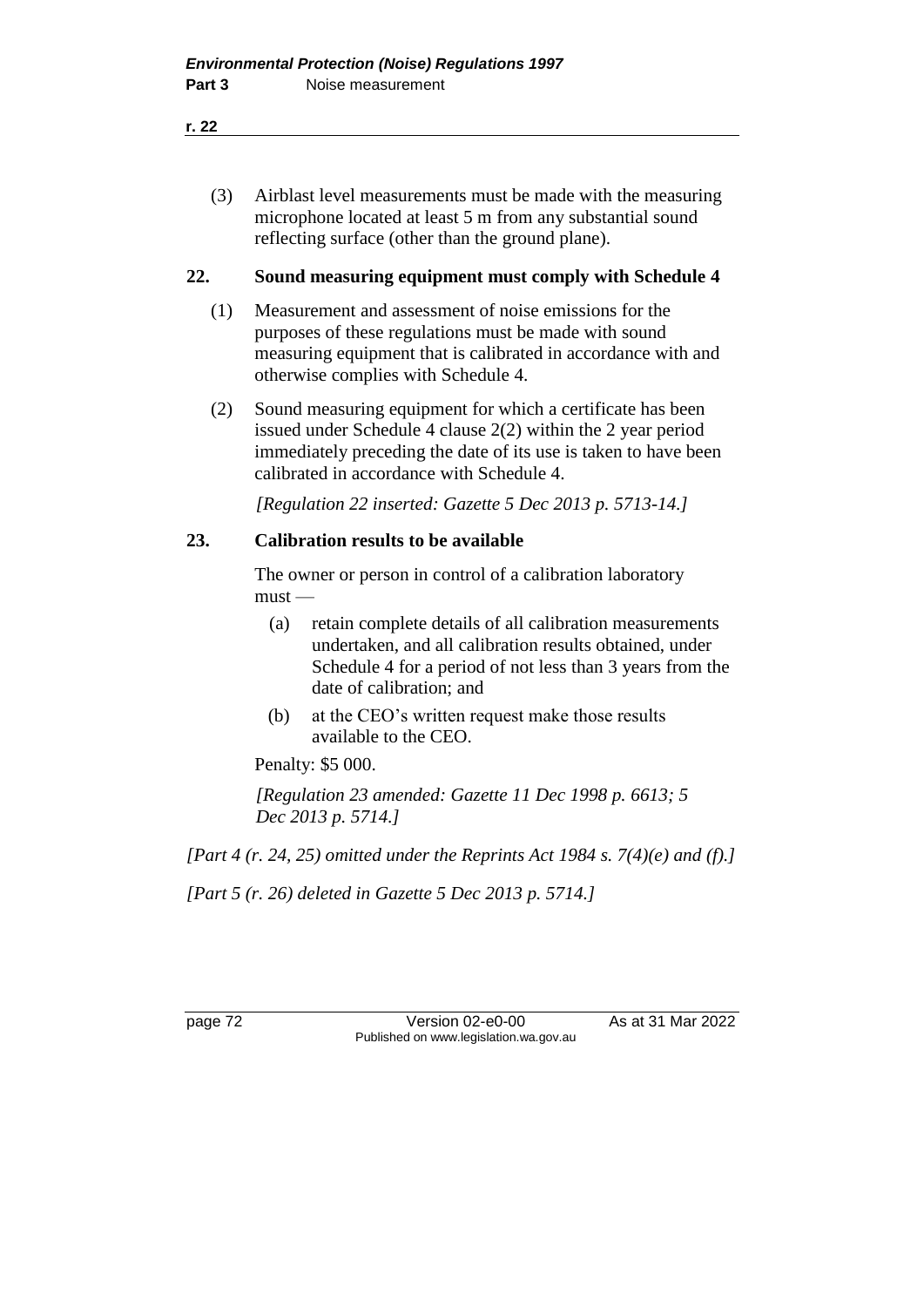# **Schedule 1 — Classification of premises**

[r. 2]

*[Heading inserted: Gazette 5 Dec 2013 p. 5714.]*

## **Part A — Industrial and utility premises**

- 1. Premises used for the purpose of providing sewerage, electricity, gas, drainage, passenger transport or other similar services.
- 2A. Premises used for the purpose of providing water other than a water storage dam or catchment for a water storage dam.
- 2. Premises used by aircraft or ships or as a freight yard.
- 3. Premises used for the carrying out of any process for and incidental  $to -$ 
	- (a) production, processing or manufacture; or
	- (b) dismantling or breaking up equipment; or
	- (c) repairing, laundering and servicing of equipment and buildings, but not including on-site work on buildings; or
	- (d) packaging; or
	- (e) outdoor storage not in association with any other activity on the site, but not including a vehicle sales yard; or
	- (f) printing.
- 4. A mine within the meaning of the *Mines Safety and Inspection Act 1994*.
- 5. Without limiting item 4, any premises used for sand, gravel, clay, limestone, or rock excavation.
- 6. Waste disposal sites and premises used for carrying out any process for and incidental to the treatment of waste.
- 7. Grounds, administrative premises, and premises or parts of premises used for the personal comfort, convenience or enjoyment of leisure of employees, or persons otherwise engaged in the conduct of an industry or utility, where those premises are attached to or form part of premises referred to in this Part.

As at 31 Mar 2022 Version 02-e0-00 page 73 Published on www.legislation.wa.gov.au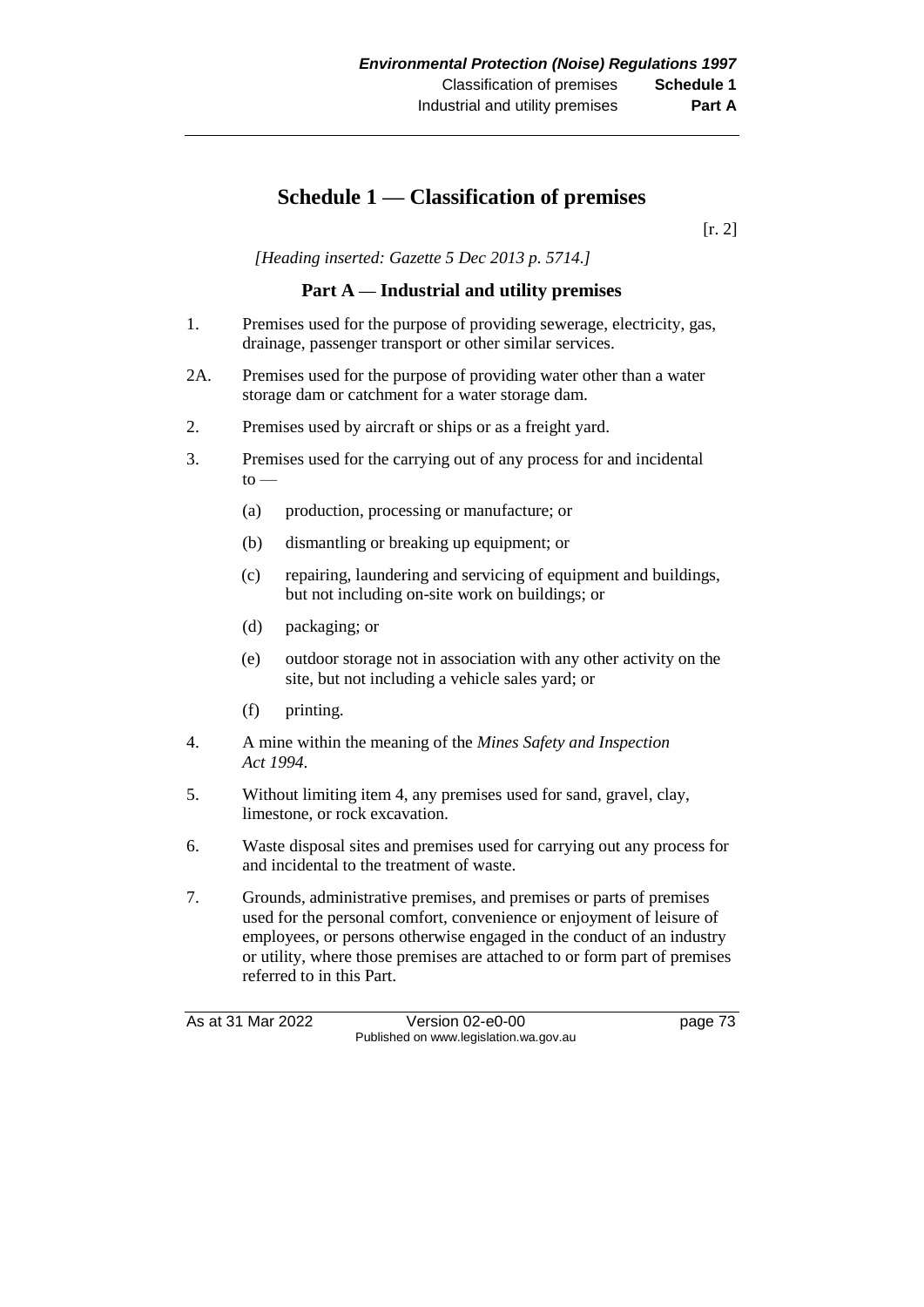8. Caretaker's and like residences attached to or forming part of premises referred to in this Part.

*[Part A amended: Gazette 5 Dec 2013 p. 5714-15.]*

#### **Part B — Commercial premises**

- 1. Offices premises used for the conduct of administration, the practice of a profession, the carrying on of agencies, banks, typist and secretarial services and services of a similar nature.
- 2. General retail shops, small retail shops and special retail shops within the meaning of the *Retail Trading Hours Act 1987*, showrooms, warehouses and wholesale sales places and display areas.
- 3. Premises in or from which meals or food are sold to the public.
- 4. Filling stations within the meaning of the *Retail Trading Hours Act 1987* but not including premises where motor body works are carried out.
- 5. Indoor premises used for public amusement theatres, cinemas, dance halls, skating rinks, gymnasiums or otherwise for games or for the recreation or entertainment requirements of the public; public swimming pools.
- 6. Premises used principally to provide entertainment or amusement by the use of mechanical amusement structures.
- 7. Taverns, hotels, club premises and reception lodges which do not provide accommodation for the public.
- 8. Health centres premises used for medical, maternal or x-ray centres, district clinics, physiotherapy, pathology, radiology, paramedical and other ancillary services and which do not provide in-patient services.
- 9. Hospitals having accommodation for 150 or more in-patients.
- 10. Premises used principally for meetings of community, professional, business, social or cultural groups.
- 11. Premises used for the carrying out of any process of and incidental to testing or analysis of articles, goods or materials.
- 12. Veterinary clinics and premises, other than rural premises, used for the care, boarding or breeding of animals.

page 74 Version 02-e0-00 As at 31 Mar 2022 Published on www.legislation.wa.gov.au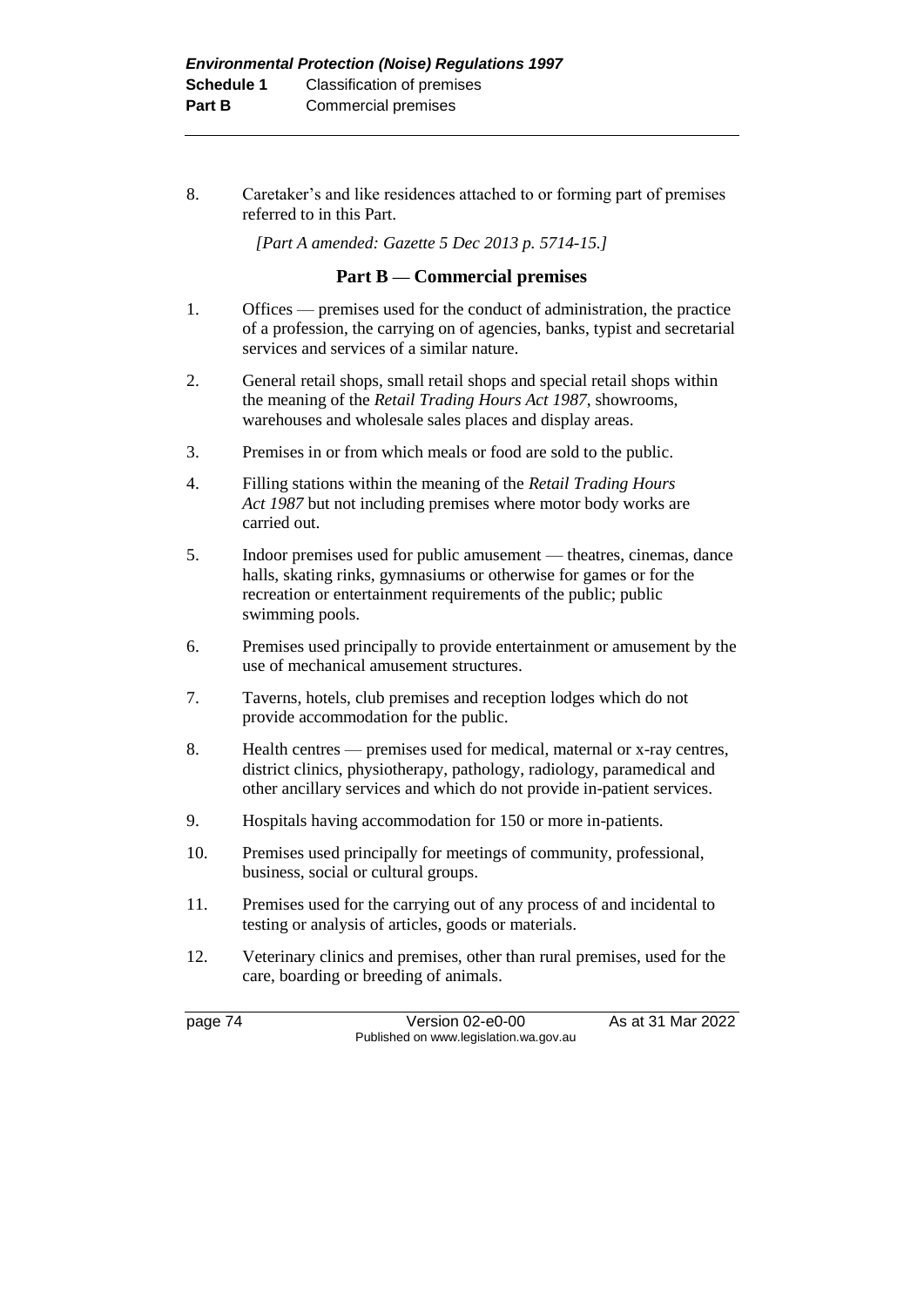- 13. Grounds, administrative premises, and premises or parts of premises used for the personal comfort, convenience or enjoyment of leisure of employees, or persons otherwise engaged in the conduct of commerce, where those premises are attached to or form part of premises referred to in this Part.
- 14. Premises used for the purpose of providing communications.
- 15. Caretaker's and like residential premises attached to or forming part of premises referred to in this Part.

*[Part B amended: Gazette 5 Dec 2013 p. 5715; SL 2022/25 r. 7.]*

## **Part C — Noise sensitive premises**

*[Heading inserted: Gazette 5 Dec 2013 p. 5715.]*

- 1. Premises occupied solely or mainly for residential or accommodation purposes.
- 2. Rural premises.
- 3. Premises used for the purpose of
	- (a) a caravan park or camping ground; or
	- (b) a hospital having accommodation for less than 150 in-patients; or
	- (c) a sanatorium, home or institution for care of persons, a rehabilitation centre, home or institution for persons requiring medical or rehabilitative treatment; or
	- (d) education school, college, university, technical institute, academy or other educational centre, lecture hall or other premises used for the purpose of instruction; or
	- (e) public worship; or
	- (f) a tavern, hotel, club premises, reception lodge or other premises which provides accommodation for the public; or
	- (g) aged care; or
	- (h) child care; or
	- (i) a prison or detention centre; or

As at 31 Mar 2022 Version 02-e0-00 Page 75 Published on www.legislation.wa.gov.au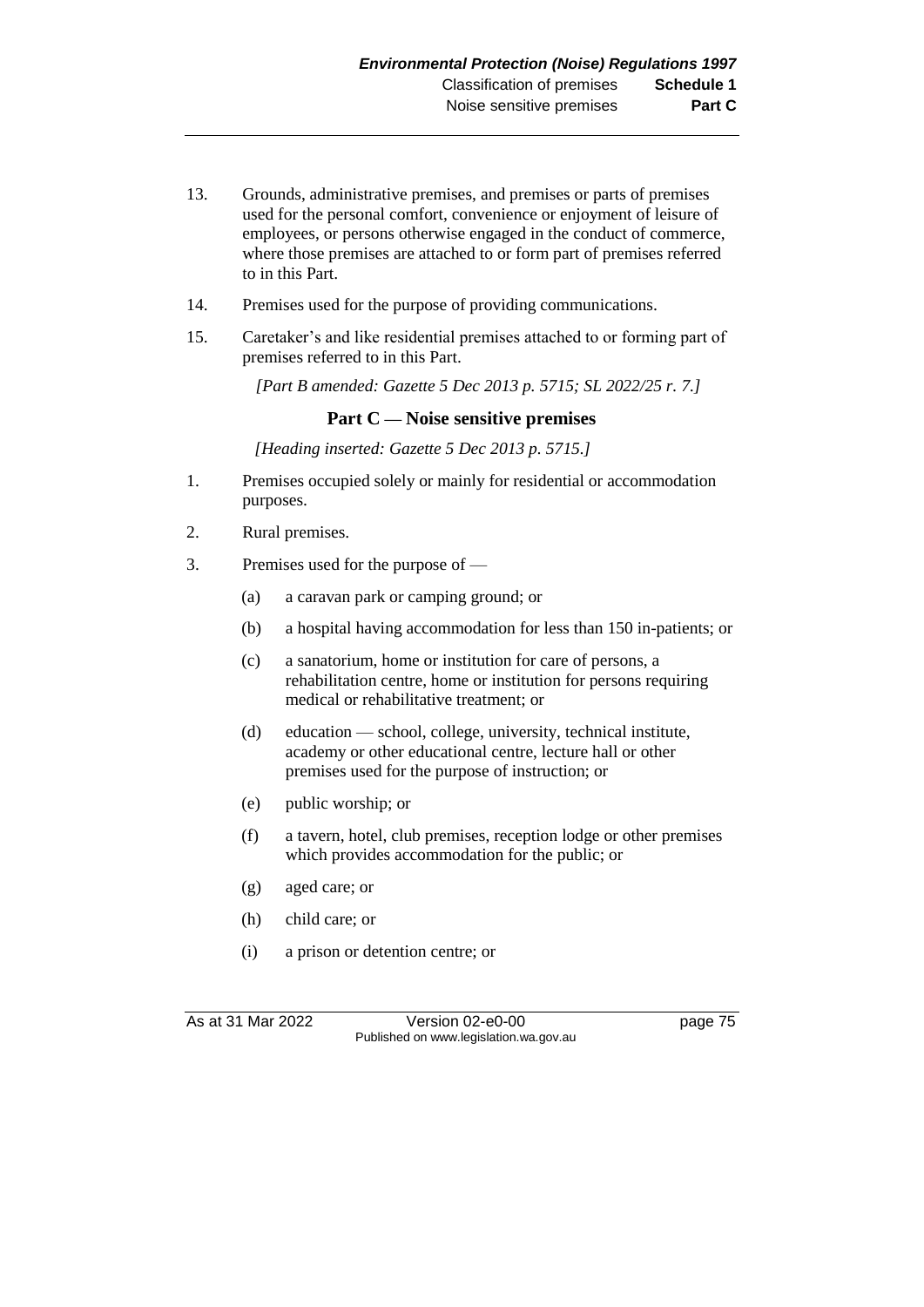- (j) a water storage dam or a catchment for a water storage dam.
- 4. Any other premises not referred to in Part A or Part B of this Schedule. *[Part C amended: Gazette 5 Dec 2013 p. 5715-16.]*

page 76 Version 02-e0-00 As at 31 Mar 2022 Published on www.legislation.wa.gov.au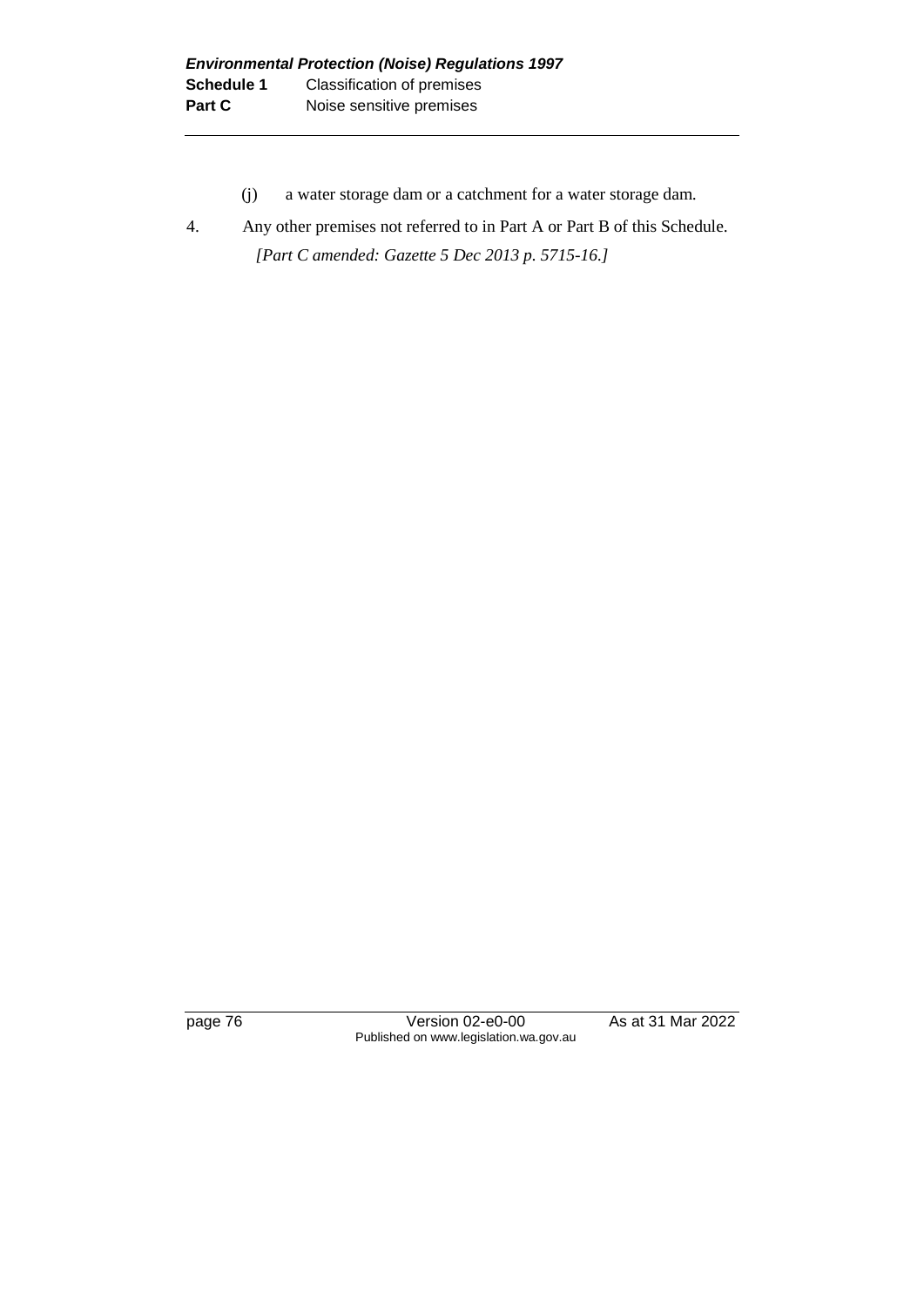# **Schedule 2 — Community noise**

[r. 16]

*[Heading inserted: Gazette 5 Dec 2013 p. 5716.]*

## **Item Activity**

- 1. Noise emitted by spectators at a sporting activity that is
	- (a) arranged by a sporting organization; or
	- (b) conducted at a sporting venue; or
	- (c) advertised prior to the conduct of the event.
- 2. Noise emitted by participants and spectators at a meeting or procession authorised under a permit granted under the *Public Order in Streets Act 1984*.
- 3. Noise emitted from an assembly convened solely for the purpose of divine worship where —
	- (a) the noise is not noise of a kind referred to in regulation  $15(2)$ ; and
	- (b) the premises or public place on which the worship takes place is land which is referred to in section  $6.26(2)(d)$ , (e) or (f) of the *Local Government Act 1995*.
- 4. Noise emitted as a consequence of a recreational or educational activity from premises occupied for educational purposes if the activity —
	- (a) is conducted under the control of the occupier of the premises; and
	- (b) does not include the use of mechanical equipment other than musical instruments.
- 5. Noise emitted from agricultural shows, fairs, fetes, exhibitions and like events.

*[Schedule 2 amended: Gazette 5 Dec 2013 p. 5716.]*

As at 31 Mar 2022 Version 02-e0-00 page 77 Published on www.legislation.wa.gov.au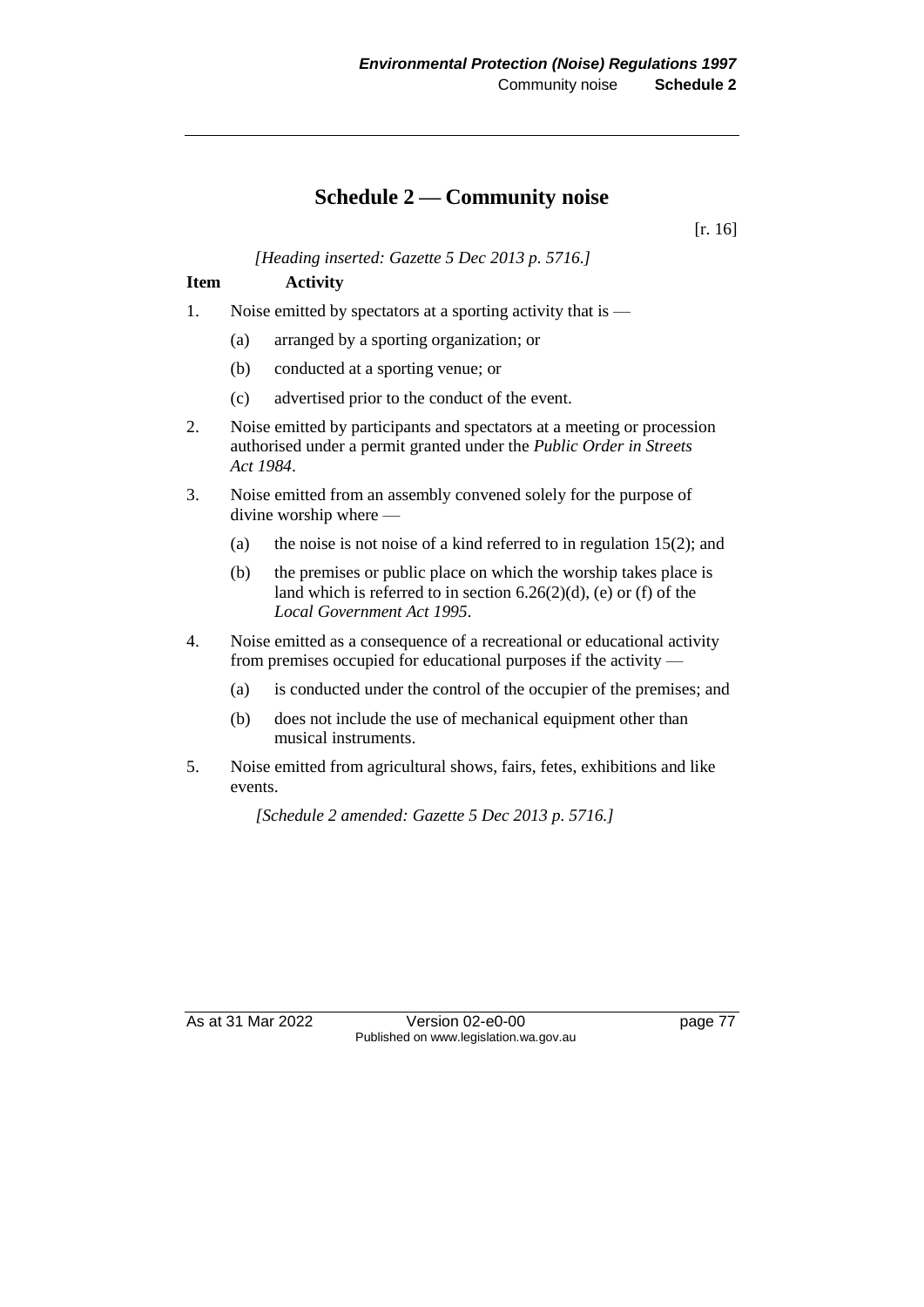# **Schedule 3 — Determination of influencing factor on noise sensitive premises**

[r. 8]

*[Heading inserted: Gazette 5 Dec 2013 p. 5716-17.]*

#### **1. Terms used**

(1) In this Schedule —

*average daily traffic count* means the average daily traffic count as estimated under subclause (2);

*inner circle* means a circle having a radius of 100 m referred to in clause  $2(1)$ ;

*Kwinana Policy Area* means the Policy Area as defined in the *Environmental Protection (Kwinana) (Atmospheric Wastes) Policy Approval Order 1999* clause 3(1);

#### *land use map* means —

- (a) a map prepared and in use by a local government for the purposes of imposing differential general rates; and
- (b) a map that is included in a planning scheme as defined in the *Planning and Development Act 2005* section 4(1); and
- (c) a map that is included in a redevelopment scheme referred to in the *Planning and Development Act 2005* section 71;

*major road* means a road estimated to have an average daily traffic count of more than 15 000 vehicles;

*mining operation* has the same definition as in the *Mines Safety and Inspection Act 1994* but does not include mining operations of a kind referred to in paragraph (a), (h) or (k) of that definition;

*outer circle* means a circle having a radius of 450 m referred to in clause  $2(1)$ ;

*secondary road* means a road estimated to have an average daily traffic count of 6 000 to 15 000 vehicles;

page 78 Version 02-e0-00 As at 31 Mar 2022 Published on www.legislation.wa.gov.au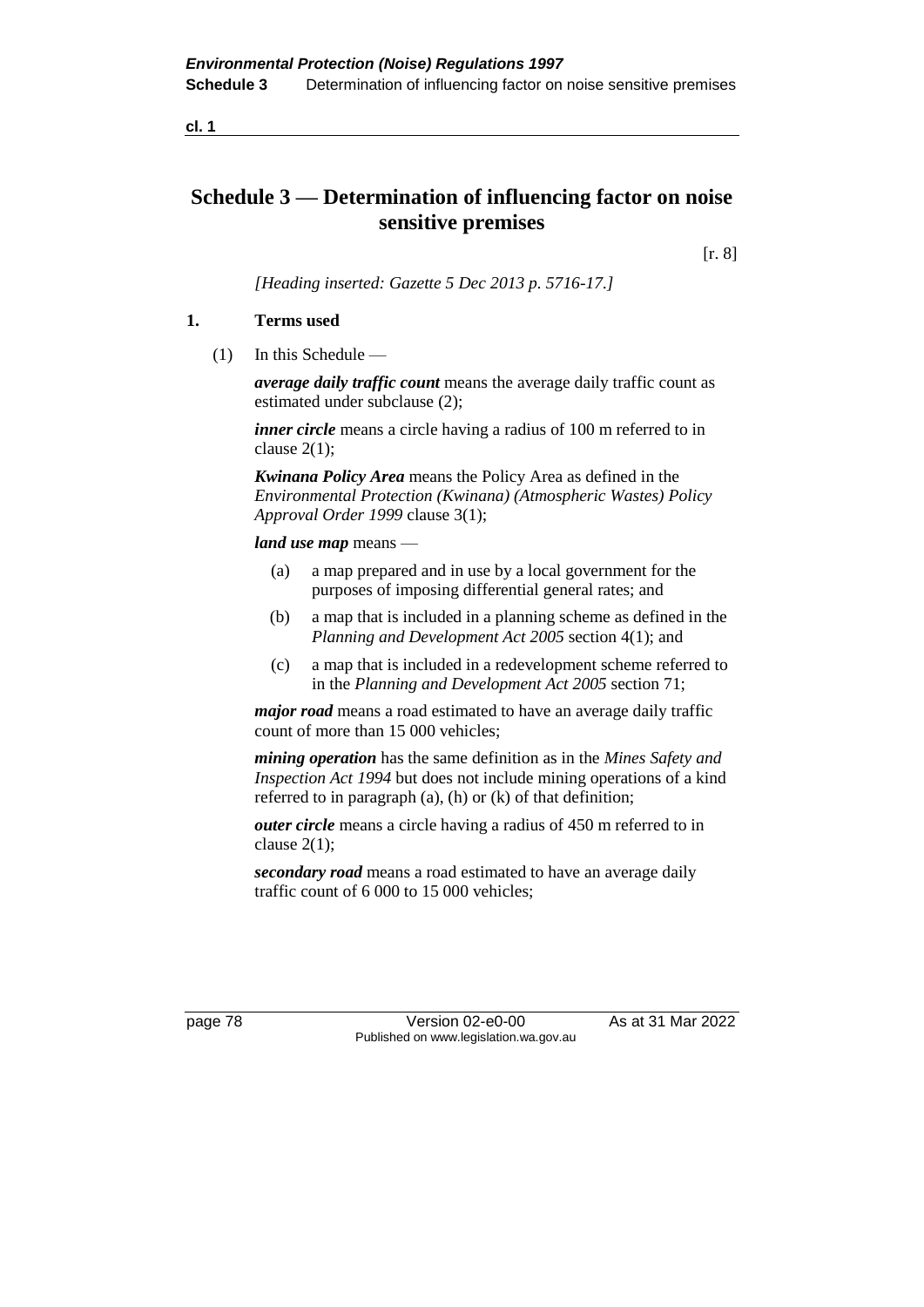*transport factor* means —

- (a) for a major road where any point inside the road reserve is present in the relevant inner circle, a transport factor of 6 dB;
- (b) for a major road where any point inside the road reserve is present in the relevant outer circle, a transport factor of 2 dB;
- (c) for each secondary road where any point inside the road reserve is present in the relevant inner circle, a transport factor of 2 dB.
- (2) The average daily traffic count of a road is to be estimated
	- (a) by reference to the latest average weekday traffic flows published by Main Roads Western Australia; or
	- (b) if the average daily traffic count of a road cannot be estimated by reference to that data, by conducting a traffic count to estimate the average daily traffic count of that road.
- (3) If the average daily traffic count of a road is not estimated under subclause (2), that road is to be taken not to be a major or secondary road.

*[Clause 1 amended: Gazette 5 Dec 2013 p. 5717-18.]*

#### **2. Influencing factor**

- (1) The influencing factor for noise received on noise sensitive premises is to be determined as follows —
	- (a) using an appropriate land use map, 2 concentric circles, having radii representing 100 m and 450 m, and centred on the measurement point on the noise sensitive premises are to be drawn; and
	- (b) subject to subclause (2) the land within the circles that is  $-$ 
		- (i) Type A industrial and utility premises; or
		- (ii) Type  $B$  commercial premises,

is to be identified as such by reference to one or more appropriate land use maps; and

(c) the area of each type of premises is to be calculated as a percentage of the full area of each circle and used to

As at 31 Mar 2022 Version 02-e0-00 page 79 Published on www.legislation.wa.gov.au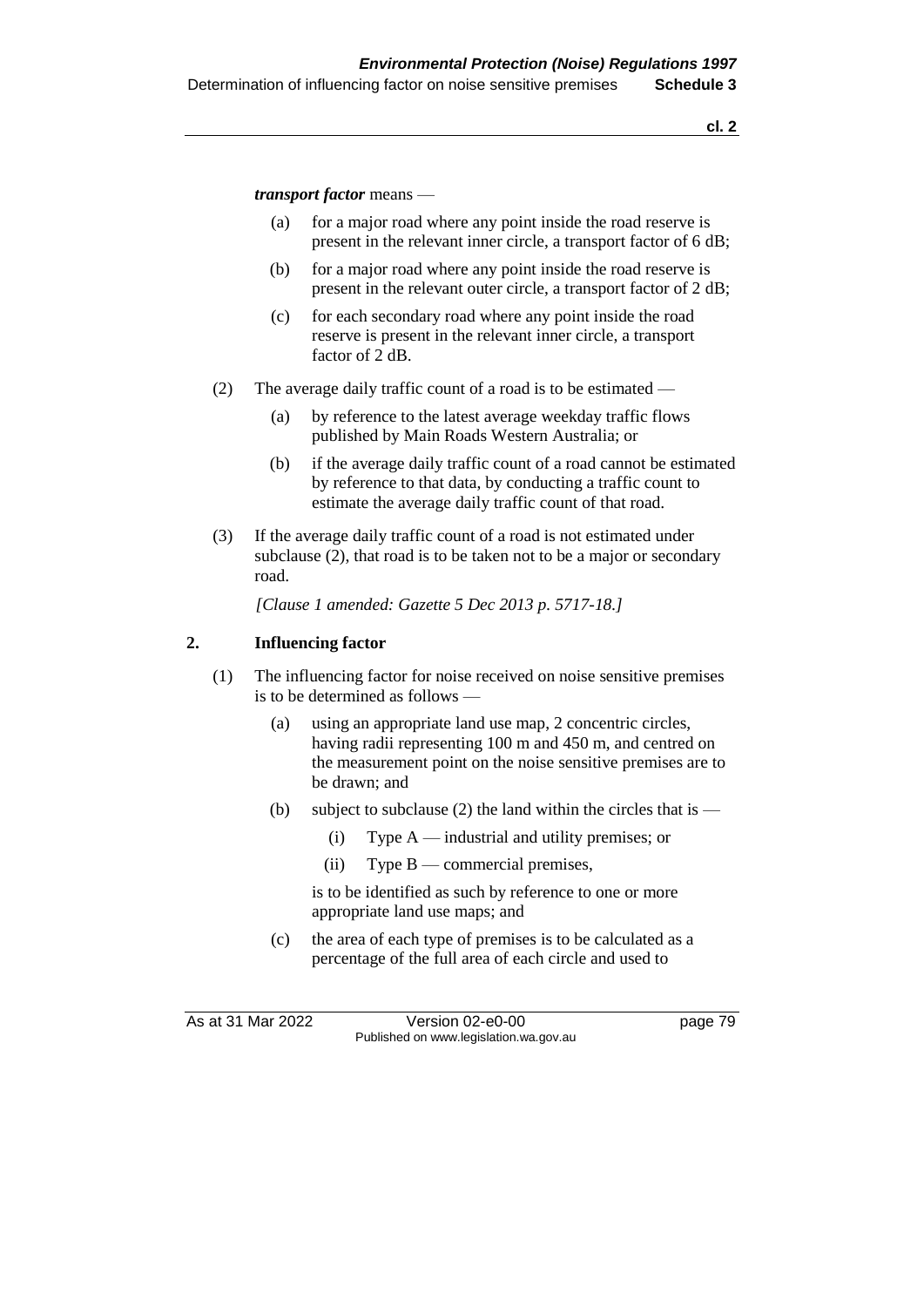determine the Influencing Factor to the nearest dB in accordance with the following formula —

Influencing Factor in  $dB = 1/10$  (sum of Type A percentages for both circles)  $+$ 1/20 (sum of Type B percentages for both circles) +

> transport factor or 6, whichever is the lesser amount

(Note that the fractions of the land use types in the inner circle are included in both circles).

- (2A) If the land within either of the circles is categorised on the land use map as land in respect of which mixed uses are permitted, the use of that land that results in the highest influencing factor is to be used in the determination of the influencing factor.
	- (2) If it is not possible to identify the land for the purposes of subclause  $(1)(b)$  by reference to a land use map, the land within the circles is to be identified by determining the actual land use at the time the noise was received.
	- (3) If the land within either of the circles
		- (a) is land on which a mining operation is carried on; and
		- (b) is categorised on the land use map as land used for purposes other than for industrial or utility purposes,

the land within the circles that includes the mining operation is to be taken to be Type A land for the purposes of subclause (1).

- (4) Subclauses (5A) and (5B) apply when determining the influencing factor under subclause (1) for noise emissions from industrial and utility premises in Area A or B of the Kwinana Policy Area, when received at noise sensitive premises in Area A or B of the Kwinana Policy Area.
- (5A) If land within either of the circles
	- (a) is within Area A or B of the Kwinana Policy Area; and
	- (b) is categorised on the land use map as
		- (i) land used for industrial or utility purposes that are service industry or light industry purposes; or

page 80 Version 02-e0-00 As at 31 Mar 2022 Published on www.legislation.wa.gov.au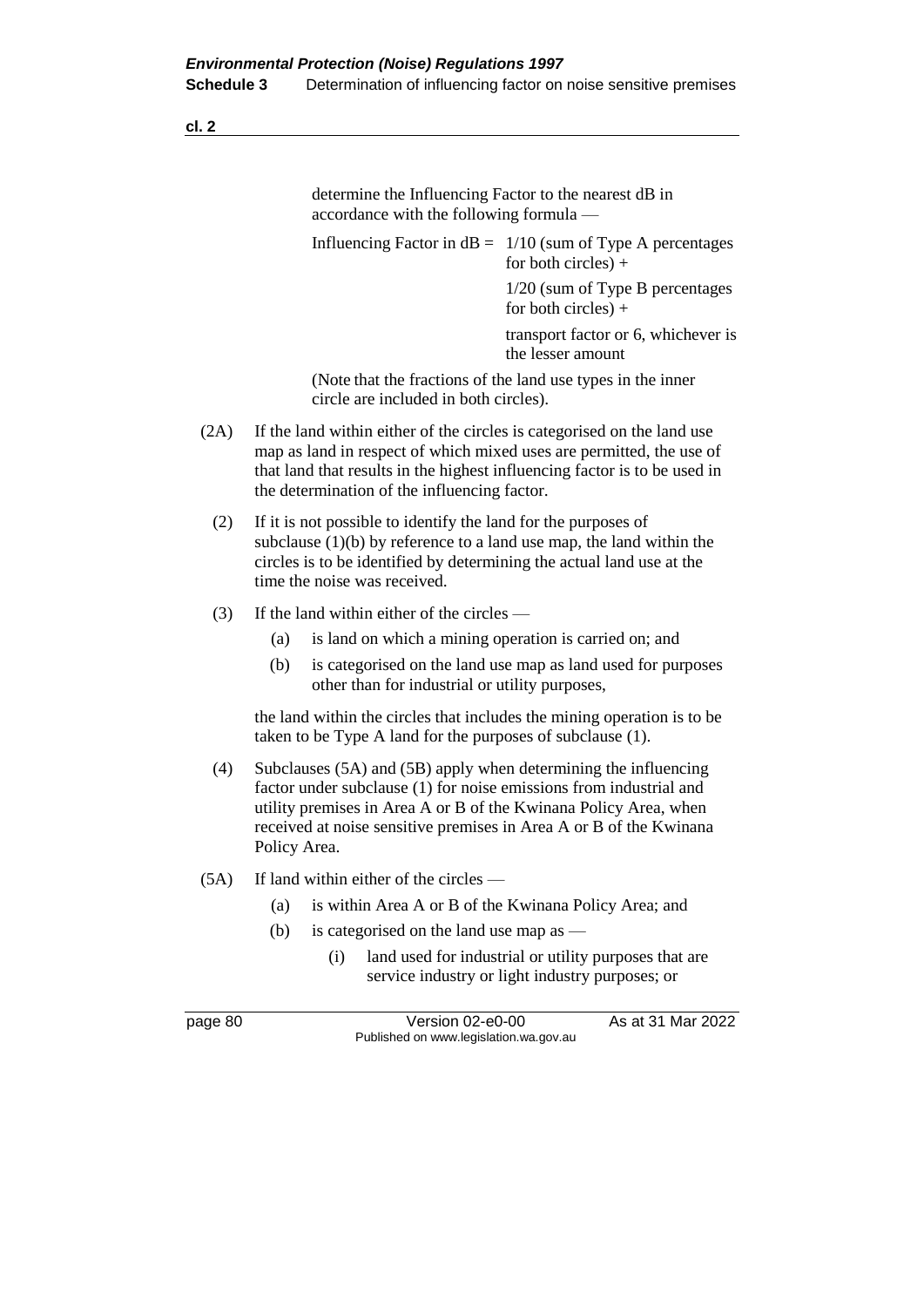(ii) land used for purposes other than for industrial, utility or commercial purposes,

the land is taken to be Type B land for the purposes of subclause (1) unless the land is land to which subclause (6) applies.

- (5B) Subject to subclause (5C), if land within 450 m of the measurement point on noise sensitive premises —
	- (a) is within Area A or B of the Kwinana Policy Area; and
	- (b) is land in respect of which no land use map applies,

then, for the purposes of identifying the land under subclause (1)(b), the land is to be identified by determining the actual land use at the time the noise was received.

- (5C) If the land referred to in subclause  $(5B)$ 
	- (a) is land used for industrial or utility purposes that are service industry or light industry purposes; or
	- (b) is land used for purposes other than for industrial, utility or commercial purposes,

the land is taken to be Type B land for the purposes of subclause (1) unless the land is land to which subclause (6) applies.

- (5) Where a noise emission from any premises located within the boundaries of the area known as the Kemerton Industrial Park Policy Area, as specified in the Shire of Harvey District Planning Scheme No. 1, is assessed, an adjustment of 5 dB is to be added to the influencing factor determined under subclause (1) at the point of reception of the noise emission in respect of any period between —
	- (a) 0900 hours and 1900 hours on a Sunday or public holiday; and
	- (b) 1900 hours and 2200 hours on any day; and
	- (c) 2200 hours and 0700 hours on Monday to Saturday inclusive; and
	- (d) 2200 and 0900 hours on a Sunday or public holiday.
- (6) If the land within either of the circles is used for
	- (a) a road reserve; or
	- (b) a railway reserve; or

As at 31 Mar 2022 Version 02-e0-00 Page 81 Published on www.legislation.wa.gov.au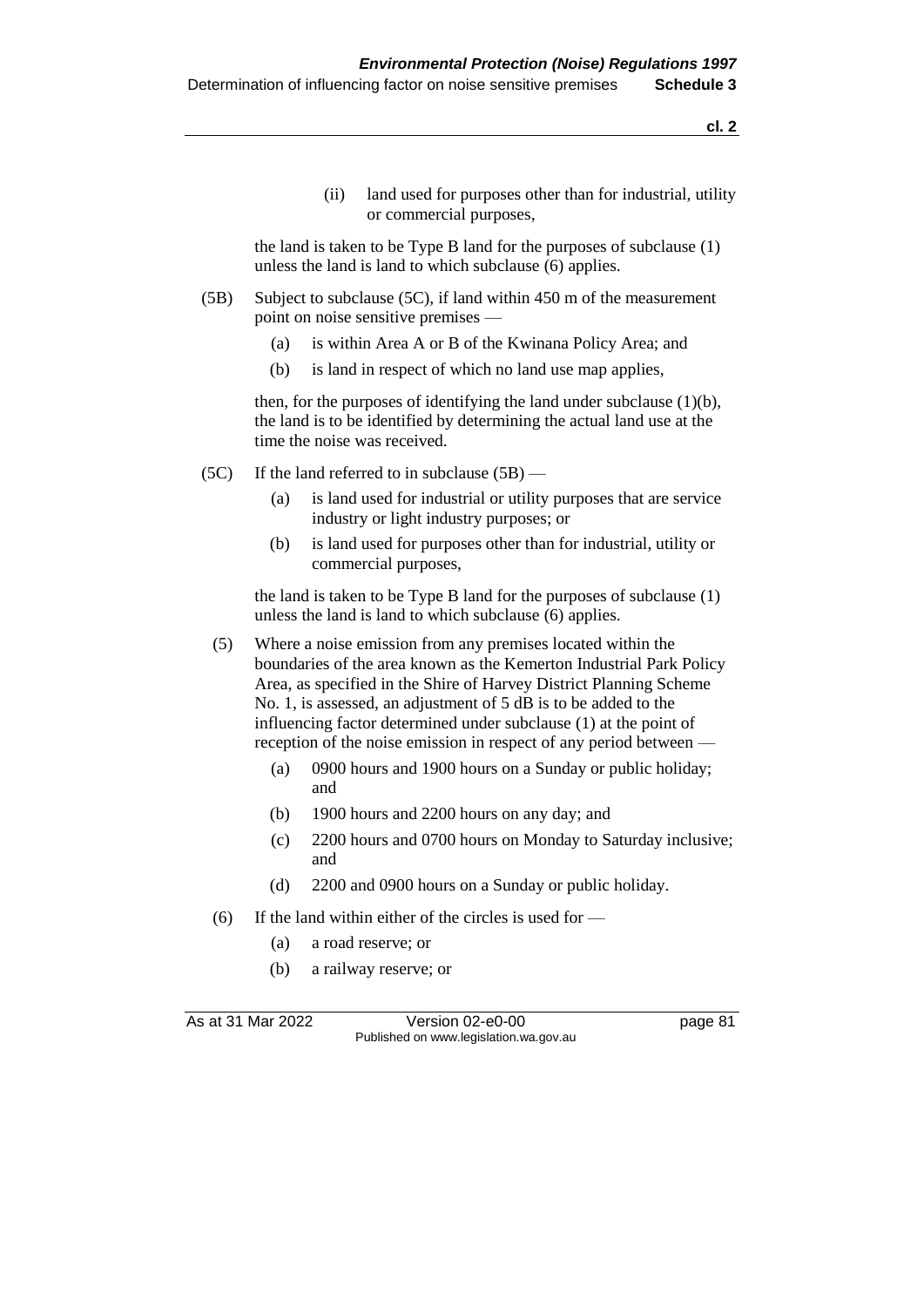- (c) a drainage easement; or
- (d) a powerline easement or reserve; or
- (e) a pipeline or aqueduct easement or reserve; or
- *[(f) deleted]*
- (g) an airport,

that land is not to be taken to be Type A or Type B land for the purposes of subclause (1).

#### (7) If the land within either of the circles —

- (a) is used for poultry farming; and
- (b) is categorised on the land use map as land used for purposes other than industrial, utility or commercial purposes,

that land is taken to be Type B land for the purposes of subclause (1), but if the sum of Type B percentages for both circles exceeds 100% that sum is to be taken to be 100%.

- (8) If the land within the inner circle
	- (a) is used for a sporting facility; and
	- (b) has a building, on the whole or part of that land, that is directly associated with that use; and
	- (c) is categorised on the land use map as land used for purposes other than industrial, utility or commercial purposes,

an adjustment of 2 dB is to be added to the influencing factor determined under subclause (1) at the point of reception of the noise emission.

*[Clause 2 amended: Gazette 5 Dec 2013 p. 5718-20.]*

page 82 Version 02-e0-00 As at 31 Mar 2022 Published on www.legislation.wa.gov.au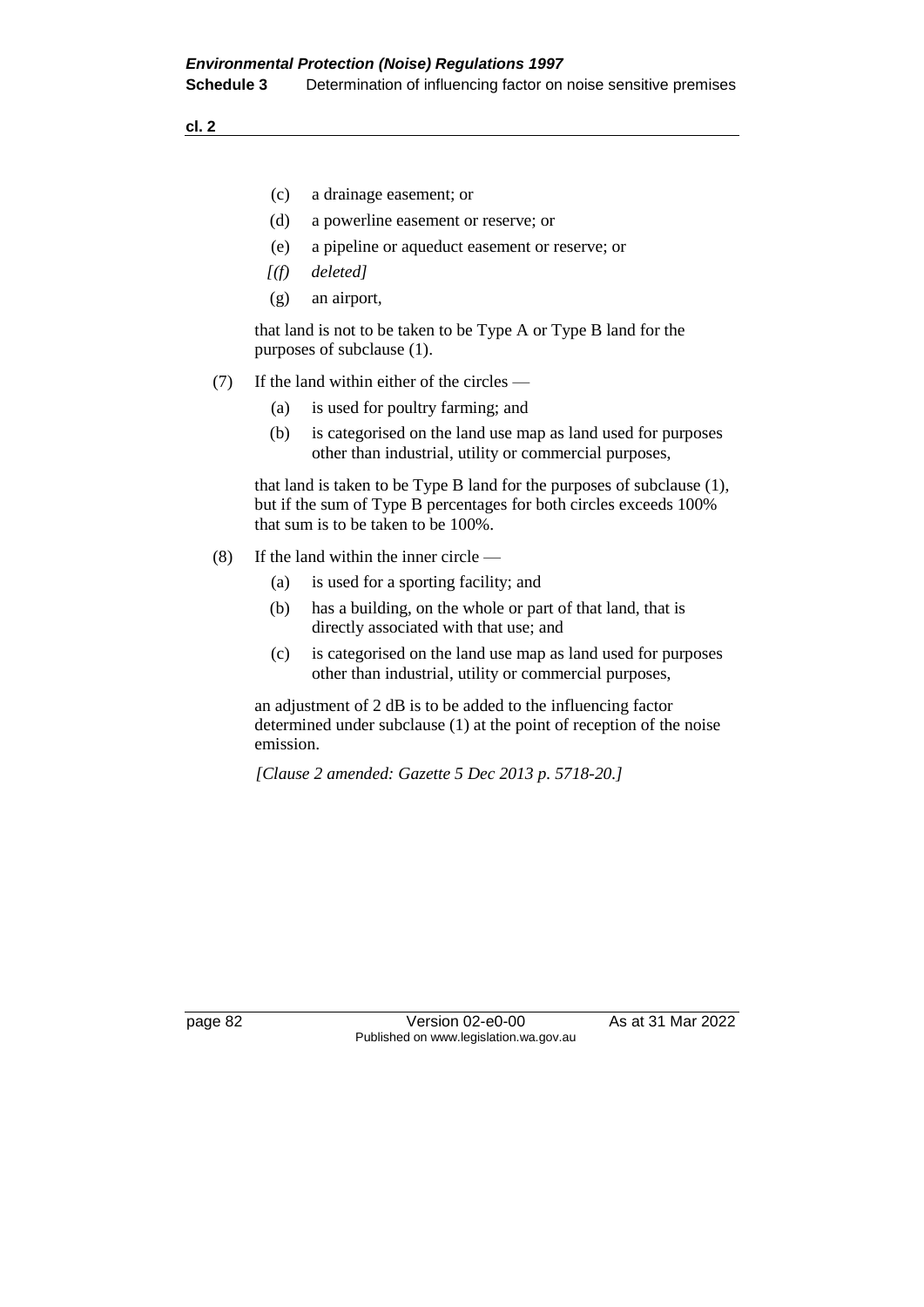# **Schedule 4 — Rules for sound measuring equipment**

[r. 22]

*[Heading inserted: Gazette 5 Dec 2013 p. 5720.]*

#### **1. Sound measuring equipment**

- (1) Sound level meters must meet or exceed the requirements of the relevant sections of AS IEC 61672.1-2004 Electroacoustics-Sound level meters Part 1: Specifications, for class 1 or class 2 meters, as the case requires.
- (2) Sound measuring equipment not covered by subclause (1), including analog and digital audio recording devices, level recorders, spectrum analysers and computers must —
	- (a) meet or exceed the relevant performance requirements of a class 2 sound level meter; or
	- (b) not degrade the performance of another item of equipment below that of a class 2 sound level meter.
- (3) Filter sets used with any sound level meter or spectrum analyser must meet or exceed the relevant requirements specified in AS/NZS 4476: 1997 Acoustics-Octave-band and fractional-octave-band filters.
- (4) Standard sound sources (acoustic calibrators and piston phones) used for field performance checks must meet or exceed the relevant requirements of AS IEC 60942-2004 Electroacoustics-Sound calibrators, for class 1 or class 2 sound sources, as the case requires.

*[Clause 1 inserted: Gazette 5 Dec 2013 p. 5720-1.]*

#### **2. Calibration of sound measuring equipment**

(1) In this clause —

*approved calibration laboratory* means —

- (a) a calibration laboratory accredited by the National Association of Testing Authorities (the *NATA*) for the calibration of sound measuring equipment; or
- (b) a calibration laboratory approved by the CEO for calibration of sound measuring equipment; or
- (c) the National Measurement Institute referred to in the *National Measurement Act 1960* (Commonwealth) section 17;

As at 31 Mar 2022 Version 02-e0-00 page 83 Published on www.legislation.wa.gov.au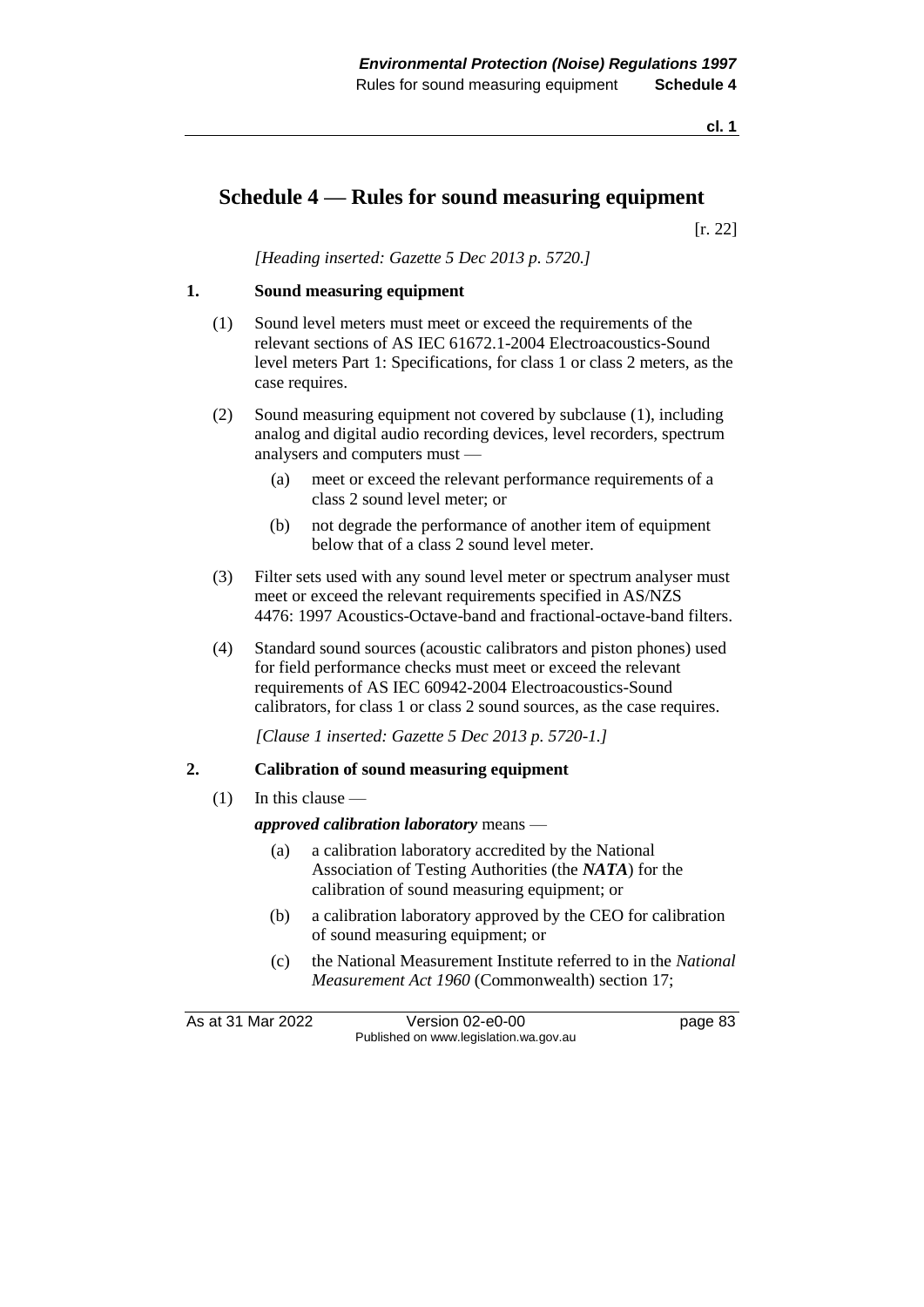*approved person* means —

- (a) in relation to a calibration laboratory accredited by NATA, a person who is authorised by NATA to sign calibration certificates on behalf of the laboratory; or
- (b) in relation to a calibration laboratory approved by the CEO, a person authorised in that approval to sign calibration certificates; or
- (c) in relation to the National Measurement Institute, a person authorised by the Institute to sign calibration certificates for sound measuring equipment.
- (2) Sound measuring equipment must not be used for the purposes of these regulations unless —
	- (a) the equipment has been calibrated in an approved calibration laboratory within the 2 year period immediately preceding the date of its use; and
	- (b) an approved person has issued a certificate
		- (i) identifying the laboratory undertaking the calibration; and
		- (ii) identifying the equipment by type, manufacturer and, if the equipment has a serial number, by the serial number; and
		- (iii) recording the date of calibration; and
		- (iv) certifying that the calibration procedures followed were in accordance with the terms of the NATA accreditation of the laboratory or the procedures specified in the approval of the laboratory by the CEO; and
		- (v) certifying that the sound measuring equipment complies with the relevant provisions of AS IEC 61672.1-2004 Electroacoustics-Sound level meters Part 1: Specifications, AS/NZS 4476: 1997 Acoustics-Octave-band and fractional-octave-band filters, AS IEC 60942-2004 Electroacoustics-Sound calibrators and the requirements of clause 4(2); and
		- (vi) specifying the standard or standards, and the clause numbers of the standard or standards, against which the equipment has been calibrated.

page 84 Version 02-e0-00 As at 31 Mar 2022 Published on www.legislation.wa.gov.au

**cl. 2**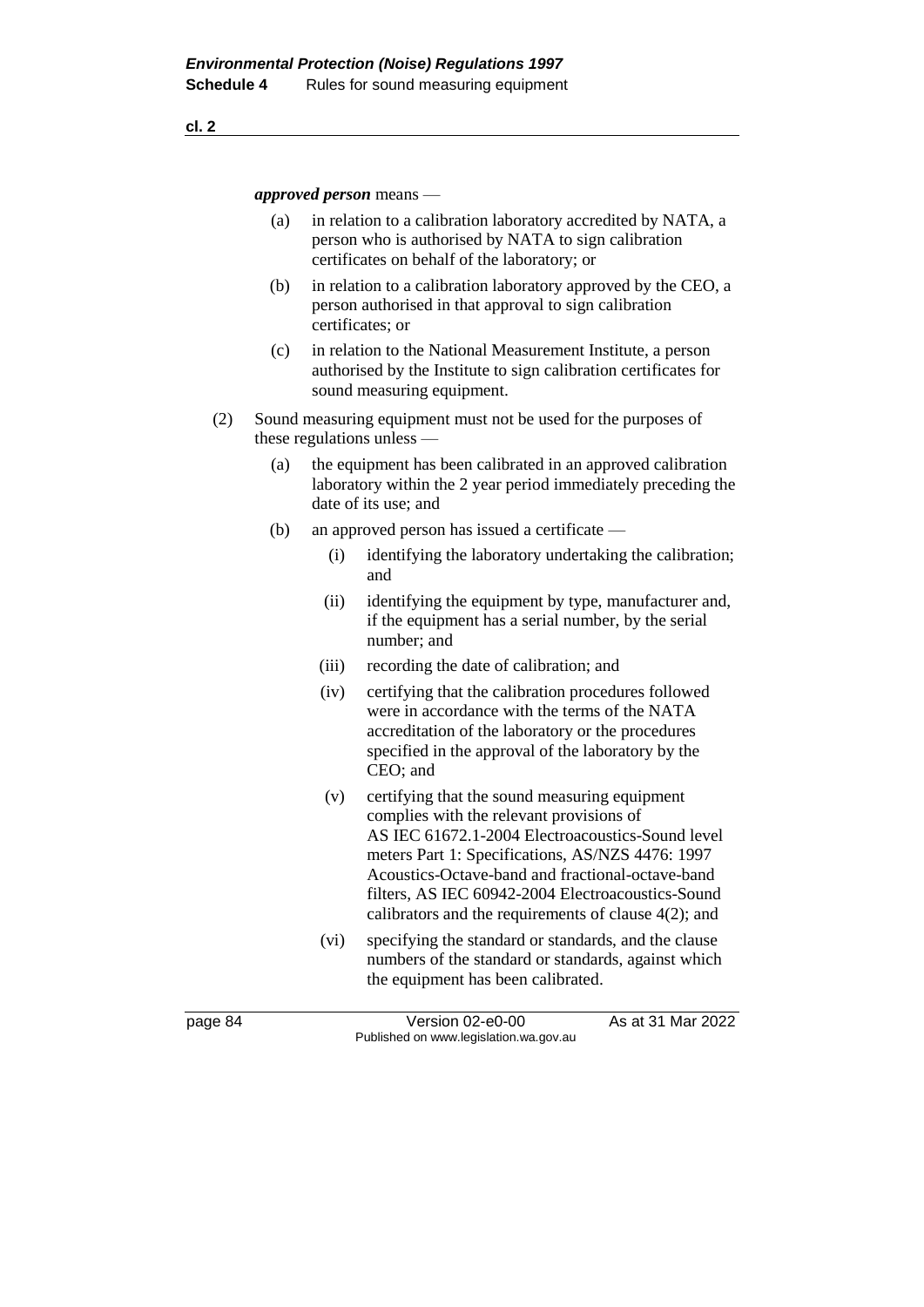(3) The certificate referred to in subclause (2)(b) is not required to give detailed results of individual tests but must provide sufficient information to indicate that the equipment has met the relevant requirements of the standards against which it was calibrated.

*[Clause 2 inserted: Gazette 5 Dec 2013 p. 5721-3.]*

#### **3. Field performance checks**

- (1) Sound measuring equipment referred to in clause  $1(1)$ , (2) and (3)
	- (a) must be subjected to field performance checks by measuring or recording the signal from a standard sound source that complies with clause 1(4) before and after a measurement, a set of measurements or a recording is to be, or has been, made using the equipment; and
	- (b) must indicate, after adjustment of its sensitivity if necessary and before it is used to make measurements or to analyse a recording, the stated level of the standard sound source within + or  $- 0.5$  dB; and
	- (c) must indicate, without further adjustment of its sensitivity, the stated level of the standard sound source within + or  $- 0.5$  dB after the equipment is used or the recording is analysed.
- (2) If the sound measuring equipment does not comply with subclause (1) the results of the measurement made by the equipment must not be used.

*[Clause 3 inserted: Gazette 5 Dec 2013 p. 5723.]*

#### **4. Equipment used for measurement of airblast levels**

- (1) For the purposes of regulation 11, airblast levels resulting from blasting must be measured using sound measuring equipment having the capability to measure  $L_{Z\,peak}$  in peak hold mode.
- (2) Sound measuring equipment which is used for measuring airblast levels from blasting must be calibrated in accordance with clause 2 and checked in accordance with clause 3 except that —
	- (a) it must be calibrated to establish that its sensitivity remains within + 1 dB and  $-$  4 dB of the sensitivity at 100 Hz when tested over the frequency range 2 Hz to 500 Hz; and

As at 31 Mar 2022 Version 02-e0-00 page 85 Published on www.legislation.wa.gov.au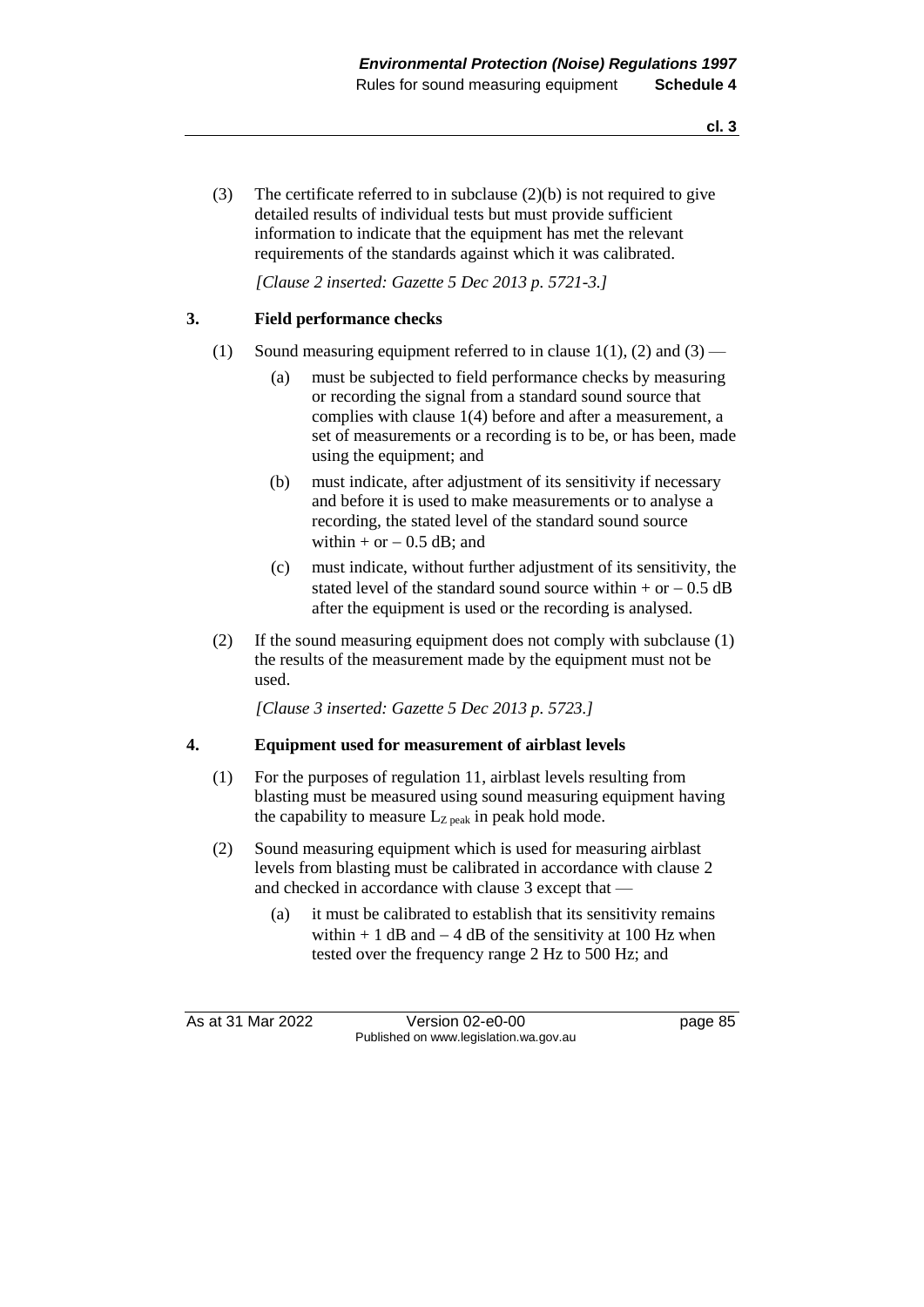- (b) it does not have to be certified as complying with the relevant parts of AS IEC 61672.1–2004 specifying frequency response requirements.
- (3) Sound measuring equipment which does not meet the requirements of subclause (2) must not be used for airblast measurements.

*[Clause 4 inserted: Gazette 5 Dec 2013 p. 5723-4.]*

page 86 **Version 02-e0-00** As at 31 Mar 2022 Published on www.legislation.wa.gov.au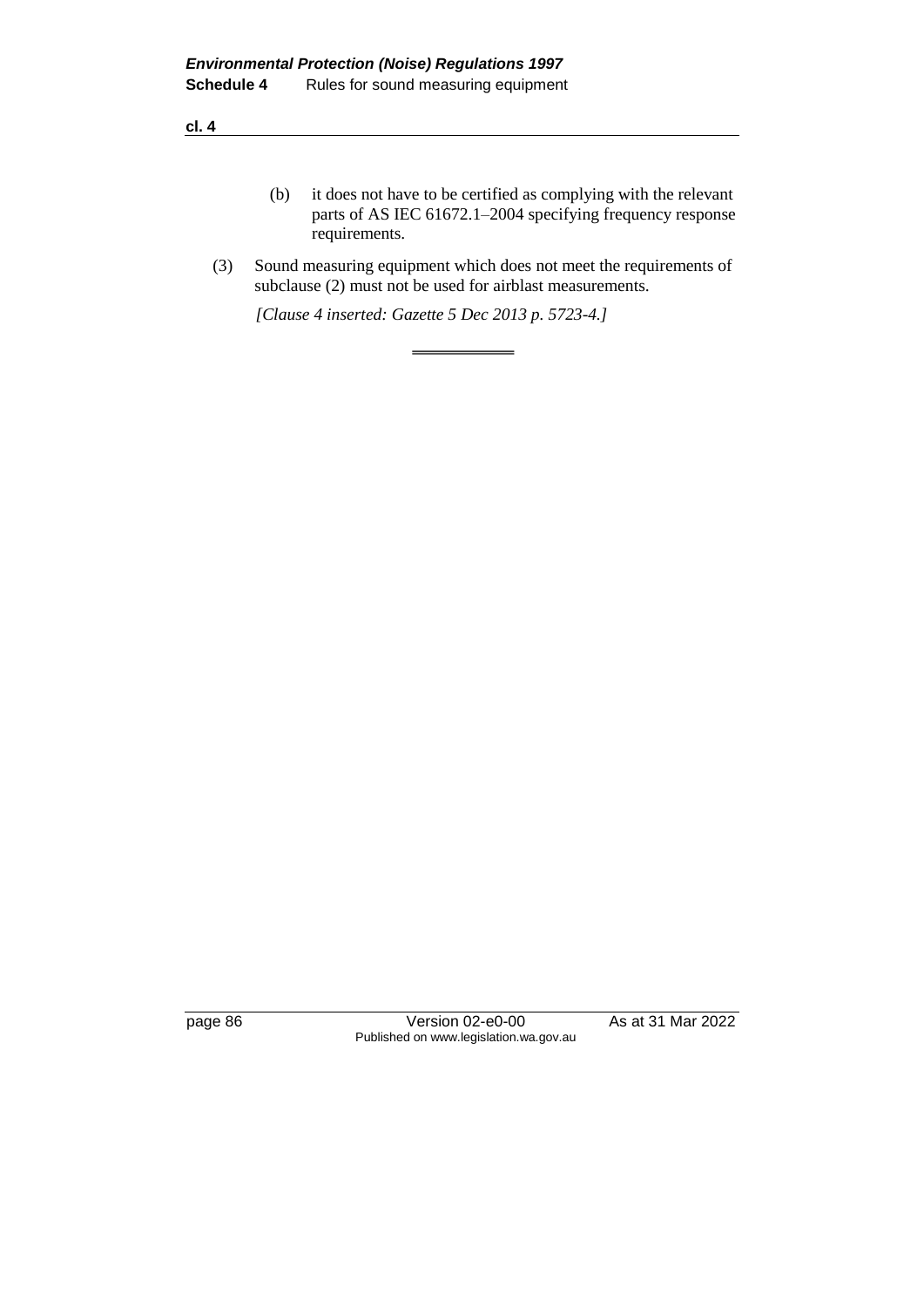# **Notes**

This is a compilation of the *Environmental Protection (Noise) Regulations 1997* and includes amendments made by other written laws. For provisions that have come into operation, and for information about any reprints, see the compilation table.

# **Compilation table**

| <b>Citation</b>                                                                                                                | <b>Published</b>           | Commencement                                                                                                                                                                                          |  |  |
|--------------------------------------------------------------------------------------------------------------------------------|----------------------------|-------------------------------------------------------------------------------------------------------------------------------------------------------------------------------------------------------|--|--|
| <b>Environmental Protection (Noise)</b><br>Regulations 1997                                                                    | 31 Oct 1997<br>p. 6035-74  | 31 Oct 1997                                                                                                                                                                                           |  |  |
| <b>Environmental Protection</b><br>(Miscellaneous Amendments)<br>Regulations 1998 Pt. 5                                        | 11 Dec 1998<br>p. 6597-614 | 8 Jan 1999 (see r. 2)                                                                                                                                                                                 |  |  |
| <b>Environmental Protection (Noise)</b><br><b>Amendment Regulations 2000</b>                                                   | 7 Nov 2000<br>p. 6143-4    | 7 Nov 2000                                                                                                                                                                                            |  |  |
| <b>Reprint 1: The Environmental Protection (Noise) Regulations 1997 as at 7 Nov 2003</b><br>(includes amendments listed above) |                            |                                                                                                                                                                                                       |  |  |
| <b>Environmental Protection (Noise)</b><br><b>Amendment Regulations 2013</b>                                                   | 5 Dec 2013<br>p. 5641-724  | r. 1 and 2: 5 Dec 2013<br>(see r. $2(a)$ );<br>Regulations other than r. 1, 2, 14,<br>27, 30-33 and 36-39: 6 Dec 2013<br>(see r. $2(b)$ );<br>r. 14, 27, 30-33 and 36-39:<br>5 Mar 2014 (see r. 2(c)) |  |  |
| <b>Environmental Protection (Noise)</b><br><b>Amendment Regulations 2014</b>                                                   | 16 May 2014<br>p. 1539     | r. 1 and 2: 16 May 2014<br>(see r. $2(a)$ );<br>Regulations other than r. 1 and 2<br>17 May 2014 (see r. 2(b))                                                                                        |  |  |
| Reprint 2: The Environmental Protection (Noise) Regulations 1997 as at 19 May 2014<br>(includes amendments listed above)       |                            |                                                                                                                                                                                                       |  |  |
| <b>Environment Regulations Amendment</b><br>(Public Health) Regulations 2016 Pt. 6                                             | 10 Jan 2017<br>p. 191-7    | 24 Jan 2017 (see r. 2(b) and<br>Gazette 10 Jan 2017 p. 165)                                                                                                                                           |  |  |
| <b>Environment Regulations Amendment</b><br>(Work Health and Safety)<br>Regulations 2022 Pt. 2                                 | SL 2022/25<br>11 Mar 2022  | 31 Mar 2022 (see r. 2(b) and<br>SL 2022/18 cl. 2)                                                                                                                                                     |  |  |

As at 31 Mar 2022 Version 02-e0-00 Page 87 Published on www.legislation.wa.gov.au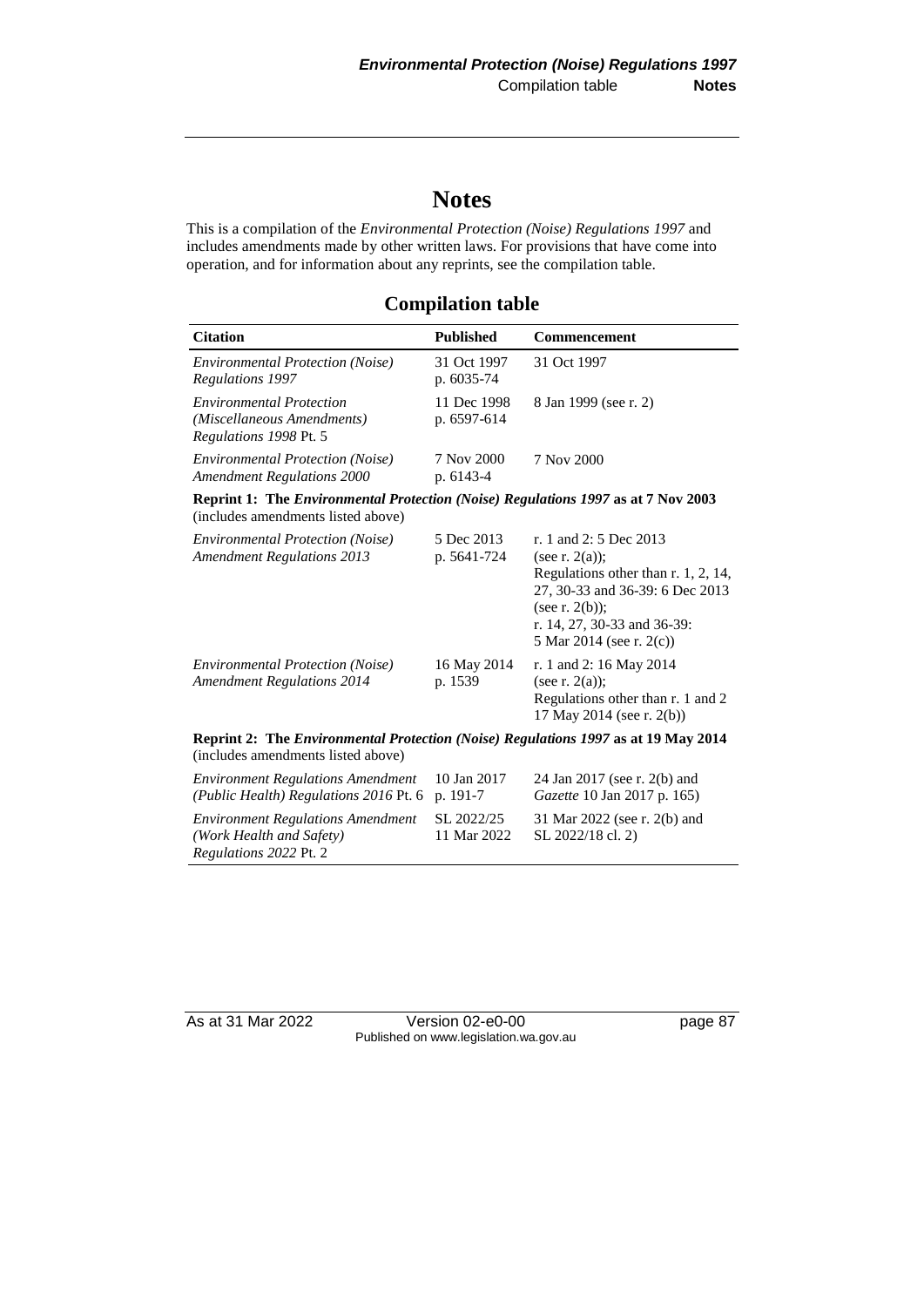#### Defined terms

# **Defined terms**

[This is a list of terms defined and the provisions where they are defined. The list is not part of the law.]

| <b>Defined term</b>                                                    | Provision(s) |
|------------------------------------------------------------------------|--------------|
|                                                                        |              |
|                                                                        |              |
|                                                                        |              |
|                                                                        |              |
|                                                                        |              |
|                                                                        |              |
| appellable decision 16AD(1), 16AE(1), 16BD(1), 16BE(1), 19F(1), 19G(1) |              |
|                                                                        |              |
|                                                                        |              |
|                                                                        |              |
|                                                                        |              |
|                                                                        |              |
|                                                                        |              |
|                                                                        |              |
|                                                                        |              |
|                                                                        |              |
|                                                                        |              |
|                                                                        |              |
|                                                                        |              |
|                                                                        |              |
|                                                                        |              |
|                                                                        |              |
|                                                                        |              |
|                                                                        |              |
|                                                                        |              |
|                                                                        |              |
|                                                                        |              |
|                                                                        |              |
|                                                                        |              |
|                                                                        |              |
|                                                                        |              |
|                                                                        |              |
|                                                                        |              |
|                                                                        |              |
|                                                                        |              |
|                                                                        |              |
|                                                                        |              |
|                                                                        |              |
|                                                                        |              |
|                                                                        |              |

page 88

Version 02-e0-00 Published on www.legislation.wa.gov.au As at 31 Mar 2022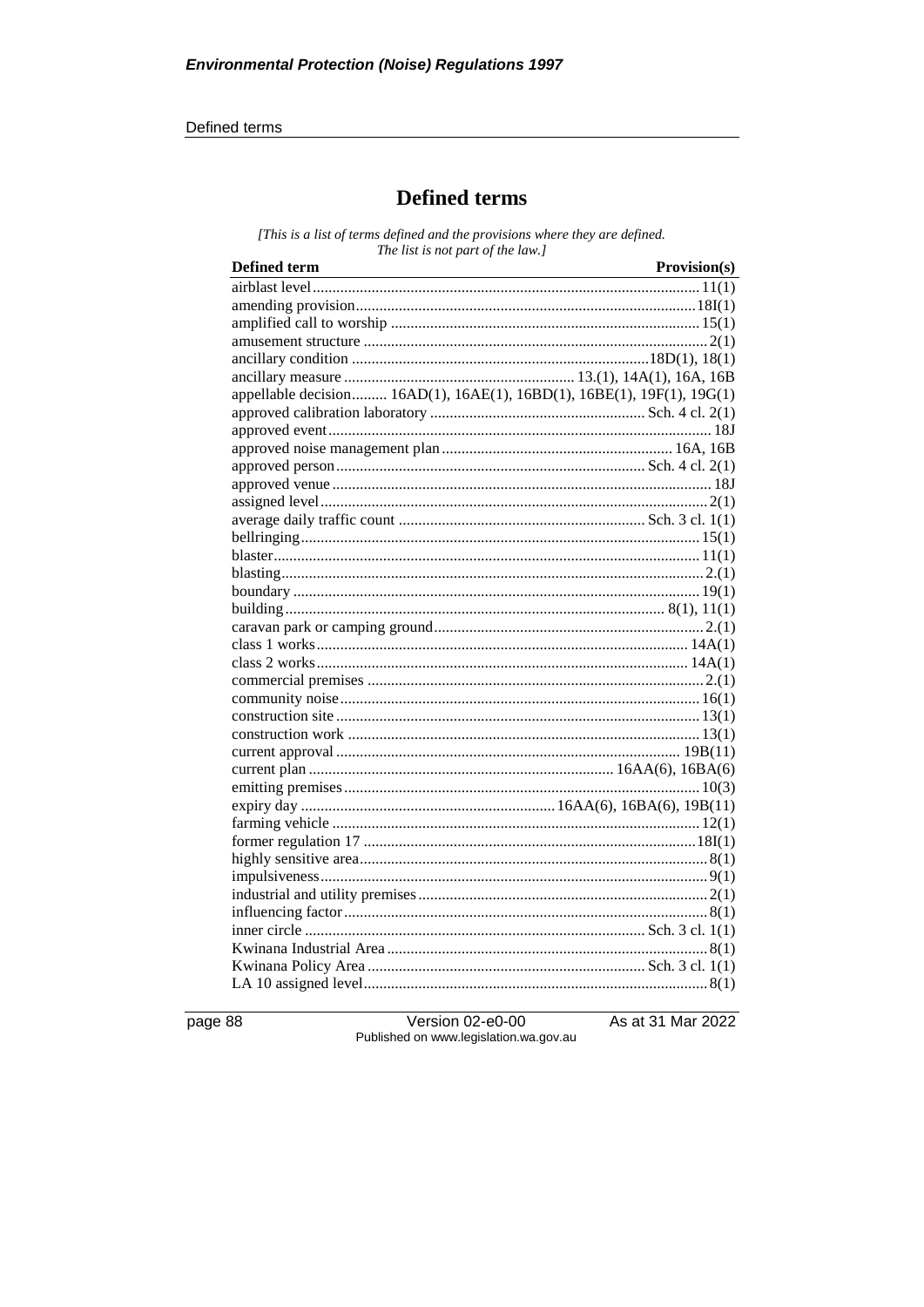As at 31 Mar 2022

Version 02-e0-00<br>Published on www.legislation.wa.gov.au

page 89